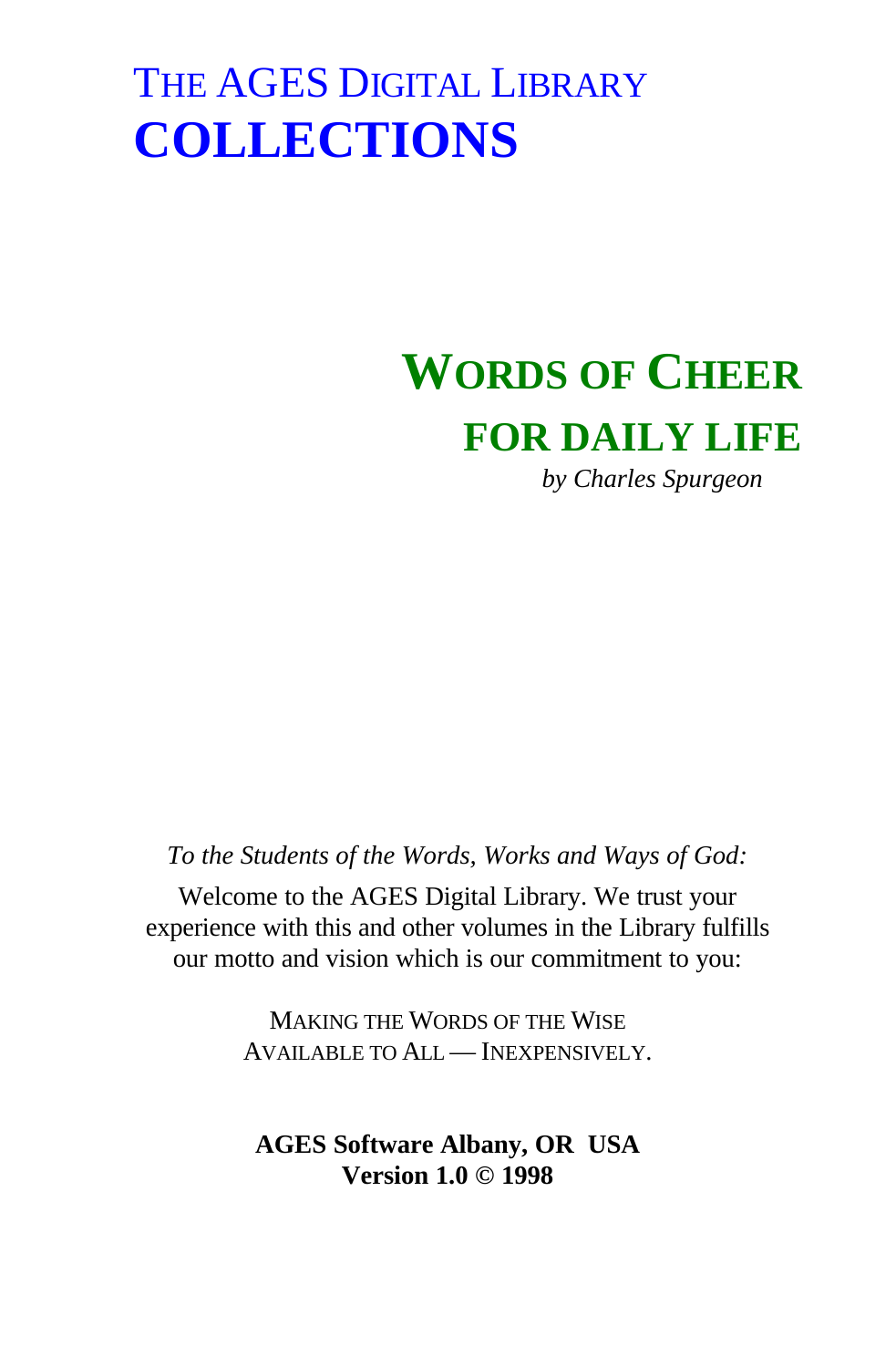#### CONTENTS.

"SONS OF JACOB" FAITH *VERSUS* FEAR LIBERTY FROM THE FEAR OF DEATH SUFFERING AND CONSOLATION THE SAINTS ARE KINGS THE HOLY SPIRIT A COMFORTER THE BRUISED REED AND SMOKING FLAX AGAINST THE WORLD THE DIVINE REFUGE THE USE OF CHASTISEMENT MINISTERS AND SUCCESS SEASONS OF DARKNESS LACKING JOY AND PEACE; MR. READY-TO-HALT AND HIS COMPANIONS JOY IN LIFE'S HARD TIMES CURE FOR HEART-ACHE A WORD TO THE TROUBLED THINGS WORKING TOGETHER FOR GOOD **CONSOLATION** DIFFICULTIES IN FRONT: ENEMIES BEHIND A HARP'S SWEET NOTES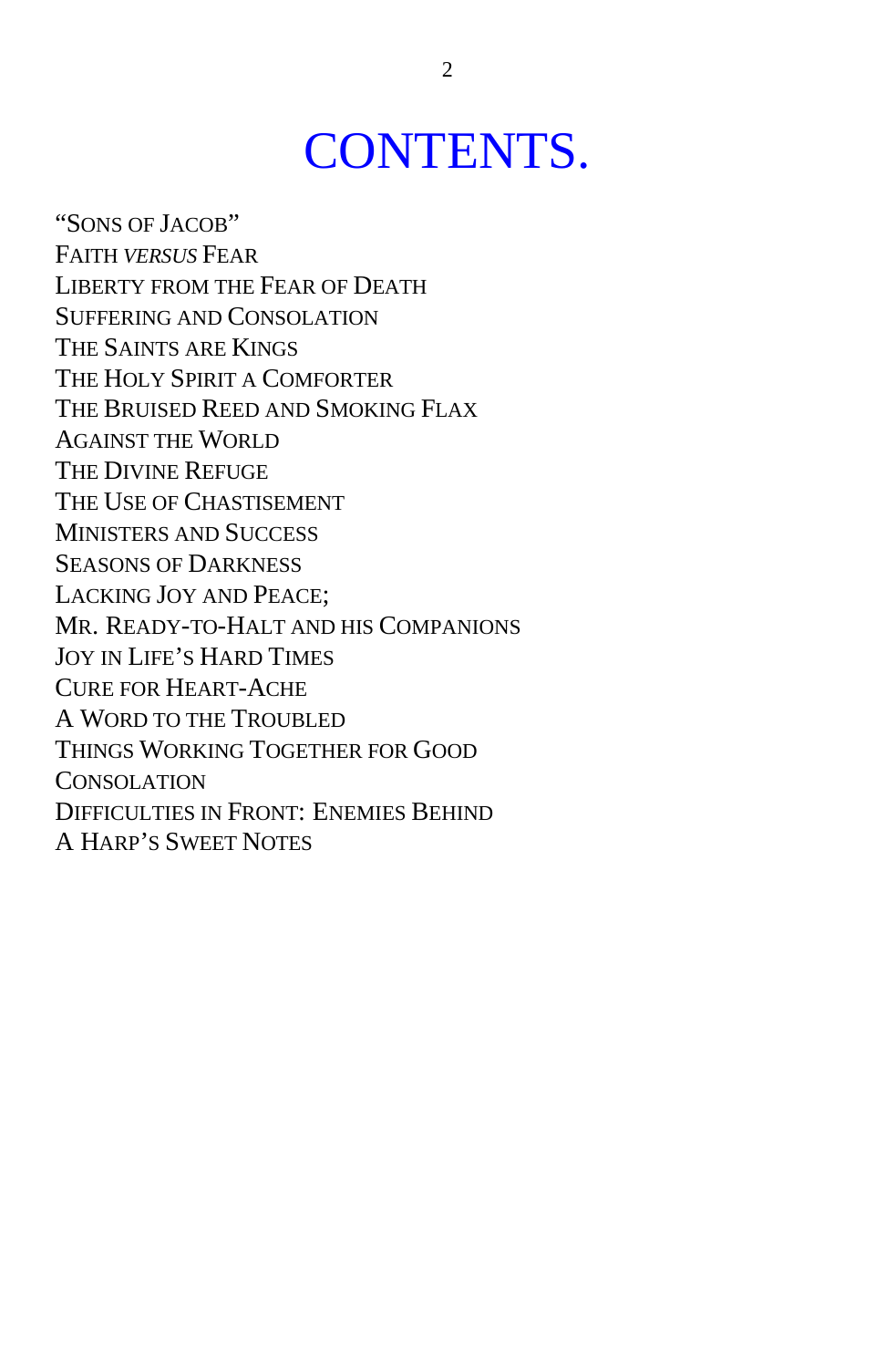## "SONS OF JACOB."

BY "the sons of Jacob" are meant *persons who enjoy peculiar rights and titles.* Jacob had no rights by birth; but he soon acquired them. He changed a mess of pottage with his brother Esau, and thus gained the birthright. I do not justify the means; but he did also obtain the blessing, and so acquired peculiar rights. By the "sons of Jacob" are meant persons who have peculiar rights and titles. Unto them that believe, He hath given the right and power to become sons of God. They have an interest in the blood of Christ; they have a right to "enter in through the gates into the city;" they have a title to eternal honors; they have a promise to everlasting glory; they have a right to call themselves sons of God. Oh! there are peculiar rights and privileges belonging to the "sons of Jacob."

But these "sons of Jacob" were *men of peculiar manifestations.* Jacob had had peculiar manifestations from his God, and thus he was highly honored. Once, at night-time, he lay down and slept; he had the hedges for his curtains, the sky for his canopy, a stone for his pillow, and the earth for his bed. Oh! then he had a peculiar manifestation. There was a ladder, and he saw the angels of God ascending and descending. He thus had a manifestation of Christ Jesus, as the ladder which reaches from earth to heaven, up and down which angels came to bring us mercies. Then what a manifestation there was at Mahanaim, when the angels of God met him; and again at Peniel, when he wrestled with God, and saw Him face to face. Those were peculiar manifestations; and this passage refers to those who, like Jacob, have had peculiar manifestations.

The sons of Jacob have had peculiar manifestations. They have talked with God as a man talketh with his friend; they have whispered in the ear of Jehovah; Christ hath been with them to sup with them, and they with Christ; and the Holy Spirit hath shone into their souls with such a mighty radiance, that they could not doubt about special manifestations. The "sons of Jacob" are the men who enjoy these manifestations.

Then, they are *men of peculiar trials.* Ah! poor Jacob! I should not choose Jacob's lot if I had not the prospect of Jacob's blessing; for a hard lot his was. He had to run away from his father's house to Laban's; and then that surly old Laban cheated him all the years he was there — cheated him of his wife, cheated him in his wages, cheated him in his flocks, and cheated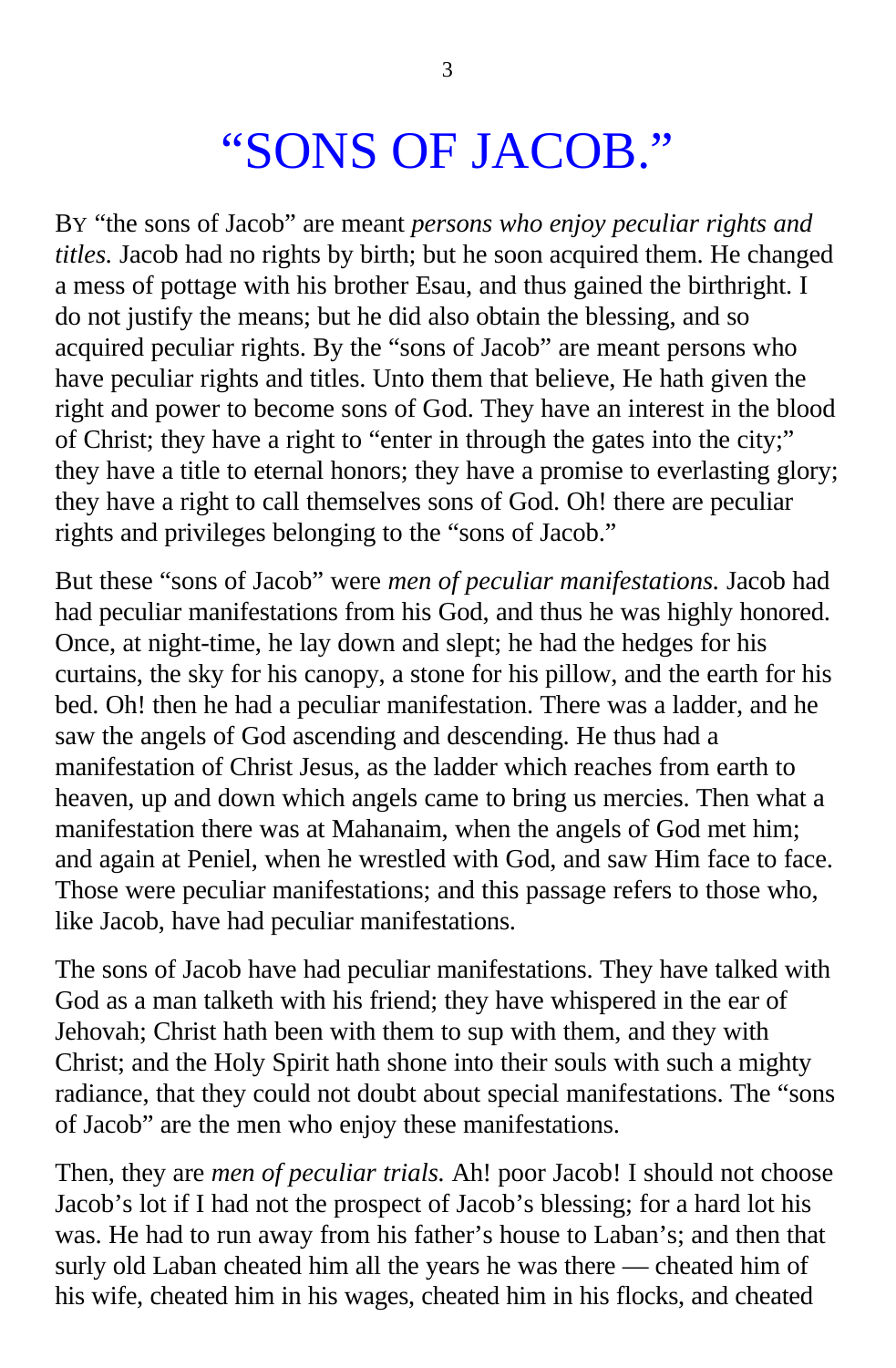him all through the story. By-and-bye he had to run away from Laban, who pursued him and overtook him. Next came Esau with four hundred men to cut him up root and branch. Then there was a season of prayer, and afterwards he wrestled, and had to go all his life with his thigh out of joint. But a little further on, Rachel, his dear beloved, died. Then his daughter Dinah is led astray, and the sons murder the Shechemites. Anon there is dear Joseph sold into Egypt, and a famine comes. Then Reuben goes up to his couch and pollutes it; Judah commits incest with his own daughter-inlaw; and all his sons become a plague to him. At last Benjamin is taken away; and the old man, almost broken-hearted, cries, "Joseph is not, and Simeon is not, and ye will take Benjamin away." Never was man more tried than Jacob, all through the one sin of cheating his brother. All through his life God chastised him. But I believe there are many who can sympathize with dear old Jacob. They have had to pass through trials very much like his. Well, cross-bearers! God says, "I change not; therefore ye sons of Jacob are not consumed." Poor tried souls! ye are not consumed because of the unchanging nature of your God. Now do not get fretting, and say, with the self-conceit of misery, "I am the man who hath seen affliction." Why, "the Man of Sorrows" was afflicted more than you; Jesus was indeed a mourner. You only see the skirts of the garments of affliction. You never have trials like His. You do not understand what troubles mean; you have hardly sipped the cup of trouble; you have only had a drop or two, but Jesus drank the dregs. "Fear not," saith God, "I am the Lord, I change not; therefore ye sons of Jacob," men of peculiar trials, "are not consumed."

Then, "sons of Jacob" are *men of peculiar character;* for though there were some things about Jacob's character which we cannot commend, there are one or two things which God commends. There was Jacob's faith, by which Jacob had his name written amongst the mighty worthies who obtained not the promises on earth, but shall obtain them in heaven. Are you men of faith, beloved? Do you know what it is to walk by faith, to live by faith, to get your temporary food by faith, to live on spiritual manna — all by faith? Is faith the rule of your life? if so, you are the "sons of Jacob."

Then Jacob was a man of prayer — a man who wrestled, and groaned, and prayed. "Ah! you poor heathen, don't you pray?" "No!" you say, "I never thought of such a thing; for years I have not prayed." Well, I hope you may before you die. Live and die without prayer, and you will pray long enough when you get to hell. There is a woman: she was so busy sending her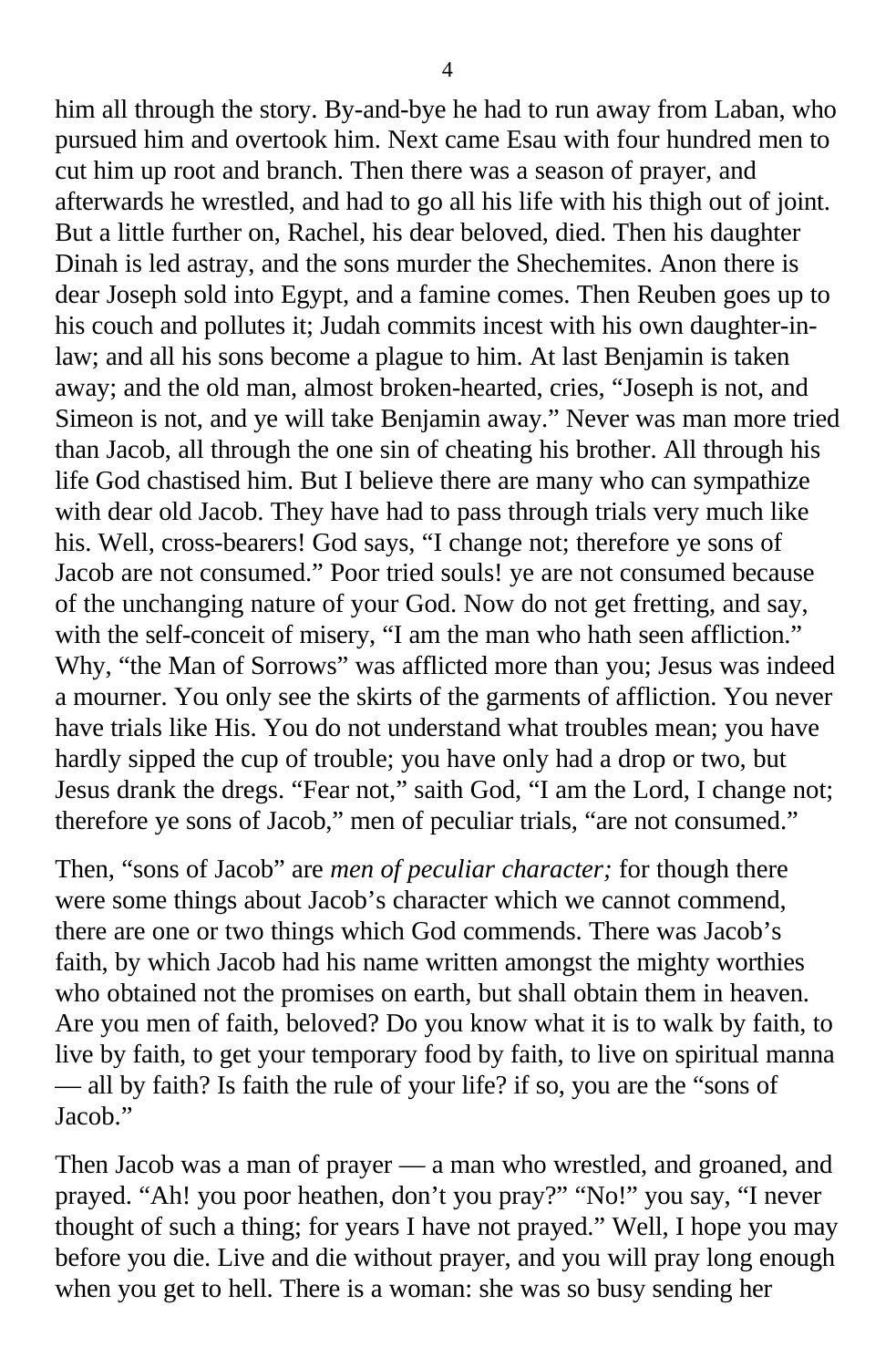children to the Sunday-school, she had no time to pray. No time to pray? Had you time to dress? There is a time for every purpose under heaven, and if you had purposed to pray, you would have prayed. Sons of God cannot live without prayer. They are wrestling Jacobs. They are men in whom the Holy Ghost so works, that they can no more live without prayer than I can live without breathing. They must pray. Mark you, if you are living without prayer, you are living without Christ; and dying like that, your portion will be in the lake which burneth with fire. God redeem you, God rescue you from such a lot! But you who are "the sons of Jacob" take comfort, for God is immutable.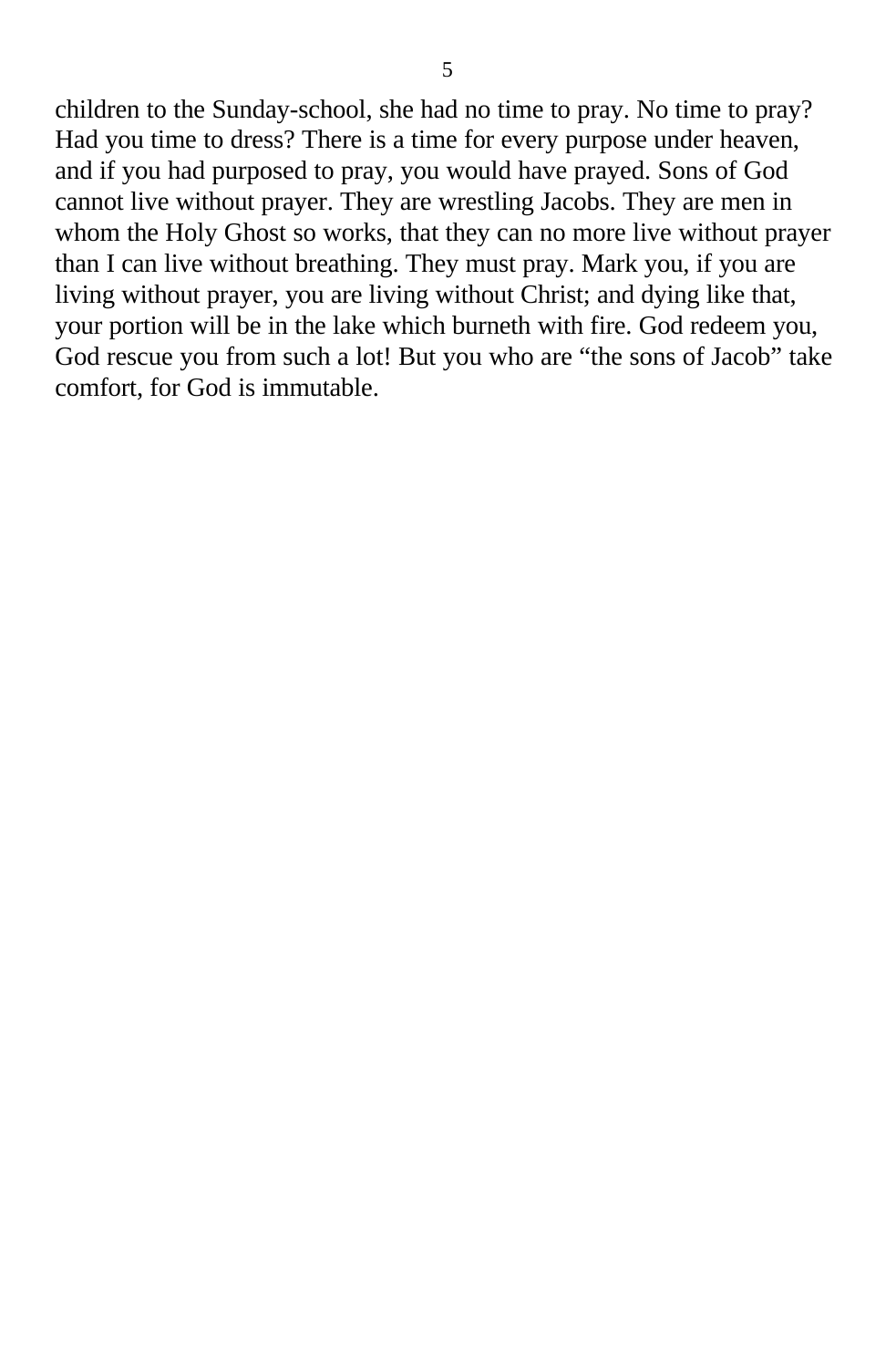### FAITH *VERSUS* FEAR.

THE believer when he is brought into peace with God does not tremble at the thought of God's power. He does not ask, "Wilt He plead against me with His great power?" But he says, "No, that very power, once my terror, and fear, is now my refuge and my hope, for He shall put that very power in me. I rejoice that God is Almighty, for He will lend me His omnipotence — 'He will put strength into me.'" The very power which would have damned my soul, saves my soul. The very power that would have crushed me, God puts into me, that the work of salvation may be accomplished. No, He will not use it to crush me, but He will put that very strength into me. Dost see there the Mighty One upon His throne? Dread Sovereign, I see Thine awful arm. What, wilt Thou crush the sinner? Wilt Thou utterly destroy him with Thy strength? "No," saith He, "come hither, child." And if you go to His almighty throne, "There," saith He, "that self-same arm which made thee quake, see there, I give it to thee. Go out and live. I have made thee mighty as I am, to do My works; I will put strength into thee. The same strength which would have broken thee to pieces on the wheel shall now be put into thee, that thou mayest do mighty works."

Now, this great strength sometimes goes out in prayer. Did you ever hear a man pray in whom God had put strength? You have heard some of us poor puny souls pray, I dare say; but have you ever heard a man pray that God had made into a giant? Oh, if you have, you will say it is a mighty thing to hear such a man in supplication. I have seen him as if he had seized the angel, and would pull him down. I have seen him now and then slip in his wrestling; but, like a giant, he has recovered his footing, and seemed, like Jacob, to hurl the angel to the ground. I have marked the man lay hold upon the throne of mercy, and declare, "Lord, I will never let go, except thou bless me." I have seen him, when heaven's gates have been apparently barred, go up to them, and say, "Ye gates, open wide in Jesus' name;" and I have seen the gates fly open before him, as if the man were God himself; for he is armed with God Almighty's strength. I have seen that man, in prayer, discover some great mountain in his way; and he prayed it down, until it became a very molehill. He has beaten the hills and made them like chaff by the immensity of his might.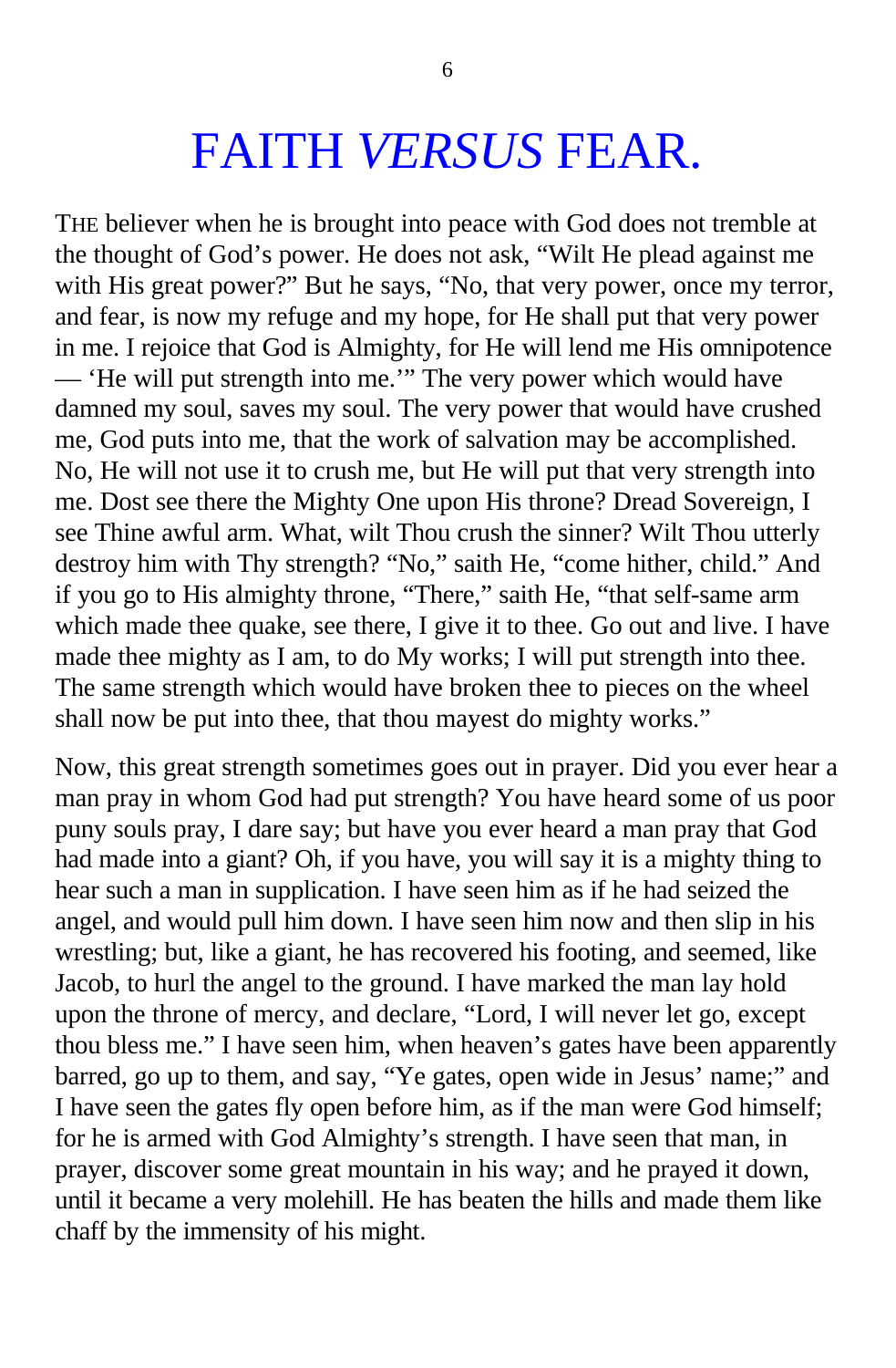Some of you think: I am talking enthusiasm; but such cases have been, and are now. Oh, to have heard Luther pray! Luther, you know, when Melancthon was dying, went to his death-bed, and said, "Melancthon*,* you shall not die!" "Oh;" said Melancthon, "I must die! It is a world of toil and trouble." "Melancthon," said he, "I have need of thee, and God's cause has need of thee, and as my name is Luther, thou shalt not die!" The physician said he would. Well, down went Luther on his knees, and began to tug at death. Old Death struggled mightily for Melancthon, and he had got him well-nigh on his shoulders. "Drop him," said Luther, "drop him, I want him." "No," said Death, "he is my prey, I will take him!" "Down with him," said Luther, "down with him, Death, or I will wrestle with thee!" And he seemed to take hold of the grim monster, and hurl him to the ground; and he came off victorious, like an Orpheus, with his wife, up from the very shades of death; he had delivered Melancthon from death by prayer! "Oh," say you, "that is an extraordinary case." No, not one-half so extraordinary as you dream. Men and women have done the same in other cases; have asked a thing of God, and have had it; that have been to the throne, and showed a promise, and said they would not come away without its fulfillment, and have come back from God's throne conquerors of the Almighty; for prayer moves the arm that moves the world. "Prayer is the sinew of God," said one, "it moves His arm;" and so it is. Verily, in prayer, with the strength of the faithful heart, there is a beautiful fulfillment of the text, "He will put strength in me."

Not only in prayer, but in *duty*, the man who has great faith in God, and whom God has girded with strength, how gigantic does he become! Have you never read of those great heroes who put to flight whole armies, and scattered kings like the snow on Salmon? Have you never read of those men that were fearless of foes, and stalked onward before all their opposers, as if they would as soon die as live? I read of a case in the old kirk of Scotland, before that King James who wished to force "the black prelacy" upon them. Andrew Melville and some of his associates were deputed to wait upon the king, and as they were going with a scroll ready written, they were warned to take care and return, for their lives were at stake. They paused a moment, and Andrew said, "I am not afraid, thank God, nor feeble-spirited in the cause and message of Christ; come what pleases God to send, our commission shall be executed." At these words the deputation took courage, and went forward. On reaching the palace, and having obtained an audience, they found his majesty attended by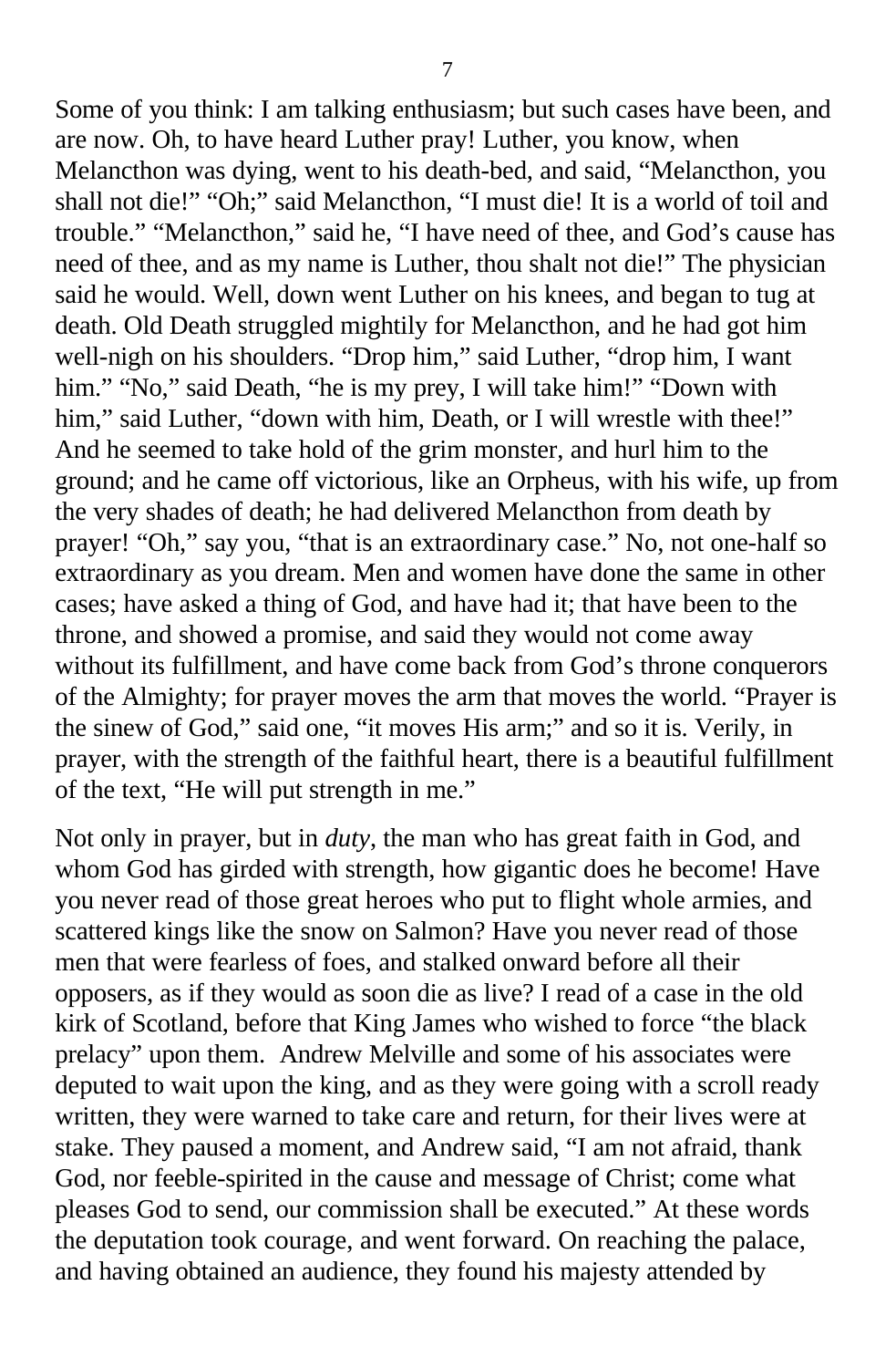Lennox and Arran, and several other lords, all of whom were English. They presented their remonstrance. Arran lifted it from the table, and glancing over it, he then turned to the ministers, and furiously demanded, "Who dares sign these treasonable articles?" "WE dare," said Andrew Melville, "and will render our lives in the cause." Having thus spoken, he came forward to the table, took the pen, subscribed his name, and was followed by his brethren. Arran and Lennox were confounded; the king looked on in silence, and the nobles in surprise. Thus did our good forefathers appear before kings, and yet we are not ashamed. "The proud had them greatly in derision, yet they declined not from the law of God." Having thus discharged their duty, after a brief conference, the minister's were permitted to depart in peace. The king trembled more at them than if a whole army had been at his gates; and why was this? It was because God had put His own strength into them to make them masters of their duty. And you have some such in your midst now. Despised they may be; but God has made them like the lion-like men of David, who would go down into the pit in the depth of winter, and take the lion by the throat and slay him. We have some in our churches — but a remnant, I admit — who are not afraid to serve their God, like Abdiel, "faithful amongst the faithless found." We have some who are superior to the customs of the age, and scorn to bow at mammon's knee, who will not use the trimming language of too many modern ministers, but stand out for God's gospel, and the pure white banner of Christ, unstained and unsullied by the doctrines of men. Then are they mighty! Why they are mighty is because God has put strength in them.

"And shall I hold on to the end?" says the believer. Yes, thou wilt, for God's strength is in thee. "Shall I be able to bear such-and-such a trial?" Yes, thou wilt. Cannot Omnipotence stem the torrent? And Omnipotence is in thee; for, like Ignatius of old, thou art a God-bearer; thou bearest God about with thee. Thy heart is a temple of the Holy Ghost, and thou shalt yet overcome. "But can I ever stand firm in such-and-such an evil day?" Oh, yes you will, for He will put His strength in you!

I was in company, some time ago, with some ministers; one of them observed, "Brother, if there were to be stakes in Smithfield again, I am afraid they would find very few to burn among us." "Well," I said, "I do not know anything about how you would burn; but this I know right well, that there never will be any lack of men who are ready to die for Christ." "Oh!" said he, "but they are not the right sort of men." "Well," said I, "but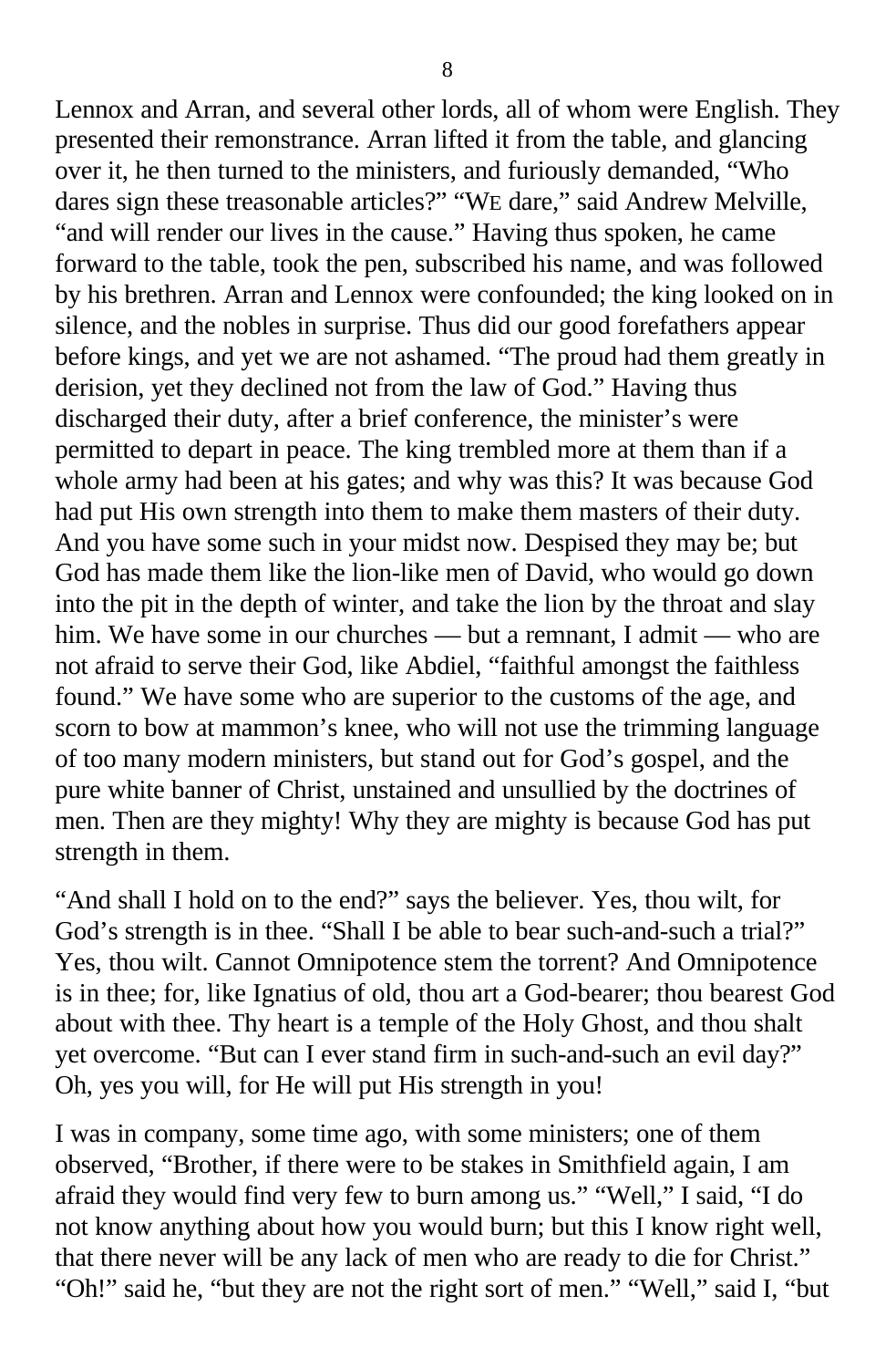do you think they are the Lord's children?" "Yes, I believe they are, but they are not the right sort." "Ah!" said I, "but you would find them the right sort, if they came to the test, every one of them; they have not got burning grace yet. What would be the use of it." We do not want the grace till the stakes come; but we should have burning grace in burning moments. If now a hundred of us were called to die for Christ, I believe there would not only be found a hundred, but five hundred, that would march to death, and sing all the way. Whenever I find faith, I believe that God will put strength into the man; and I never think anything to be impossible to a man with faith in God, while it is written, "He will put strength in me."

Caesar could not swim the Tiber, accoutered as he was; and dost thou hope to swim the Jordan with thy flesh about thee? No, thou wilt sink then, unless Jesus, as *A*Eneas did Anchises, from the flames of Rome, upon his shoulders, lift thee from Jordan, and carry thee across the stream, thou wilt never be able to walk across the river; thou wilt ne'er be able to face that tyrant and smile in his face, unless thou hast something more than mortal. Thou wilt need then to be belted about with the girdle of divinity, or else thy loins will be loosed, and thy strength will fail thee, when thou needest it most. Many a man has ventured to the Jordan in his own strength; but oh! how he has shrieked and howled, when the first wave has touched his feet! But never weakling went to death with God within him, but he found himself mightier than the grave. Go on, Christian, for this is thy promise, "He will put strength in me."

#### **"***Weak, though I am, yet through His might, I all things can perform.***'"**

Go on; dread not God's power, but rejoice at this, He will put His strength in you; He will not use His power to crush you.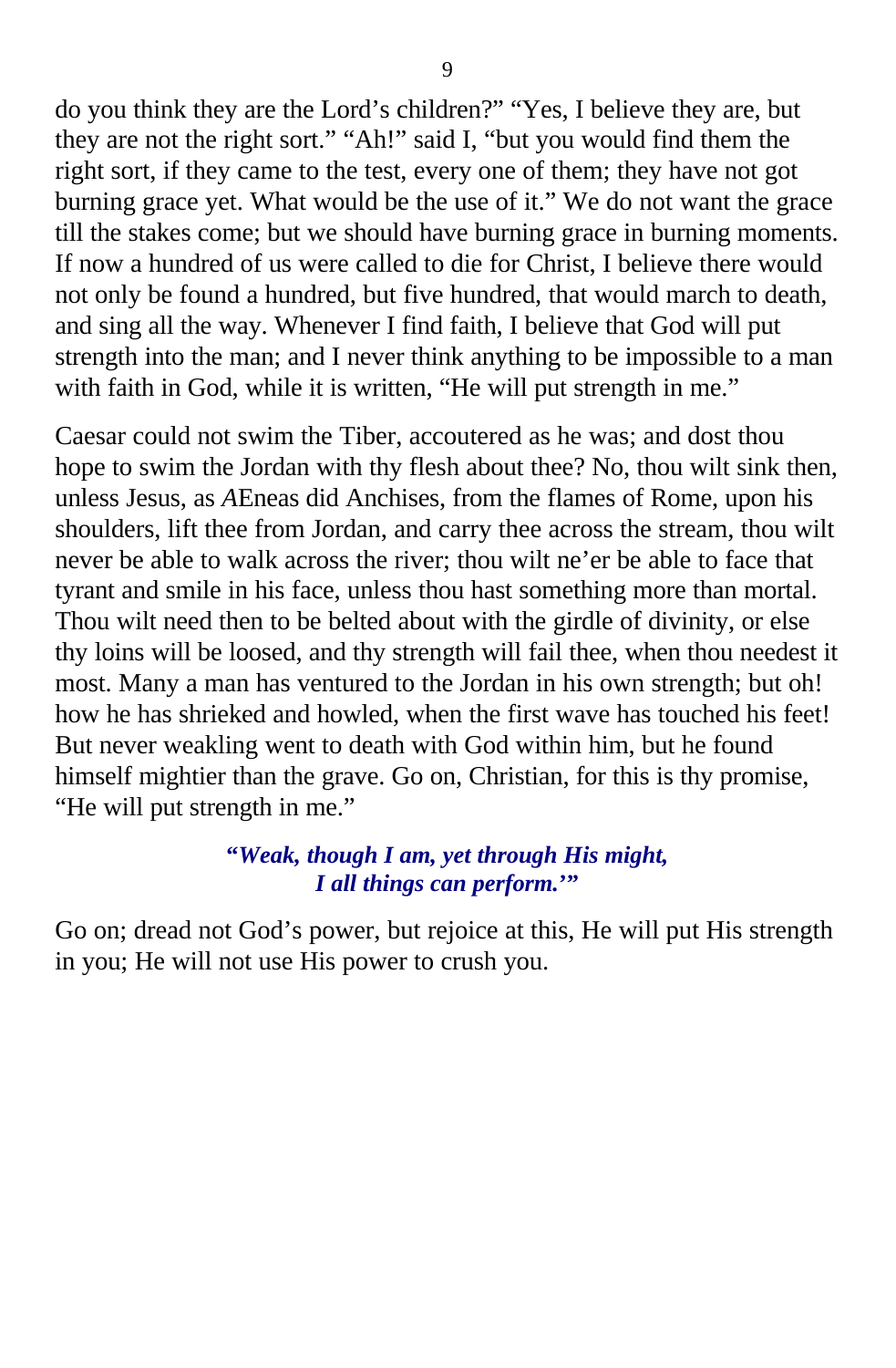# LIBERTY FROM THE FEAR OF DEATH.

THE true-born child of God serves his Master more than ever he did. As old Erskine says: —

> **"***Slight now His loving presence if they can; No, no; His conquering kindness leads the van. When everlasting love exerts the sway, They judge themselves most kindly bound to obey; Bound by redeeming love in stricter sense, Than ever Adam was in innocence.***"**

"Where the Spirit of the Lord is, there is liberty" from *the Fear of Death.* O death! how many a sweet cup hast thou made bitter. O death! how many a revel hast thou broken up. O death! how many a gluttonous banquet hast thou spoiled! O death! how many a sinful pleasure hast thou turned into pain. Take ye the telescope and look through the vista of a few years, and what see you? Grim death in the distance grasping his scythe. He is coming, coming, coming; and what is behind him? Ay, that depends upon your own character. If ye are the sons of God, there is the palm-branch; if ye are not, ye know what followeth death — hell follows him. O death! thy specter hath haunted many a house, where sin otherwise would have rioted. O death! thy chill hand hath touched many a heart that was big with lust, and made it start affrighted from its crime. Oh, how many men are slaves to the fear of death!

Half the people in the world are afraid to die. There are some madmen who can march up to the cannon's mouth; there are some fools who rush with bloody hands before their Maker's tribunal; but most men fear to die. Who is the man that does not fear to die? I will tell you. The man that is a believer. Fear to die! Thank God, I do not. The cholera may come again. I pray God it may not; but if it does, it matters not to me: I will toil and visit the sick by night and by day, until I drop; and if it takes me, sudden death is sudden glory. And so with the weakest saint; the prospect of dissolution does not make you tremble. Sometimes you fear, but oftener you rejoice. You sit down and calmly think of dying. What is death? It is a low porch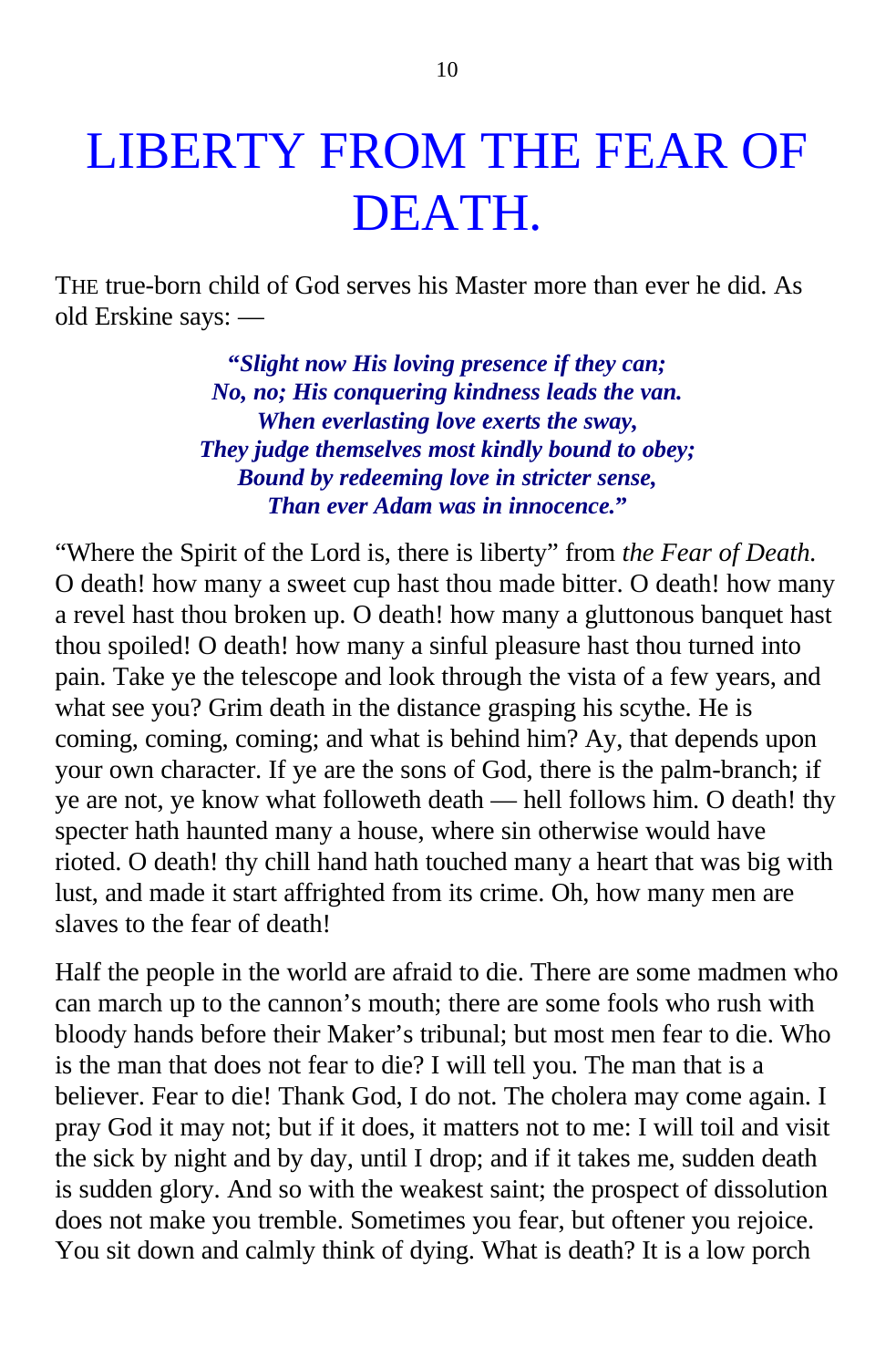through which you stoop to enter heaven. What is life? It is a narrow screen that separates us from glory, and death kindly removes it!

I recollect a saying of a good old woman, who said, "Afraid to die, sir? I have dipped my foot in Jordon every morning before breakfast for the last fifty years, and do you think I am afraid to die now?" Die? why, we die hundreds of times; we "die daily;" we die every morning; we die each night when we sleep; by faith we die; and so dying will be old work when we come to it. We shall say, "Ah, death! you and I have been old acquaintances; I have had thee in my bedroom every night; I have talked with thee each day; I have had the skull upon my dressing table; and I have ofttimes thought of thee. Death! thou art come at last, but thou art a welcome guest; thou art an angel of light, and the best friend I have had." Why, then, dread death; since there is no fear of God's leaving you when you come to die? Here I must tell you that anecdote of the good Welsh lady, who, when she lay a-dying, was visited by her minister. He said to her, "Sister, are you sinking?" She answered him not a word, but looked at him with an incredulous eye. He repeated the question, "Sister, are you sinking?" She looked at him again, as if she could not believe that he would ask such a question. At last, rising a little in the bed, she said, "*Sinking! Sinking ! Did you ever know a sinner sink through a rock? If I had been standing on the sand, I might sink; but, thank God, I am on the Rock of Ages, and there is no sinking there.*" How glorious to die! Oh, angels, come! Oh, cohorts of the Lord of host, stretch, stretch your broad wings and lift us up from earth; O, winged seraphs, bear us far above the reach of these inferior things; but, till ye come, I'll sing, —

> **"***Since Jesus is mine, I***'***ll not fear undressing — But gladly put off these garments of clay, To die in the Lord is a covenant blessing; Since Jesus to glory, through death led the way.***"**

But there are two sides to such questions as this. There are some glorious things that we are *free to.* Not only are we freed from sin in every sense from the law, and from the fear of death; but we are free to do something. "Where the Spirit of the Lord is, there is liberty;" and that liberty gives us certain rights and privileges.

We are free to *heaven*'*s charter.* There is heaven's charter — the Magna Charta — the Bible; and you are free to it. There is a choice passage: "When thou passest through the waters, I will be with thee; and through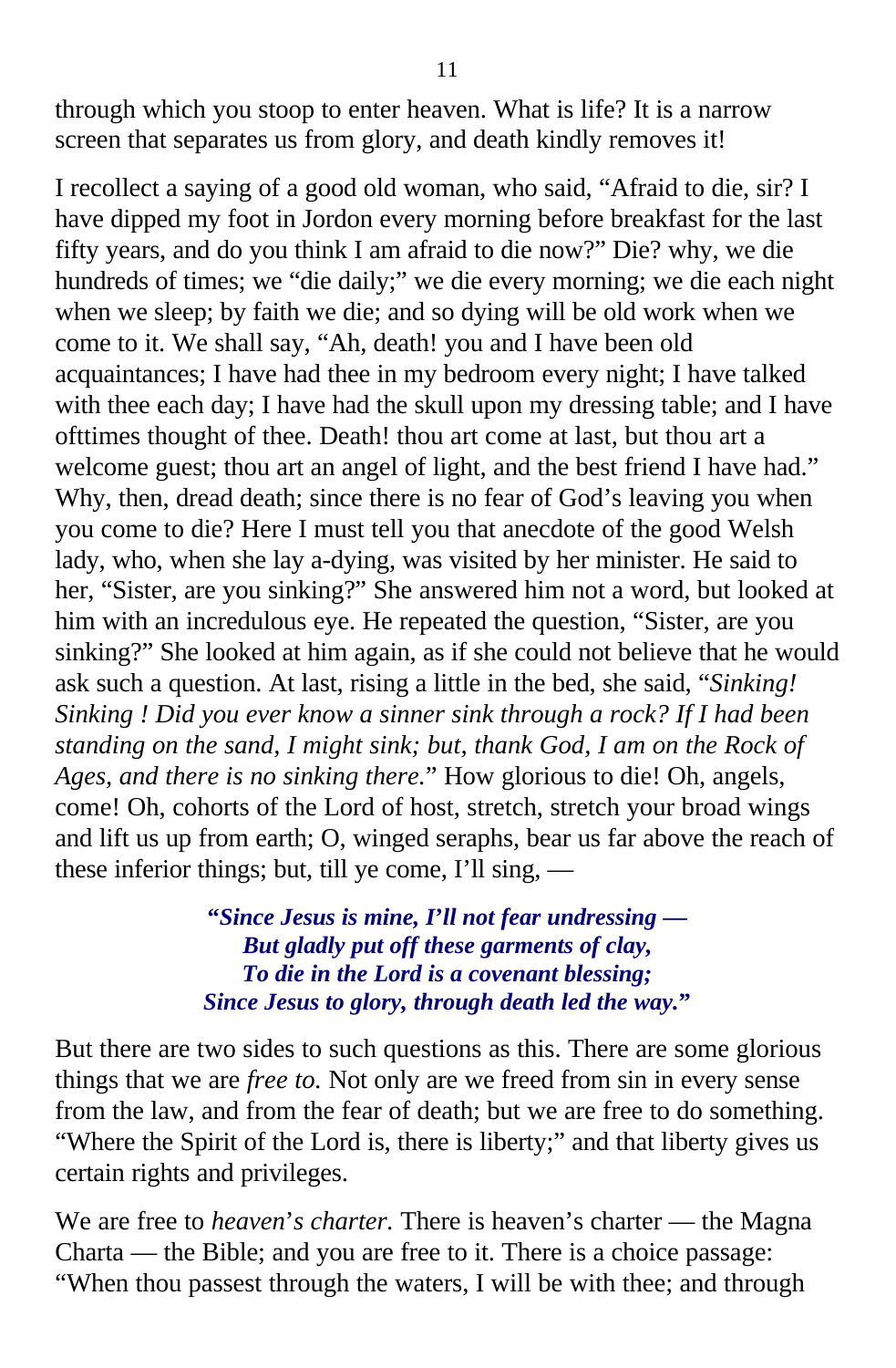the rivers, they shall not overflow thee;" thou art free to that. Here is another: "Mountains shall depart, and the hills be removed; but my kindness shall not depart;" you are free to that. Here is another: "Having loved His own, He loved them unto the end;" you are free to that. "Where the Spirit of the Lord is, there is liberty." Here is a chapter touching election: you are free to that if you are elect. Here is another, speaking of the non-condemnation of the righteous, and their justification; you are free to that. You are free to all that is in the Bible. Here is a never-failing treasure, filled with boundless stores of grace. It is the bank of heaven: you may draw from it as much as you please without let or hindrance. Bring nothing with you, except faith. Bring as much faith as you can get, and you are welcome to all that is in the Bible. There is not a promise, not a word in it, that is not yours. In the depths of tribulation, let it comfort you. Mid waves of distress let it cheer you When sorrows surround thee, let it be thy helper. This is thy Father's love-token: let it never be shut up and covered with dust. Thou art free to it — use, then, thy freedom.

Next, recollect that thou art free to the throne of grace. It is the privilege of Englishmen, that they can always send a petition to Parliament; and it is the privilege of a believer, that he can always send a petition to the throne of God. I am free to God's throne. If I want to talk to God to-morrow morning, I can. If to-night I wish to have conversation with my Master, I can go to Him. I have a right to go to His throne. It matters not how much I have sinned. I go and ask for pardon. It signifies nothing how poor I am  $\tilde{N}$  I go and plead His promise that He will provide all things needful. I have a right to go to His throne at all times — in midnight's darkest hour, or in noontide's heat. Where'er I am; if fate commands me to the utmost verge of the wide earth, I have still constant admission to His throne. Use that right, beloved — use that right. There is not one of you that lives up to his privilege. Many a gentleman will live beyond his income, spending more than he has coming in; but there is not a Christian that does that — I mean that lives up to his spiritual income. Oh, no! you have an infinite income an income of promises — an income of grace; and no Christian ever lived up to his income. Some people say, "If I had more money, I should have a larger house, and horses, and a carriage, and so on." Very well and good; but I wish Christians would do the same. I wish they would set up a larger house, and do greater things for God; look more happy, and take those tears away from their eyes.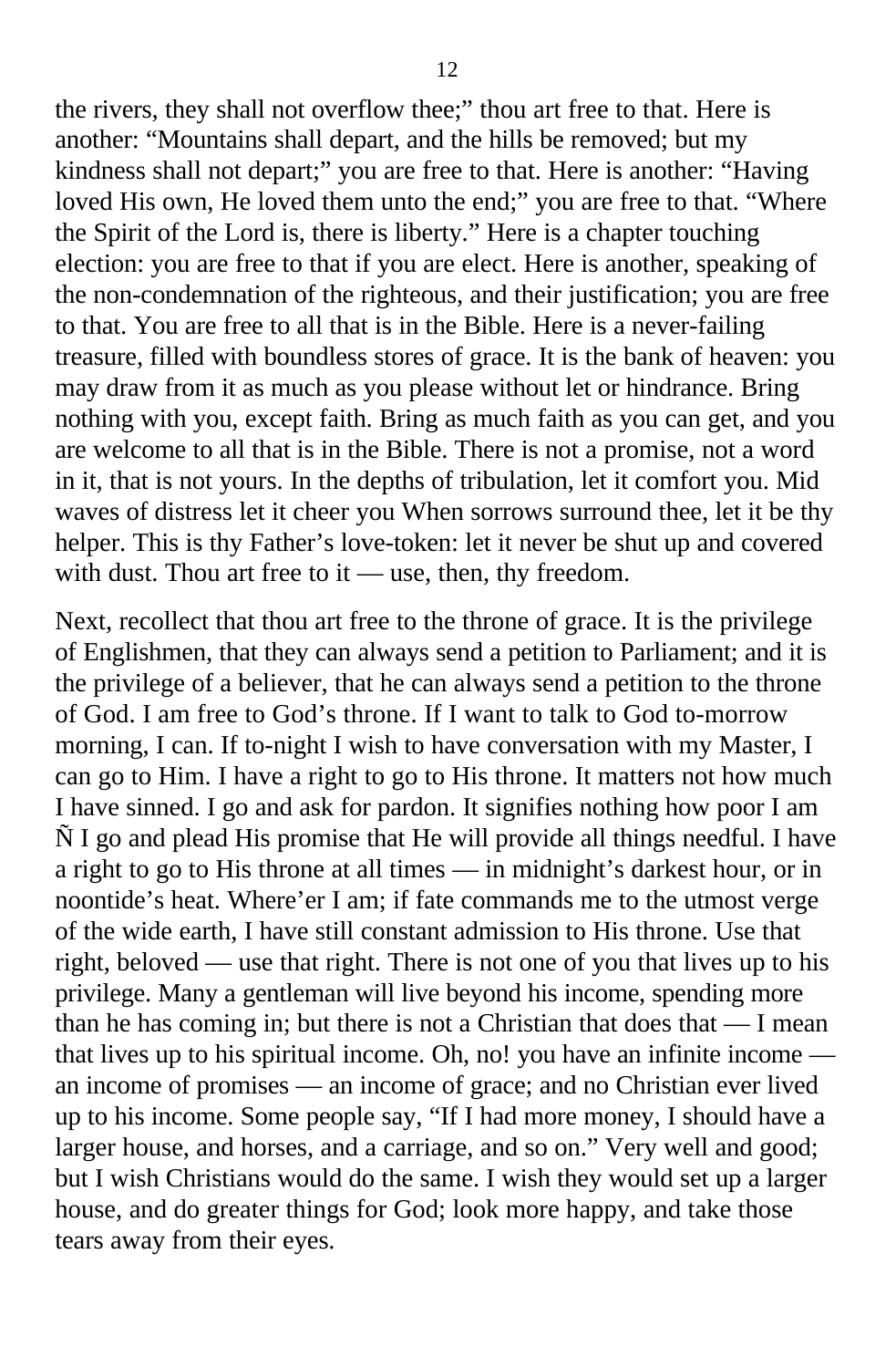With such stores in the bank, and so much in hand, that God gives you, you have no right to be poor. Up, rejoice! rejoice! The Christian ought to live up to his income, and not below it.

> **"***Turn, then, my soul unto thy rest, The ransom of thy great High Priest Hath set the captive free. Trust to His efficacious blood, Nor fear thy banishment from God, Since Jesus died for thee.***"**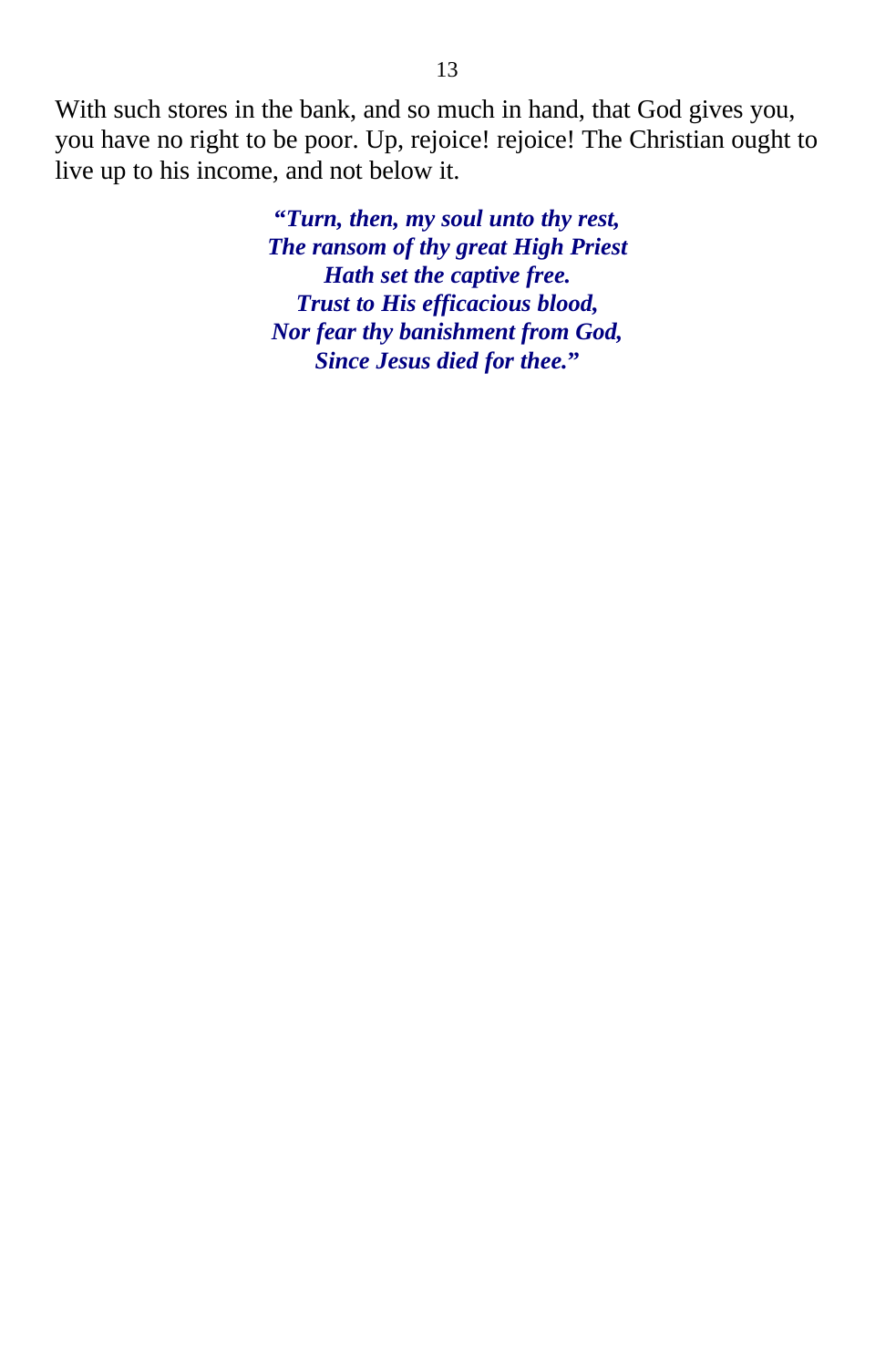# SUFFERING AND CONSOLATION.

AS the sufferings of Christ abound in us, so the consolations of Christ abound. Here is a blessed proportion. God always keeps a pair of scales in this side he puts his people's trials and in that he puts their consolations. When the scale of trial is nearly empty, you will always find the scale of consolation in nearly the same condition; and when the scale of trials is full, you will find the scale of consolation just as heavy; for as the sufferings of Christ abound in us, even so shall consolation abound by Christ. This is a matter of pure experience. Oh, it is mysterious that, when the black clouds gather most, the light within us is always the brightest! When the night lowers and the tempest is coming on, the heavenly captain is always closest to his crew. It is a blessed thing, when we are most cast down, then it is that we are most lifted up by the consolations of Christ.

Trials make more room for consolation. There is nothing that makes a man have a big heart like a great trial. I always find that little, miserable people, whose hearts are about the size of a grain of mustard-seed, never have had much to try them. I have found that those people who have no sympathy for their fellows — who never weep for the sorrows of others — very seldom have had any woes of their own. Great hearts can only be made by great troubles. The spade of trouble digs the reservoir of comfort deeper, and makes more room for consolation. God comes into our heart — he finds it full — he begins to break our comforts and to make it empty; then there is more room for grace. The humbler a man lies, the more comfort he will always have.

I recollect walking with a ploughman, one day, a man who was deeply taught, although he was a ploughman — and really ploughmen would make a great deal better preachers than many college gentlemen — and he said to me, "Depend upon it, if you or I ever get one inch above the ground, we shall get just that inch too high." I believe it is true; for the lower we lie, the nearer to the ground we are — the more our troubles humble us — the more fit we are to receive comfort; and God always gives us comfort when we are most fit for it. That is one reason why consolations increase in the same ratio as our trials.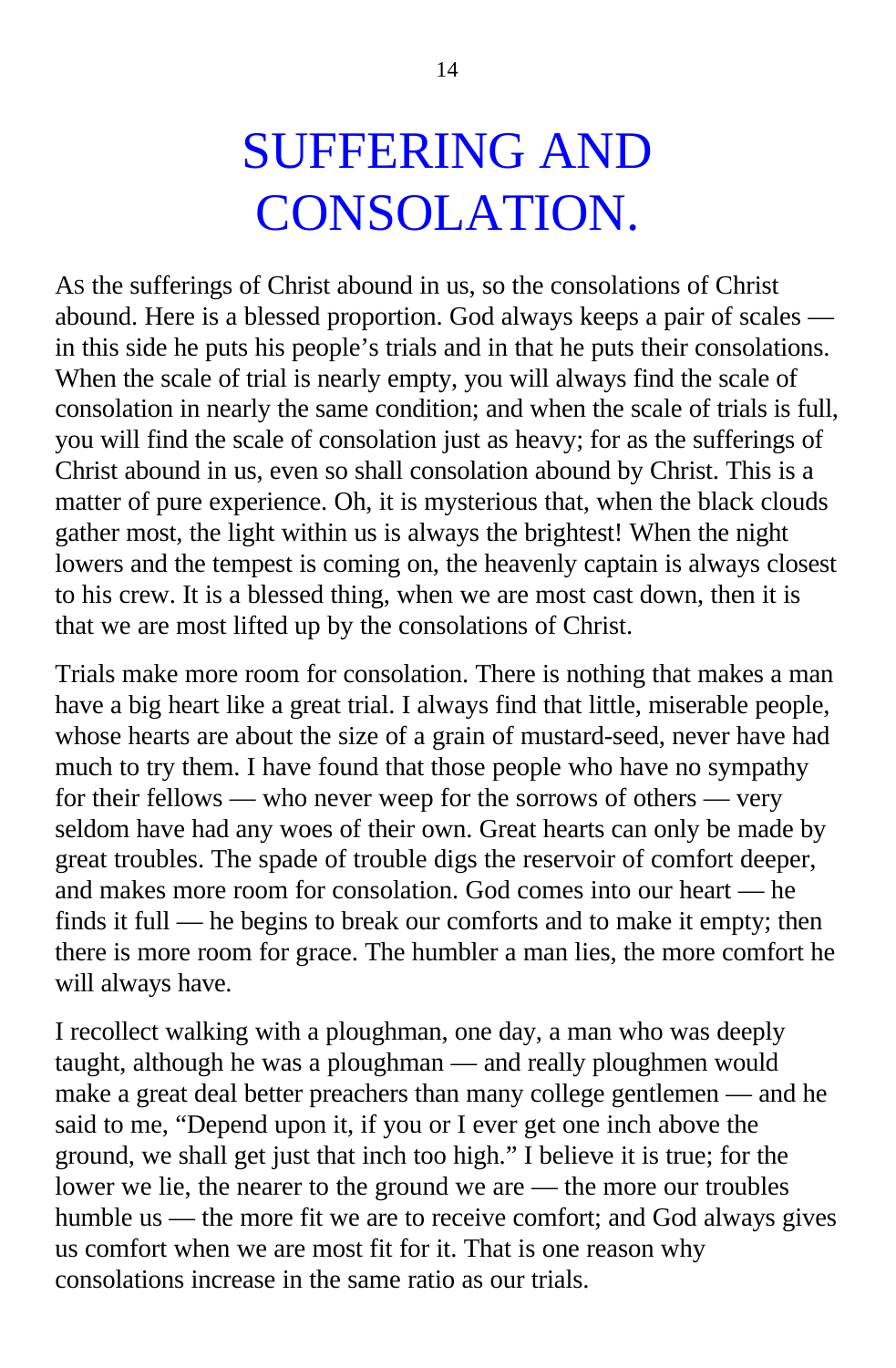Then trouble exercises our graces, and the very exercise of our graces tends to make us more comfortable and happy. Where showers fall most, there the grass is greenest. I suppose the fogs and mists of Ireland make it "the Emerald Isle;" and wherever you find great fogs of trouble, and mists of sorrow, you always find emerald green hearts: full of the beautiful verdure of the comfort and love of God. O Christian, do not thou be saying, "Where are the swallows gone? they are gone, they are dead." They are not dead; they have skimmed the purple sea, and gone to a far-off land; but they will be back again by-and-by. Child of God, say not the flowers are dead; say not the winter has killed them, and they are gone. Ah! no; though winter hath coated them with the ermine of its snow; they will put up their heads again, and will be alive very soon. Say not, child of God, that the sun is quenched, because the cloud hath hidden it. Ah! no; he is behind there, brewing summer for thee; for when he cometh out again, he will have made the clouds fit to drop in April showers, all of them mothers of the sweet May flowers. And oh! above all, when thy God hides His face, say not that He has forgotten thee. He is but tarrying a little while to make thee love Him better; and when He cometh, thou shalt have joy in the Lord, and shalt rejoice with joy unspeakable. Waiting exercises our grace; waiting tries our faith; therefore, wait on in hope: for though the promise tarry, it can never come too late.

Another reason why we are often most happy in our troubles is this — then we have the closest dealings with God. I speak from heart knowledge and real experience. We never have such close dealings with God, as when we are in tribulation. When the barn is full, man car live without God; when the purse is bursting with gold, we somehow can do without so much prayer. But once take your *gourds* away, you want your *God;* once cleanse away the idols out of the house, then you must go and honor Jehovah.

Some of you do not pray half as much as you ought. If you are the children of God, you will have the whip; and when you have that whip, you will run to your Father. It is a fine day, and the child walks before its father; but there is a lion in the road, now he comes and takes his father's hand. He could run half-a-mile before him when all was fine and fair; but once bring the lion, and it is "father! father!" as close as he can be. It is even so with the Christian. Let all be well, and he forgets God. Jeshurun waxes fat, and he begins to kick against God; but take away his hopes, blast his joys, let the infant lie in the coffin, let the crops be blasted, let the herd be cut off from the stall, let the husband's broad shoulder lie in the grave, let 'the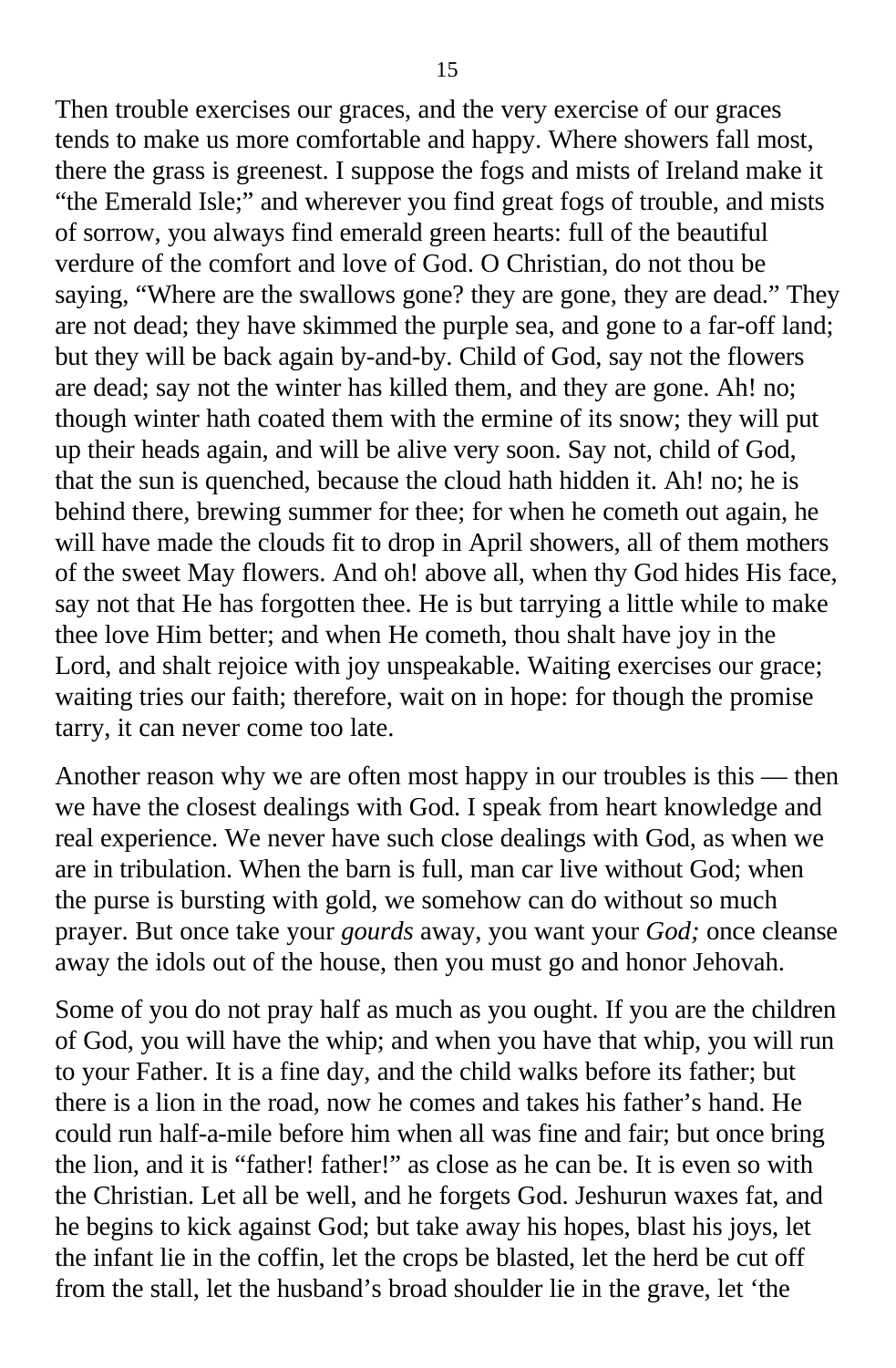children be fatherless — then it is that God is a God indeed. Oh, strip me naked; take from me all I have; make me poor, a beggar, penniless, helpless; dash that cistern in pieces; crush that hope; quench the stars; put out the sun; shroud the moon in darkness, and place me all alone in space, without a friend, without a helper; still, "Out of the depths will I cry unto thee, O God." There is no cry so good as that which comes from the bottom of the mountains; no prayer half so hearty as that which comes up from the depths of the soul, through deep trials and afflictions. Hence they bring us to God, and we are happier; for that is the way to be happy — to live near God. So that while troubles abound, they drive us to God, and then consolations abound.

Some people call troubles weights. Verily they are so. A ship that has large sails and a fair wind, needs ballast. Troubles are the ballast of a believer. The eyes are the pumps which fetch out the bilge-water of his soul, and keep him from sinking. But if trials be weights, I will tell you of a happy secret. There is such a thing as making a weight lift you. If I have a weight chained to me, it keeps me down; but give me pulleys and certain appliances, and I can make it lift me up. Yes, there is such a thing as making troubles raise me towards heaven. A gentleman once asked a friend, concerning a beautiful horse of his, feeding about in the pasture with a clog on its foot, "Why do you clog such a noble animal?" "Sir," said he, "I would a great deal sooner clog him than lose him: he is given to leap hedges." That is why God clogs His people. He would rather clog them than lose them; for if He did not clog them, they would leap the hedges and be gone. They want a tether to prevent their straying, and their God binds them with afflictions, to keep them near to Him, to preserve them, and have them in His presence. Blessed fact — as our troubles abound, our consolations also abound.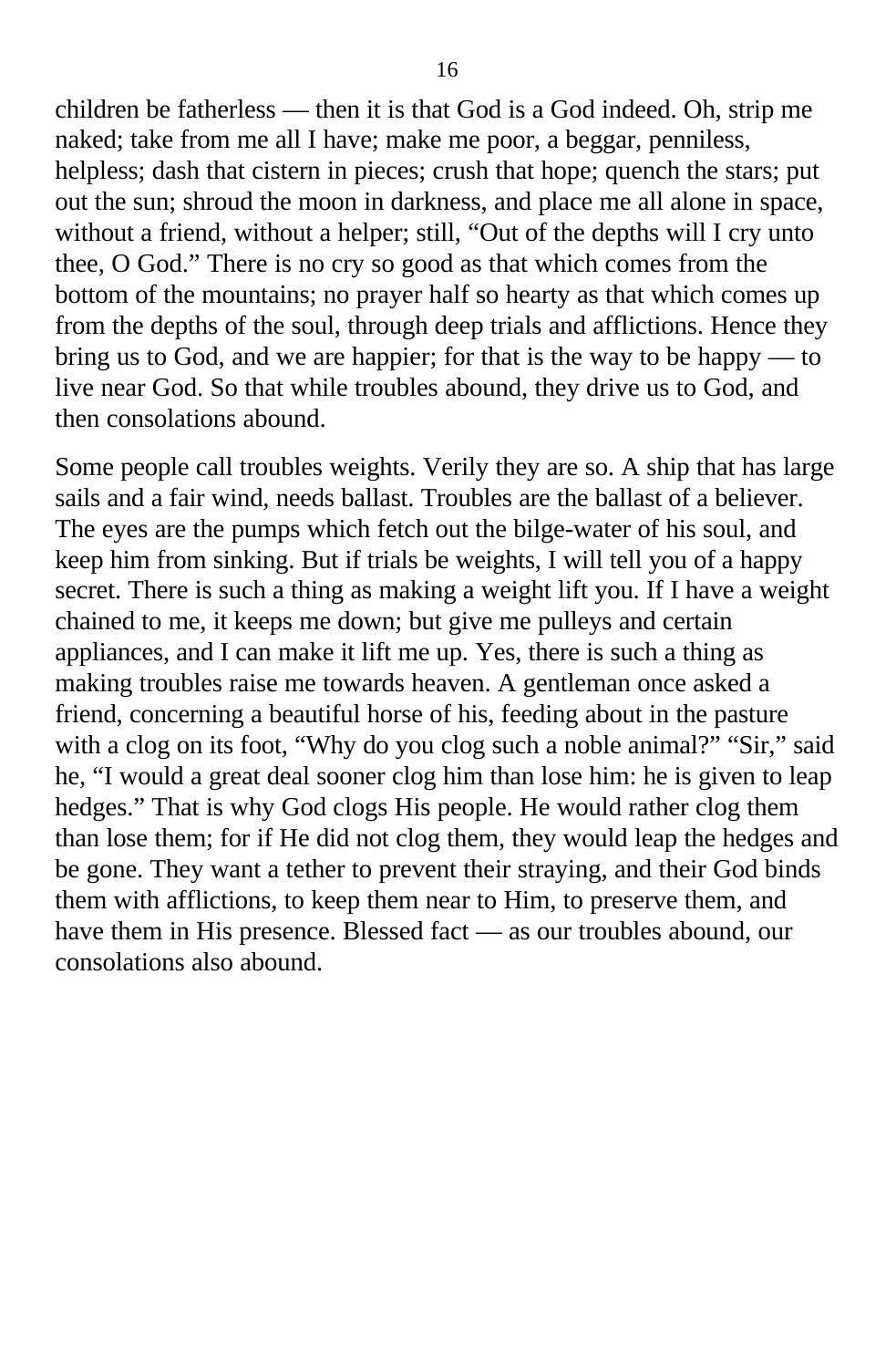## THE SAINTS ARE KINGS.

TAKE the royal office of the saints. They are KINGS. They are not merely to be kings in heaven, but they are also kings on earth; for if my text does not say so, the Bible declares it in another passage: "Ye are a chosen generation, a royal priesthood." We are kings *even now.* I want you to understand that before I explain the idea. Every saint of the living God, not merely has the prospect of being a king in heaven, but positively, in the sight of God, he is a king now; and he must say, with regard to his brethren and himself, "And hast made us," even now, "unto our God kings and priests; and we shall reign upon the earth." A Christian is a king. He is not simply *like* a king, but he *is* a king, actually and truly. I shall show how he is like a king.

Remember his *royal ancestry.* What a fuss some people make about their grandfathers and grandmothers and distant ancestors? I remember seeing in Trinity College the pedigree of some great lord that went back just as far as Adam, and Adam was there digging the ground — the first man. It was traced all the way up. Of course I did not believe it. I have heard of some pedigrees that go back further. I leave that to your own common sense, to believe it or not. A pedigree in which shall be found dukes, marquises, and kings, and princes. Oh, what would some give for such a pedigree! I believe, however, that it is not what our ancestors were, but what we are, that will make us shine before God; that it is not so much in knowing that we have royal or priestly blood in our veins, as knowing that we are an honor to our race — that we are walking in the ways of the Lord, and reflecting credit upon the church, and upon the grace that makes us honorable. But since some men will glory in their descent, I will glory that the saints have the proudest ancestry in all the world. Talk of Caesars, or of Alexanders, or tell me even of our own good Queen: I say that I am of as high descent as her Majesty, or the proudest monarch in world. I am descended from the King of kings. The saint may well speak of his ancestry — he may exult in it, he may glory in it — for he is the son of God, positively and actually. His mother, the Church, is the Bride of Jesus; he is; a twice-born child of heaven; one of the blood royal of the universe. The poorest woman or man on earth, loving Christ, is of a royal line. Give a man the grace of God in his heart, and his ancestry is noble. I can turn back the roll of my pedigree, and I can tell you that it is so ancient, that it has no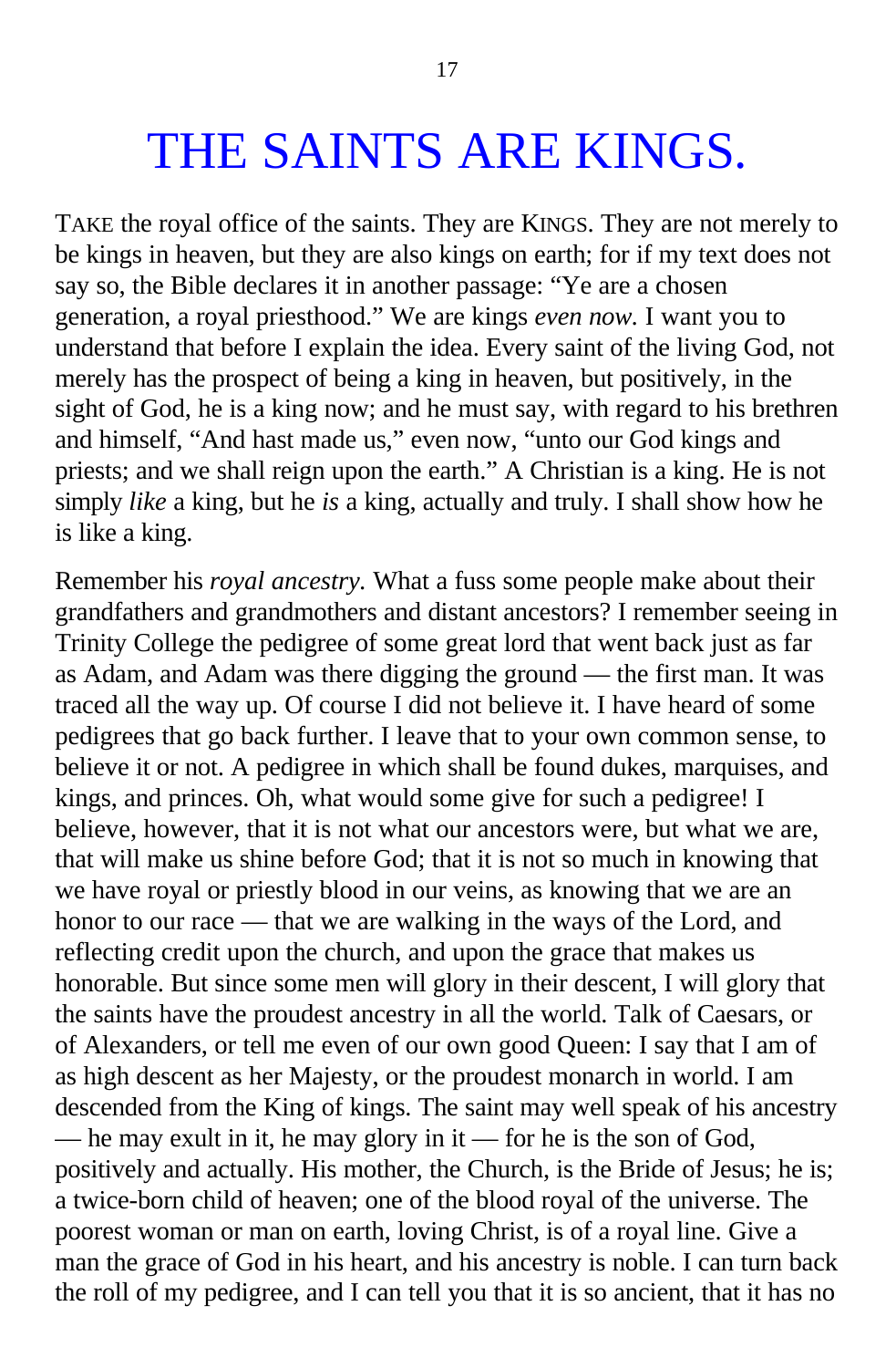beginning; it is more ancient than all the rolls of mighty men put together; for, from all eternity my Father existed: and, therefore, I have indeed a right royal and ancient ancestry.

And then the saints, like monarchs, have a splendid retinue. Kings and monarchs cannot travel without a deal of state. In olden times, they had far more magnificence than they have now; but even in these days we see much of it when royalty is abroad. There must be a peculiar kind of horse, and a splendid chariot, and outriders; with all the etceteras of gorgeous pomp. Ay! and the kings of God, whom Jesus Christ has made kings and priests unto their God, have also a royal retinue. "Oh!" say you, "but I see some of them in rags; they are walking through the earth alone, sometimes without a helper or a friend." Ah! but there is a fault in your eyes. If you had eyes to see, you would perceive a bodyguard of angels always attending every one of the blood-bought family.

You remember Elijah's servant could not see anything around Elijah till his master opened his eyes; then he could see that there were horses and chariots round about Elijah. Lo! there are horses and chariots about me. And thou, saint of the Lord, where'er thou art, there are horses and chariots. In that bedchamber, where I was born, angels stood to announce my birth on high. In seas of trouble, when wave after wave seems to go over me, angels are there to lift up my head; when I come to die, when sorrowing friends shall, weeping, carry me to the grave, angels shall stand by my bier; and, when put into the grave, some mighty angel shall stand and guard my dust, and contend for its possession with the devil. Why should I fear? I have a company of angels about me; and whenever I walk abroad, the glorious cherubim. Kings and princes have certain things that are theirs by perspective right. For instance, her Majesty has her Buckingham Palace, and her other palaces, her crown royal, her scepter, and so on. But has a saint a palace? Yes. I have a palace! and its walls are not made of marble, but of gold; its borders are carbuncles and precious gems; its windows are of agates; its stones are laid with fair colors; around it there is a profusion of every costly thing; rubies sparkle here and there; yea, pearls are but common stones within it. Some call it a mansion; but I have a right to call it a palace too, for I am a king. It is a mansion when I look at God, it is a palace when I look at men; because it is the habitation of a prince. Mark where this palace is. I am not a prince of Inde — I have no inheritance in any far-off land that men dream of — I have no El Dorado, or Home of Prester John; but yet I have a substantial palace.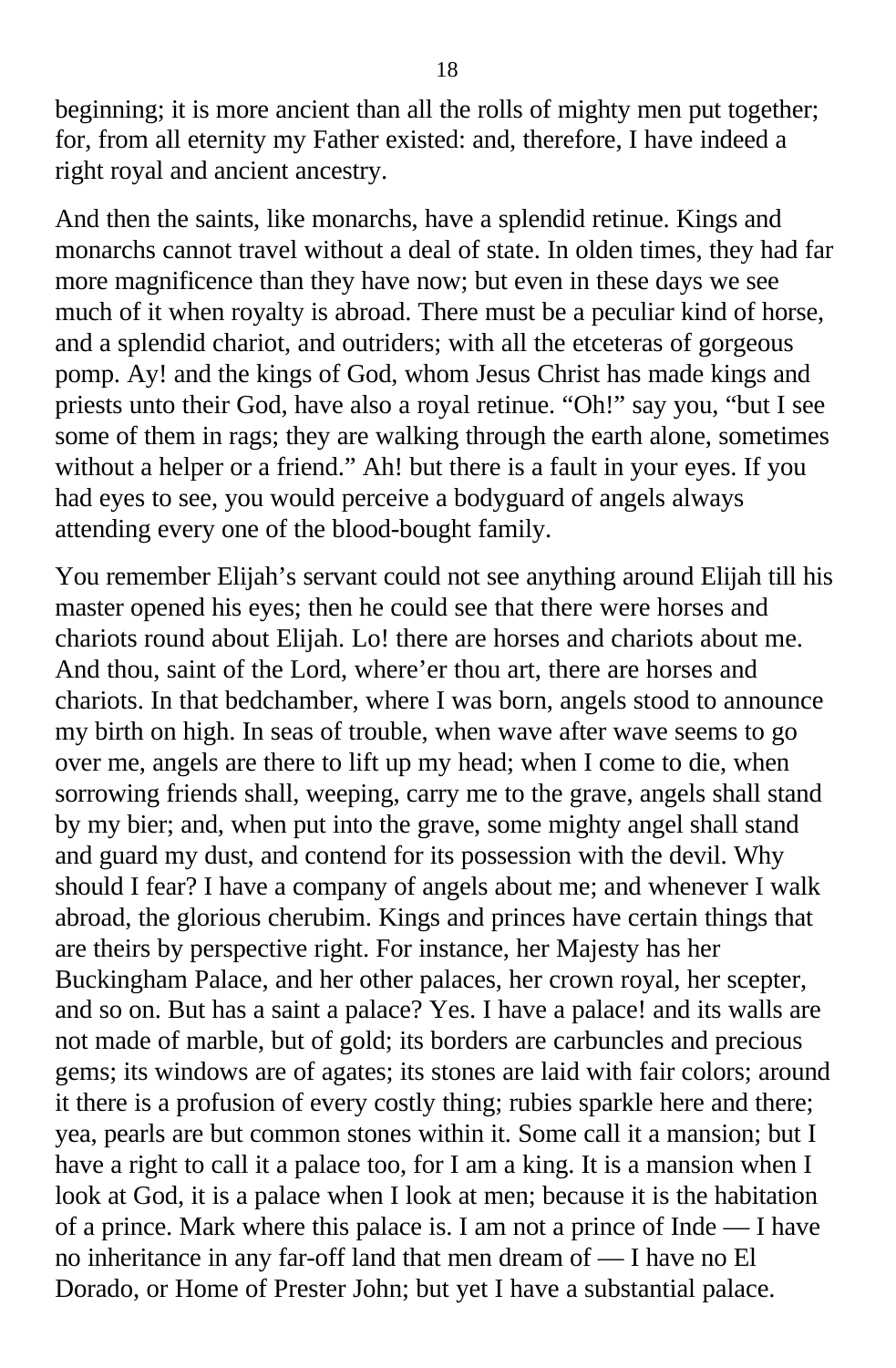Yonder, on the hills of heaven it stands; I know not its position among the other mansions of heaven, but there it stands; and "I know that if the earthly house of this tabernacle be dissolved, I have a building of God, a house not made with hands, eternal in the heavens."

Have Christians a crown too? Oh, yes; but they do not wear it every day. They have a crown, but their coronation day is not yet arrived. They have been anointed monarchs, they have some of the authority and dignity of monarchs; but they are not crowned monarchs yet. But the crown is made. God will not have to order heaven's goldsmiths to fashion it in after-time; it is made already hanging up in glory. God hath "laid up for me a crown of righteousness." O saint, if thou didst just open some secret door in heaven, and go into the treasure chamber, thou wouldst see it filled with crowns. When Cortes entered the palace of Montezuma, he found a secret chamber bricked up, and he thought the wealth of all the world was there, so many different things were there stowed away. Could you enter God's secret treasure-house, what wealth would you see! "Are there so many monarchs," you would say, "so many crowns, so many princes?" Yes, and some bright angel would say, "Mark you that crown? It is yours;" and if you were to look within, you would read, "Made for a sinner saved by grace, whose name was —;" and then you would hardly believe your eyes, as you saw your own name engraved upon it. You are indeed a king before God; for you have a crown laid up in heaven. Whatever other insignia belong to monarchs, saints shall have. They shall have robes of whiteness; they shall have harps of glory; they shall have all things that become their regal state; so that we are indeed monarchs, you see; not mock-monarchs, clothed in purple garments of derision, and scoffed at with "Hail, king of the Jews;" but we are real monarchs. "He hath made us kings and priests unto our God."

Kings are considered the most honorable amongst men. They are always looked up to and respected. If you should say, "a monarch is here!" a crowd would give way. I should not command much respect if I were to attempt to move about in a crowd; but if any one should shout, "here is the Queen!" every one would step aside and make room for her. A monarch generally commands respect. We think that wordly princes are the most honorable of the earth; but if you were to ask God, he would reply, "my saints in whom I delight, these are the honorable ones." Tell me not of tinsel and gewgaw; tell me not of gold and silver; tell me not of diamonds and pearls; tell me not of ancestry and rank; preach to me not of pomp and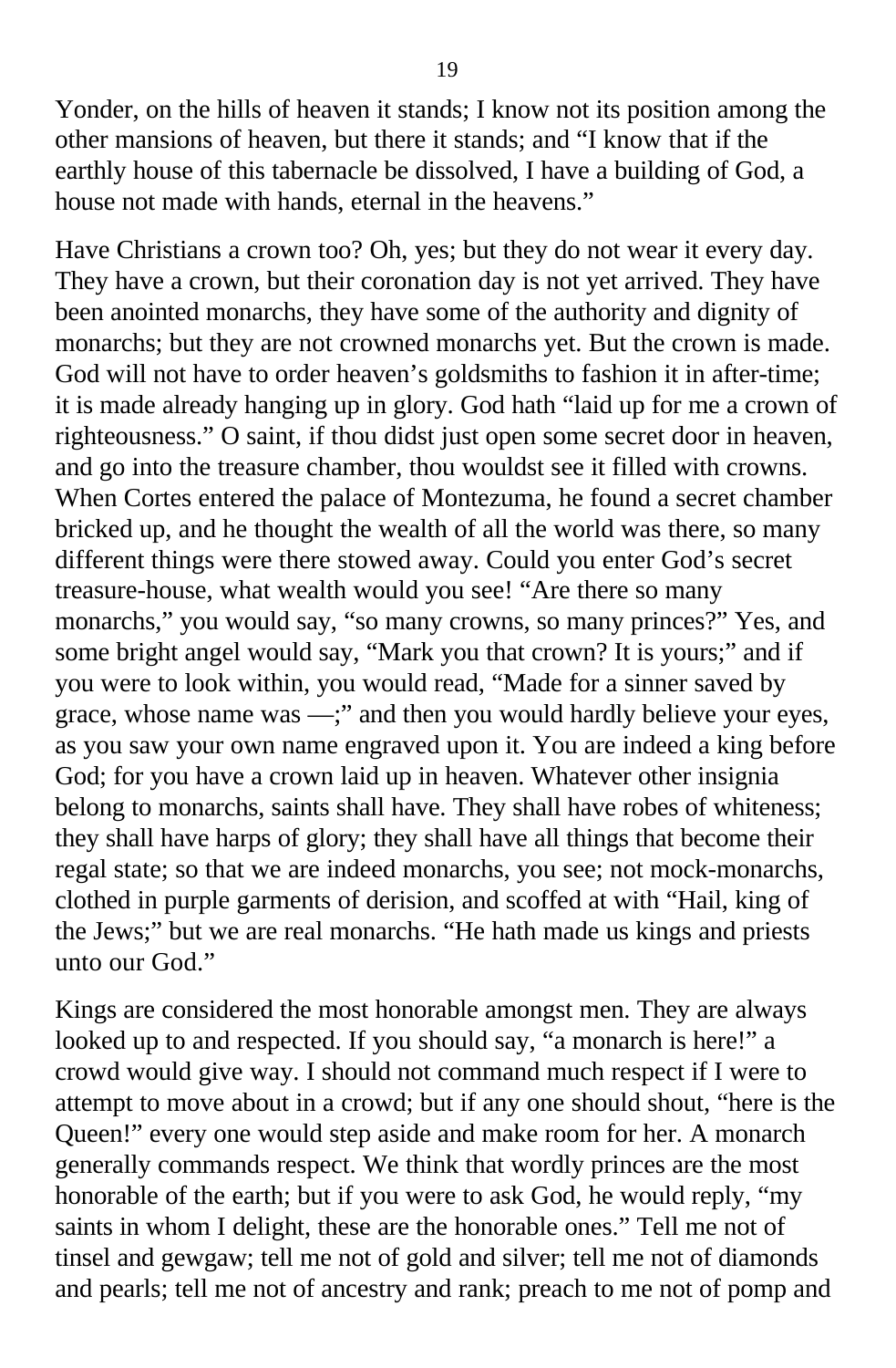power; but oh! tell me that a man is a saint of the Lord, for then he is an honorable man. God respects him, angels respect him, and the universe one day shall respect him, when Christ shall come to call him to his account, and say, "Well done, good and faithful servant, enter thou into the joy of thy Lord." You may despise a child of God now, sinner; you may laugh at him; you may say he is a hypocrite; you may call him a saint, a Methodist, a cant, and everything you like; but know that those titles will not mar his dignity — he is the honorable of the earth, and God estimates him as such.

But some will say, "I wish you would prove what you affirm, when you say that saints are kings; for, if we were kings, we should never have any sorrows; kings are never poor as we are, and never suffer as we do." Who told you so? You say if you are kings, you would live at ease. Do not kings ever suffer? Was not David an anointed king? and was he not hunted like a partridge on the mountains? Did not the king himself pass over the brook Kedron, and all his people weeping as he went, when his son Absalom pursued him? And was he not a monarch when he slept on the cold ground, with no couch save the damp heather? Oh, yes, kings have their sorrows crowned heads have their afflictions. Full oft

#### **"***Uneasy lies the head that wears a crown.***"**

Do not expect that: because you are a king, you are to have no sorrows. "It is not for kings, O Lemuel, it is not for kings to drink wine; nor for princes strong drink." And it is often so. The saints get but little wine here. It is not for kings to drink the wine of pleasure; it is not for kings to have much of the intoxicating drink and the surfeits of this world's delight. They shall have joy enough up yonder, when they shall drink it new in their Father's kingdom. Poor saint! do dwell on this. Thou art a king! I beseech thee, let it not go away from thy mind; but in the midst of thy tribulation, still rejoice in it. If thou hast to go through the dark tunnel of infamy, for Christ's name; if thou art ridiculed and reviled, still rejoice in the fact, "I am a king, and all the dominions of the earth shall be mine!"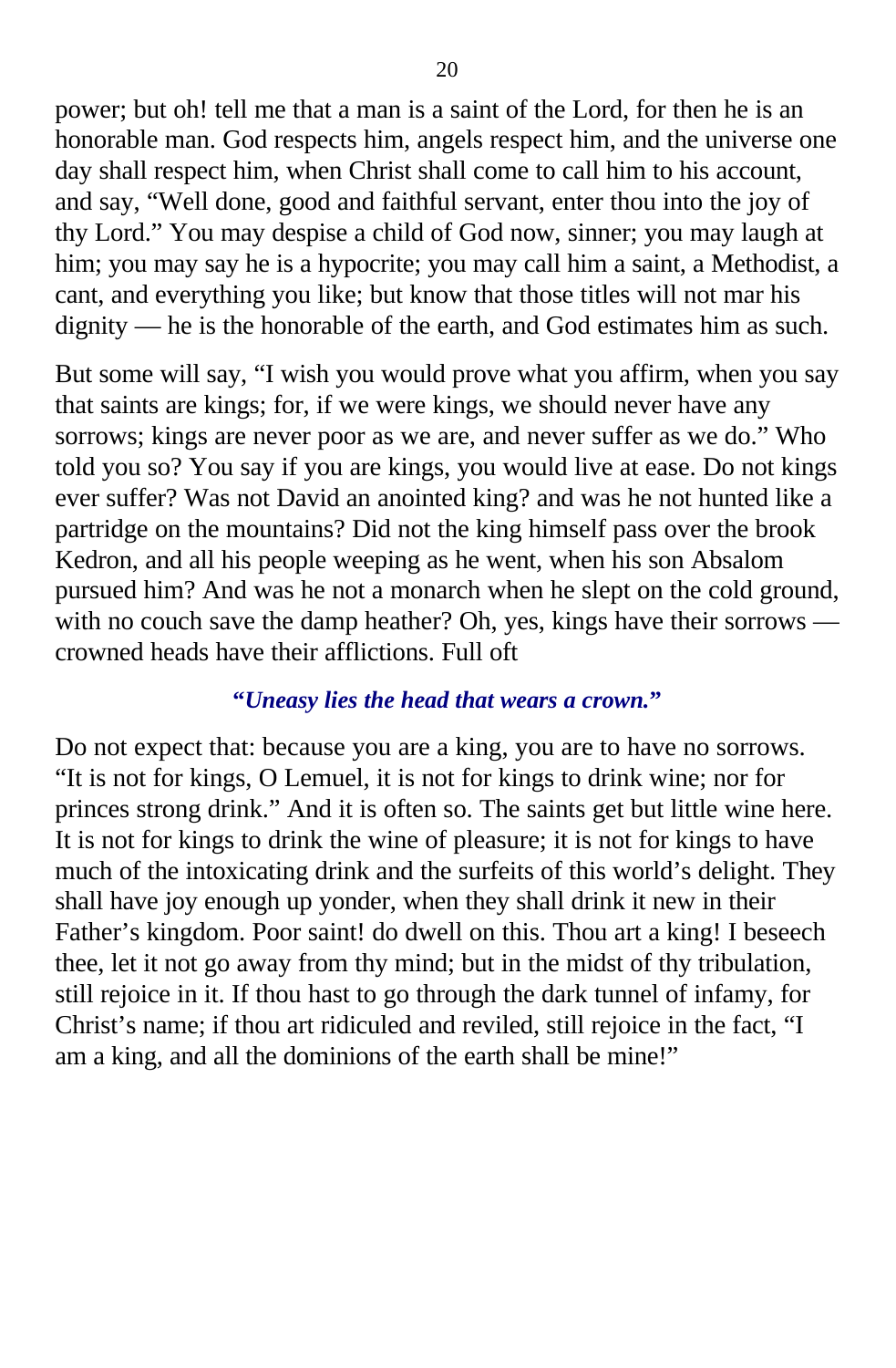# THE HOLY SPIRIT A COMFORTER.

GOD the Holy Ghost is a very *loving* Comforter. I am in distress, and want consolation. Some passer-by hears of my sorrow, and he steps within, sits down and essays to cheer me; he speaks soothing words; but he loves me not, he is a stranger, he knows me not at all, he has only come in to try his skill; and what is the consequence? His words run o'er me like oil upon a slab of marble — they are like the pattering rain upon the rock; they do not break my grief; it stands unmoved as adamant, because he has no love for me. But let some one who loves me dearly as his own life come and plead with me, then truly his words are music; they taste like honey; he knows the password of the doors of my heart, and my ear is attentive to every word; I catch the intonation of each syllable as it falls, for it is like the harmony of the harps of heaven. Oh, there is a voice in love, it speaks a language which is its own, it is an idiom and an accent which none can mimic; wisdom cannot imitate it; oratory cannot attain unto it; it is love alone which can reach the mourning heart; love is the only handkerchief which can wipe the mourner's tears away. And is not the Holy Ghost a loving Comforter? Dost thou know, O saint, how much the Holy Spirit loves thee? Canst thou measure the love of the Spirit? Dost thou know how great is the affection of His soul towards thee? Go, measure heaven with thy span; go, weigh the mountains in the scales; go, take the ocean's water, and tell each drop; go, count the sand upon the sea's wide shore; and when thou hast accomplished this, thou canst tell how much He loveth thee. He has loved thee long; He has loved thee well; He loved thee ever; and He still shall love thee. Surely He is the person to comfort thee, because He loves. Admit Him, then, to your heart, O Christian that He may comfort you in your distress.

He is a *faithful* Comforter. Love sometimes proveth unfaithful. "Oh, sharper than a serpent's tooth" is an unfaithful friend! Oh, far more bitter than the gall of bitterness, to have a friend to turn from me in my distress! Oh, woe of woes, to have one who loves; me in nay prosperity forsake me in the dark day of my trouble! Sad indeed: but such is not God's Spirit. He ever loves, and loves even to the end — a faithful Comforter. Child of God, you are in trouble. A little while ago you found Him a sweet and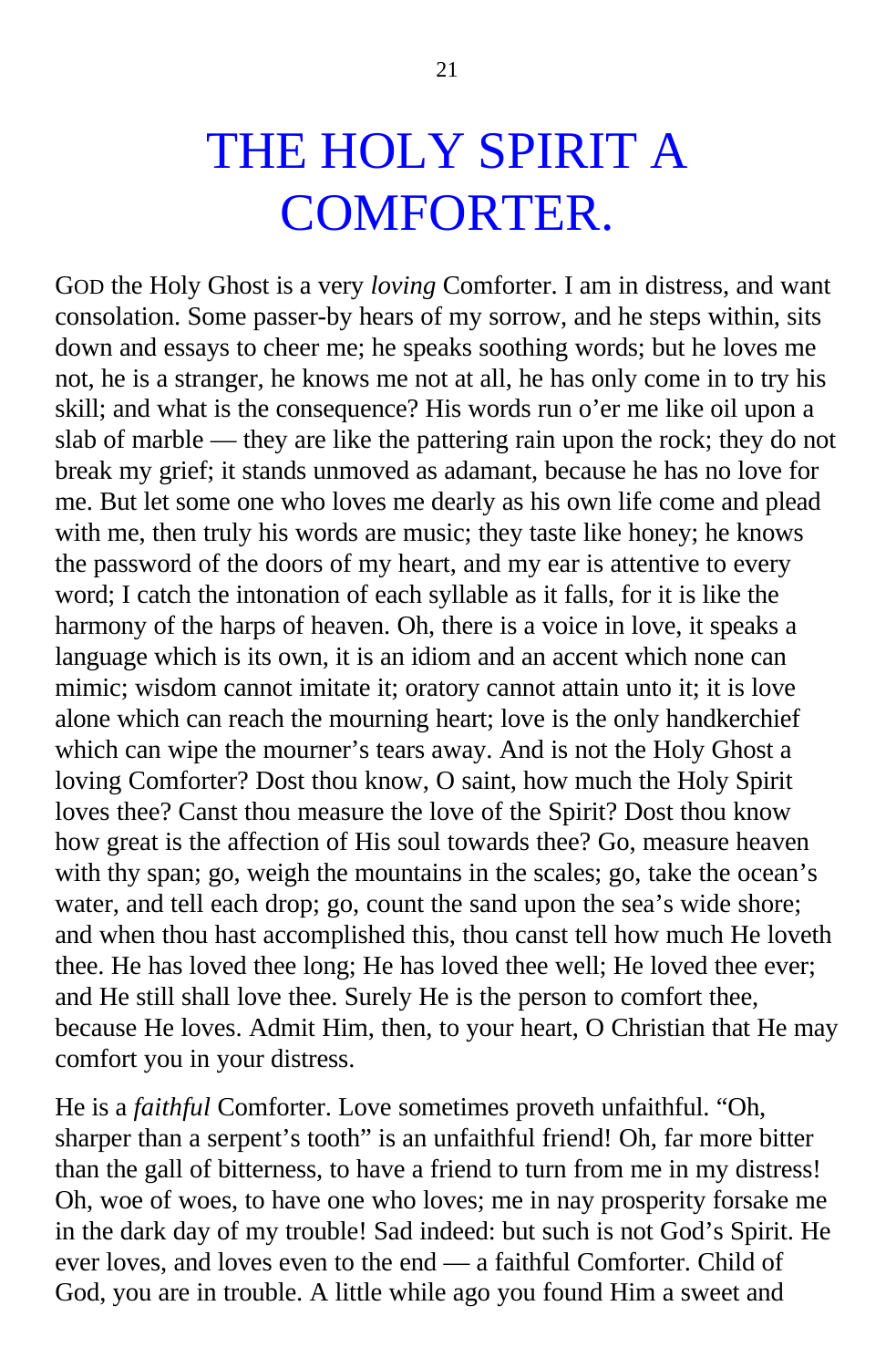loving Comforter; you obtained relief from Him when others were but broken cisterns; He sheltered you in His bosom, and carried you in His arms. Oh, wherefore dost thou distrust Him now? Away with thy fears; for He is a faithful Comforter. "Ah! but," thou sayest, "I fear I shall be sick, and shall be deprived of His ordinances." Nevertheless, He shall visit thee on thy sick bed, and sit by thy side to give thee consolation. " I but I have distresses greater than you can conceive of; wave upon wave rolleth over me; deep calleth unto deep at the noise of the Eternal's waterspouts." Nevertheless, He will be faithful to His promise. "Ah! but I have sinned." So thou hast, but sin cannot sever thee from His love; He loves thee still. Think not, O poor downcast child of God, because the scars of thine old sins have marred thy beauty, that He loves thee less because of that blemish. Oh, no! He loved thee when He foreknew thy sin; He loved thee with the knowledge of what the aggregate of thy wickedness would be; and He does not love thee less now. Come to Him in all boldness of faith; tell Him thou hast grieved Him, and He will forget thy wandering, and will receive thee again; the kisses of His love shall be bestowed upon thee, and the arms of His grace shall embrace thee. He is faithful: trust Him; He will never deceive you; trust Him, He will never leave you.

He is an *unwearied* Comforter. I have sometimes tried to comfort persons that have been tried. You now and then meet with the case of a nervous person. You ask, "What is your trouble?" You are told, and you essay, if possible, to remove it, but while you are preparing your artillery to batter the trouble, you find that it has shifted its quarters, and is occupying quite a different position. You change your argument and begin again; but lo, it is again gone, and you are bewildered. You feel like Hercules cutting off the ever-growing heads of the Hydra, and you give up your task in despair. You meet with persons whom it is impossible to comfort, reminding one of the man who locked himself up in fetters; and threw the key away, so that nobody could unlock him. I have found some in the fetters of despair. "O, I am the man," say they," that has seen affliction; pity me, pity me, O my friends;" and the more you try to comfort such people, the worse they get; and therefore, out of all heart, we leave them to wander alone among the tombs of their former joys. But the Holy Ghost is never out of heart with those whom He wishes to comfort. He attempts to comfort us, and we run away from the sweet cordial; He gives some sweet draught to cure us, and we will not drink it; He gives some wondrous portion to charm away all our troubles, and we put it away from us. Still He pursues us; and though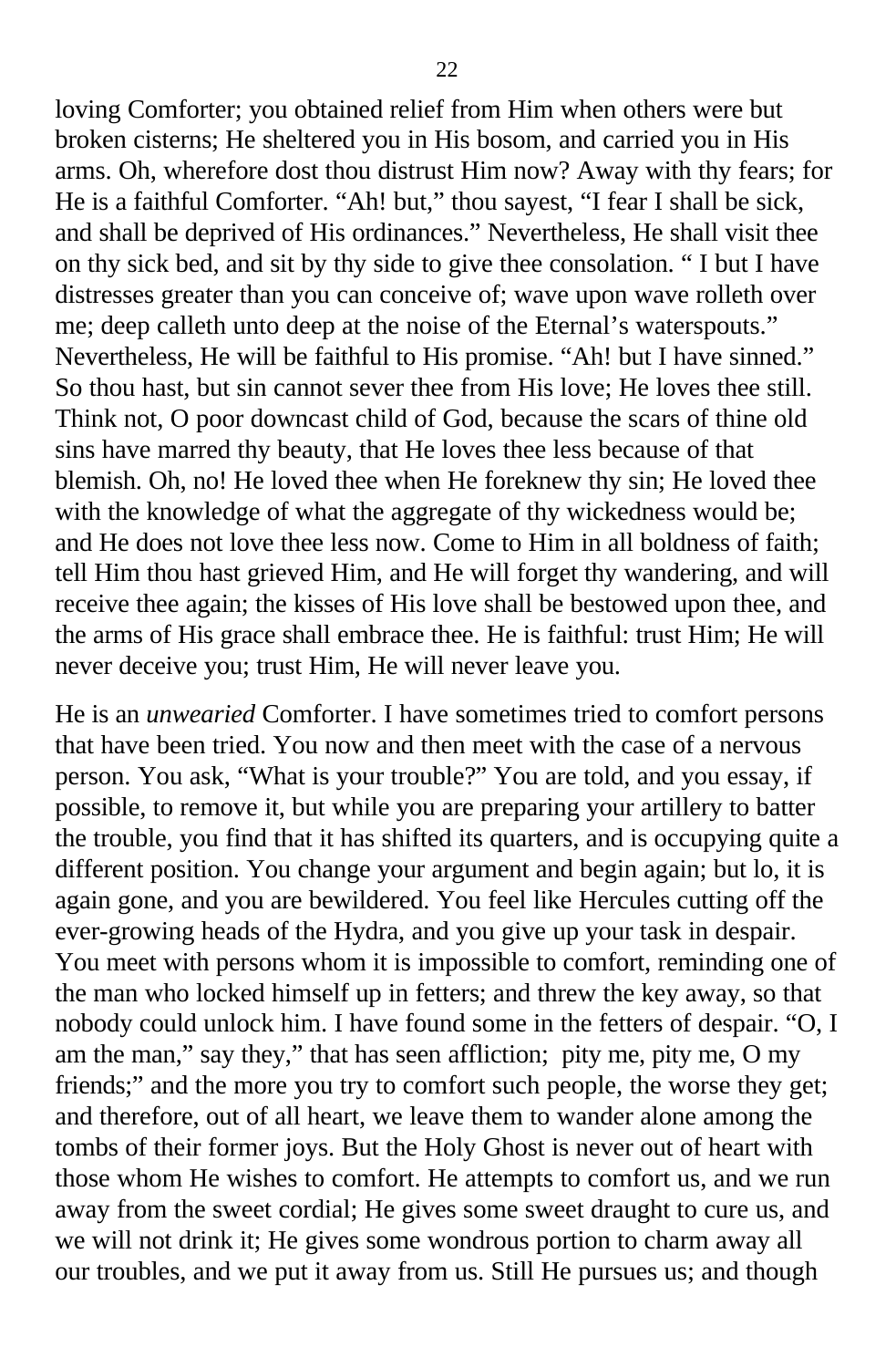we say that we will not be comforted, He says we *shall* be, and when He has said, He does it; He is not to be wearied by all our sins, not by all our murmurings.

And oh, how *wise* a Comforter is the Holy Ghost! Job had comforters, and I think he spoke the truth when he said, "Miserable comforters are ye all." But I dare say they esteemed themselves wise; and when the young man Elihu rose to speak, they thought he had a world of impudence. Were they not "grave and reverend seniors?" Did not they comprehend his grief and sorrow? If they could not comfort him, who could? But they did not find out the cause. They thought he was not really a child of God, that he was self-righteous: and they gave him the wrong physic. It is a bad case when the doctor mistakes the disease and gives a wrong prescription, and so, perhaps, kills the patient. Sometimes, when we go and visit people we mistake their disease, we want to comfort them on this point, whereas they do not require any such comfort at all, and they would be better left alone than spoiled by such unwise comforters as we are. But oh, how wise the Holy Spirit is! He takes the soul, lays it on the table, and dissects it in a moment; He finds out the root of the matter, He sees where the complaint is, and then He applies the knife where something is required to be taken away, or puts a plaster where the sore is; and He never mistakes. Oh, how wise, the blessed Holy Ghost! From every comforter I turn and leave them all, for thou art He who alone givest the wisest consolation.

Then mark how *safe* a Comforter the Holy Ghost is. All comfort is not safe; mark that. There is a young man over there very melancholy. You know how he became so. He stepped into the house of God and heard a powerful preacher, and the Word was blessed, and convinced him of sin. When he went home, his father and the rest found there was something different about him, "Oh," they said, "John is mad; he is crazy;" and what said his mother? "Send him into the country for a week; let him go to the ball or to the theater." John, did you find any comfort there? "Ah no; they made me worse, for while I was there, I thought hell might open and swallow me up." Did you find any relief in the gaieties of the world? "No," say you, "I thought it was idle waste of time." Alas! this is miserable comfort, but it is the comfort of the worldling; and when a Christian gets into distress, how many will recommend him this remedy and the other! "Go and hear Mr. So-and-so preach; have a few friends at your house; read such-and-such a consoling volume;" and very likely it is the most unsafe advice in the world. The devil will sometimes come to men's souls as a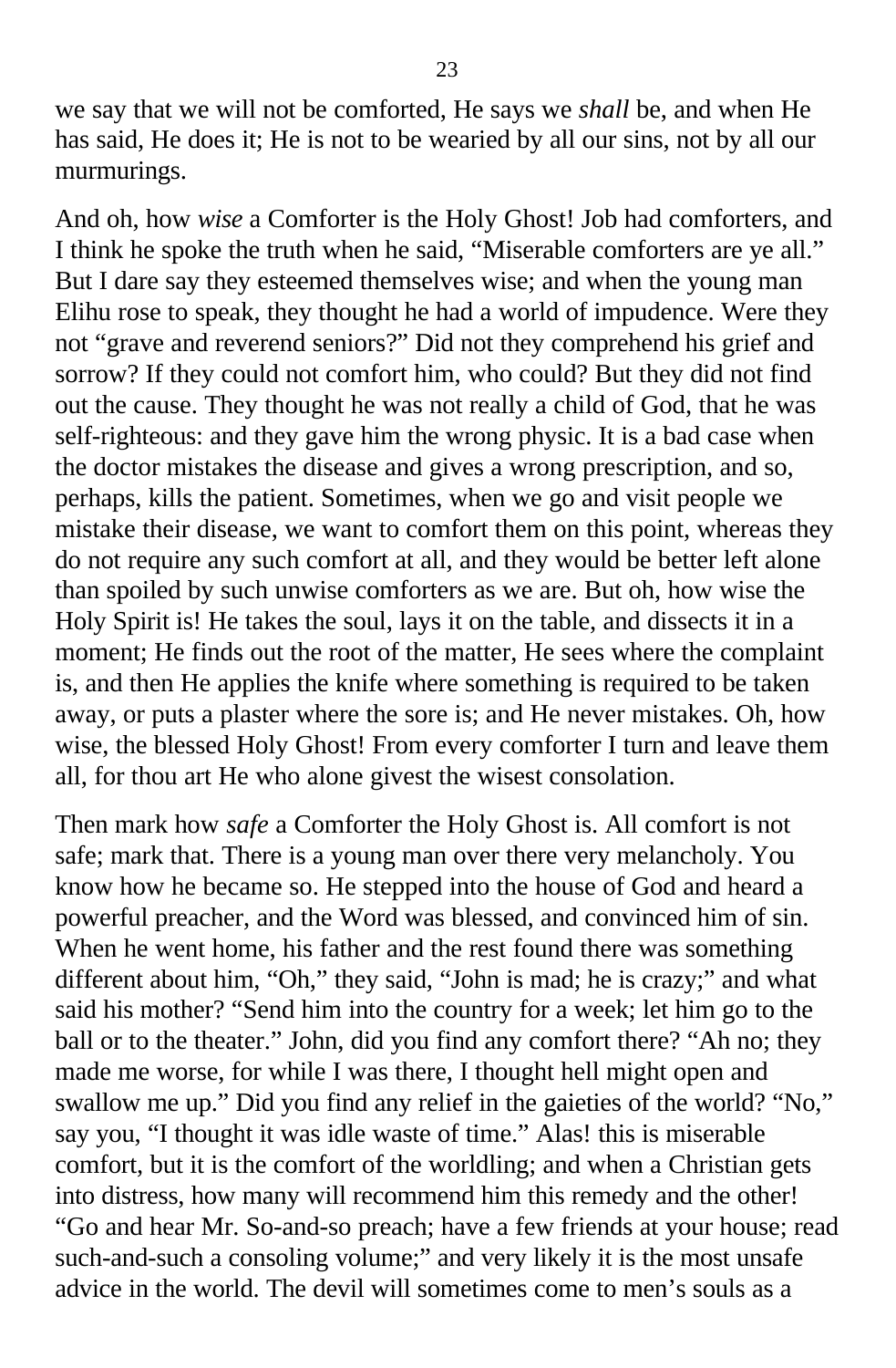false comforter, and he will say to the soul, "What need is there to make all this ado about repentance? You are no worse than other people;" and he will try to make the soul believe that what is presumption is the real assurance of the Holy Ghost; thus he deceives many by false comfort. Ah! there have been many, like infants, destroyed by elixirs given to lull them to sleep; many have been ruined by the cry of "Peace, peace," when there is no peace, hearing gentle things when they ought to be stirred to the quick. Cleopatra's asp was brought in a basket of flowers; and men's ruin often lurks in fair and sweet speeches. But the Holy Ghost's comfort is safe, and you may rest on it. Let Him speak the word, and there is a reality about it; let Him give the cup of consolation, and you may drink it to the bottom, for in its depths there are no dregs, nothing to intoxicate or ruin, it is all safe.

Moreover, the Holy Ghost is an *active* Comforter: He does not comfort by words, but by deeds. Some comfort by "Be ye warmed and be ye filled, giving nothing." But the Holy Ghost gives, He intercedes with Jesus; He gives us promises, He gives us grace, and so He comforts us. He is always a *successful* Comforter; He never attempts what He cannot accomplish.

Then He is an *ever-present* Comforter, so that you never have to send for Him. Your God is always near you, and when you need comfort in your distress, behold, the Word is nigh thee, it is in thy mouth, and in thy heart; He is an ever-present help in time of trouble.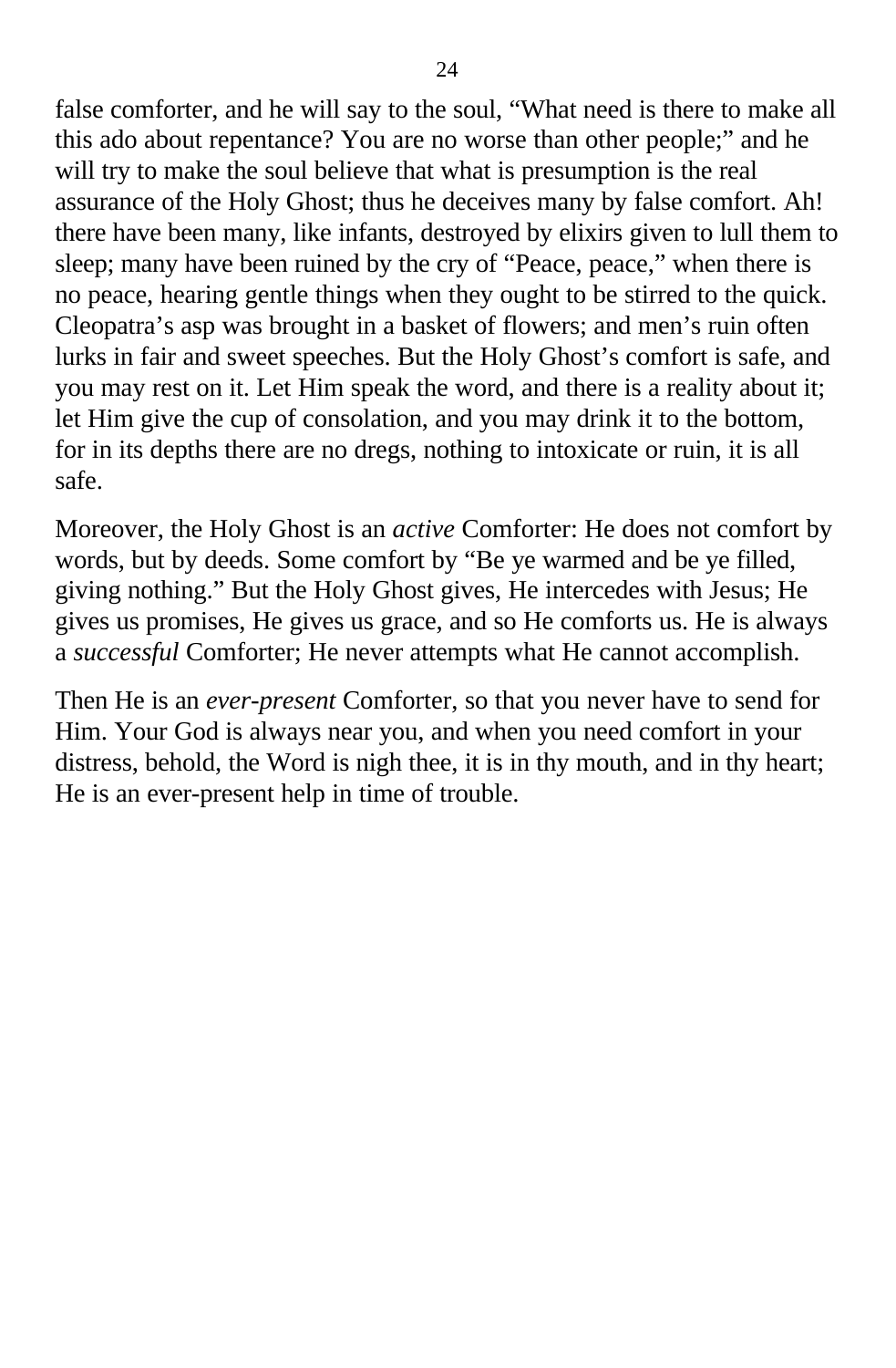# THE BRUISED REED AND SMOKING FLAX.

BABBLING fame ever loves to talk of one man or another. Some there be whose glory she trumpets forth, and Whose honor she extols above the heavens. Some are her favorites, and their names are carved on marble, and heard in every land, and every clime. Fame is not an impartial judge; she has her favorites. Some men she extols, exalts, and almost deifies; others, whose virtues are far greater, and whose Characters are more deserving of commendation, she passes by unheeded, and puts the finger of silence on her lips. You will generally find that those persons beloved by fame are men made of brass or iron, and cast in a rough mold. Fame caresseth Caesar, because he ruled the earth with a rod of iron. Fame loves Luther, because he boldly and manfully defied the Pope of Rome, and with knit brow dared laugh at the thunders of the Vatican. Fame admires Knox; for he was stern, and proved himself the bravest of the brave. Generally, you will find her choosing out the men of fire and mettle, who stood before their fellow-creatures fearless of them; men who were made of courage; who were consolidated lumps of fearlessness, and never knew what timidity might be. But you know there is another class of persons equally virtuous, and equally to be esteemed — perhaps even more so — whom fame entirely forgets. You do not hear her talk of the gentle-minded Melancthon — she says but little of him — yet he did as much, perhaps, in the Reformation, as even the mighty Luther. You do not hear fame talk much of the sweet and blessed Rutherford, and of the heavenly words that distilled from his lips; or of Archbishop Leighton, of whom it was said, that he was never out of temper in his life. She loves the rough granite peaks that defy the storm-cloud: she does not care for the more humble stone in the valley, on which the weary traveler resteth; she wants something bold and prominent; something that courts popularity; something that stands out before the world. She does not care for those who retreat in shade.

Hence it is, that the blessed Jesus, our adorable Master, has escaped fame. No one says much about Jesus, except His followers. We do not find His name written amongst the great and mighty men; though, in truth, He is the greatest, mightiest, holiest, purest, and best of men that ever lived; but because He was "Gentle Jesus, meek and mild," and was emphatically the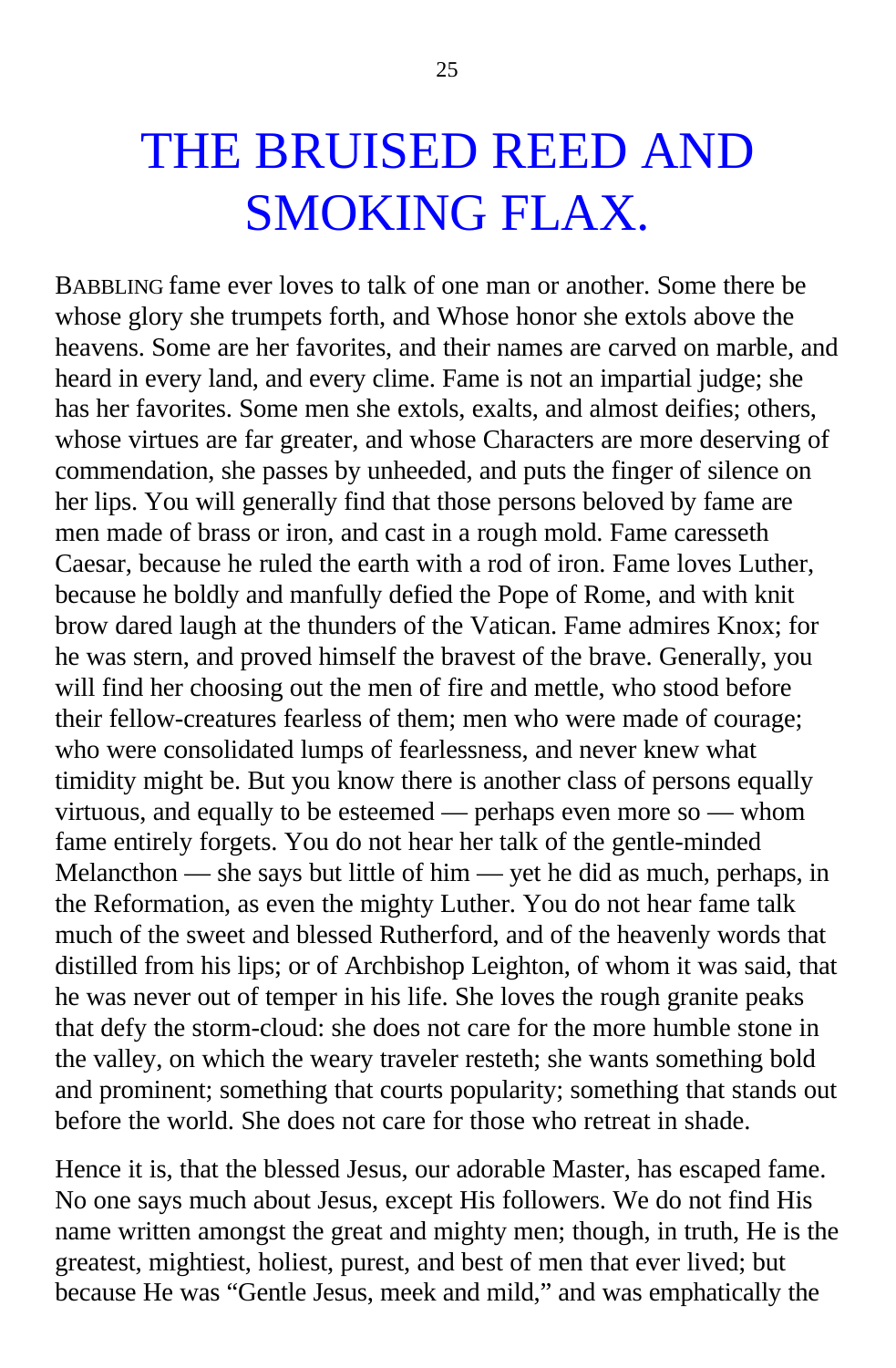Man whose kingdom is not of this world; because He had nothing of the rough about Him, but was all love; because His words were softer than butter, His utterances more gentle: in their flow than oil; because never man spake so gently as this Man; therefore He is neglected and forgotten. He did not come to be a conqueror with his sword, nor a Mahomet with his fiery eloquence; but He came to speak with a "still small voice," that melteth the rocky heart; that bindeth up the broken in spirit; and that continually saith, "Come unto Me all ye that are weary and heavy laden;" "Take My yoke upon you and learn of Me, for I am meek and lowly in heart: and ye shall find rest unto your souls." Jesus Christ was all gentleness; and this is why He has not been extolled amongst men as otherwise He would have been.

The work of God's Holy Spirit begins with bruising. In order to be saved, the fallow ground must be ploughed up; the hard heart must be broken; the rock must be split in sunder. An old divine says there is; no going to heaven without passing hard by the gates of hell — without a great deal of soul — trouble and heart-exercise. I take it then that the bruised reed is a picture of the poor sinner when first God commences his operation upon the soul; he is as a bruised reed, almost entirely broken and consumed; there is but little strength in him. *The smoking flax I conceive to be a backsliding Christian;* one who has been a burning and a shining light in his day, but by neglect of the means of grace, the withdrawal of God's Spirit, and falling into sin, his light is almost gone out — not quite — it never can go out, for Christ saith, "I will not quench it;" but it becomes like a lamp when ill supplied with oil — almost useless. It is not extinguished — it smokes — it was a useful lamp once, but now it has become as smoking flax. So I think these metaphors very likely describe the contrite sinner as a bruised reed, and the backsliding Christian as smoking flax. However, I shall not choose to make such a division as that, but: I shall put both the metaphors together, and I hope we may fetch out a few thoughts from them.

What in the world is weaker than the bruised reed, or the smoking flax? A reed that groweth in the fen or marsh, let but the wild duck light upon it, and it snaps; let but the foot of man brush against it and it is bruised and broken; every wind that comes howling across the river makes it shake to and fro, and well nigh tears it up by the roots. You can conceive of nothing more frail or brittle, or whose existence depends more upon circumstances than a bruised reed. Then look at a smoking flax — what is it? It has a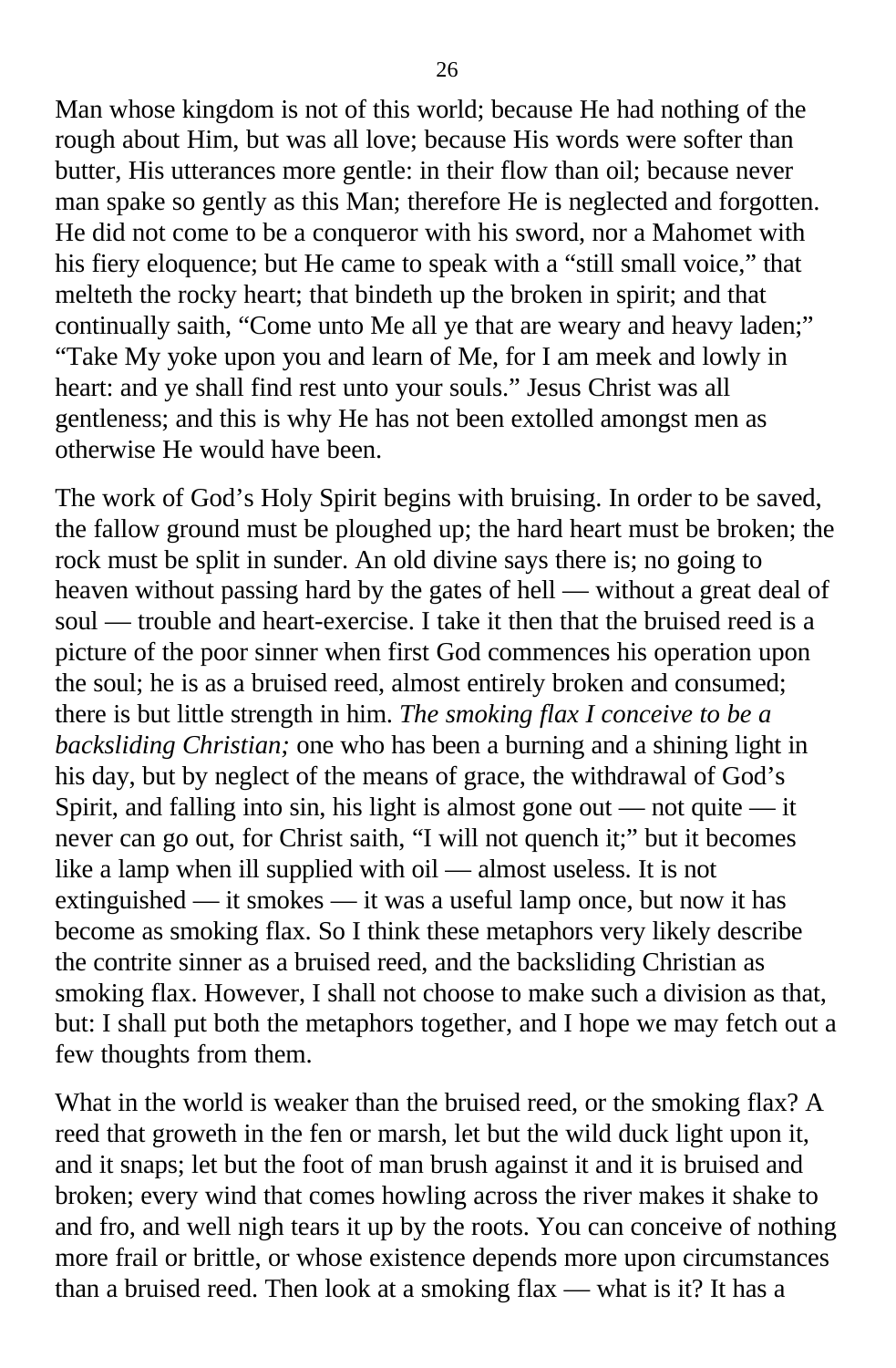spark within, it is true, but it is almost smothered; an infant's breath might blow it out; or the tears of a maiden quench it in a moment; nothing has a more precarious existence than the little spark hidden in the smoking flax. *Weak things,* you see, are here described. Well, Christ says of them, "The smoking flax I will not quench; the bruised reed I will not break."

Some of God's children, blessed be His name, are made strong to do mighty works for Him; God hath His Samsons here and there who can pull up Gaza's gates, and carry them to the top of the hill; He hath here and there His mighty Gideons, who can go to the camp of the Midianites, and overthrow their hosts; He hath His mighty men, who can go into the pit in winter, and slay the lions; but the majority of His people are a timid, weak race. They are like the starlings that are frightened at every passer by; a little, fearful flock. If temptation comes, they fall before it; if trial comes, they are overwhelmed by it: their frail skiff is danced up and down by every wave; and when the wind comes, they are drifted along like a sea-bird on the crest of the billows; weak things, without strength, without force, without might, without power. Full often I am constrained to say, I would, but cannot sing; I would, but cannot pray; I would, but cannot believe. You are saying; that you cannot do anything; your best resolves are weak and vain; and when you cry, "My strength renew," you feel weaker than before. You are weak, are you? Bruised reeds and smoking flax? I am glad you can come in under the denomination of weak ones, for here is a promise that He will never break nor quench them, but will sustain and hold them up.

I have heard of a man who would pick up a pin as he walked along the street, on the principle of economy; but I never yet heard of a man who would stop to pick up bruised reeds. They are not worth having. Who would care to have a bruised reed — a piece of rush lying on the ground? We all despise it as worthless. And smoking flax, what is the worth of that? It is an offensive and noxious thing; but the worth of it is nothing. No one would give the snap of a linger for either the bruised reed or smoking flax.

Well, then, in our estimation there are many of us who are worthless things. There are some, who, if they could weigh themselves in the scales of the sanctuary, and put their own hearts into the balance of conscience, would appear to be good for nothing — worthless, useless. There was a time when you thought yourselves to be the very best people in the world — when if anyone had said that you had more than you deserved, you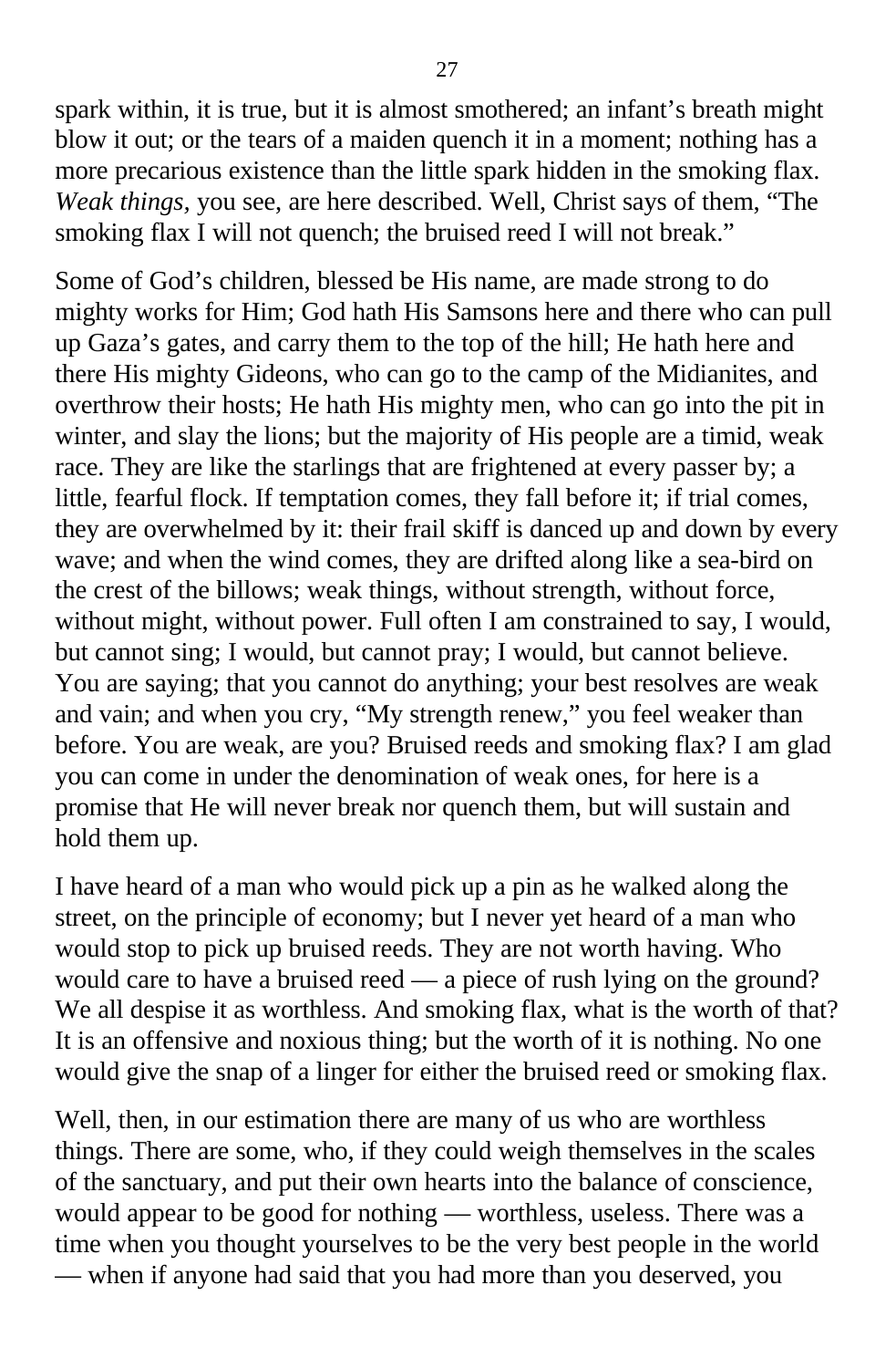would have kicked at it, and said, "I believe I am as good as other people." You thought yourselves something wonderful — extremely worthy of God's love and regard; but now you feel yourselves to be worthless. Sometimes you imagine God can hardly know where you are, you are such a despicable creature — so worthless — not worth His consideration. You can understand how He can look upon, an animalcule in a drop of water, or upon a grain of dust in the sunbeam, or upon the insect of the summer evening; but you can hardly tell how He can think of you, you appear so worthless — a dead blank in the world, a useless thing. You say, "What good am I? I am doing nothing. As for a minister of the gospel, he is of some service: as for a deacon of the church, he is of some use; as for a Sabbath-school teacher, he is doing some good; but of what service am I? But you might ask the same question here. What is the use of a bruised reed? Can a man lean upon it? Can a man strengthen himself therewith? Shall it be a pillar in my house? Can you bind it up into the pipes of Pan, and make music come from a bruised reed? Ah! no; it is of no service. And of what use is smoking flax? The midnight traveler cannot be lighted by it; the student cannot read by the flame of it. It is of no use: men throw it into the fire and consume it. Ah! that is how you talk of yourselves. You are good for nothing, so are these things. But Christ will not throw you away because you are of no value. You do not know of what use you may be, and you cannot tell how Jesus Christ values you after all. There is a good woman, a mother, perhaps, she says, "Well, I do not often go out — I keep house with my children, and seem to be doing no good." Mother, do not say so, your position is a high, lofty, responsible one; and in training up children for the Lord, you are doing as much for his name as you eloquent Apollos, who so valiantly preached the word. And you, poor man, all you can do is to toil from morning till night, and earn just enough to enable you to live day by day, you have nothing to give away, and when you go to the Sabbath-school, you can just read, you cannot teach much — well, but unto him to whom little is given of him little is required. Do you not know that there is such a thing as glorifying God by sweeping the street crossing? If two angels were sent down to earth, one to rule an empire, and the other to sweep a street, they would have no choice in the matter, so long as God ordered them. So God, in His providence, has called you to work hard for your daily bread; do it to His glory.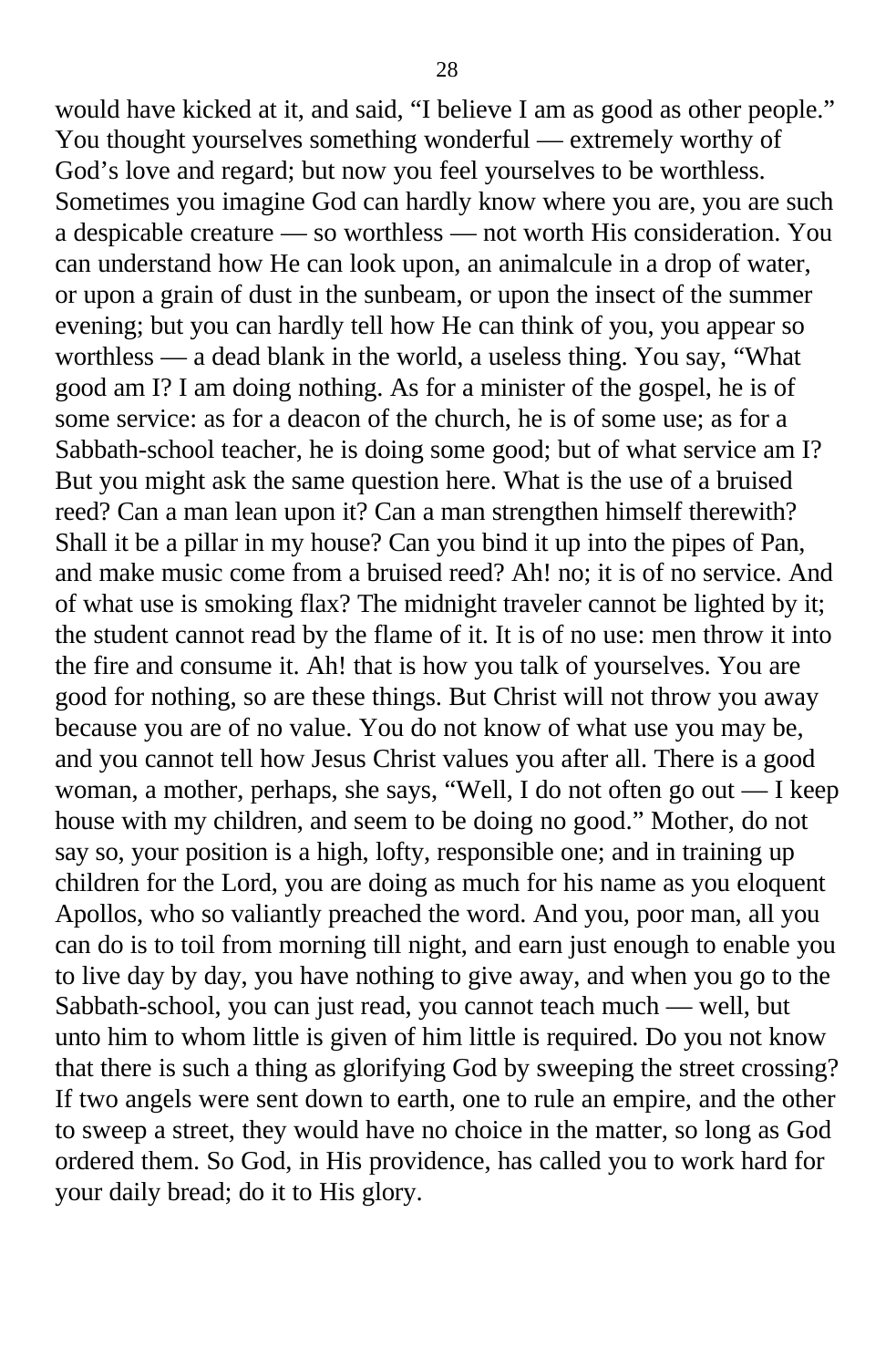## AGAINST THE WORLD.

WE know there have been great battles where nations have met in strife, and one has overcome the other; but who has read of a victory that overcame the world? Some will say that Alexander was its conqueror; but I answer, nay. He was himself the vanquished man, even when all things were in his possession. He fought for the world, and won it; and then mark how it mastered its master, conquered its conqueror, and lashed the monarch who had been its scourge. See the royal youth weeping, and stretching out his hands; with idiotic cries, for another world which he might ravage. He seemed, in outward show, to have overcome Old Earth; but, in reality, within his inmost soul, the earth had conquered him, had overwhelmed him, had wrapped him in the dream of ambition, girdled him with the chains of covetousness, so that when he had all, he was still dissatisfied; and, like a poor slave, was dragged on at the chariot wheels of the world, crying, moaning, lamenting, because he could not win another. Who is the man that ever overcame the world? Let him stand forward: he is a Triton among the minnows; he shall outshine Caesar; he shall outmatch even our own Wellington, if he can say he has overcome the world. It is so rare a thing, a victory so prodigious, a conquest so tremendous, that he who can claim to have won it may walk among his fellows, like Saul, with head and shoulders far above them. He shall command our respect; his very presence shall awe us into reverence; his speech shall persuade us to obedience; and, yielding honor to whom honor is due, we'll say when we listen to his voice, "'Tis even as if an angel shook his wings."

The Christian overcomes the world. A tough battle: not one which carpet knights might win: no easy skirmish that he might win, who dashed to battle on some sunny day, looked at the host, then turned his courser's rein, and daintily dismounted at the door of his silken tent — not one which he shall gain, who but a raw recruit to-day, puts on his regimentals, and foolishly imagines that one week of service will ensure a crown of glory. Nay, it is a life-long war — a fight needing the power of all these muscles, and this strong heart; a contest which shall want all our strength, if we are to be triumphant; and if we do come off more than conquerors, it shall be said of us, as Hart said of Jesus Christ: "He had strength enough and none to spare;" a battle at which the stoutest heart might quail; a fight at which the bravest might shake, if he did not remember that the Lord is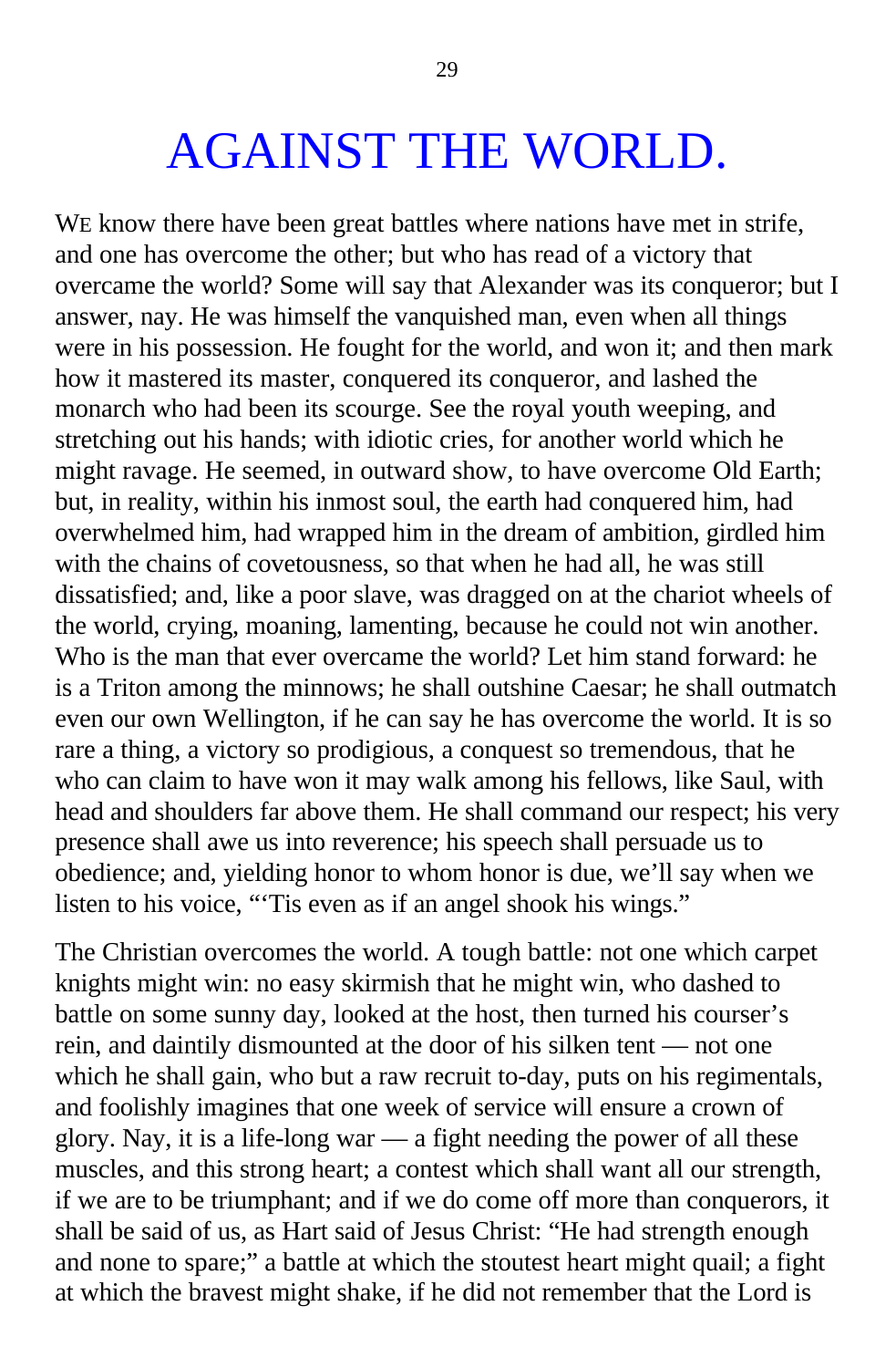on his side, and therefore, whom shall he fear? He is the strength of his life; of whom shall he be afraid? This fight with the world is not one of main force, or physical might; if it were, we might soon win it; but it is all the more dangerous from the fact that it is a strife of mind, a contest of heart, a struggle of the spirit, a strife of the soul. When we overcome the world in one fashion, we have not half done our work; for the world is a Proteus, changing its shape continually; like the chameleon, it hath all the colors of the rainbow; and when you have worsted the world in one shape, it will attack you in another. 'Until you die, you will always have fresh appearances of the world to wrestle with.

We rebel against the world's customs. And if we do so, what is the conduct of our enemy? She changes her aspect. "That man is a heretic; that man is a fanatic; he is a cant, he is a hypocrite," says the world directly. She grasps her sword, she putteth frowns upon her brow, she scowleth like a demon, she girdeth tempests round about her, and she saith, "The man dares defy my government; he will not do as others do. Now I will persecute him. Slander! come from the depths of hell and hiss at him. Envy! sharpen up thy tooth and bite him." She fetches up all false things, and she persecutes the man. If she can, she does it with the hand; if not, by the tongue. She afflicts him wherever he is. She tries to ruin him in business; or, if he standeth forth as the champion of the truth, why then she laugheth, and mocketh, and scorneth. She lets no stone be unturned whereby she may injure him. What is then the behavior of the Lord's warrior, when he sees the world take up arms against him, and when he sees all earth, like an army, coming to chase him, and utterly destroy him? Does he yield? Does he yield? Does he bend? Does he cringe? Oh, no! Like Luther, he writes "*Cedo nulli*" on his banner — "I yield to none;" and he goes to war against the world, if the world goes to war against him.

The true-born child of God cares little for man's opinion. "All," says he, "let my bread fail me, let me be doomed to wander penniless the wide world o'er; yea, let me die: each drop of blood within these veins belongs to Christ, and I am ready to shed it for His name's sake." He counts all things but loss, that he may win Christ — that he may be found in him; and when the world's thunders roar, he smiles at the uproar, while he hums his pleasant tune. When her sword comes out, he looketh at it. "Ah," saith he, "just as the lightning leapeth from its thunder lair, splitteth the clouds, and affrighteth the stars, but is powerless against the rock-covered mountaineer, who smiles at its grandeur, so now the world cannot hurt me,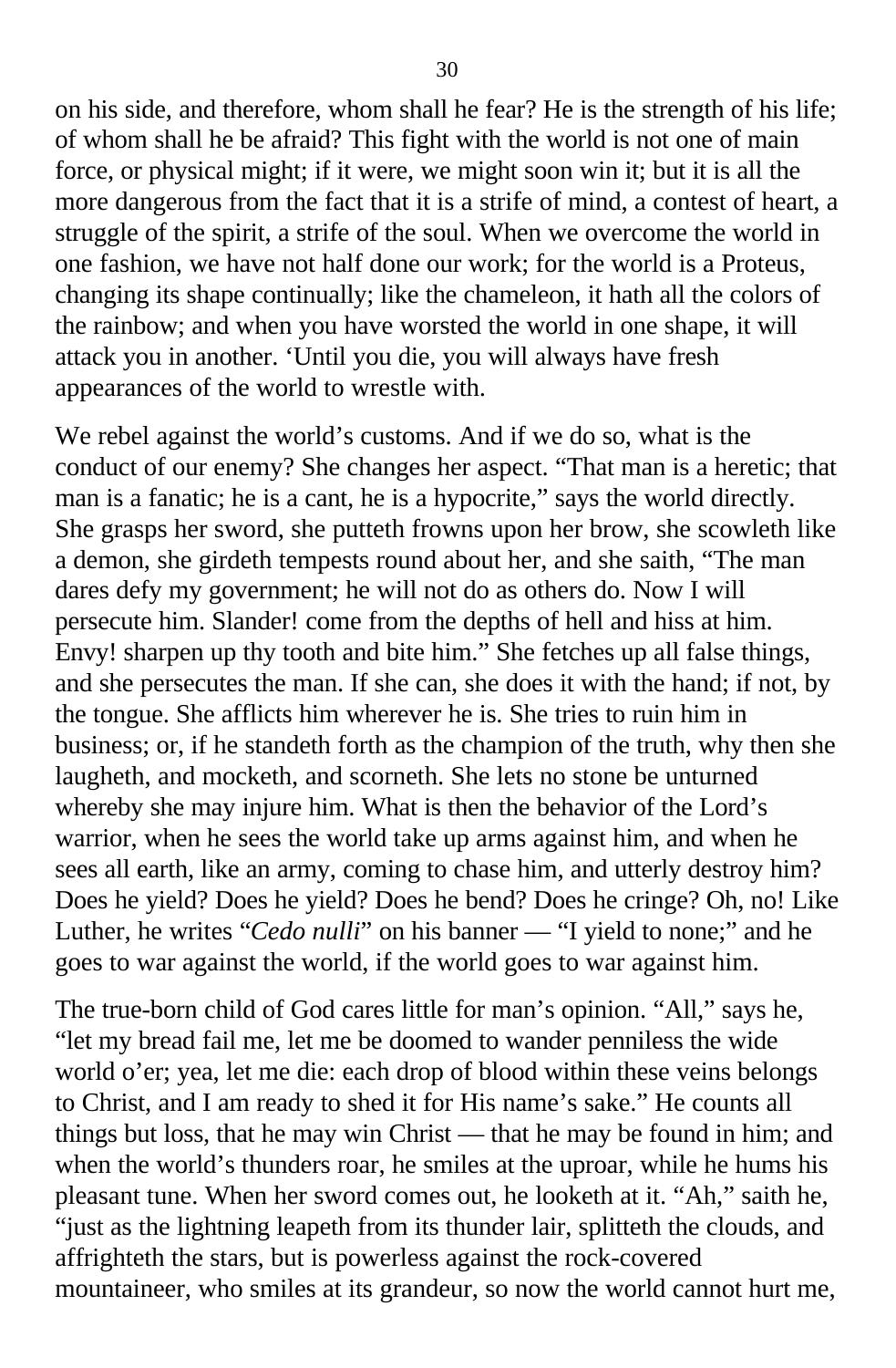for in the time of trouble my Father hides me in His pavillion, in the secret of His tabernacle doth He hide me, and set me up upon a rock." Thus, again, we conquer the world, by not caring for its frowns.

"Well," saith the world, "I will try another style," and this, believe me, is the most dangerous of all. A smiling world is worse than a frowning one. She saith, "I cannot smite the man low with my repeated blows, I will take off my mailed glove, and snowing him a fair, white hand, I'll bid him kiss it. I will tell him I love him: I will flatter him, I will speak good words to him." John Bunyan well describes this Madam Bubble: she has a winning way with her; she drops a smile at the end of each of her sentences; she talks much of fair things, and tries to win and woo. Oh, believe me, Christians are not so much in danger when they are persecuted as when they are admired. When we stand upon the pinnacle of popularity, we may well tremble and fear. It is not when we are hissed at, and hooted, that we have any cause to be alarmed; it is when we are dandled on the lap of fortune, and nursed upon the knees of the people; it is when all men speak well of us, that woe is unto us. It is not in the cold, wintry wind that I take off my coat of righteousness, and throw it away; it is when the sun comes, when the weather is warm, and the air balmy, that I unguardedly strip off my robes, and become naked. Good God! how many a man has been made naked by the love of this world! The world has flattered and applauded him; he has drunk the flattery; it was an intoxicating draught; he has staggered, he has reeled, he has sinned, he hast lost his reputation; and as a comet that erst flashed across the sky, doth wander far into space, and is lost in darkness, so doth he; great as he was, he falls; mighty as he was, he wanders, and is lost, But the true child of God is never so; he is as safe when the world smiles, as when it frowns; he cares as little for her praise as for her dispraise. If he is praised, and it is true, he says, "My deeds deserve praise, but I refer all honor to my God." Great souls know what they merit from their critic; to them it is nothing more than the giving of their daily income. Some men cannot live without a large amount of praise; and if they have no more than they deserve, let them have it. If they are children of God, they will be kept steady; they will not be ruined or spoiled; but they will stand with feet like hinds' feet upon high places, — "This is the victory that overcometh the world."

Sometimes, again, the world turns jailer to a Christian. God sends affliction and sorrow, until life is a prison-house, the world its jailer — and a wretched jailer too. Have you ever been in trials and troubles, my friends?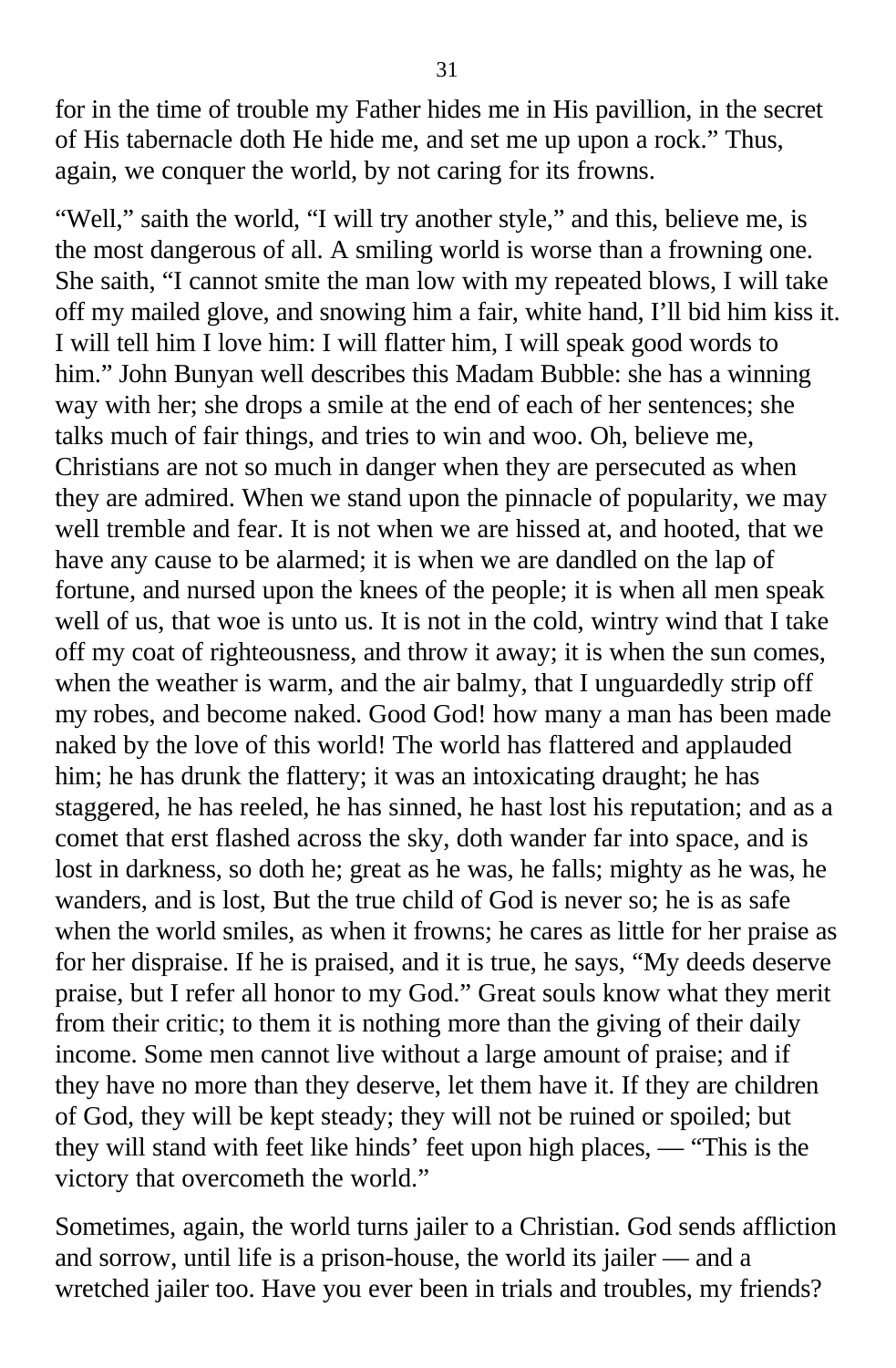and has the world never come to you, and said, "Poor prisoner, I have a key that will let you out. You are in pecuniary difficulties; I will tell you how you may get free. Put that Mr. Conscience away. He asks you whether it is a dishonest act. Never mind about him; let him sleep; think about the honesty after you have got the money, and repent at your leisure." So saith the world; but you say, "I cannot do the thing." "Well," says the world, "then groan and grumble: a good man like you locked up in this prison!" "No," says the Christian, "my Father sent me into want, and in His own time He will fetch me out; but if I die here I will not use wrong means to escape. My Father put me here for my good, I will not grumble; if my bones must lie here — if my coffin is to be under these stones — if my tombstone shall be in the wall of my dungeon — here will I die, rather than so much as lift a finger to get out by unfair means." "Ah," says the world, "then thou art a fool." The scorner laughs and passes on, saying, "The man has no brain, he will not do a bold thing; he has no courage; he will not launch upon the sea; he wants to go in the old beaten track of morality." Ay, so he does; for thus he overcomes the, world.

I might tell of battles that have been fought. There has been many a poor maiden, who has worked, worked, worked, until her fingers were worn to the bone, to earn a scanty living out of the things which we wear upon us, knowing not that ofttimes we wear the blood, and bones, and sinews of poor girls. That poor girl has been tempted a thousand times, the evil one has tried to seduce her, but she has fought a valiant battle; stern in her integrity, in the midst of poverty she still stands upright, "Clear as the sun, fair as the moon, and terrible as an army with banners," a heroine unconquered by the temptations and enticements of vice. In other cases many a man has had the chance of being rich in an hour, affluent in a moment, if he would but clutch something which he dare not look at, because God within him said, "No." The world said, "Be rich, be rich;" but the Holy Spirit said, "No! be honest; serve thy God." Oh, the stern contest, and the manly combat carried on within the heart! But he said, "No; could I have the stars transmuted into worlds of gold, I would not for those globes of wealth belie my principles, and damage my soul:" thus he walks a conqueror. "This is the victory that overcometh the world, even our faith."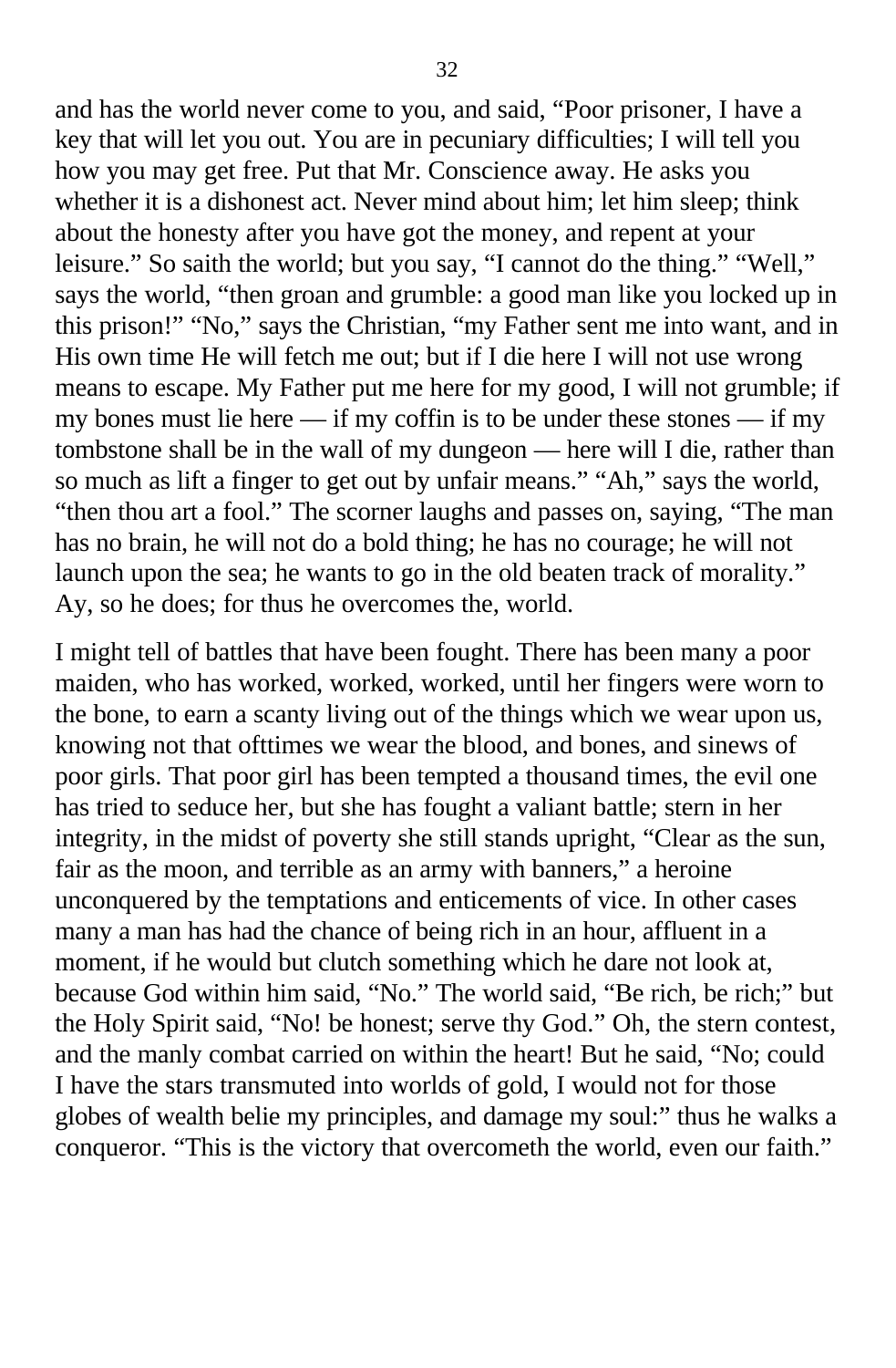#### THE DIVINE REFUGE.

THE children of Israel, while they were in Egypt, and in the wilderness, were a type of God's visible Church on earth. Moses was speaking primarily of them, but, secondarily, of all the chosen ones of God in every age. Now, as God was the shelter of His ancient people Israel, so is He the refuge of His saints through all time. And, first, He was eminently their shelter when *they were under bondage and the yoke was heavy.* When they had to make bricks, without straw, and the task-masters oppressed them, then the people cried unto the Lord, and God heard their cry, and sent unto them His servant Moses. So also, there often comes to men a time when they begin to feel the oppression of Satan. I believe that many ungodly men feel the slavery of their position. Even some of those who are never converted, have sense enough to feel at times that the service of Satan is a hard one, yielding but little pleasure, and involving awful risks. Some men cannot long go on making bricks without straw, without being more or less conscious that they are in the house of bondage. These, who are not God's people, under the pressure of mind consequent upon a partial discovery of their state, turn to some form of pleasure, or self-righteousness, in order to forget their burden and yoke; but God's elect people, moved by a higher power, are led to cry unto their God. It is one of the first signs of a chosen soul, that it seems to know, as if by heavenly instinct, where its true refuge is.

You recollect that, although you knew but little of Christ, though in doctrinal matters you were very dark, though you did not understand, perhaps, even your own need, yet there was a something in you that made you pray, and gave you to see that only at the mercy-seat could you find your refuge. Before you were a Christian, before you could say — "Christ is mine," your bedside was the witness to many flowing tears, when your aching heart poured itself out before God, perhaps in strains like these: "O God, I want something; I do not know what it is I want, but I feel a heaviness of spirit; my mind is burdened, and I feel that Thou only canst unburden me. I know that I am a sinner; oh, that Thou wouldest forgive me! I hardly understand the plan of salvation, but one thing I know, that I want to be saved; I would arise and go unto my Father: my heart panteth to make Thy bosom my refuge." Now, I say that this is one of the first indications that such a soul is one of God's chosen, for it is true, just as it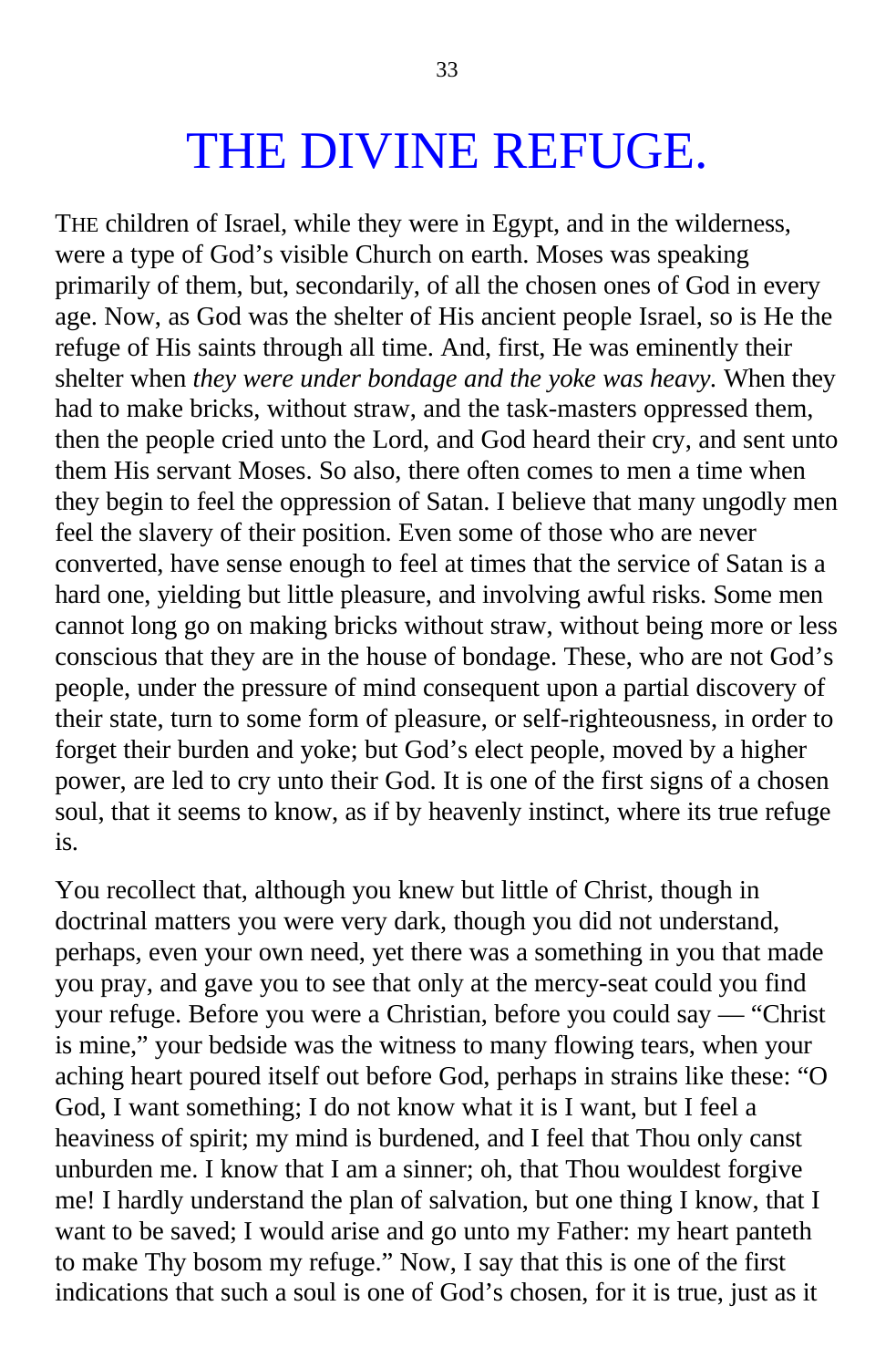was of Israel in Egypt, that God is the refuge of His people, even when they are under the yoke.

When captivity is led captive, the Eternal God becomes the *refuge of His people from their sins.* 'The Israelites were brought out of Egypt; they were free; albeit they were marching they knew not whither, yet their chains were snapped; they were emancipated, and needed not to call any man Master. But see, Pharaoh is wroth, and he pursues them; with his horses and his chariots he hastens after them. The enemy said: "I will pursue, I will overtake, I will divide the spoil; my lust shall be satisfied upon them." Thus also there is a period in the spiritual life, when sin labors to drag back the sinner who has newly escaped from it. Like hosts ready for battle, all the poor sinner's past iniquities hurry after him, and overtake him in a place where his way is hedged in. The poor fugitive would escape, but he cannot; what, then, must he do? You remember that *then* Moses cried unto the Lord. When nothing else could be found to afford shelter to the poor escaped slaves, when the Red Sea rolled before them, and the mountains shut them in on either side, and an angry foe pursued them, there was one road which was not stopped up, and that was the king's highway upward to the throne, the way to their God, and therefore they began at once to travel that road, lifting up their hearts in humble prayer to God, trusting that He would deliver them. You know the story too, how the uplifted rod divided the watery deeps, how the people passed through the sea as a horse through the wilderness, and how the Lord brought all the hosts of Egypt into the depths of the sea, that He might utterly destroy them, so that not one of them was left, and those who had seen them one day saw them no more for ever. In this sense, God is the refuge of His people still. *Our* sins which pursued us so hotly have been drowned in the depths of the Savior's blood. They sank to the bottom like stones, the depths have covered them, there is not one, no, not *one* of them left, and we, standing upon the shore in safety, can shout in triumph over our drowned sins, "Sing unto the Lord for He hath triumphed gloriously, and all our iniquities hath He cast into the midst of the sea."

While God is thus the refuge of His people under the yoke, and when sin seeks to overcome them, He is also their refuge *in times of want.* The children of Israel journeyed into the wilderness, but there was nothing for them to feed upon there; the and sand yielded them neither leeks, nor garlic, nor cucumbers; and no brooks or rivers, like the Nile, were there to quench their thirst; they would have famished, if they had been left to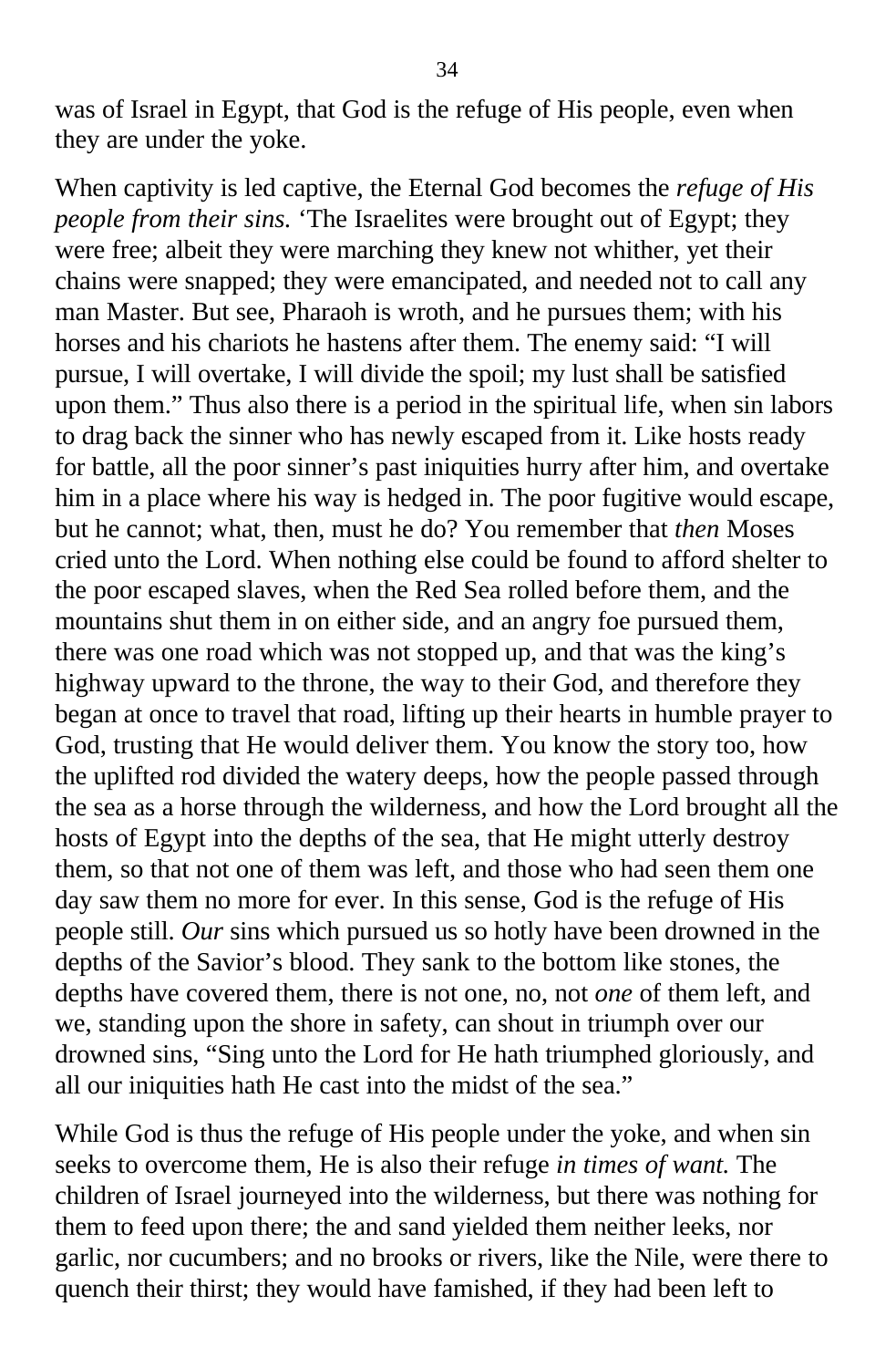depend upon the natural productions of the soil. They came to Marah, where there was a well, but the water was very bitter; at other stations there were no wells whatever, and even bitter water was not to be had. What then? Why, the unfailing refuge of God's people in the wilderness was prayer. Moses, their representative, always betook himself to the Most High, at times failing upon his face in agony, and at other seasons climbing to the top of the hill, and there pleading in solemn communion with God, that He would deliver the people; and you have heard full often how men did eat angels' food in the desert; how Jehovah rained bread from heaven upon His people in the howling wilderness, and how He smote the rock, and waters gushed forth. You have not forgotten how the strong wind blew, and brought them flesh, so that they ate and were satisfied. Israel had no need unsupplied; their garments waxed not old, and though they went through the wilderness, their feet grew not sore. God supplied all their wants. We in our land must go to the baker, the butcher, the clothier, and many others, in order to equip ourselves fully, but the men of Israel went to God for everything. We have to store up our money and buy this in one place, and that in the other, but the Eternal God was their refuge and their resort for everything, and in every time of want they had nothing to do but to lift up their voice to him. Now it is just so with us spiritually. Faith sees our position to-day to be just that of the children of Israel then: whatever our wants are, the Eternal God is our refuge. God has promised you that your bread shall be given you, and that your water shall be sure. He who gives spirituals will not deny temporals; the Mighty Master will never suffer you to perish, while He has it in His power to succor you. Go to Him, whatever may be the trouble which weighs you down. Do not suppose your case too bad, for nothing is too hard for the Lord, and dream not that He will refuse to undertake temporals as well as spirituals; He careth for you in all things. In everything you are to give *thanks,* and surely in everything by prayer and supplication, you may make known your wants unto God. In times when the cruse of oil is ready to fail, and the handful of meal is all but spent, then go to the all-sufficient God, and you shall find that they who trust in Him shall not lack any good thing.

Furthermore, our God is the refuge of His saints *when their enemies raze.* When the host was passing through the wilderness they were suddenly attacked by the Amalekites. Unprovoked, these marauders of the desert set upon them, and smote the hindermost of them, but what did Israel do? The people did not ask to have a strong body of horsemen, hired out of the land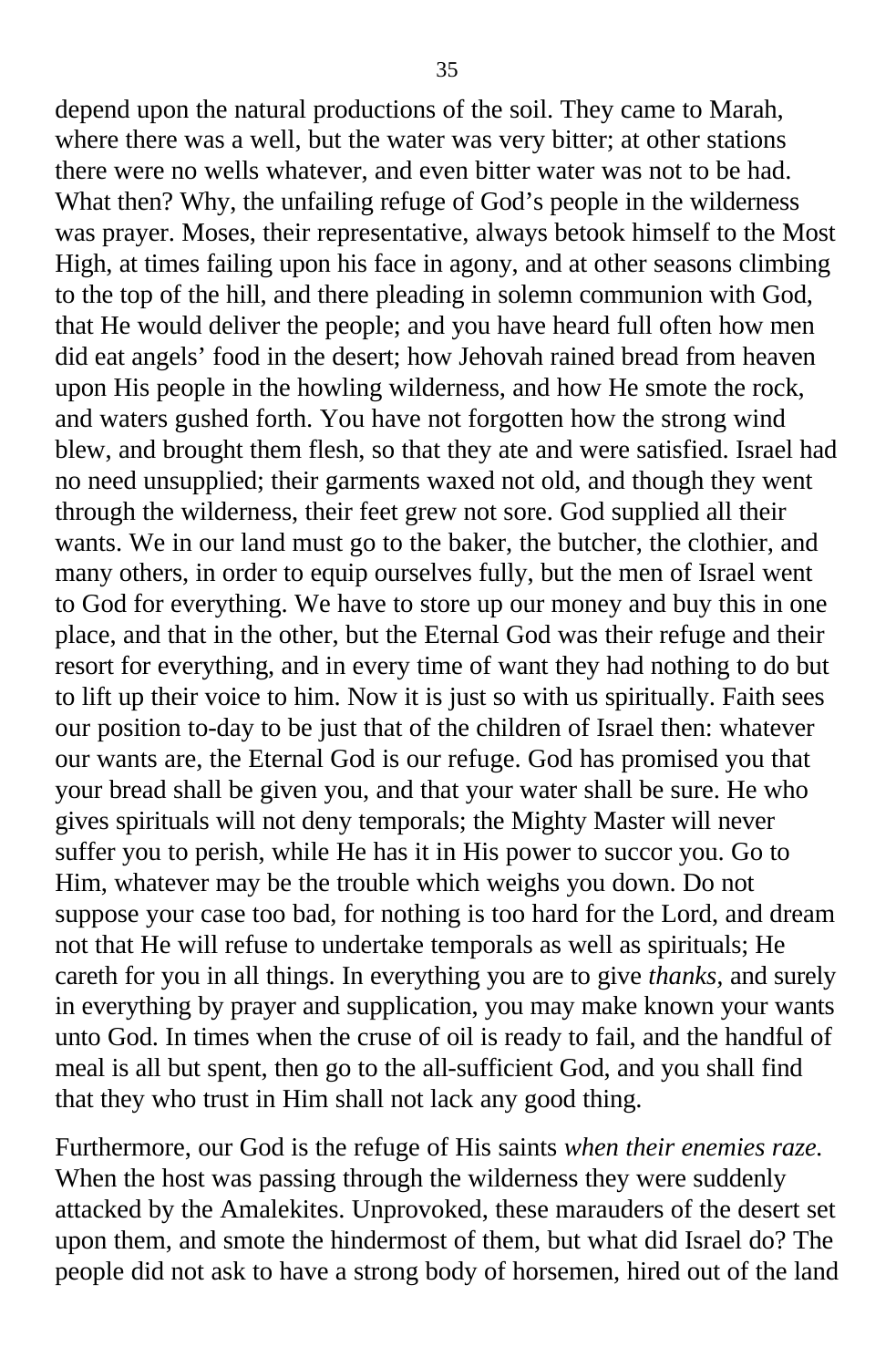of Egypt for their refuge, or even if they did wish it, he who was their wiser self, Moses, looked to another arm than that of man, for he cried unto God. How glorious is that picture of Moses, with uplifted hands, upon the top of the hill giving victory to Joshua in the plain below. Those uplifted arms were worth ten thousand men to the hosts of Israel; nay, twice ten thousand had not so easily gotten a victory, as did those two extended arms, which brought down Omnipotence itself from heaven. This was Israel's master-weapon of war, their confidence in God. Joshua shall go forth with men of war, but the Lord, Jehovah-nissi, is the banner of the fight, and the giver of the victory. Thus the Eternal God is *our* refuge. When our foes rage, we need not fear their fury. Let us not seek to be without enemies, but let us take our case and spread it before God. We cannot be in such a position, that the weapons of our foes can hurt us, while the promise stands good: "No weapon that is formed against thee shall prosper, and every tongue that riseth against thee in judgment thou shalt condemn." Though earth and hell should unite in malice, the Eternal God is our castle and stronghold, securing to us an everlasting refuge.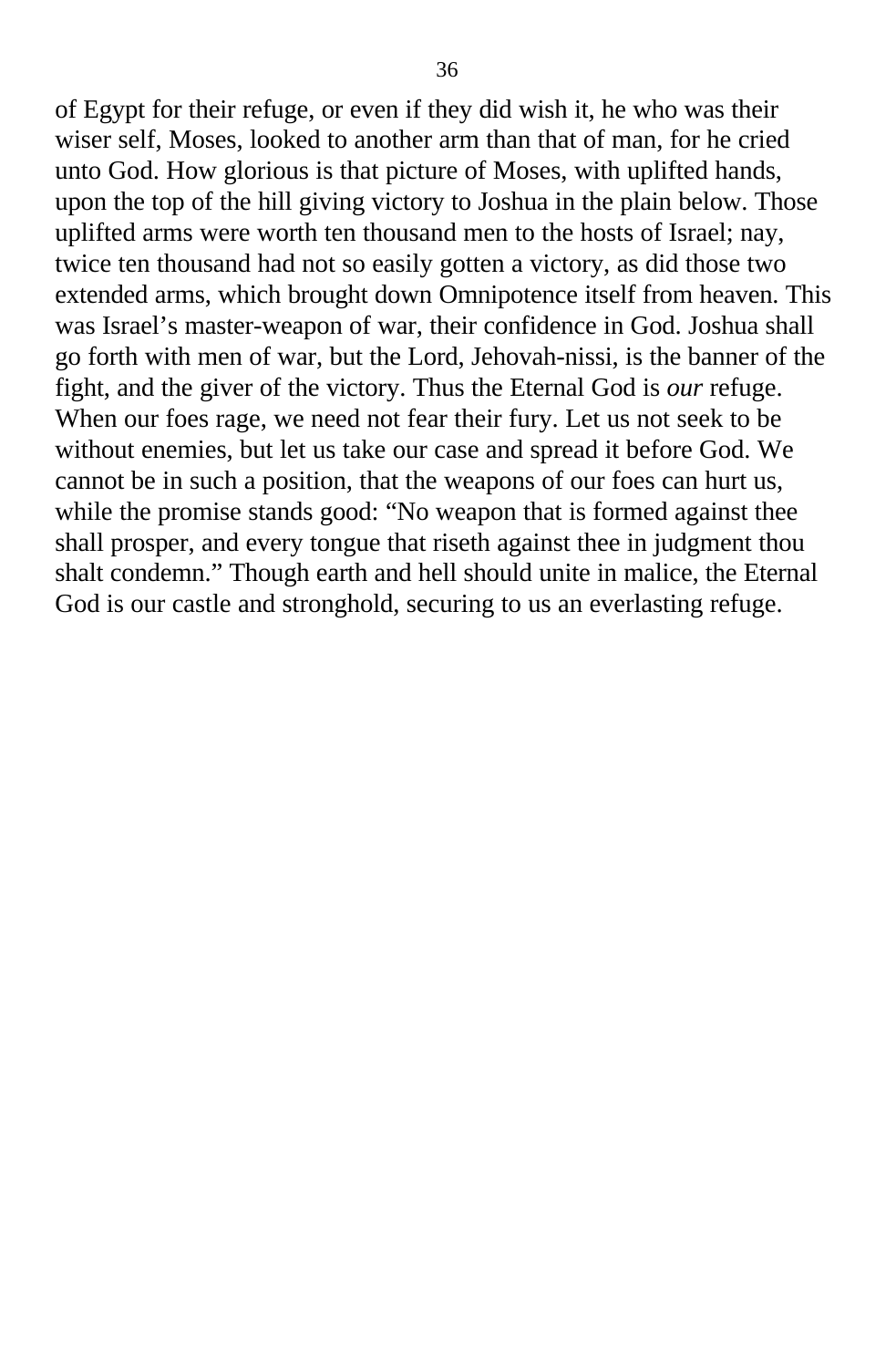### THE USE OF CHASTISEMENT.

GOD'S people can never by any possibility be punished for their sins. God has punished them already in the person of Christ; Christ, their substitute, has endured the full penalty for all their guilt, and neither the justice nor the love of God can ever exact again that which Christ has paid. Punishment can never happen to a child of God in the judicial sense; He can never be brought before God as his Judge, as charged with guilt, because that guilt was long ago transferred to the shoulders of Christ, and the punishment was exacted at the hands of his surety. But yet, while the sin cannot be punished, while the Christian cannot be condemned, he can be chastised; while he shall never be arraigned before God's bar as a criminal, and punished for his guilt, yet he now stands in a new relationship — that of a child to his parent: and as a son he may be chastised on account of sin. Folly is bound up in the heart of all God's children, and the rod of the Father must bring that folly out of them. It is essential to observe the distinction between punishment and chastisement. Punishment and chastisement may agree as to the nature of the suffering: the one suffering may be as great as the other, the sinner who, while he is punished for his guilt, may suffer no more in this life than the Christian who is only chastised by his parent. They do not differ as to the nature of the punishment, but they differ in the mind of the punisher and in the relationship of the person who is punished. God punishes the sinner on His own account, because He is angry with the sinner, and His justice must be avenged, His law must be honored, and His commands must have their dignity maintained. But He does not punish the believer on his own account; it is on the Christian's account, to do him good. He afflicts him for his profit, He lays on the rod for His child's advantage; He has a good design towards the person who receives the chastisement. While in punishment the design is simply with God for God's glory; in chastisement, it is with the person chastised for his good, for his spiritual profit and benefit. Besides, punishment is laid on a man in anger; God strikes him in wrath, but when He afflicts His child, chastisement is applied in love, His strokes are, all of them, put there by the hand of love. The rod has been baptized in deep affection before it is laid on the believer's back. God doth not afflict willingly, nor grieve us for nought, but out of love and affection, because He perceives that if He leaves us unchastised, we shall bring upon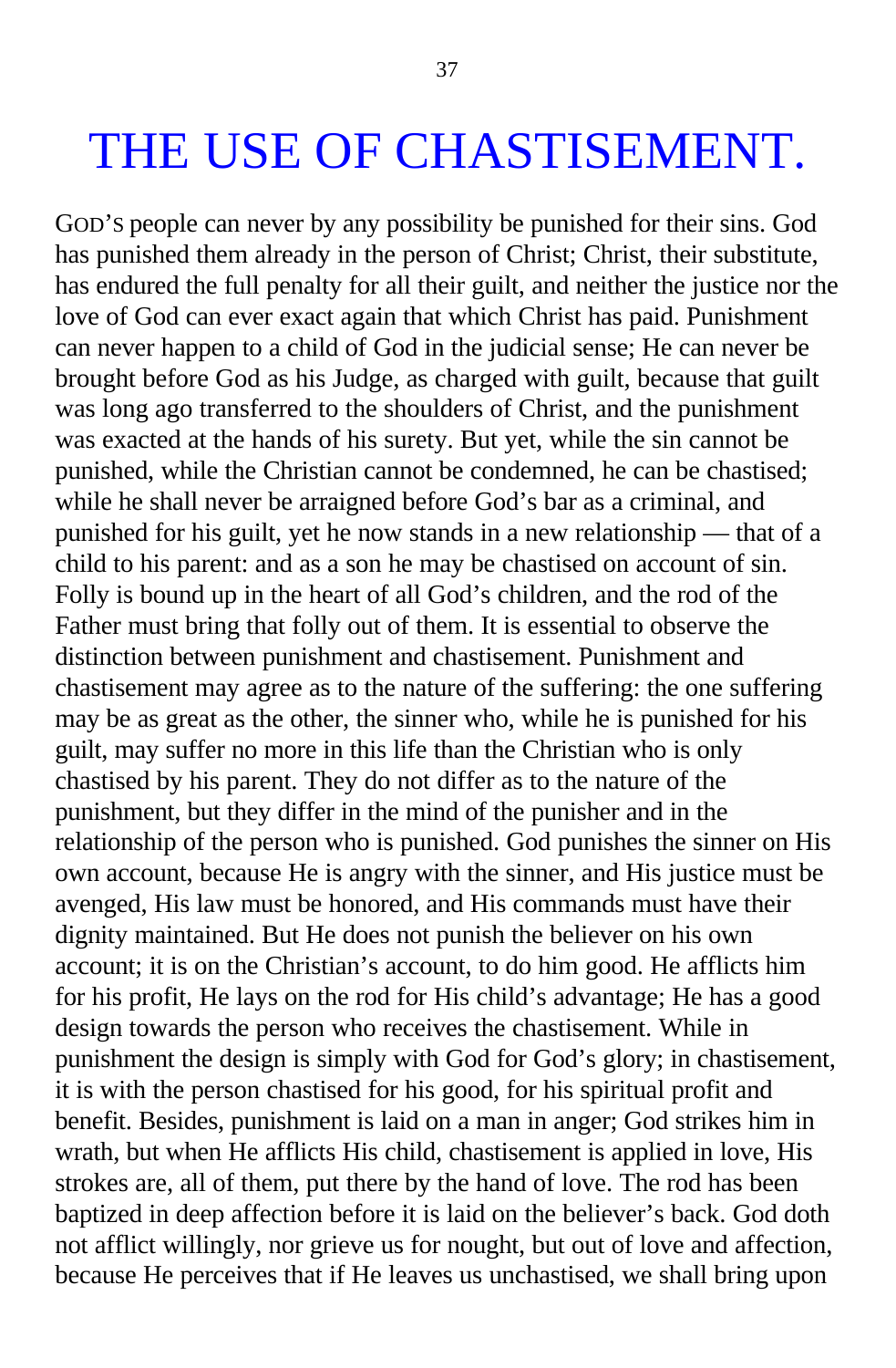ourselves misery ten thousand-fold greater than we shall suffer by His slight rebukes, and the gentle blows of His hand. Take this in the very starting, that whatever thy trouble, or thine affliction, there cannot be anything punitive in it; thou must never say: "Now God is punishing me for my sin." Thou hast fallen from thy steadfastness when thou talkest so. God cannot do that. He has once for all done it. "The chastisement of our peace was upon HIM, and by HIS stripes we are healed." He is chastising thee, not punishing thee; He is correcting thee in measure, He is not smiting thee in wrath. There is no hot displeasure in His heart. Even though His brow may be ruffled, there is no anger in His breast; even though His eye may have closed upon thee, He hates thee not; He loves thee still. He is not wroth with His heritage, for He seeth no sin in Jacob, neither iniquity in Israel, considered in the person of Christ. It is simply because He loves you, because ye are sons, that He therefore chastises you.

Why shouldst thou murmur against the dispensations of thy heavenly Father? Can He treat thee more hardly than thou deservest? Consider what a rebel thou wast once, but He has pardoned thee. Surely, if He chooses now to lay the rod upon thee, thou needest not cry out. Hast thou not read, that amongst the Roman emperors of old it was the custom when they would set a slave at liberty, to give him a blow upon the head, and then *say,* "Go free?" This blow which thy Father gives thee is a token of thy liberty, and dost thou grumble because He smites thee rather hardly? After all, are not His strokes fewer than thy crimes, and lighter than thy guilt? Art thou smitten as hardly as thy sins deserve? Consider the corruption that is in thy breast, and then wilt thou wonder that there needs so much of the rod to fetch it out? Weigh thyself, and discern how much dross is mingled with thy gold; and dost thou think the fire too hot to get away so much dross as thou hast? Why, thou hast not the furnace hot enough, methinks. There is too much dross, too little fire; the rod is not laid on hardly enough, for that proud spirit of thine proves that thy heart is not thoroughly sanctified; and though it may be right with God, thy words do not sound like it, and thine actions do not portray the holiness of thy nature. It is the Old Adam within thee that is groaning. Take heed if thou murmurest, for it will go hard with murmurers. God always chastises His children twice if they do not bear the first blow patiently. I have often heard a father say; "Boy, if you cry for that, you shall have something to cry for by-and-by." So, if we murmur at a little, God gives us something that will make us cry. If we groan for nothing, He will give us something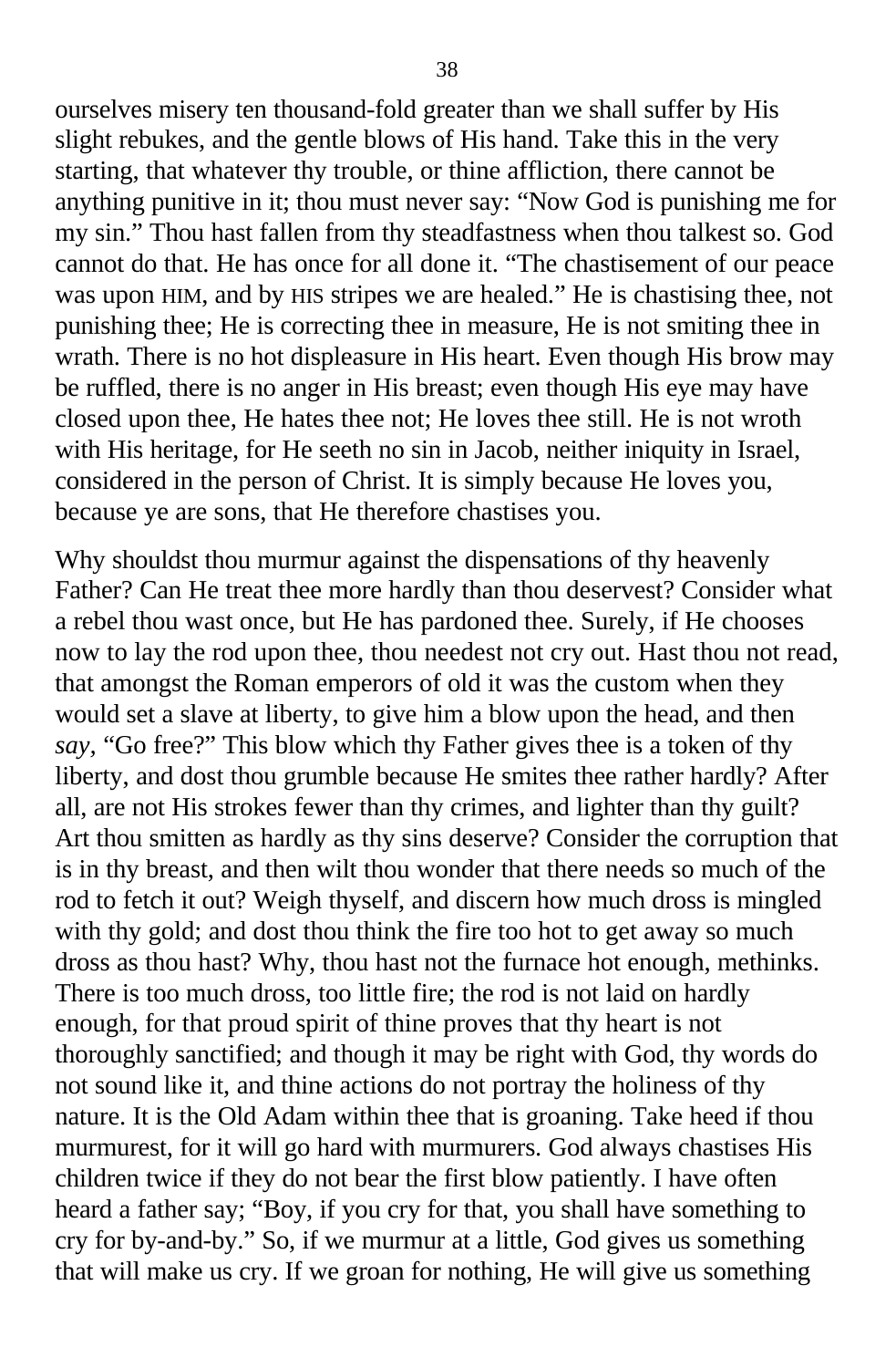that will make us groan. Sit down in patience; despise not the chastening of the Lord; be not angry with Him, for He is not angry with thee; say not that He deals so hardly with thee, Let humility rise up and speak — "It is well, O Lord! Just as Thou art in Thy chastising, for I have sinned; righteous art Thou in Thy blows, for I need them to fetch me near to Thee; for if Thou dost leave me uncorrected and unchastised, I, a poor wanderer, must pass away to the gulf of death, and sink into the pit of eternal perdition." There is the first sense in which we may despise the chastening of the Lord: we may murmur under it.

There are certain things that happen to us in life, which we immediately set down for a providence. If a grandfather of ours should die and leave us five hundred pounds, what a merciful providence that would be! If by something strange in business we were suddenly to accumulate a fortune, that would be a blessed providence! If an accident happens, and we are preserved, and our limbs are not hurt, that is always a providence. But suppose we were to lose five hundred pounds, would not that be a providence? Suppose our establishment should break up, and business fail, would not that be a providence? Suppose we should during the accident break our leg, would not that be a providence? There is the difficulty. It is always a providence when it is a good thing. But why is it not a providence when it does not happen to be just as we please? Surely it is so; for if the one thing be ordered by God so is the other. It is written, "I form the light and create darkness, I make peace and create evil. I, the Lord, do all these things." But I question whether that is not despising the chastening of the Lord, when we set a prosperous providence before an adverse one, for I do think that an adverse providence ought to be the cause of as much thankfulness as a prosperous one; and if it is not, we are violating the command, "In everything give thanks." But we say, "Of what use will such trial be to me? I cannot see that it can by any possibility be useful to my soul. Here I was growing in grace just now, but there is something that has damped all my ardor, and overthrown my zeal. Just now I was on the mount of assurance, and God has brought me to the valley of humiliation. Can that be any good to me? A few weeks ago I had wealth, and I distributed it in the cause of God; now I have none. What can be the use of that? All these things are against me." Now, you are despising the chastening of the Lord, when you say that is of no use. No child thinks the rod of much value. Anything in the house is of more use than that rod in his opinion. And if you were to ask the child which part of the household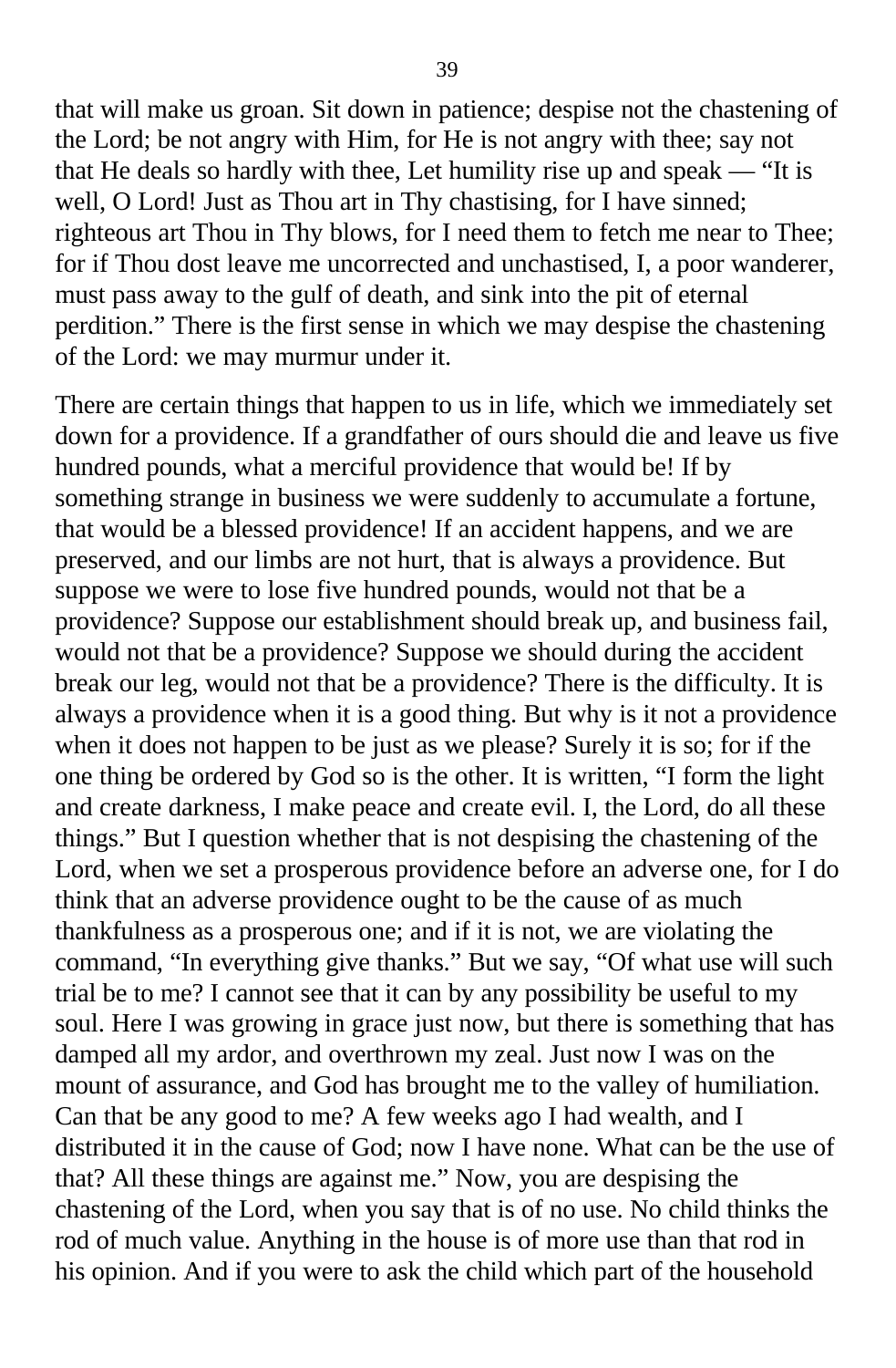furniture could be dispensed with, he would like chairs, tables, and everything else to remain but that the rod he does not think of any good whatever. He despises the rod. Ah! and so do we. We think it cannot benefit us; we want to get rid of the rod and turn it away. "My son, despise not thou the chastening of the Lord." Let me show thee how wrong thou art. What! doth thine ignorance effect to say that God is unwise? I thought it was written that He was too wise to err; and I did think that thou wast a believer, that He was too good to be unkind. And doth thy little wisdom arrogate to itself the chair of honor? Doth thy finite knowledge stand up, before thy Maker and tell Him He is unwise in what He doth? Wilt thou dare to say that one of His purposes shall be unfulfilled, that He does an unwise act? Oh, then, thou art impudently arrogant; thou art impudently ignorant if thou wilt thus speak! Say not so, but bend meekly down before His superior wisdom, and say, "O God I believe that in the darkness Thou art brewing light, that in the storm-clouds Thou art gathering sunshine, that in the deep mines Thou art fashioning diamonds, and in the beds of the sea Thou art making pearls. I believe that however unfathomable may be thy designs, yet they have a bottom. Though it is in the wirlwind and in the storm, Thou hast a way, and that way is good and righteous altogether. I would not have thee alter one atom of thy dispensations; it shall be just as thou wilt. I bow before thee, and I give my ignorance the word to hold its tongue, and to be silenced while Thy wisdom speaketh words of right." "My son, despise not thou the chastening of the Lord" by thinking that it can be of no possible service to thee.

Many a man has been corrected by God, and that correction has been in vain. I have known Christian men, men who have committed some sin; God, by the rod, would have shown them the evil of that sin; they have been smitten and seen the sin, and never afterwards corrected it. That is despising the chastening of the Lord. When a father chastises a son for anything he has done, and the boy does it again directly, it shows that he despises his father's chastening; and so have we seen Christians who have had an error in their lives, and God has chastened them on account of it, but they have done it again. Ah! you will remember there was a man named Eli. God chastened him once when He sent Samuel to tell him dreadful news — that because he had not reproved his children, those children should be destroyed; but Eli kept on the same as ever; he despised the: chastening of the Lord although his ears were made to tingle: and in a little while God did something else for him. His sons were taken away, and then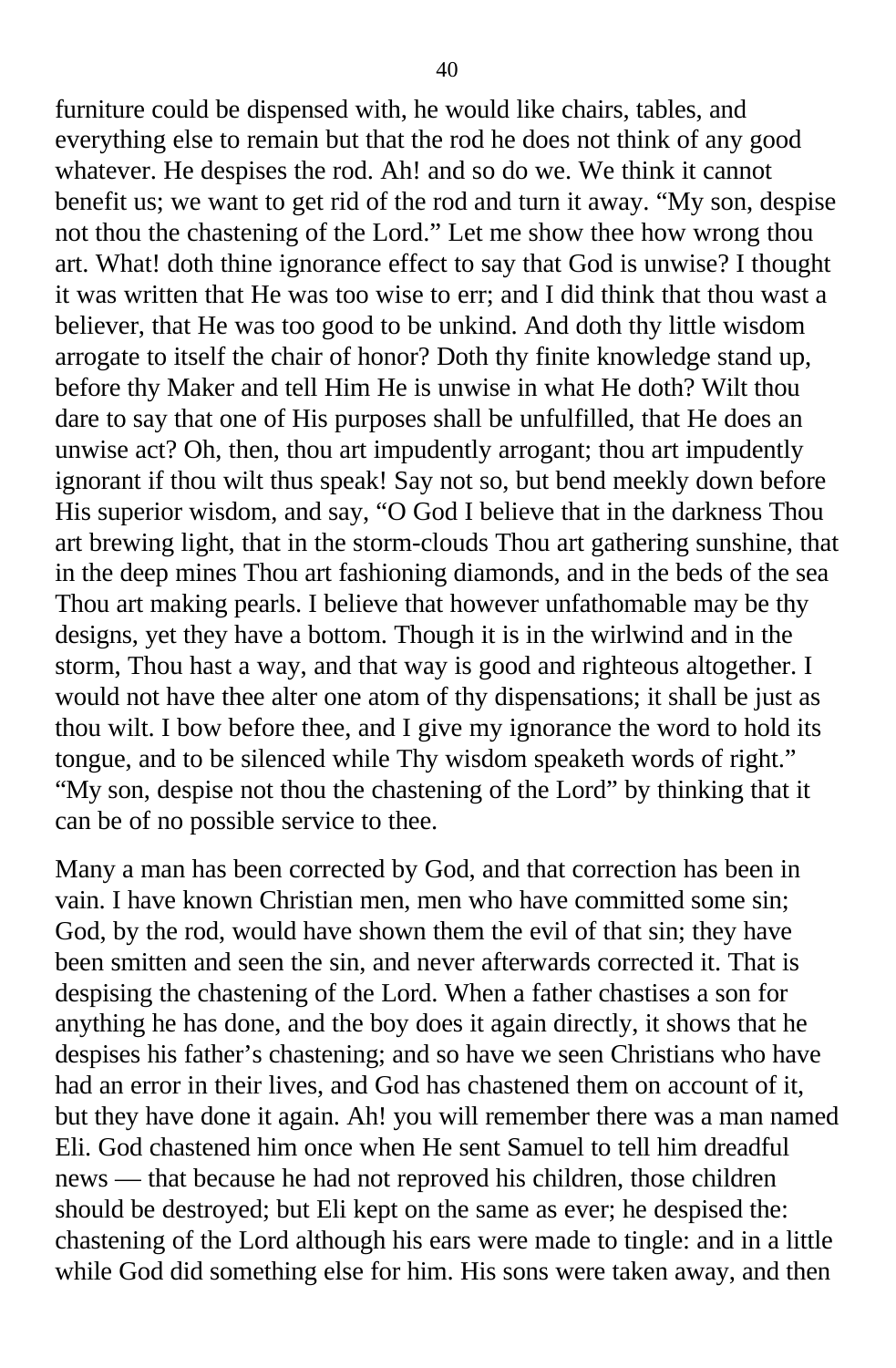it was too late to mend, for the children were gone. The time he might have reformed, his character had passed away. How many of you get chastened of God, and do not hear the rod! There are many deaf souls that do not hear God's rod; many Christians are blind and cannot see God's purposes, and when God would take some folly out of them the folly is still retained. It is not every affliction that benefits the Christian; it is only a sanctified affliction. It is not every trial that purifies an heir of light, it is only a trial that God Himself sanctifies by His grace. Take heed if God is trying you, that you search and find out the reason. Are the consolations of God small with you? Then, there is some reason for it. Have you lost that joy you once felt? There is some cause for it. Many a man would not have half so much suffered if he would but look to the cause of it. I have sometimes walked a mile or two, almost limping along because there was a stone in my shoe, and I did not stop to hook for it. And many a Christian goes limping for years because of the stones in his shoe, but if he would only stop to look for them, he would be relieved. What is the sin that is causing you pain? Get it out, and take away the sin, for if you do not, you have not regarded this admonition which speaketh unto you as unto sons — "My son, despise not thou the chastening of the Lord."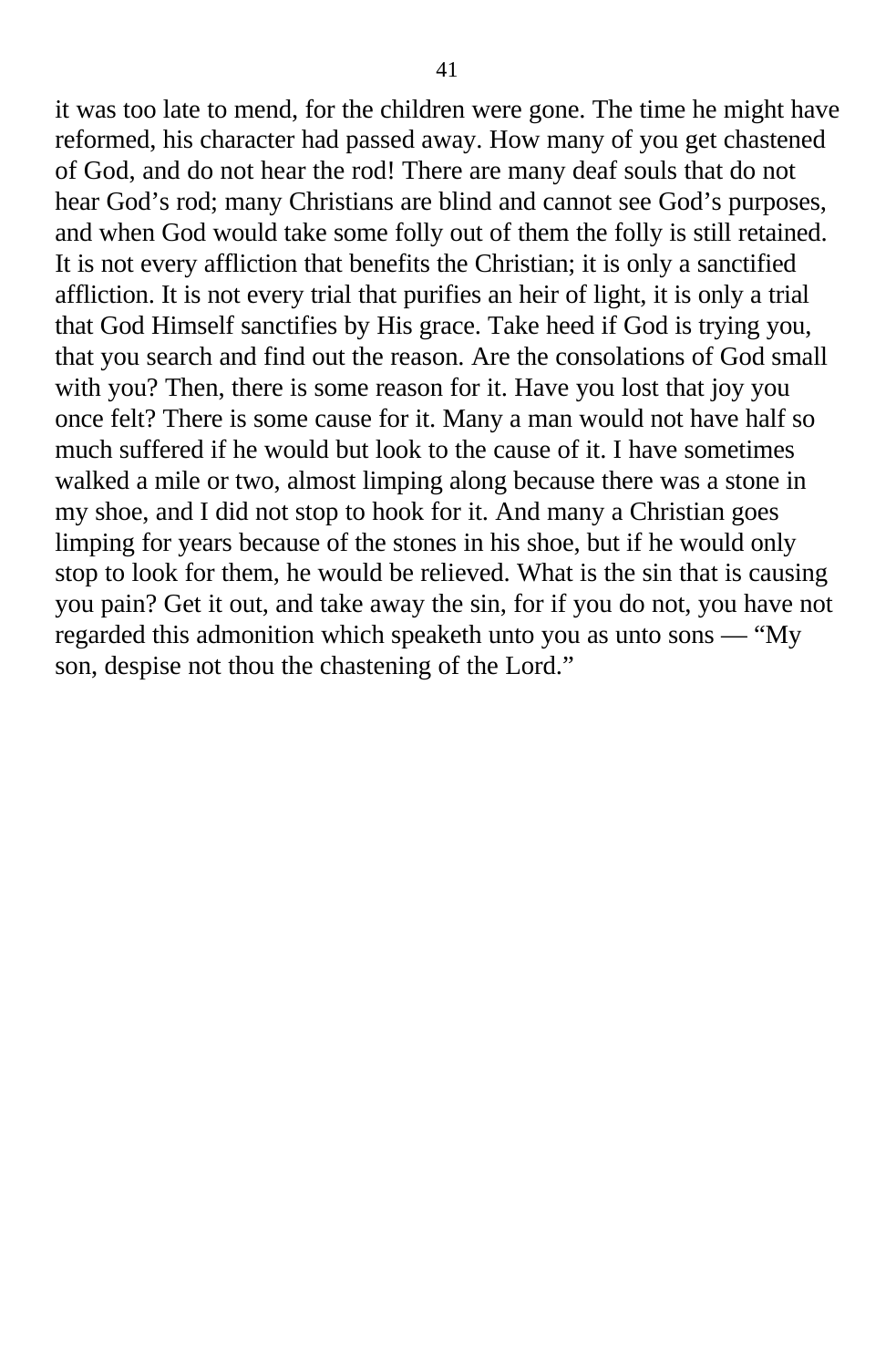### MINISTERS AND SUCCESS.

THE minister is not responsible for his success. He *is* responsible for what he preaches; he is accountable for his life and actions; but he is not responsible for other people. If I do but preach God's word, if there never were a soul saved, the King would say, "Well done, good and faithful servant!" If I do but tell my message, if none should listen to it, He would say: — "Thou hast fought the good fight: receive thy crown." You hear the words of the text: "We are unto God a sweet savor of Christ, as well in them that perish, as in them that are saved." This will appear, if I just tell you what a gospel minister is called in the Bible. Sometimes he is called an *ambassador.* Now, for what is an ambassador responsible? He goes to a country as a plenipotentiary; he carries terms of peace to the conference; he uses all his talents for his master; he tries to show that the war is inimical to the prosperity of the different countries; he endeavors to bring about peace; but the other kings haughtily refuse it. When he comes home does his master say, "Why did not you make peace?" "Why, my Lord," he would say, "I told them the terms; but they said nothing." "Well, then," he will say, "thou hast done thy duty; I am not to condemn thee if the war continues." Again: the minister of the gospel is called a *fisherman.* Now a fisherman is not responsible for the quantity of fish he catches, but for the way he fishes. That is a mercy for some ministers, I am sure, for they have neither caught fish, nor even attracted any round their nets. They have been spending all their life fishing with most elegant silk lines, and gold and silver hooks; they always use nicely polished phrases; but the fish will not bite for all that, whereas we of a rougher order have put the hook into the jaws of hundreds. However, if we cast the gospel net in the right place, even if we catch none, the Master will find no fault with us. He will say: "Fisherman! didst thou labor? Didst thou throw the net into the sea in the time of storms?" "Yes, my Lord, I did." "What hast thou caught?" "Only one or two." "Well, I could have sent thee a shoal, if it so pleased me; it is not thy fault; I give in my sovereignty where I please, or withhold when I choose; but as for thee, thou hast well labored, therefore there is thy reward." Sometimes the minister is called a *sower.* Now, no farmer expects a sower to be responsible for the harvest; all he is responsible for is, does he sow the seed? and does he sow the right seed? If he scatters it on good soil, then he is happy; but if it falls by the way-side, and the fowls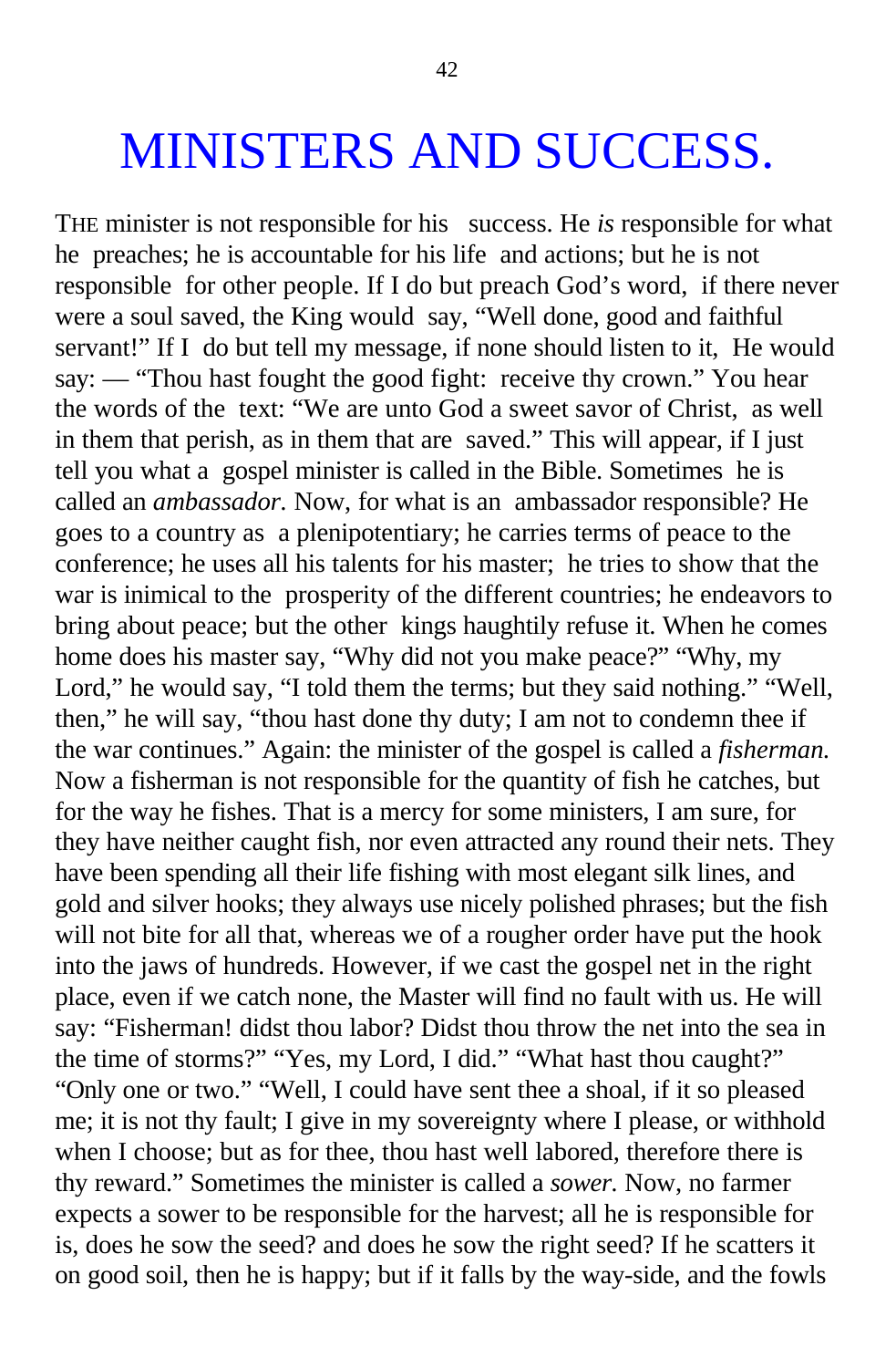of the air devour it, who shall blame the sower? Could he help it? Nay, he did his duty; he scattered the seed broad-cast, and there he left it. Who is to blame? Certainly not the sower.

So if a minister comes to heaven with but one sheaf on his shoulder, his Master will say, "O reaper! once a sower! where didst thou gather thy sheaf?" "My Lord, I sowed upon the rock, and it would not grow; only one seed on a chance Sabbath-morning was blown a little awry by the wind, and it fell upon a prepared heart; and this is my one sheaf." "Hallelujah!" the angelic choirs resound, "one sheaf from a rock is more honor to God than a thousand sheaves from a good soil; therefore, let him take his seat as near the throne as you man, who, stooping beneath his many sheaves, comes from some fertile land, bringing his sheaves with him." I believe that if there are degrees in glory, they will not be in proportion to success, but in proportion to the earnestness of our endeavors. If we mean right, and if with all our heart we strive to do the right thing as ministers if we never see any effect, still shall we receive the crown. But how much more happy is the man who shall have it in heaven said to him: "He shines for ever, because He was wise, and won many souls unto righteousness." It is always my greatest joy to believe, that if I should enter heaven, I shall in future days see heaven's gates open, and in shall fly a cherub, who, looking me in the face, will smilingly pass along to God's throne, and there bow down before Him; and when he has paid his homage and his adoration, he may fly to me, and though unknown, shall clasp my hand, and if there were tears in heaven, surely I should weep, and he would say: "Brother, from Thy lips I heard the word; Thy voice first admonished me of my sin; here I am, and Thou the instrument of my salvation." And as the gates open one after another, still will they come in; souls ransomed, souls ransomed; and for each one of these a star; for each one of these another gem in the diadem of glory; for each one of them another honor, and another note in the song of praise. Blessed be that man that shall die in the Lord, and his works shall follow him; for thus saith the Spirit.

What will become of some good Christians if crowns in heaven are measured in value by the souls that are saved? Some of you will have a crown in heaven without a single star in it. I read a little while ago, a piece upon the starless crown in heaven — a man in heaven with a crown without a star! Not one saved by him! He will sit in heaven as happy as he can be, for sovereign mercy saved him; but oh! to be in heaven without a single star! Mother! what sayest thou to be in heaven without one of thy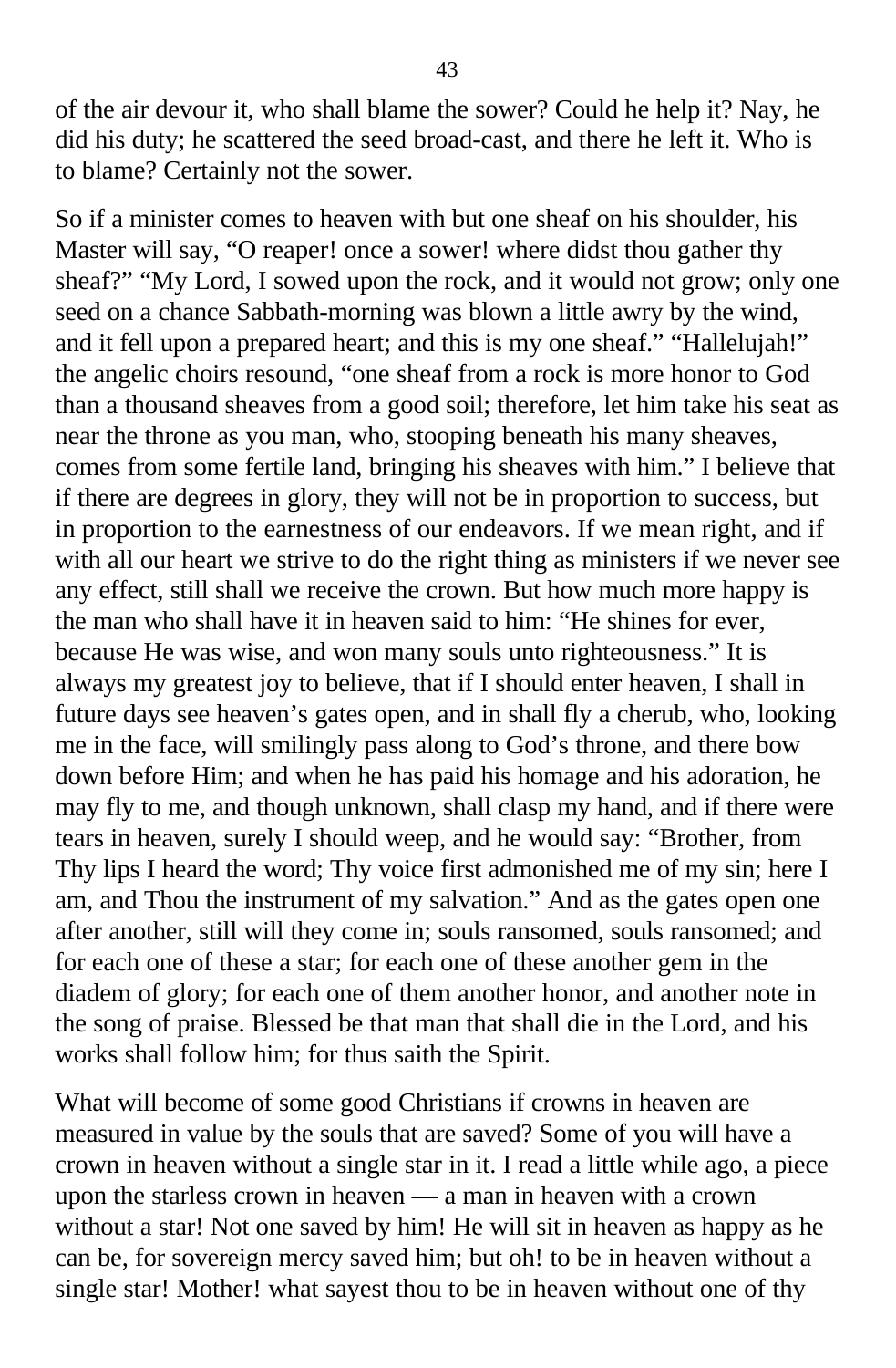children to deck thy brow with a star? Minister! what wouldst thou say to be a polished preacher, and yet have no star? Writer! will it well become thee to have written even as gloriously as Milton, if thou shouldst be found in heaven without a star? I am afraid we pay too little regard to this. Men will sit down and write huge folios and tomes, that they may have them put in libraries for ever, and have their names handed down by fame! but how few are looking to win stars for ever in heaven! Toil on, child of God, toil on; for if thou wishest to serve God, thy bread cast upon the waters shall be found after many days. If thou sendest in the feet of the ox or the ass, thou shalt reap a glorious harvest in that day when He comes to gather in His elect. The minister is not responsible for his success.

But yet TO PREACH THE GOSPEL IS HIGH AND SOLEMN WORK. The minister has been very often degraded into a trade. In these days men are taken and made into ministers who would have made good captains at sea, who could have waited well at the counter, but who were never intended for the pulpit. They are selected by man; they are crammed with literature; they are educated up to a certain point; they are turned out ready dressed; and persons call them ministers. I wish them all God-speed, every one of them; for as good Joseph Irons used to say, "God be with many of them, if it be only to make them hold their tongues." Man-made ministers are of no use in this world, and the sooner we get rid of them the better. Their way is this: they prepare their manuscripts very carefully, then read it on the Sunday most sweetly in *sotto voce,* and so the people go away pleased. But that is not God's way of preaching. If so, I am sufficient to preach for ever. I can buy manuscript sermons for a shilling; that is to say, provided they have been preached fifty times before, but if I use them for the first time the price is a guinea, or more. But that is not the way. Preaching God's word is not what some seem to think, mere child's play — a mere business or trade to be taken up by any one. A man ought to feel first that he has a solemn call to it; next, he ought to know that he really possesses the Spirit of God, and that when he speaks there is an influence upon him that enables him to speak as God would have him, otherwise out of the pulpit he should go directly; he has no right to be there, even if the living is his own property. He has not been called to preach God's truth, and unto him God says: "What hast thou to do, to declare My statutes?"

What is there difficult about preaching God's gospel? Well it must be somewhat hard; for Paul said: "Who is sufficient for these things?" And first I will tell you, it is difficult because it is so hard as not to be warped by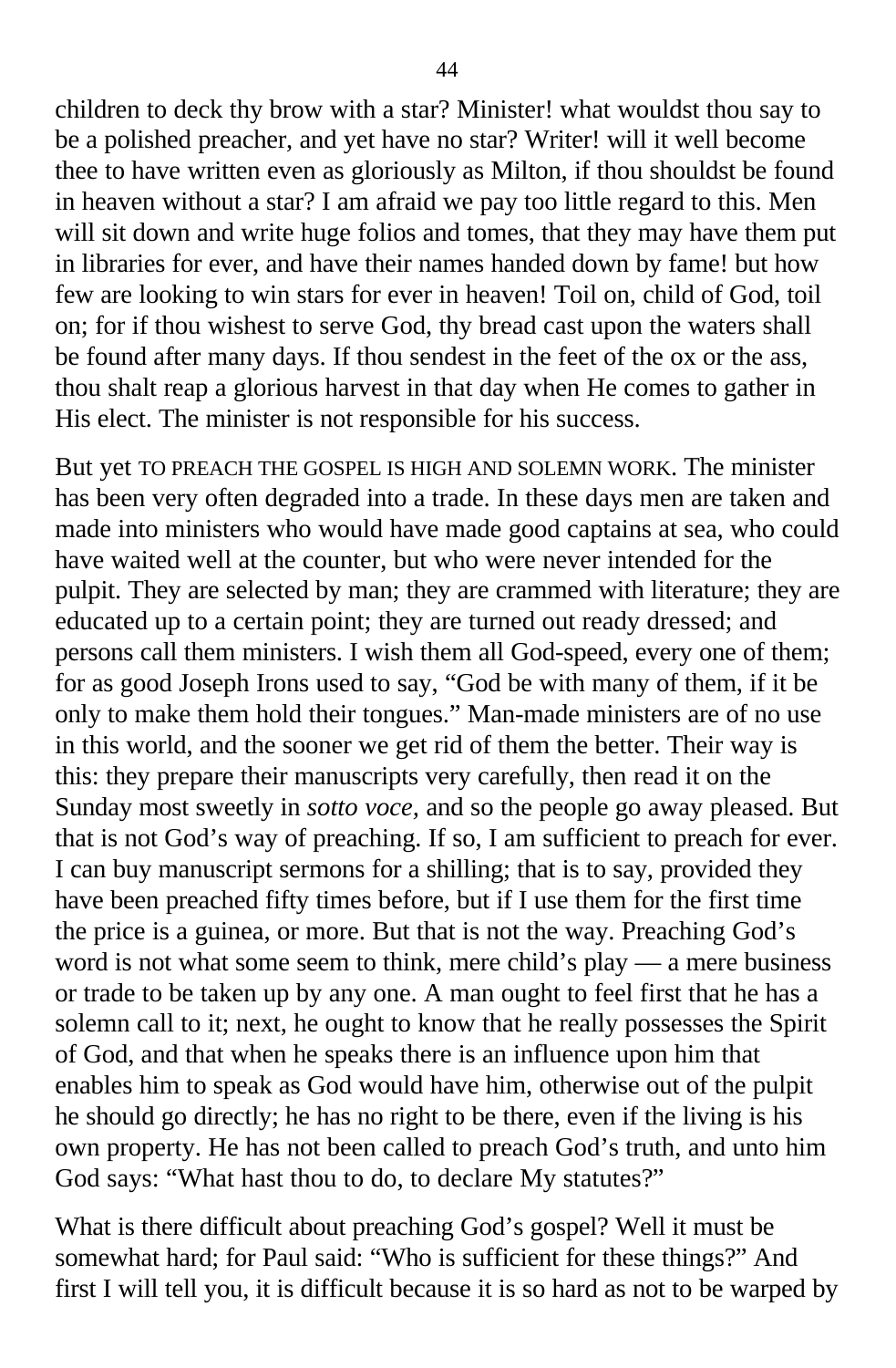your own prejudices in preaching the word. You want to say a stern thing; and your heart says: "Master! in so doing thou wilt condemn thyself;" then the temptation is not to say it. Another trial is, you are afraid of displeasing the rich in your congregations. You think: "If I say such-and-such a thing, so-and-so will be offended; such an one does not approve of that doctrine; I had better leave it out." Or perhaps you will happen to win the applause of the multitude, and you must not say anything that will displease them, for if they cry, "Hosanna" to-day, they will cry, "Crucify, crucify," tomorrow. All these things work on a minister's heart. He is a man, and he feels it. Then comes again the sharp knife of criticism, and the arrows of those who hate him and hate his Lord; and he cannot help feeling it sometimes. He may put on his armor, and cry, "I care not for your malice;" but there were seasons when the archers sorely grieved even Joseph. Then he stands in another danger, lest he should come out and defend himself, for he is a great fool whoever tries to do it. He who lets his detractors alone, and like the eagle cares not for the chattering of the sparrows, or like the lion will not turn aside to rend the snarling jackal — he is the man, and he shall be honored. But the danger is, we want to set ourselves right. And oh! who is sufficient to steer clear from these rocks of danger? "Who is sufficient for these things?" To stand, up, and to proclaim, Sabbath after Sabbath, and week-day after week-day, "the unsearchable riches of Christ"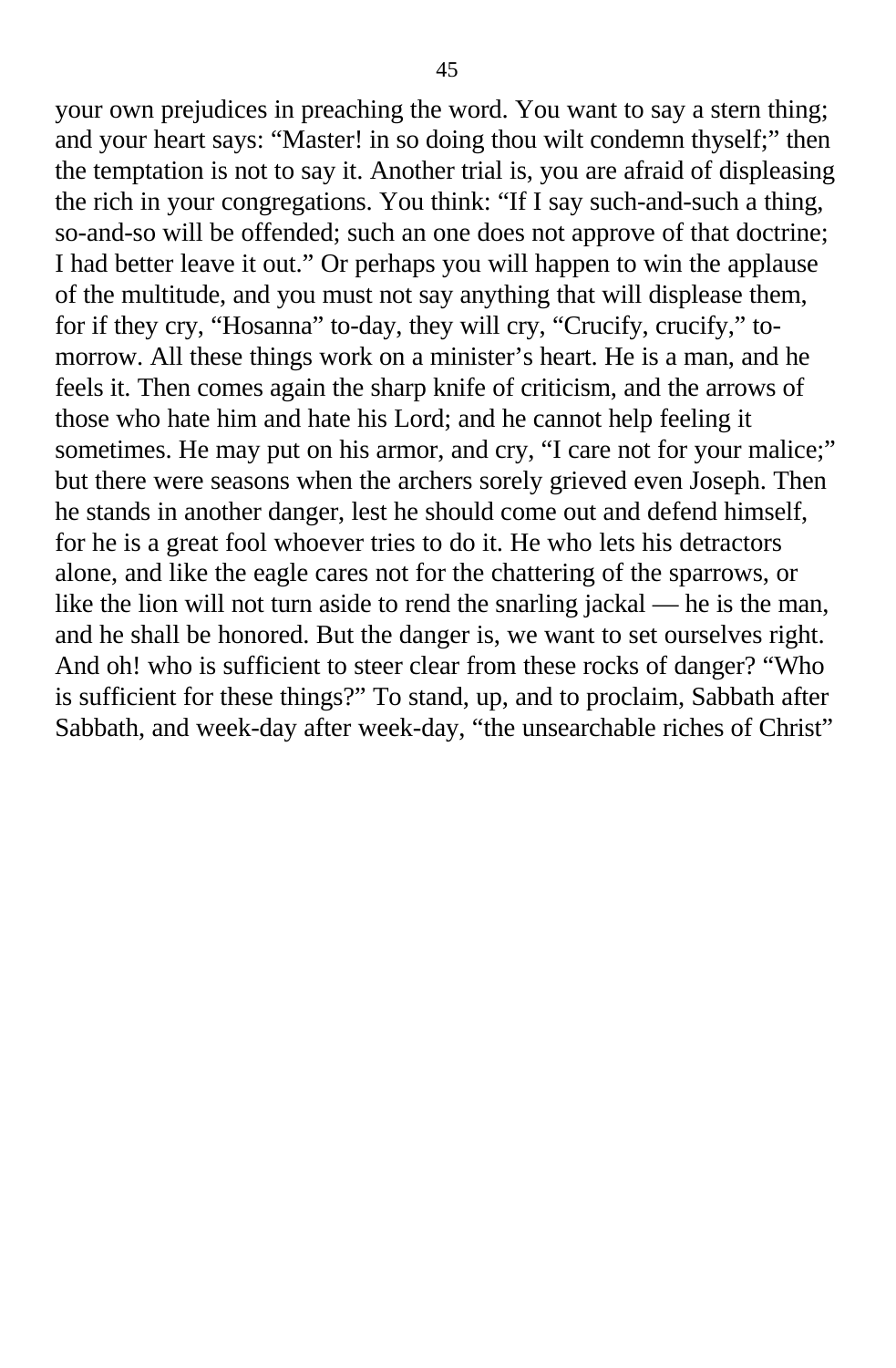# SEASONS OF DARKNESS.

NIGHT appears to be a time peculiarly favorable to devotion. Its solemn stillness helps to free the mind from that perpetual din which the cares of the world will bring around it; and the stars looking down from heaven upon us shine as if they would attract us up to God. I know not how you may be affected by the solemnities of midnight, but when I have sat alone musing on the great God and the mighty universe, I have felt that indeed I could worship Him: for night seemed to be spread abroad as a very temple for adoration, while the moon walked as high priest, amid the stars, the worshippers, and I myself joined in that silent song which they sang unto God: "Great art Thou, O God! great are Thy works. When I consider Thy heavens, the work of Thy fingers, the moon and the stars which Thou hast ordained; what is man that Thou art mindful of him? and the son of man, that Thou visitest him?" I find that this sense of the power of midnight not only acts upon religious men, but there is a certain poet, whose character, perhaps, I could scarcely too much reprobate: a man very far from understanding true religion; one whom I may, I suppose, justly style an infidel, a libertine of the worst order, and yet he says concerning night in one of his poems: —

> **"'***Tis midnight on the mountains***'** *brown, The cold round moon shines deeply down; Blue roll the waters, blue the sky Spreads like an ocean hung on high, Bespangled with those isles of light, So wildly, spiritually bright; Who ever gazed upon them shining, And turning to earth without repining, Nor wish***'***d for wings to flee away, And mix with their eternal ray.***"**

Even with the most irreligious person, a man farthest from spiritual thought, it seems that there is some power in the grandeur and stillness of night to draw him up to God. I trust many of us can say, like David, "I have thought upon Thee continually; I have mused upon Thy name in the night watches, and with desire have I desired Thee in the night."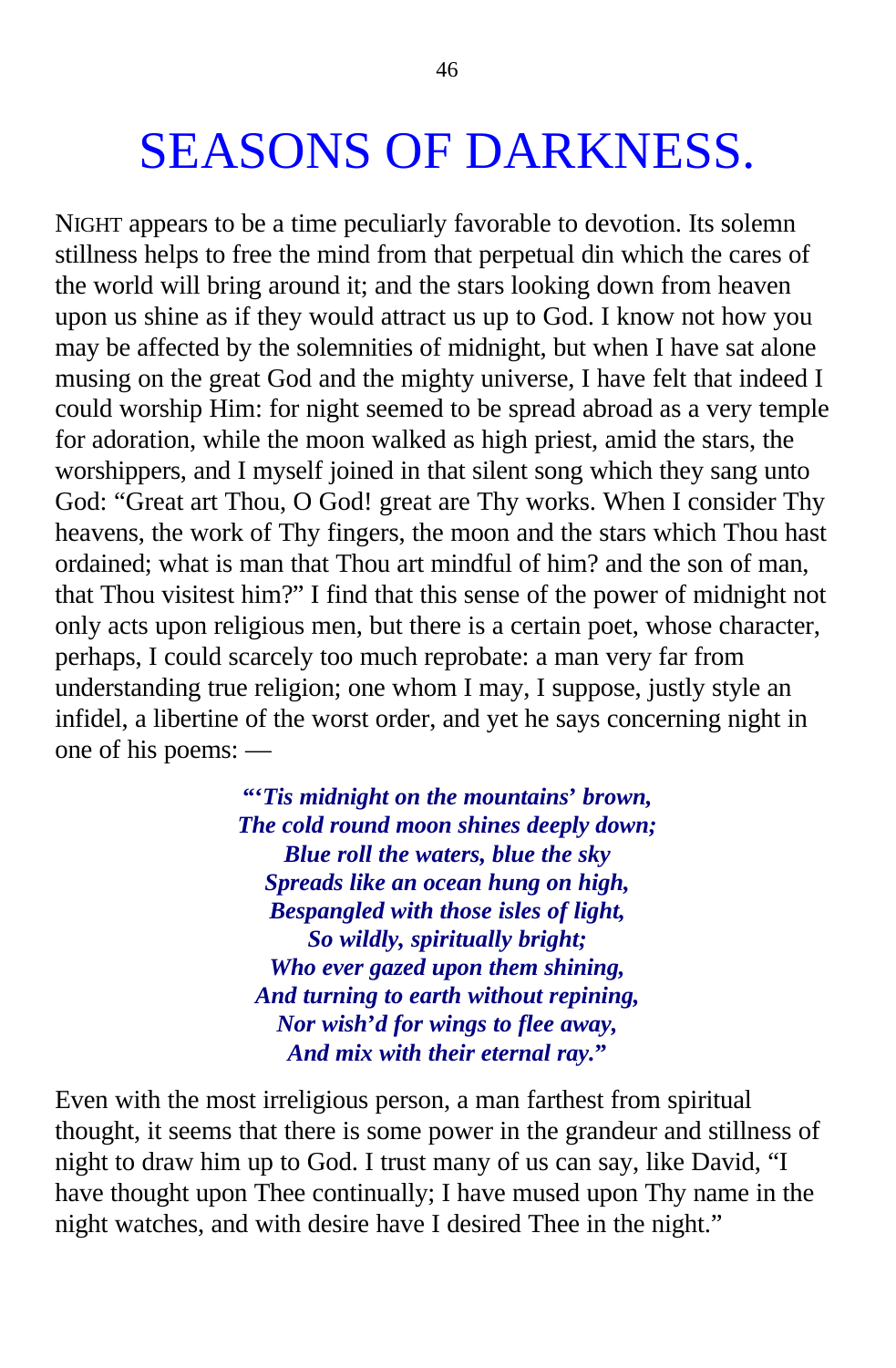The Christian man has not always a bright shining sun: *he has seasons of darkness and of night.* True, it is written in God's Word: "Her ways are ways of pleasantness, and all her paths are peace;" and it is a great truth that religion — the true religion of the living God — is calculated to give a man happiness below as well as bliss above. But, notwithstanding, experience tells us that if the course of the just be "as the shining light, that shineth more and more unto the perfect day," yet sometimes *that* light is eclipsed. At certain periods clouds and darkness cover the sun, and he beholds no clear shining of the daylight, but walks in darkness and sees no light.

Now there are many who have rejoiced in the presence of God for a season; they have basked in the sunshine God has been pleased to give them in the earlier stages of their Christian career; they have walked along the "green pastures," by the side of the "still waters," and suddenly — in a month or two — they find that glorious sky is clouded; instead of "green pastures," they have to tread the sandy desert; in the place of "still waters," they find streams brackish to their taste and bitter to their spirits, and they say, "Surely, if I were a child of God this would not happen." Oh, say not so, thou who art walking in darkness! The best of God's saints have their nights; the dearest of His children have to walk through a weary wilderness. There is not a Christian who has enjoyed perpetual happiness; there is no believer who can always sing a song of joy. It is not every lark that can always carol, It is not every star that can always be seen. And not every Christian is always happy. Perhaps the King of saints gave you a season of great joy at first because you were a raw recruit, and He would not put you into the roughest part of the battle ,when you had first enlisted. You were a tender plant, and He nursed you in the hot-house till you could stand severe weather. You were a young child, and therefore He wrapped you in furs and clothed you in the softest mantle. But now you have become strong, and the case is different. Capuan holidays do not suit Roman soldiers; and they would not agree with Christians. We need clouds and darkness to exercise our faith; to cut off self-dependence, and make us put more faith in Christ, and less in evidence, less in experience, less in frames and feelings. The best of God's children — I repeat it again for the comfort of those who are suffering depression of spirits — have their nights. Sometimes it is a night over the whole Church at once. There are times when Zion is under a cloud; when the whole fine gold becomes dim, and the glory of Zion is departed. There are seasons when we do not hear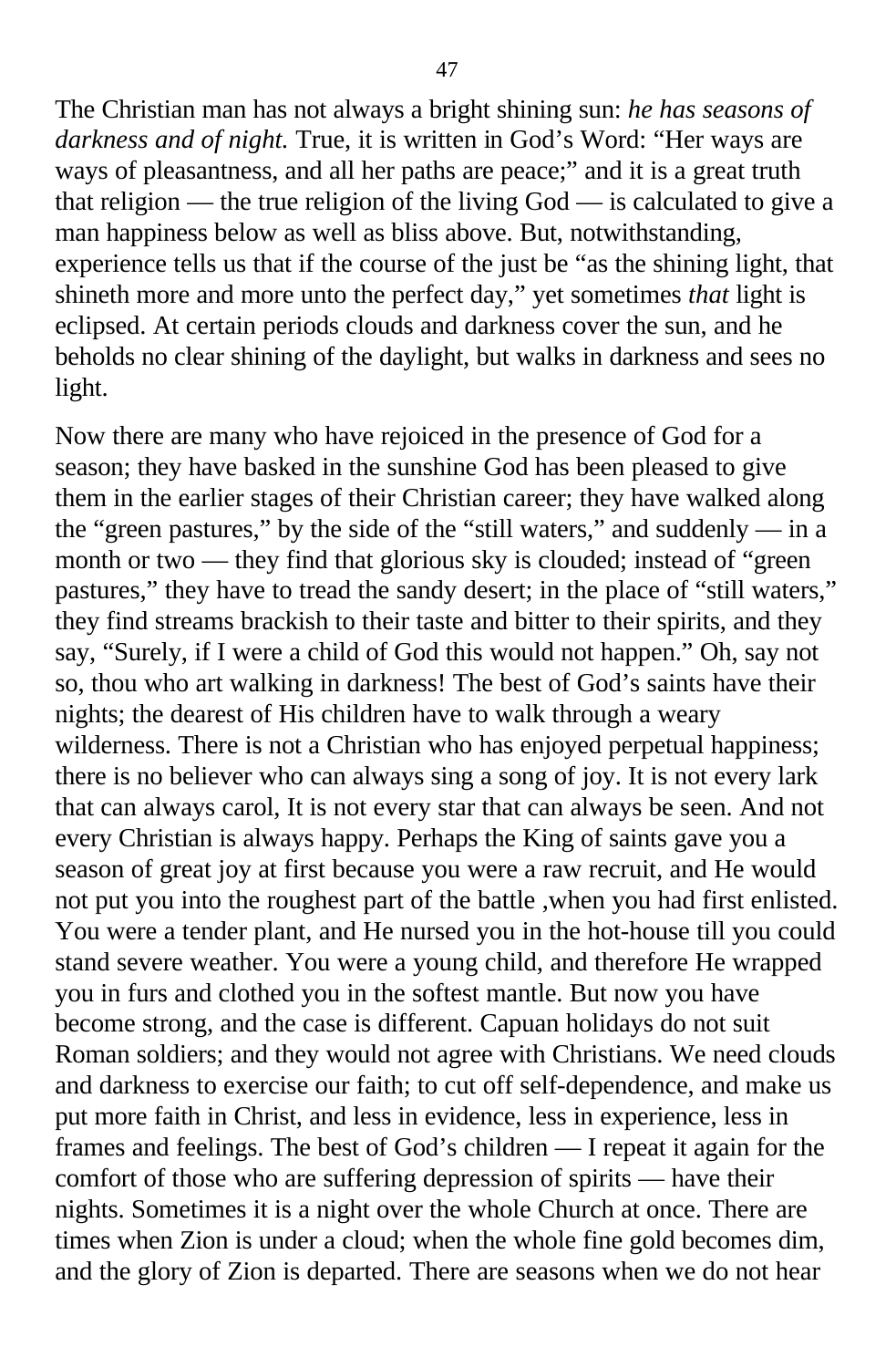the clear preaching of the Word; when the doctrines are withheld; when the glory of the Lord God of Jacob is dim; when His name is not exalted; when the traditions of men are taught, instead of the inspirations of the Holy Ghost. And such a season is that when the whole Church is dark. Of course, each Christian participates in it. He goes about and weeps, and cries, "O God, how long shall poor Zion be depressed? How long shall her shepherds be 'dumb dogs that cannot bark?' Shall her watchmen be always blind? Shall the silver trumpet sound no more? Shall not the voice of the gospel be heard in her streets?" Oh, there are seasons of darkness; to the entire Church! God grant we may not have to pass through another, but that, starting from this period, the sun may rise ne'er to set, till, like a sea of glory, the light of brilliance shall spread from pole to pole!

At other times, this darkness over the soul of the Christian rises from *temporal distresses.* He may have had a misfortune as it is called something has gone wrong in his business, or an enemy has done somewhat against him; death has struck down a favorite child bereavement has snatched away the darling of his bosom; the crops are blighted; the winds refuse to bear his ships homeward; a vessel strikes upon a rock, another founders; all goes ill with him, and, like a gentleman who called to see me, he may be able to say, "Sir, I prospered far more when I was a worldly man than I have done since I have become a Christian: for, since then, everything has appeared to go wrong with me. I thought," he said, "that religion had the promise of this life as well as of that which is to come." I told him, Yes, it had; and so it should be in the end. But he must remember there was one great legacy which Christ left His people; and I was glad he had come in for a share of it  $-$  "In the world ye shall have tribulation; in Me ye shall have peace." Yes! you may be troubled about this, you may be saying, "Look at so-and-so: see how he spreads himself like a green bay-tree. He is an extortioner and wicked man, yet everything he does prospers. You may even observe his death, and say, there are no bands in his death." "They are not in trouble as other men, neither are they plagued like other men." God hath set them in slippery places, but he casteth them down to destruction. Better to have a Christian's days of sorrow, than a worldling's days of mirth. Better to have a Christian's sorrows than a worldling's joys. Ah! happier to be chained in a dungeon with a Paul than reign in the palace with an Ahab. Better to be a child of God in poverty than a child of Satan in riches. Cheer up, then, thou downcast spirit, if this be thy trial. Remember that many saints have passed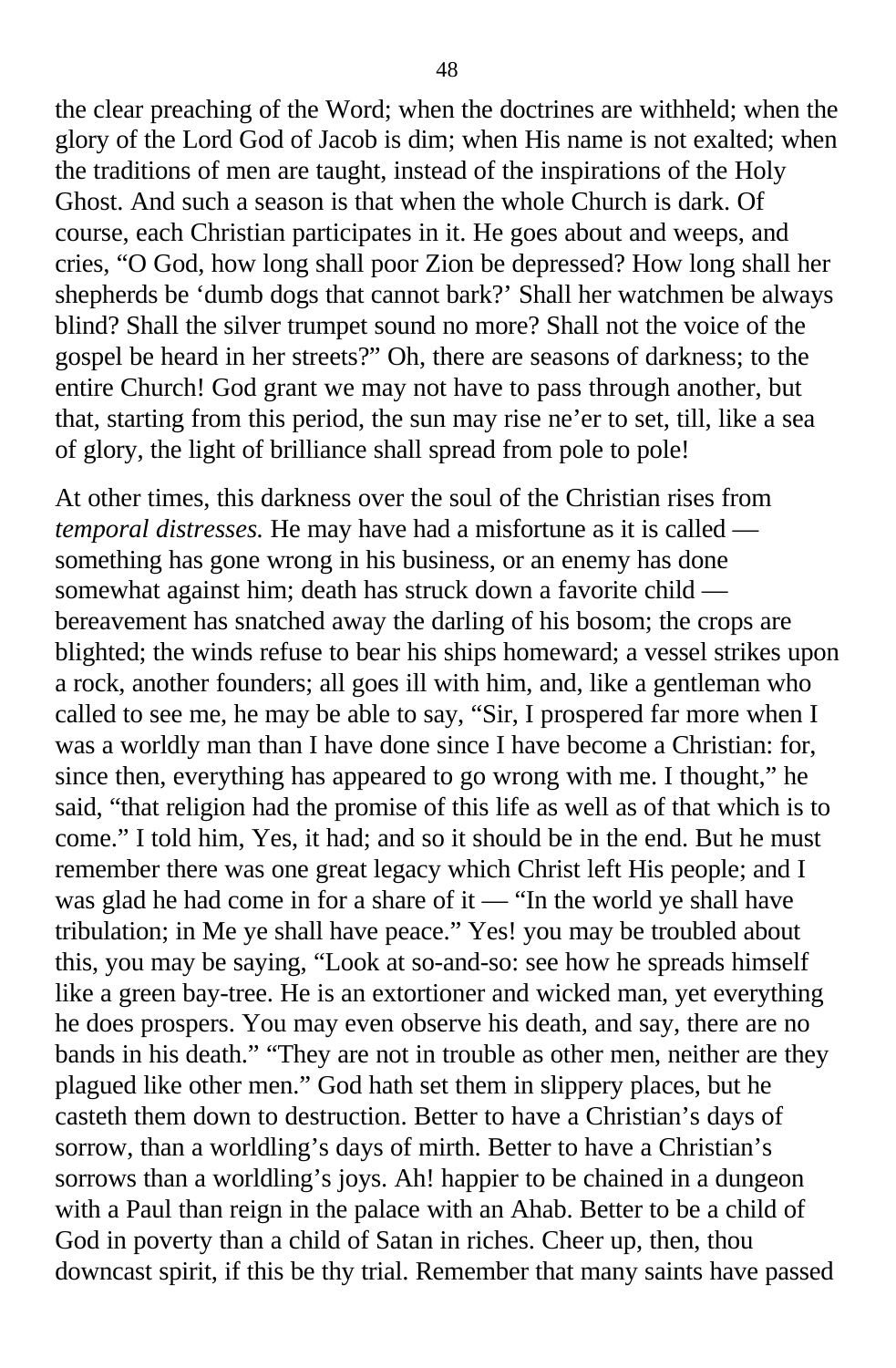through the same; and the best and most eminent believers have had their nights.

Christian men very frequently have their nights; but a Christian man's religion will keep its color in the night. "With my soul have I desired Thee in the night." What a mighty deal of silver-slipper religion we have in this world! Men will follow Christ when every one cries, "Hosanna! Hosanna!" The multitude will crowd around the Man then, and they will take Him by force and make Him a king when the sun shines, when the soft wind blows. They are like the plants upon the rock, which sprang up and for a little while were green; but when the sun had risen with fervent heat straightway withered away. Demas and Mr. Hold-the-world, and a great many others, are very pious people in easy times. They will always go with Christ by daylight, and will keep in company so long as fashion gives religion the doubtful benefit of its patronage. But they will not go with Him in the night. There are some goods whose color you can only see by daylight and there are many professors the color of whom you can only see by daylight. If they were in the night of trouble and persecutions you would find that there was very little in them. They are good by daylight, but they are bad by night.

Do you not know that the best test of a Christian is the night? The nightingale, if she would sing by day when every goose is cackling, would be reckoned no better a musician than the wren. A Christian if he only remained steadfast by daylight, when every coward is bold, what would he be? There would be no beauty in his courage, no glory in his bravery. But it is because he can sing at night — sing in trouble — sing when he is driven well-nigh to despair; it is this which proves his sincerity. It has its glory in the night. The stars are not visible by daylight, but they become apparent when the sun is set. There is full many a Christian whose piety did not burn much when he was in prosperity; but it will be known in adversity.

I have marked it in some of my brethren when they were in deep trial. I had not heard them discourse much about Christ before, but when God's hand had robbed them of their comfort, I remember that: I could discern their religion infinitely better than I could before. Nothing can bring our religion out better than that. Grind the diamond a little and you shall see it glisten. Do but put a trouble on the Christian, and his endurance of it will prove him to be of the true seed of Israel.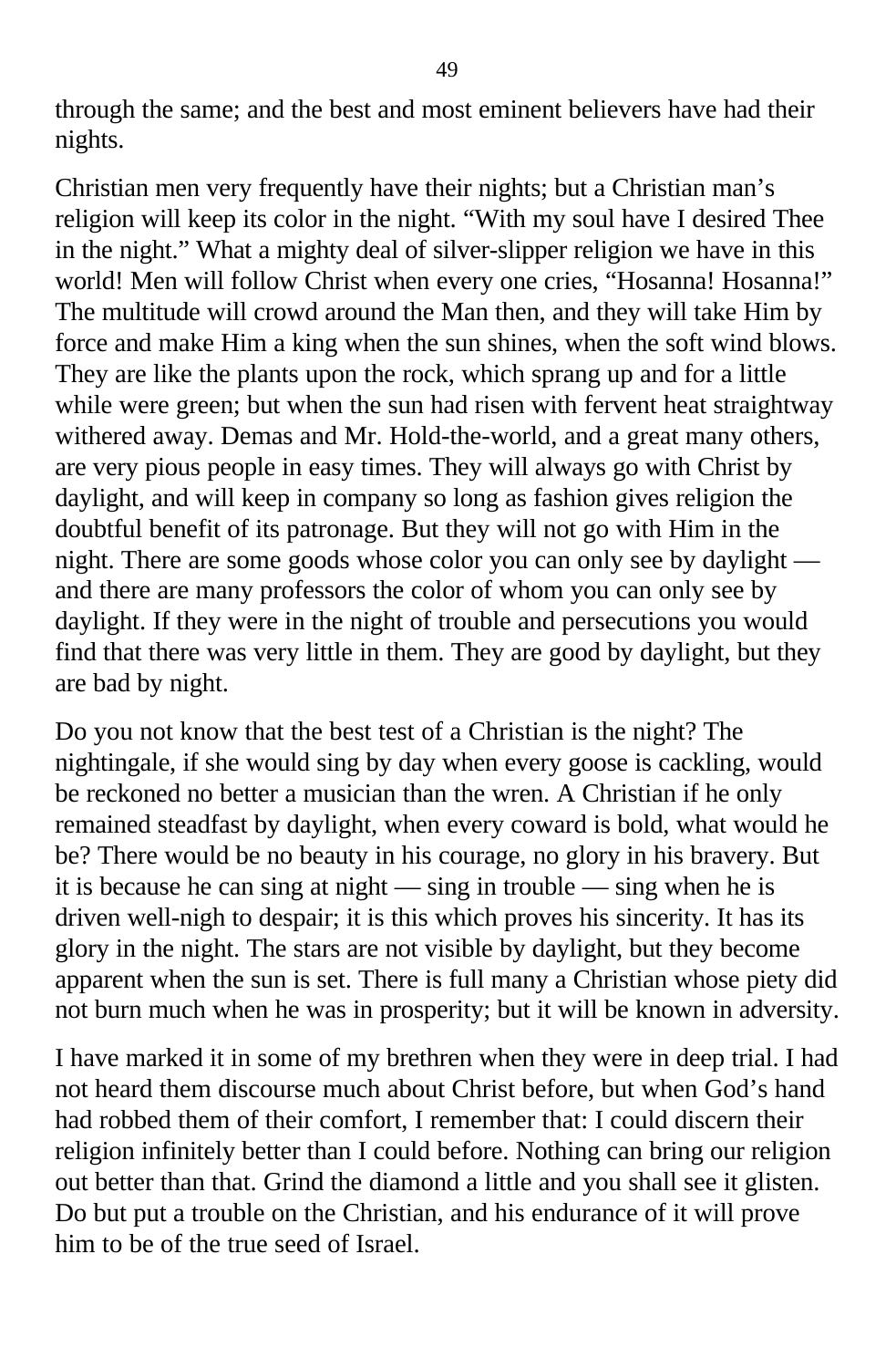All that the Christian wants in the night is his God. "With *desire* have I desired *Thee* in the night." By day there are many things that a Christian will desire besides his Lord; but in the night he wants nothing but his God. I cannot understand how it is unless it is to be accounted for by the corruption of our spirit, that when everything goes well with us we are setting our affection first on this object and then on another, and then on another; and that desire which is as insatiable as death and as deep as hell never rests satisfied. We are always wanting something, always desiring a yet-beyond. But if you place a Christian in trouble you will find that he does not want gold then — that he does not want carnal honor — then he wants his God. I suppose he is like the sailor, when he sails along smoothly he loves to have fair weather, and wants this and that to amuse himself with on deck. But when the winds blow all that he wants is the haven. He does not desire anything else. The biscuit may be moldy, but he does not care. The water may be brackish, but he does not care. He does not think of it in the storm. He only thinks about the haven then. It is just so with the Christian; when he is going along smoothly he wants this and that comfort; he is aspiring after this position, or is wanting to obtain this and that elevation. But let him once doubt his interest in Christ — let him once get into some soul-distress and trouble, so that it is very dark — and all he will feel then is, "With desire have I desired Thee in the night." When the child is put upstairs to bed it may lie while the light is there, and look at the trees that shake against the window, and admire the stars that are coming out; but when it gets dark and the child is still awake it cries for its parent. It cannot be amused by aught else. So in daylight will the Christian look at anything. He will cast his eyes round on this pleasure and on that; but, when the darkness gathers, it is, "My God! my God! why hast thou forsaken me?" "O why art thou so far from me and from the word of my roaring?"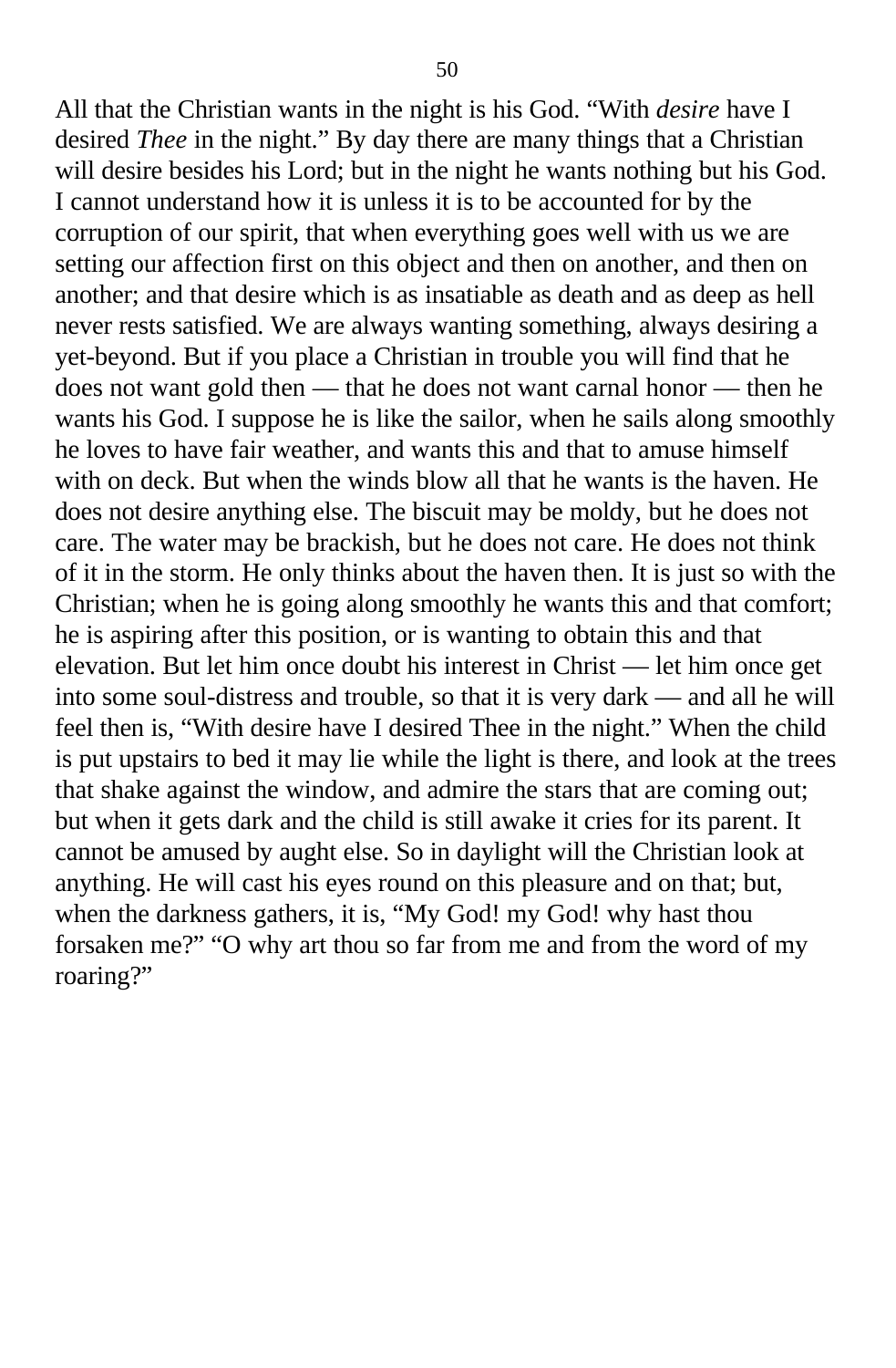# LACKING JOY AND PEACE.

THERE is a large number of persons who profess to have believed in the Lord Jesus Christ, but who assert that they have no joy and peace in consequence thereof. They do not make this profession by union with the Christian church or in any open manner, but when they are hard pushed upon the matter of personal salvation, they will sometimes tell us, "I do believe in Christ, but still I am so unhappy, I am so miserable, that I cannot believe that I am saved;" the statement being tantamount to this, that the Word of God declares that whosoever believeth in Jesus is not condemned; but they assert that they have believed in Jesus, and nevertheless they are haunted with fears of condemnation which lead them to believe that they cannot have been delivered from the wrath to come. I speak to tender hearts, or to those who desire to have tender hearts; to those who have their faces towards Jerusalem, though as yet they are traveling in the dark. If you are really desirous to obtain joy and peace through believing, we trust God may bless you to the obtaining of it.

Take care, while valuing joy and peace, that you do *not over-estimate them;* for remember that joy and peace are, though eminently desirable, not infallible evidences of safety, There are many persons who have great joy and much peace who are not saved, for their joy springs from a mistake, and their peace is the false peace which does not rest upon the rock of divine truth but upon the sand of their own imaginations. It is certainly a good sign that the spring is come, that you find the weather to be so warm, but there are very mild days in winter. I must not therefore infer because the heat of the sun is at such and such a degree, that therefore it is necessarily spring. And, on the other hand, we have cold days which, if we had to judge by such evidences, might betoken that we were rather in November than May. And so, joy and peace are like fine sunny days. They come to those that have no faith, that are in the winter of their unbelief, and they may not visit you who have believed; or, if they come, they may not abide, for there may be cold weather in May, and there may be, some sorrow and some distress of mind even to a truly believing soul. Understand, that you must not look upon the possession of joy and peace as being the absolutely necessary consequence of your being saved. A man may be in the life-boat, but that life-boat may be so tossed about that he may still feel himself exceedingly ill, and think himself to be still in peril. It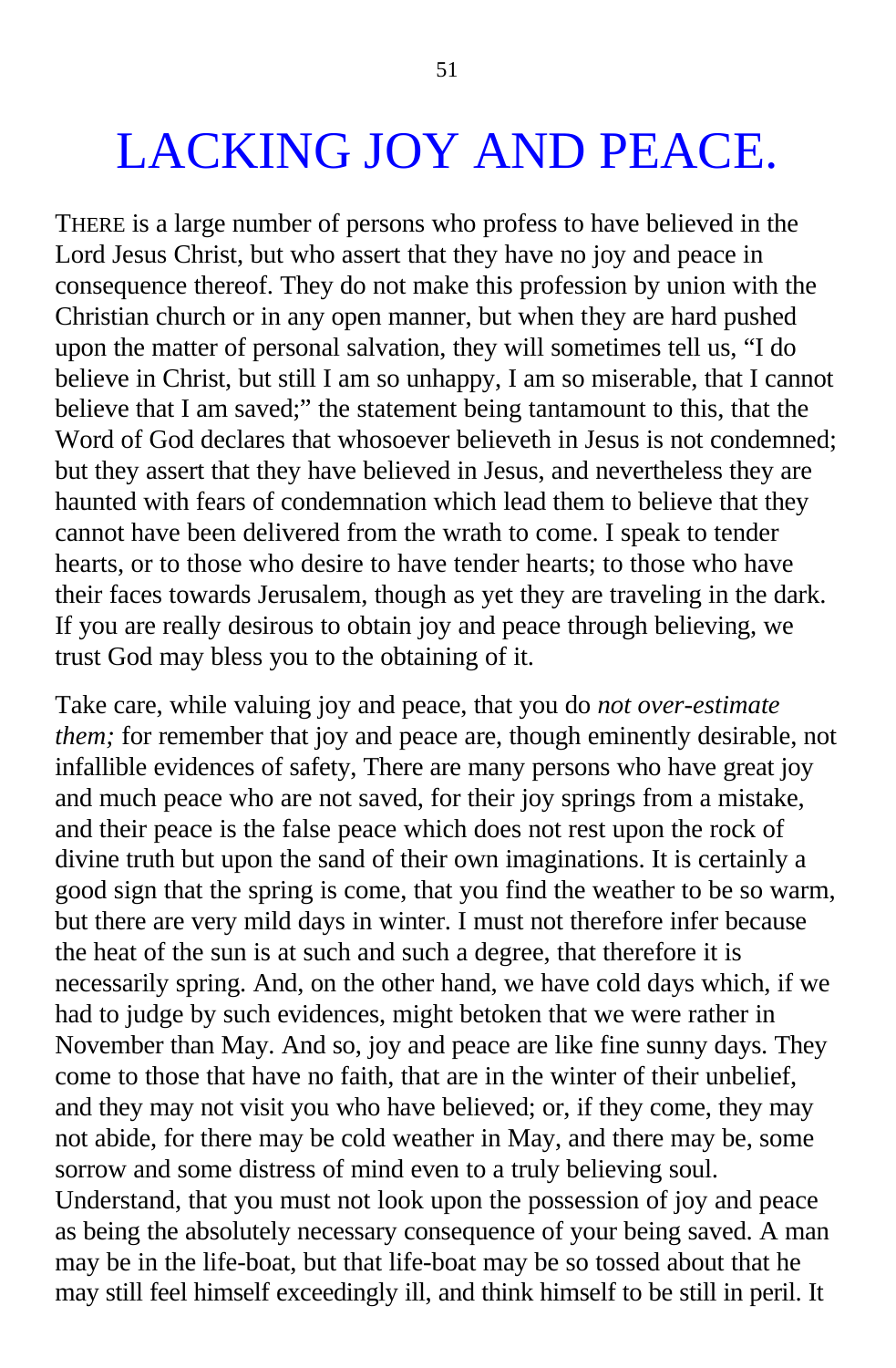is not his sense of safety that makes him safe; he is safe because he is in the lifeboat, whether he is sensible of this or not. Understand then that joy and peace are not infallible or indispensable evidences of safety, and that they certainly are not unchanging evidences. The brightest Christians lose their joy, and some of those that stand well in the things of God, and concerning whom you would entertain no doubt, entertain a great many suspicions, however, about themselves. Joy and peace are the element of a Christian, but he is sometimes out of his element: joy and peace are his usual states, but there are times when, with fightings within and wars without, his joy departs, and his peace is broken. The leaves on the tree prove that the tree is alive, but the absence of leaves will not prove that the tree is dead. True joy and peace may be very satisfactory evidences, but the absence of joy and peace, during certain seasons, can often be accounted for on some other hypothesis than that of there being no faith within.

To trust Christ because you just feel happy is in the first place irrational. Now suppose a man should have said during the last panic, "I feel sure that the Bank my money is in is safe." Why? "Because I feel so easy about my money." Now anybody would say to him, "That is no reason." Suppose he said, "I feel sure that my money is safe;" and you had said, "What is the reason?" "Why because I believe the Bank is safe." "Oh," say you, "that is right enough: that is good reasoning." But here you put the effect in the place of the cause, and try to make that a cause, but you cannot do it. If a man should say, "I have got a large estate in India." How do you know? "Why because I feel so happy in thinking about it." "Why, you fool," say you, "that is no proof whatever, not the slightest." But if he says to you, "I feel very happy," and you ask him why, and he replies, "Because I have got an estate in India." "Oh," say you, "that may be right enough." A man may be thankful for that which he rightly possesses, but to make joy and peace the evidence of facts from without, is supremely ridiculous; and for a man to say, "I know I am saved, because I am happy," is most irrational, while to be happy because you are saved is right enough. Oh, I pray you, take care that you do not act thus irrationally before God!

Or take another view. Suppose me to be in fear about the health of some dear friend. "Well," I say, "I should like to have my friend healthy, but I want to feel myself safe about that friend. I do not know anything about the state of my friend just now, and I am uneasy. Now I can tell you if I could get to feel easy, then I should be convinced that my friend was well." "Why," you would justly reply, "there is no connection between the two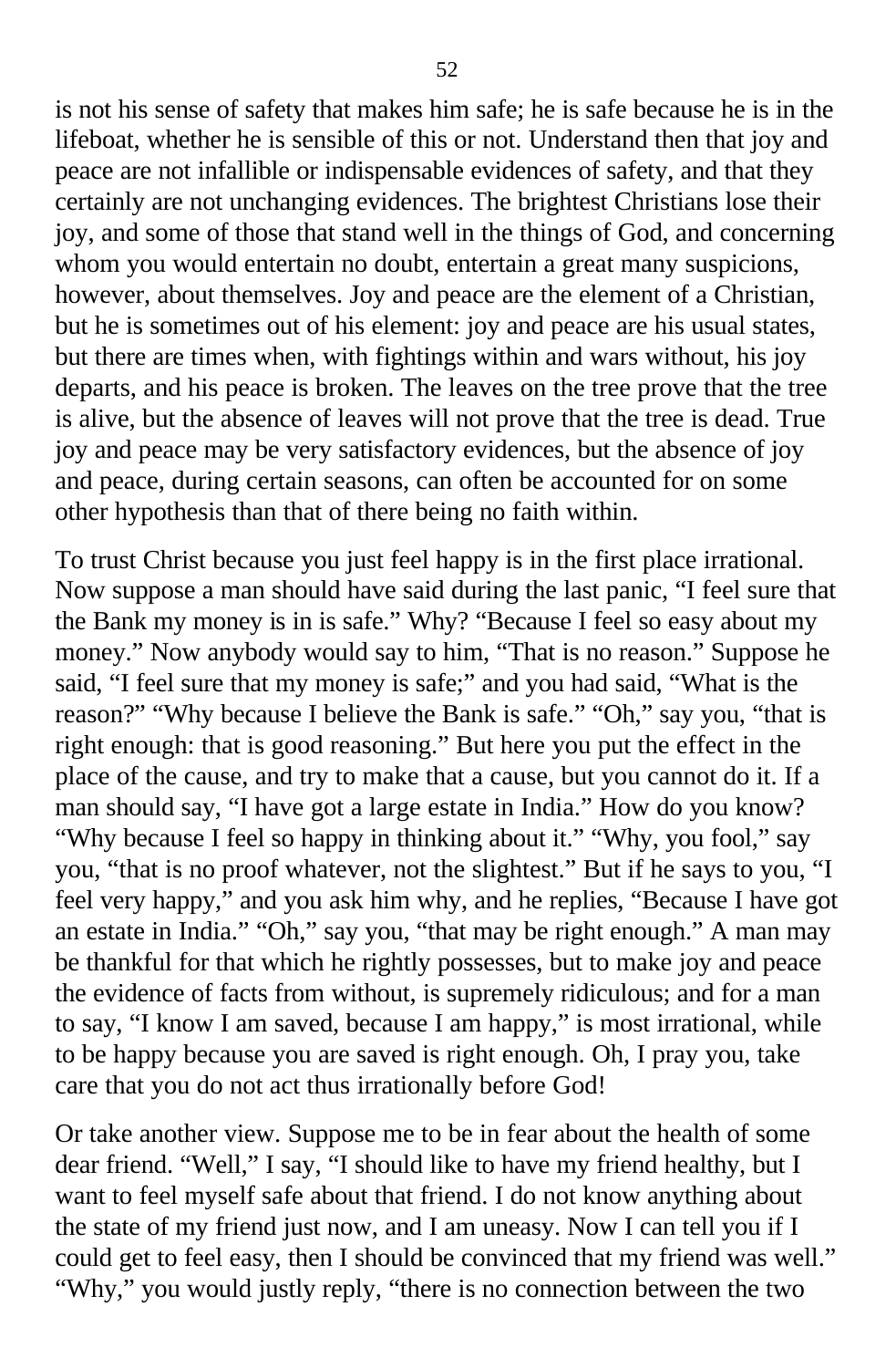things. The proper mode of procedure is to try and find out whether your friend is well, then you will feel easy." Now, you say, "I should believe I was saved if I felt happy." Why, is there any reason in that? On the contrary, first of all believe that you are saved, and then happiness shall come of it; and you cannot believe that you are saved while you persist in doing what God does not tell you to do, namely, to look to your own joy and peace, instead of looking to the finished work of Jesus Christ.

Christian men are but men, and they may have a bad liver or an attack of bile, or some trial, and then they get depressed if they have ever so much grace. I would defy the apostle Paul himself to help it. But what then? Why then you can get joy and peace through believing. I am the subject of depressions of spirit so fearful that I hope none of you ever get to such extremes of wretchedness as I go to, but I always get back again by this — I know I trust Christ. I have no reliance but in Him, and if He falls I shall fall with Him, but if He does not, I shall not. Because He lives, I shall live also, and I spring to my legs again and fight with my depressions of spirit and my downcastings, and get the victory through it; and so may you do, and so you *must,* for there is no other way of escaping from it. In your most depressed seasons you are to get joy and peace through believing. "Ah!" says one, "but suppose you have fallen into some great sin — what then?" Why then the more reason that you should cast yourself upon Him. Do you think Jesus Christ is only for little sinners? Is He a doctor that only heals finger-aches? It is no faith to trust Christ when I have not any sin, but it is true faith when I am foul, and black, and filthy; when during the day I have tripped up and fallen, and done serious damage to my joy and peace, to go back again to that dear fountain and say, "Lord, I never loved washing so much before as I do to-night, for to-day I have made a fool of myself; I have said and done what I ought not to have done, and I am ashamed and full of confusion, but I believe Christ can save me, even me, and I will rest in Him still."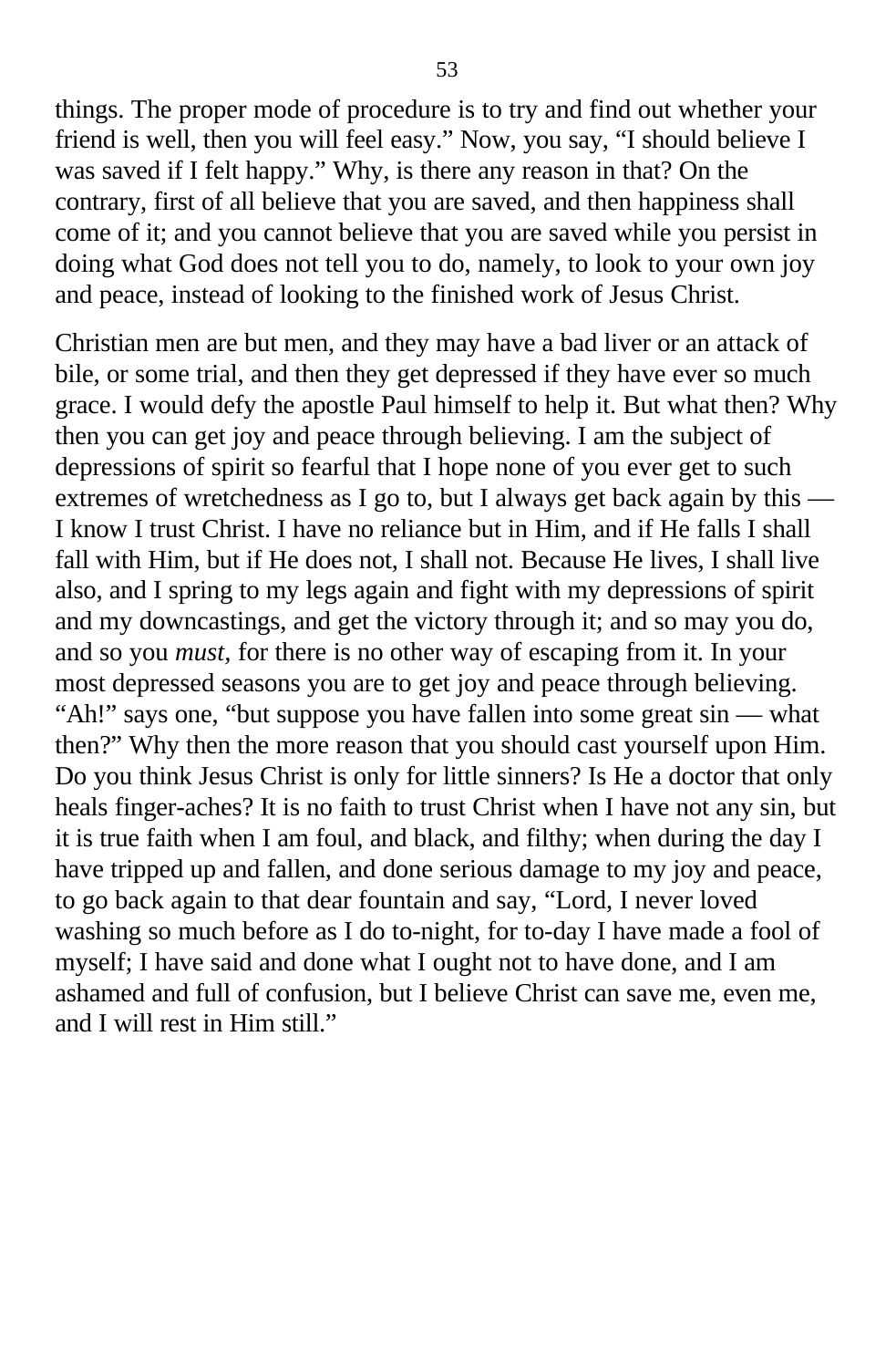# MR. READY-TO-HALT AND HIS COMPANIONS.

WHEN faith first commences in the soul, it is like a grain of mustard seed, of which the Savior said it was the least of all seeds; but as God the Holy Spirit is pleased to bedew it with the sacred moisture of His grace, it germinates and grows and begins to spread, until at last it becomes a great tree. To use another figure: when faith commences in the soul it is simply *looking* unto Jesus, and perhaps even then there are so many clouds of doubts, and so much dimness of the eye, that we have need for the light of the Spirit to shine upon the cross before we are able even so much as to see it. When faith grows a little, it rises from looking to Christ to *coming* to Christ. He who stood afar off and looked to the cross by-and-bye plucks up courage, and getting heart to himself, he runneth up to the cross; or perhaps he doth not run, but hath to be drawn before he can so much as creep thither, and even then it is with a limping gait that he draweth nigh to Christ the Savior. But that done, faith goeth a little farther: it layeth hold on Christ; it begins to see Him in His exellency, and appropriates Him in some degree, conceives Him to be a real Christ and a real Savior, and is convinced of His suitability. And when it hath done as much as that, it goeth further; it leaneth on Christ; it leaneth on its Beloved; casteth all the burden of its cares, sorrows, and griefs upon that blessed shoulder, and permitteth all its sins to be swallowed up in the great red sea of the Savior's blood.

Faith can go further still; for having seen and ran towards Him, and laid hold upon Him, and having leaned upon Him, faith in the next place puts in a humble, but a sure and *certain claim* to all that Christ is and all that He has wrought; and then, trusting alone in this, appropriating all this to itself, faith mounteth to full assurance; and out of heaven there is no state more rapturous and blessed.

But faith is but very small, and there are some Christians who never get out of little faith all the while they are here. You notice in John Bunyan's *Pilgrim*'*s Progress,* how many Little-faiths he mentions. There is our old friend Ready-to-halt, who went all the way to the Celestial City on crutches, but left them when he went into the river Jordan. Then there is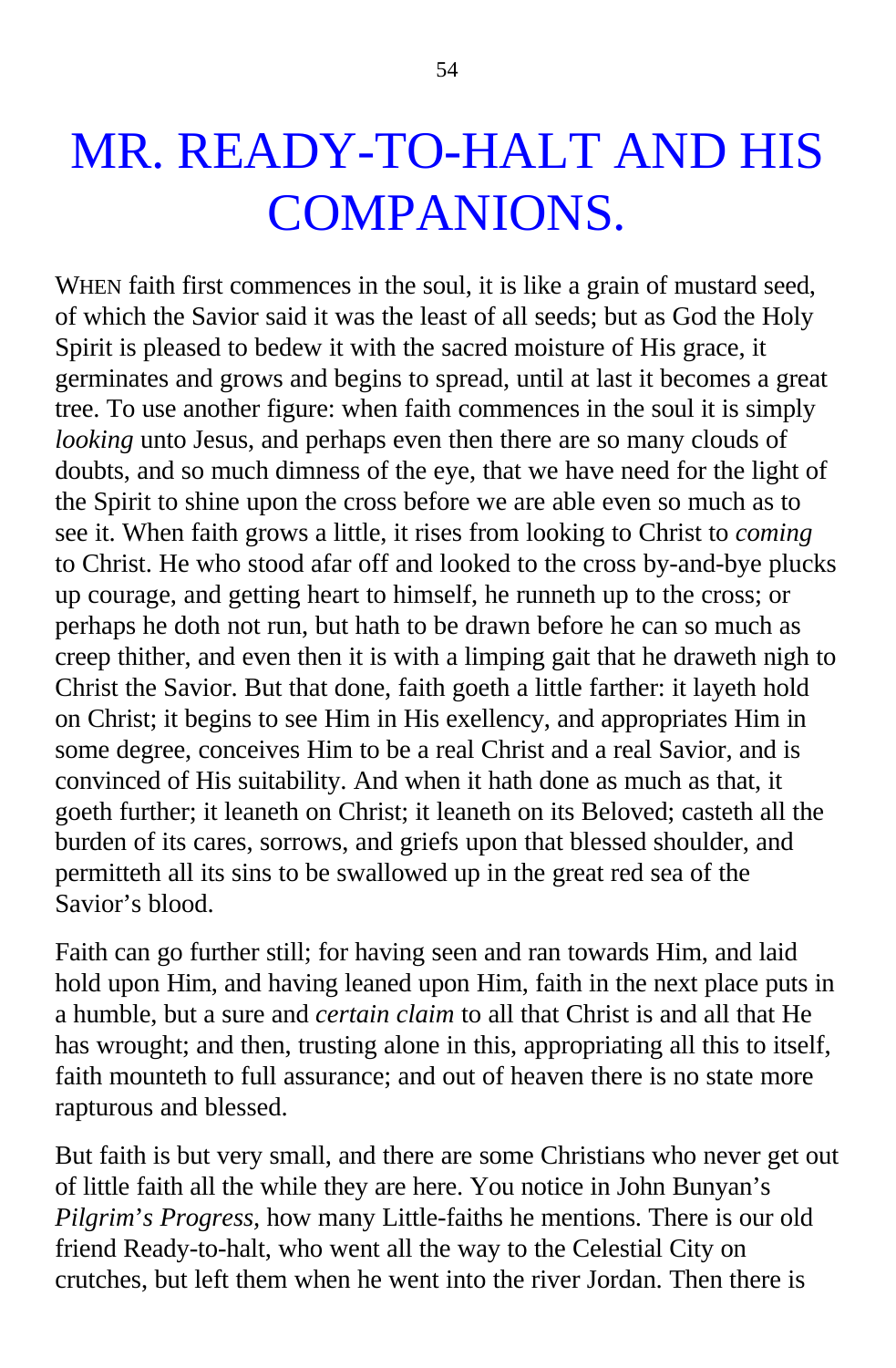little Feeble-mind, who carried his feeble-mind with him all the way to the banks of the river and then left it, and ordered it to be buried in a dunghill that none might inherit it. Then there is Mr. Fearing, too, who used to stumble over a straw, and was always frightened if he saw a drop of rain, because he thought the floods of heaven were let loose upon him. And you remember Mr. Despondency and Miss Much-afraid, who were so long locked up in the dungeon of Giant Despair, that they were almost starved to death, and there was little left of them but skin and bone; and poor Mr. Feeble-mind, who had been taken into the cave of Giant Slay-good who was about to eat him, when Great-heart came to his deliverance. John Bunyan was a very wise man. He puts put a great many of those characters in his book because there are a great many of them. He has not left us with one Mr. Ready-to-halt, but he has given us seven or eight graphic characters because he himself in his own time has been one of them, and he had known many others who had walked in the same path.

Little-faith is quite as sure of heaven as Great-faith. When Jesus Christ counts up His Jewels at the last day He will take to Himself the little pearls as well as the great ones. If a diamond be never so small yet it is precious because it is a diamond. So will faith, be it never so little, if it be true faith, Christ will never lose even the smallest jewel of His crown. Little-faith is always sure of heaven, because the name of Little-faith is in the book of eternal life. Life-faith was chosen of God before the foundation of the world. Little-faith was bought with the blood of Christ; ay, and he cost as much as Great-faith. "For every man a shekel" was the price of redemption. Every man, whether great or small, prince or peasant, had to redeem himself with a shekel. Christ has bought all, both little and great, with the same most precious blood. Little-faith is always sure of heaven, for God has begun the good work in him and He will carry it on. God loves him and He will love him unto the end. God has provided a crown for him, and He will not allow the crown to hang there without a head; he has erected for him a mansion in heaven and He will not allow the mansion to stand untenanted for ever. Little-faith is always safe, but he very seldom knows it. If you meet him he is sometimes afraid of hell; very often afraid that the wrath of God abideth on him. He will tell you that the country on the other side of the flood can never belong to a worm so base as he. Sometimes it is because he feels; himself so unworthy, another time it is because the things of God are too good to be true, he says, or he cannot think they can be true to such an one as he is. Sometimes he is afraid he is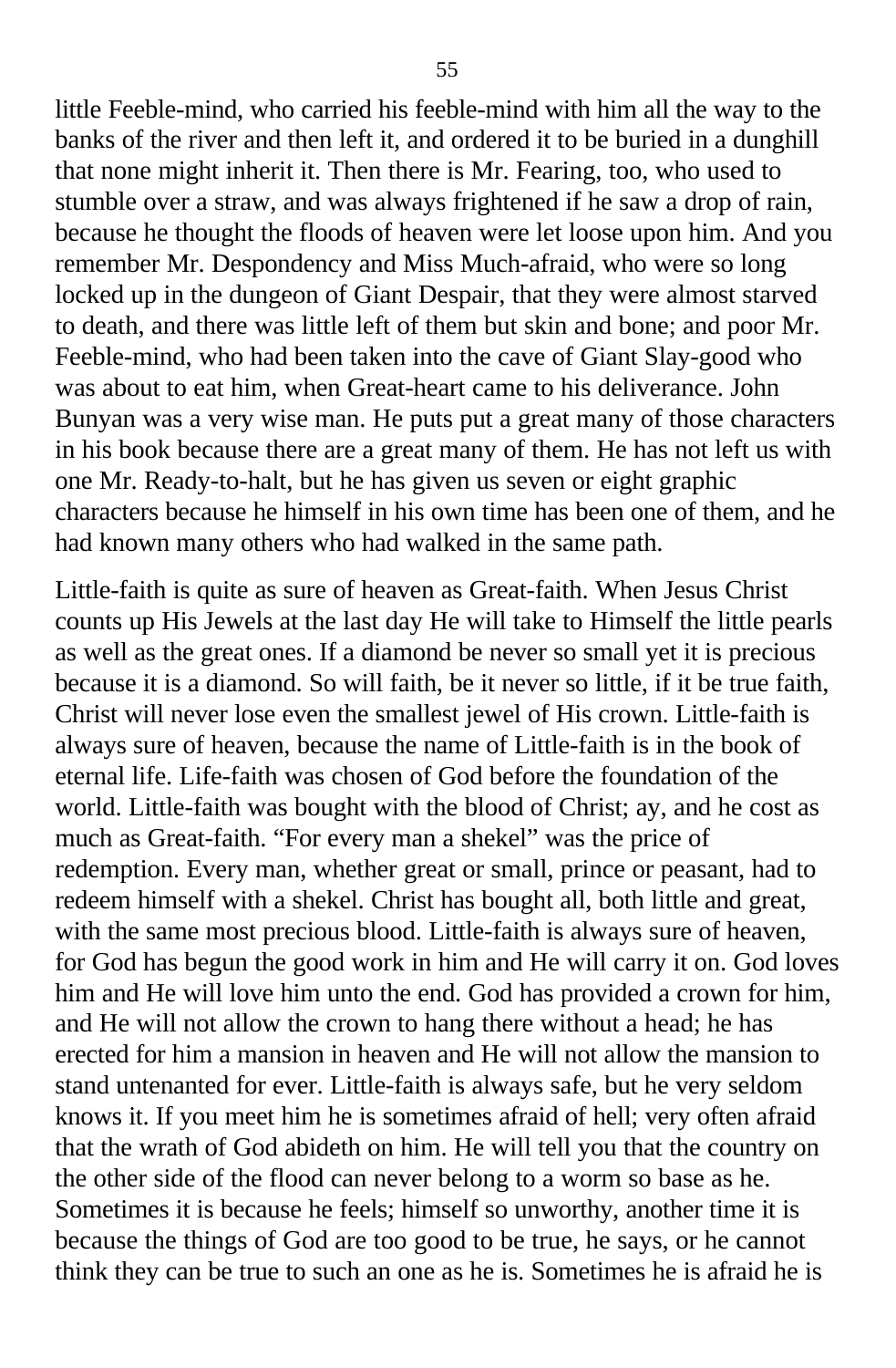not elect; another time he fears that he has not been called aright, that he has not come to Christ aright. Another time his fears are that he will not hold on to the end, that he shall not be able to persevere; and if you kill a thousand of his fears he is sure to have another host by to-morrow; for unbelief is one of those things that you cannot destroy. "It hath," saith Bunyan, "as many lives as a cat;" you may kill it over and over again, but still it lives. It is one of those ill weeds that sleep in the soil even after it has been burned, and it only needs a little encouragement to grow again. Now Great-faith is sure of heaven, and he knows it. He climbs Pisgah's top, and views the landscape o'er; he drinks in the mysteries of paradise even before he enters within the pearly gates. He sees the streets that are paved with gold; he beholds the walls of the city, the foundations whereof are precious stones; he hears the mystic music of the glorified, and begins to smell on earth the perfumes of heaven. But poor Little-faith can scarcely look at the sun; he very seldom sees the light; he gropes in the valley, and while all is safe he always thinks himself unsafe. Strong-faith can well contest with the enemy. Satan comes along, and says, "All these things will I give thee if thou wilt fall down and worship me." "Nay," we say, "thou canst not give us all these things, for they are ours already." "Nay," says he, "but ye are poor, naked and miserable." "Ay," say we to him, "but still these things are ours, and it is good for us to be poor, good for us to be without earthly goods, or else our Father would give them to us." "Oh," says Satan "you deceive yourselves; you have no portion in these things; but if you will serve me, then I will make you rich and happy here.' Strong-faith says, "Serve thee, thou fiend! Avaunt! Dost thou offer me silver? — behold God giveth me gold. Dost thou say to me, 'I will give thee this if thou disobey?' — fool that thou art! I have a thousand times as great wages for my obedience as thou canst offer for my disobedience." But when Satan meets Little-faith, he says to him," If thou be the Son of God cast thyself down;" and poor Little-faith is so afraid that he is not a Son of God that he is very apt to cast himself down upon the supposition. "There," says Satan, "I will give thee all this if thou wilt disobey." Little-faith says, "I am not quite sure that I am a child of God, that I have a portion among them that are sanctified;" and he is very apt to fall into sin by reason of the littleness of his faith. Yet at the same time I must observe that I have seen some Littlefaiths who are far less apt to fall into sin than others. They have been so cautious that they dared not put one foot before the other, because they were afraid they should put it awry: they scarcely even dared to open their lips, but they prayed, "O Lord, open Thou my lips;" afraid that they should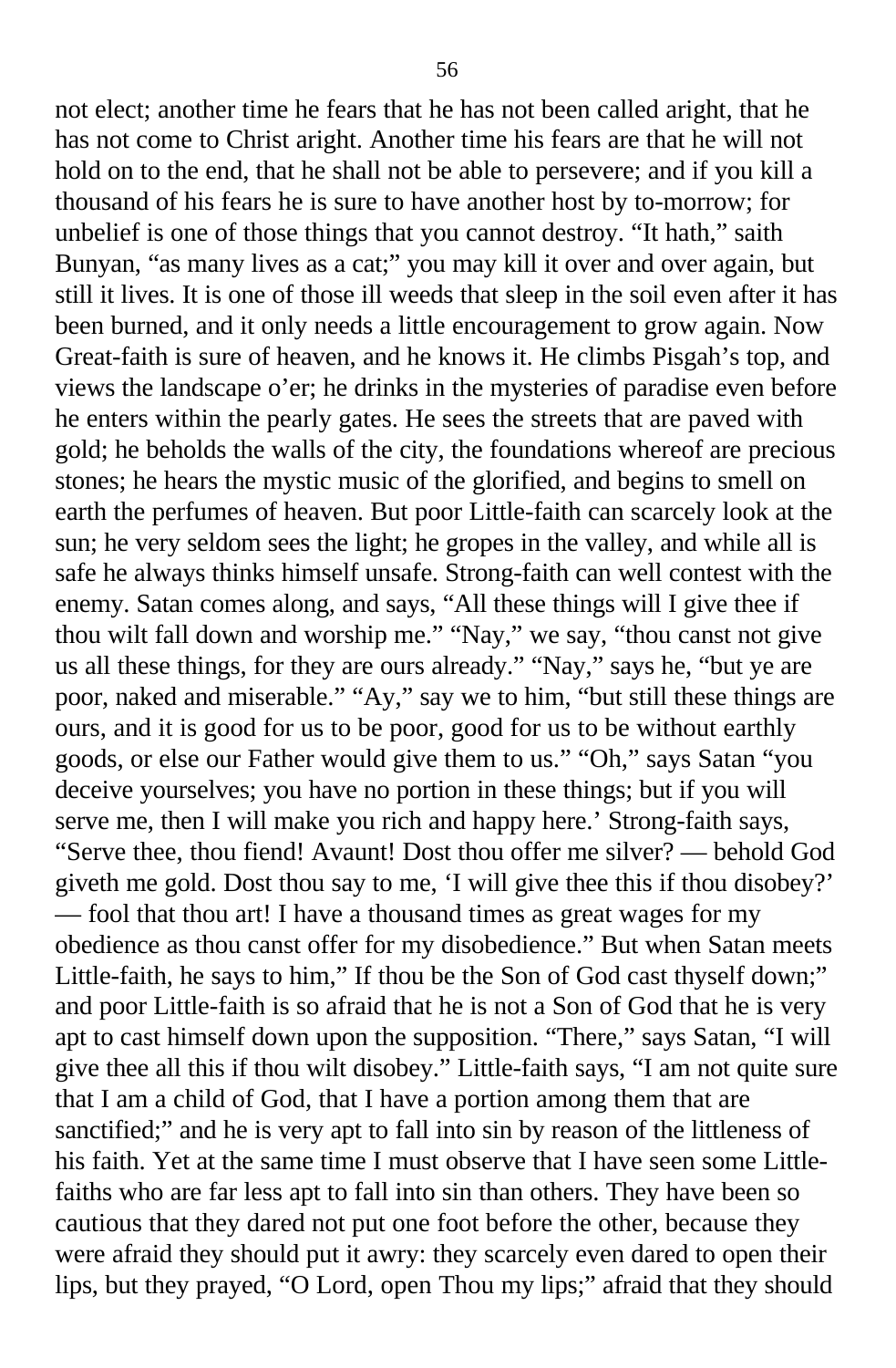let a wrong word out, if they were to speak; always alarmed lest they should be falling into sin unconsciously, having a very tender conscience.

Well, I like people of this sort. I have sometimes thought that Little-faith holds tighter by Christ than any other. For a man who is very near drowning is sure to clutch the plank all the tighter with the grasp of a drowning man, which tightens and becomes more clenched the more his hope is decreased. Little-faith may be kept from falling, but this is the fruit of tender conscience and not of little faith. Careful walking is not the result of little faith; it may go with it, and so may keep Little-faith from perishing, but little faith is in itself a dangerous thing, laying us open to innumerable temptations, and taking away very much of our strength to resist them. "The joy of the Lord is your strength;" and if that joy ceases you become weak and very apt to turn aside. Little-faiths have many nights and few days, very long winters and very short summers, many howlings, but very little of shouting; often playing upon the pipe mourning, but very seldom sounding the trump exultation.

Perhaps the only way in which most men get their faith increased is by *great trouble.* We don't grow strong in faith on sunshine days. It is only in strong weather that a man gets faith. Faith is not an attainment that droppeth like the gentle dew from heaven; it generally comes in the whirlwind and the storm. Look at the old oaks: how is it that they have become so deeply rooted in the earth? Ask the March winds and they will tell you. It is not the April shower that did it, or the sweet May sunshine, but it was March's rough wind, the blustering month of old Boreas shaking the tree to and fro and causing the roots to bind themselves around the rocks. So must it be with us. We don't make great soldiers in the barracks at home; they must be made amidst flying shot and thundering cannon. We cannot expect to make good sailors on the Serpentine; they must be made far away on the deep sea, where the wild winds howl, and the thunders roll like drums in the march of the God of armies. Storms and tempests are the things that make men tough and hardy mariners. They see the works of the Lord and His wonders in the deep. So with Christians. Great-faith must have great trials. Mr. Great-heart would never have been Mr. Great-heart if he had not once been Mr. Great-trouble. Valiant-for-truth would never have put to flight those foes, and have been so valiant, if the foes had not first attacked him. So with us: we must expect great trouble before we shall attain to much faith.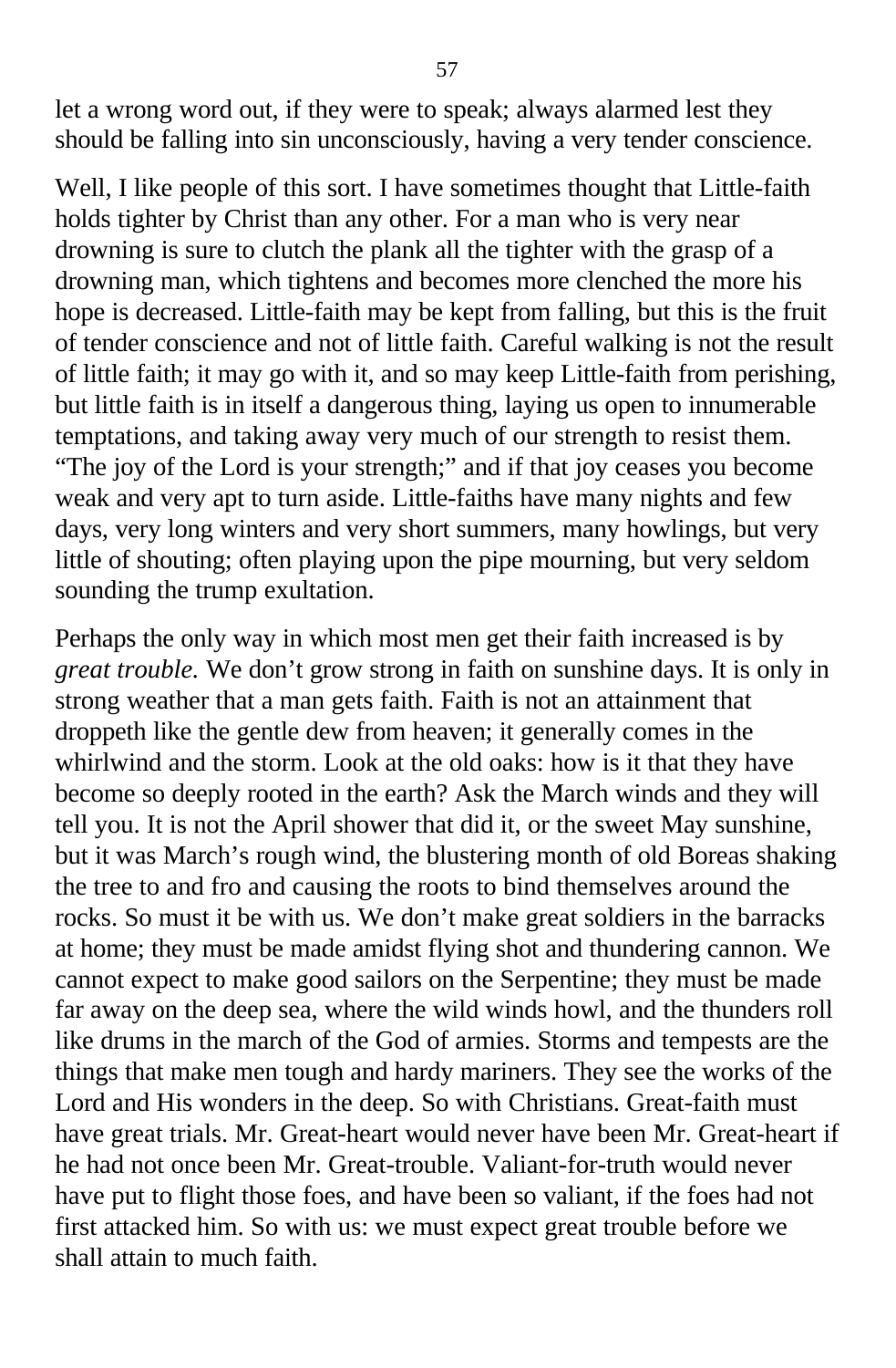### JOY IN LIFE'S HARD TIMES.

#### **"***At evening time it shall be light.***"**

I SHALL not notice the particular occasion upon which these words were uttered, or try to discover the time to which they more especially refer; I shall rather take the sentence as a rule of the kingdom, as one of the great laws of God's dispensation of grace, that "at evening time it shall be light." Whenever philosophers wish to establish a general law, they think it necessary to collect a considerable number of individual instances; these being put together, they then infer from them a general rule. Happily, this need not be done with regard to God. We have no need, when we look abroad in providence, to collect a great number of incidents, and then from them infer the truth; for since God is immutable, one act of His grace is enough to teach us the rule of His conduct. Now, I find, in one place, it is recorded that, on a certain occasion, during a certain adverse condition of a nation, God promised that at evening time it should be light. If I found that in any human writing, I should suppose that the thing might have occurred once, that a blessing was conferred in emergency on a certain occasion, but I could not from it deduce a rule; but when I find this written in the Book of God, that on a certain occasion when it was evening time with His people God was pleased to give them light, I feel myself more than justified in deducing from it the rule, that always to His people at evening time there shall be light.

The Church at large has had many evening-times. If I might derive a figure to describe her history from anything in this lower world, I should describe her as being like the sea. At times the abundance of grace has been gloriously manifest. Wave upon wave has triumphantly rolled in upon the land, covering the mire of sin, and claiming the earth for the Lord of Hosts. So rapid has been its progress that its course could scarce be obstructed by the rocks of sin and vice. Complete conquest seemed to be foretold by the continual spread of the truth. The happy Church thought that the day of her ultimate triumph had certainly arrived, so potent was her Word by her ministers, so glorious was the Lord in the midst of her armies, that nothing could stand against her. She was "fair as the moon, clear as the sun, and terrible as an army with banners." Heresies and schisms were swept away, false gods and idols lost their thrones; Jehovah Omnipotent was in the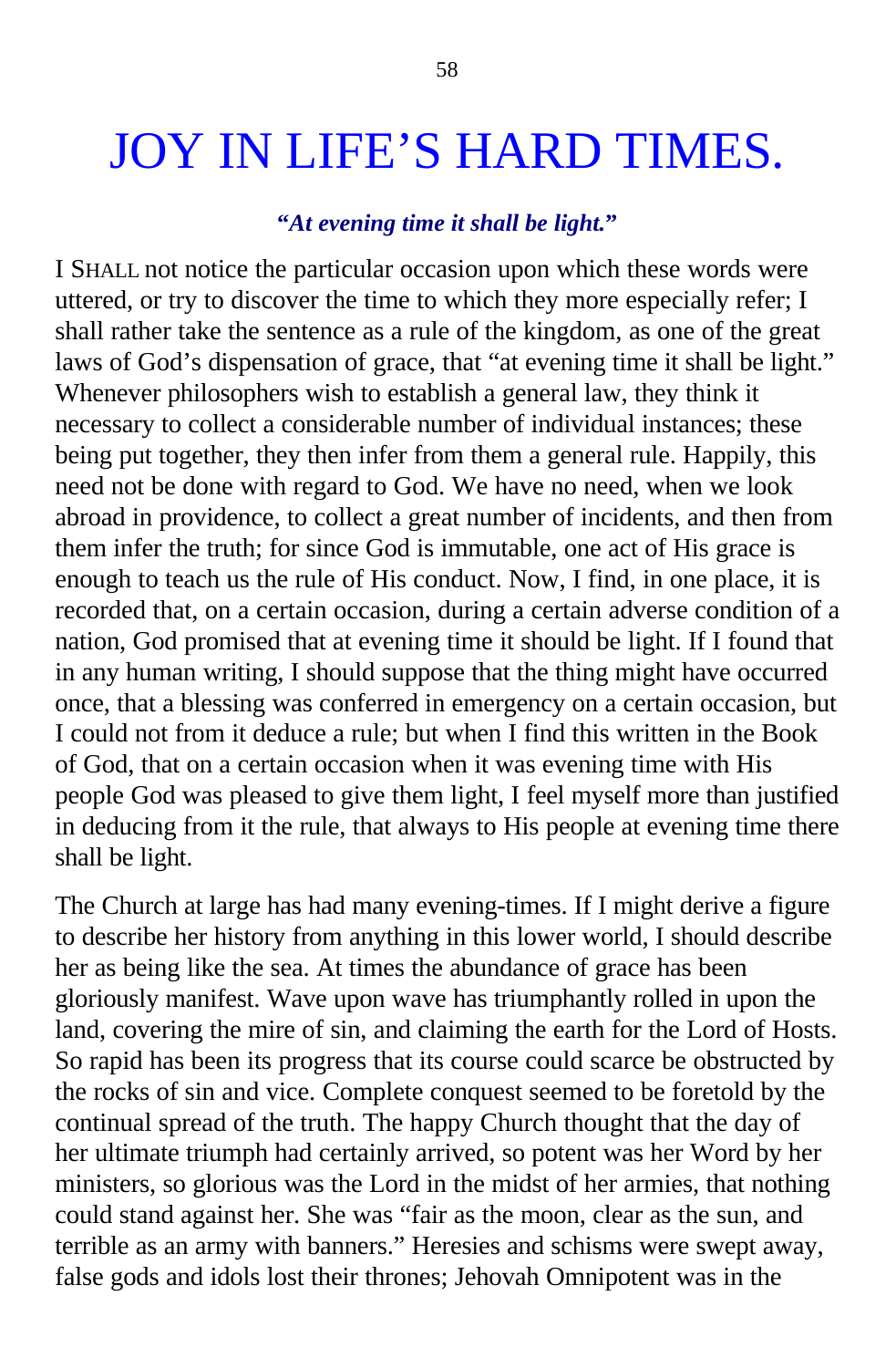midst of His church, and He upon the white horse rode forth conquering and to conquer. Before long, however, you find it always has happened that there came an ebb-tide. Again the stream of grace seemed to recede, the poor Church was driven back either by persecution or by internal decay; instead of gaining upon man's corruptions it seemed as if man's corruption gained on her; and where once there had been righteousness like the waves of the sea, there was the black mud and mire of the filthiness of mankind. Mournful tunes the Church had to sing, when by the rivers of Babylon she sat down and wept, remembering her former glories, and weeping her present desolation. So has it always been — progressing, retrograding, standing still a while, and then progressing once more, and falling back again. The whole history of the Church has been a history of onward marches, and then of quick retreats — a history which, I believe, is, on the whole, a history of advance and growth, but which, read chapter by chapter, is a mixture of success and repulse, conquest and discouragement. And so I think it will be, even to the last. We shall have our sunrises, our meridian noon, and then the sinking in the west; we shall have our sweet dawnings of better days, our Reformations, our Luthers and our Calvins; we shall have our bright full noontide, when the gospel is fully preached, and the power of God is known; we shall have our sunset of ecclesiastical weakness and decay. But just as sure as the evening-tide seems to be drawing over the Church, "at evening time it shall be light."

We may expect to see darker evening times than have ever been beheld. Let us not imagine that our civilization shall be more enduring than any other that has gone before it, unless the Lord shall preserve it. It may be that the suggestion will be realized which has often been laughed at as folly, that one day men should sit upon the broken arches of London Bridge, and marvel at the civilization that has departed, just as men walk over the mounds of Nimrod, and marvel at cities buried there. It is just possible that all the civilization of this country may die out in blackest night; it may be that God will repeat again the great story which has been so often told: "I looked, and lo, in the vision I saw a great and terrible beast, and it ruled the nations, but lo, it passed away and was not." But if ever such things should be — if the world should ever have to return to barbarism and darkness — if instead of what we sometimes hope for, a constant progress to the brightest day, all our hopes should be blasted, let us rest quite satisfied that "at evening time there shall be light," that the end of the world's history shall be an end of glory. However red with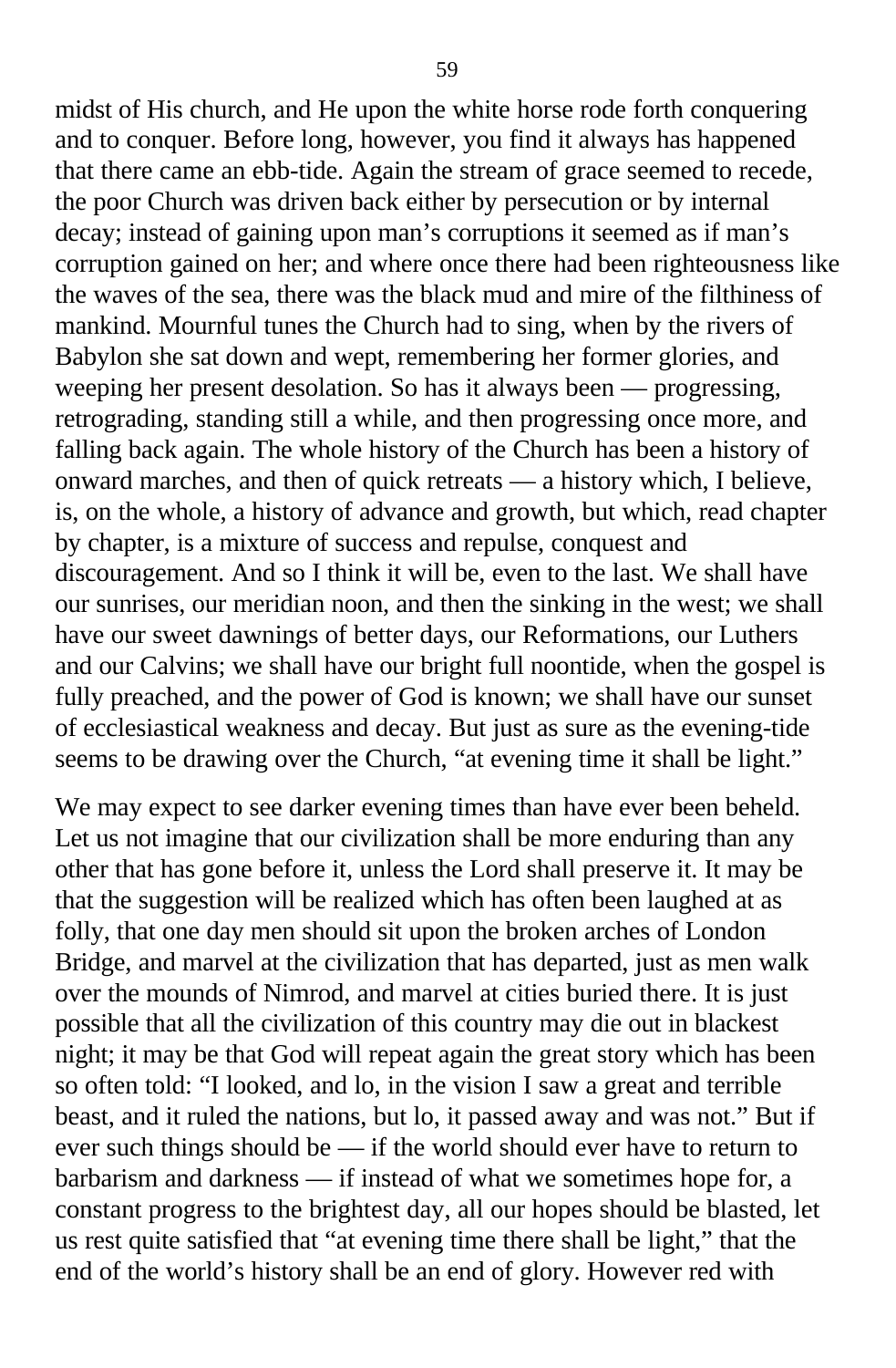blood, however black with sin the world may yet be, she shall one day be as pure and perfect as when she was created. The day shall come when this poor planet shall find herself unrobed of those swaddling bands of darkness that have kept her luster from breaking forth. God shall yet cause His name to be known from the rising of the sun to the going down thereof,

> **"***And the shout of jubilee, Loud as mighty thunders roar, Or the fullness of the sea, When it breaks upon the shore, Shall yet be heard the wide world o***'***er.***"**

"At evening time it shall be light."

We know that in nature the very same law that rules the atom, governs also the starry orbs.

> **"***The very law that molds a tear, And bids it trickle from its source, That law preserves the earth a sphere, And guides the planets in their course.***"**

It is even so with the laws of grace. "At evening time it shall be light" to the Church; "at evening time it shall be light" *to every individual.* Christian, let us descend to lowly things. Thou hast had thy bright days *in temporal matters:* thou hast sometimes been greatly blessed thou canst remember the day when the calf was in the stall, when the olive yielded its fruit, and the fig-tree did not deny its harvest; thou canst recollect the years when the barn was almost bursting with the corn, and when the vat overflowed with the oil; thou rememberest when the stream of thy life was deep, and thy ship floated softly on, without one disturbing billow of trouble to molest it. Thou saidst in those days, "I shall see no sorrow; God hath hedged me about; He hath preserved me; He hath kept me; I am the darling of His providence; I know that all things work together for my good, for I can see it is plainly so."

Well, Christian, thou hast after that had a sunset; the sun which shone so brightly, began to cast his rays in a more oblique manner every moment, until at last the shadows were long, for the sun was setting, and the clouds began to gather; and though the light of God's countenance tinged those clouds with glory, yet it was waxing dark. Then troubles lowered o'er thee; thy family sickened, thy wife was dead, thy crops were meager, and thy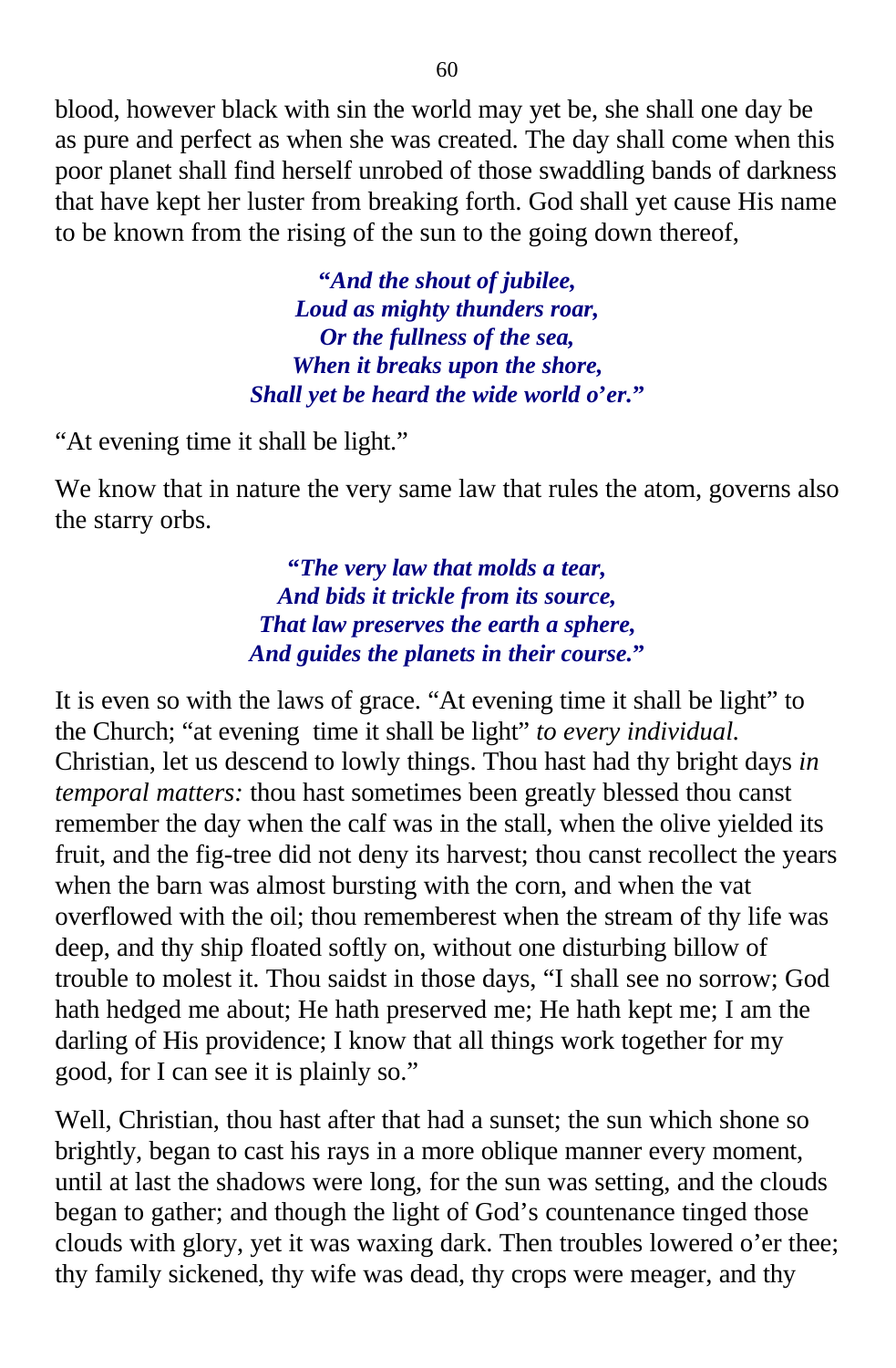daily income was diminished, thy cupboard was no more full, thou wast wondering for thy daily bread; thou didst not know what should become of thee; mayhap thou wast brought very low; the keel of thy vessel did grate upon the rocks; there was not enough of bounty to float thy ship above the rocks of poverty. You used both industry and economy, and you added thereunto perseverance; but all in vain. It was in vain that you rose up early, and sat up late, and ate the bread of carefulness; nothing could you do to deliver yourself, for all attempts failed. You were ready to die in despair. You thought the night of your life had gathered with eternal blackness. You would not live always, but had rather depart from this vale of tears.

Was it not light with thee at evening time? The time of thine extremity was just the moment of God's opportunity. When the tide had run out to its very furthest, then it began to turn; thine ebb had its flow; thy winter had its summer; thy sunset had its sunrise; "at evening time it was light."

On a sudden by some strange work of God, as thou didst think it then, thou wast completely delivered. He brought out thy righteousness like the light, and thy glory as the noonday. The Lord appeared for thee in the days of old; He stretched out His hand from above; He drew thee out of deep waters; He set thee upon a rock and established thy goings.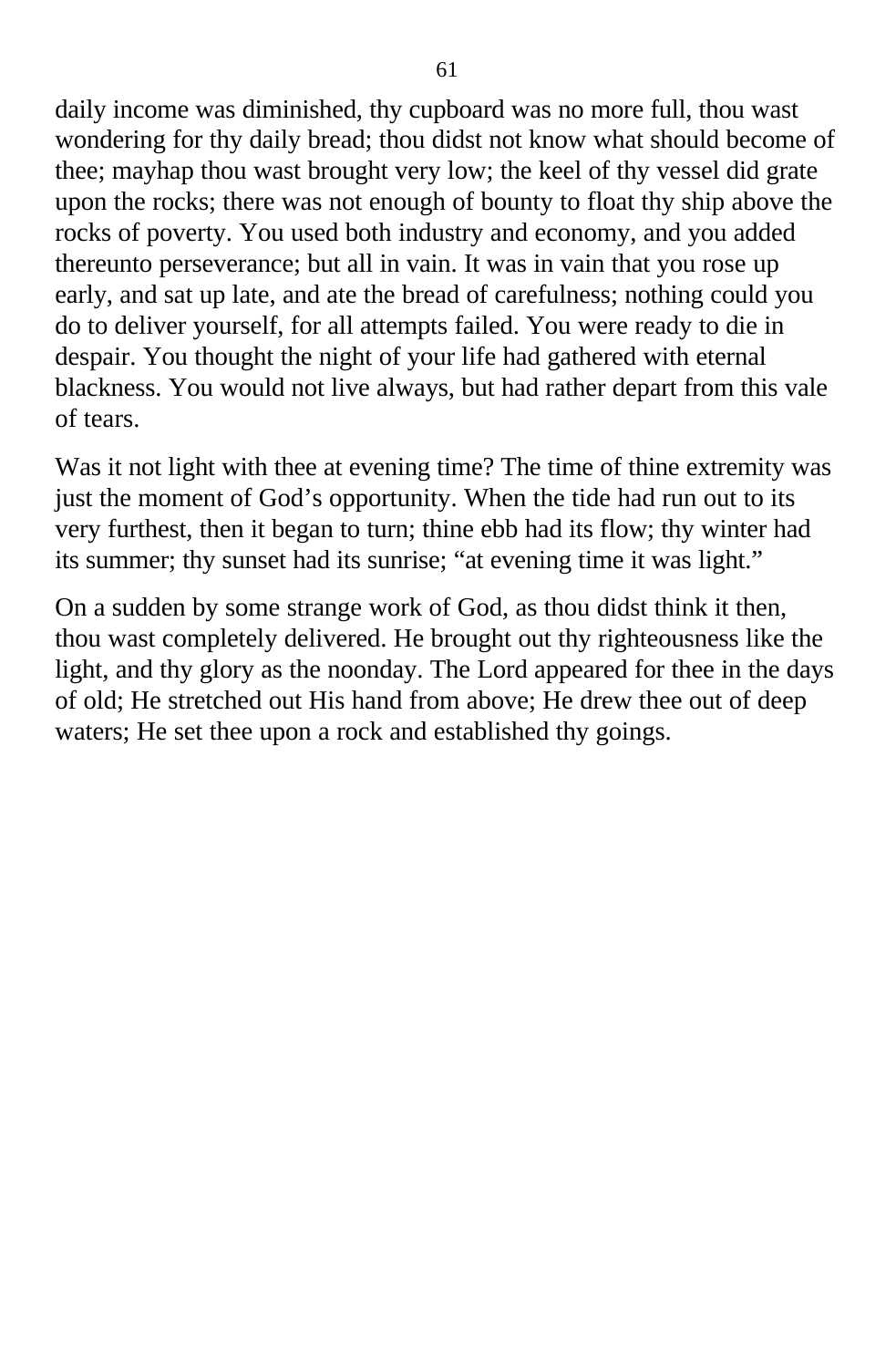### CURE FOR HEART-ACHE.

IT is the easiest thing in the world in times of difficulty to let the heart be troubled it is very natural to us to give up and drift with the stream, to feel that it is of no use "taking arms against" such "a sea of trouble," but that it is better to lie passive and to say, "If one must be ruined, so let it be." Despairing idleness is easy enough, especially to evil, rebellious spirits, who are willing enough to get into further mischief that they may have wherewithal to blame God the more, against whose providence they have quarreled. Our Lord will not have us be so rebellious, He bids us pluck up heart and be of good courage in the worst possible condition, and here is the wisdom of his advice, namely, that *a troubled heart will not help us in our difficulties or out of them.* It has never been perceived in time of drought that lamentations have brought showers of rain, or that in seasons of frost, doubtings, fears and discouragements, have produced a thaw. We have never heard of a man whose business was declining, who managed to multiply the number of his customers by unbelief in God. I do not remember reading of a person whose wife or child was sick, who discovered any miraculous healing power in rebellion against the Most High. It is a dark night, but the darkness of your heart will not light a candle for you. It is a terrible tempest, but to quench the fires of comfort and open the doors to admit the howling winds into the chambers of your spirit will not stay the storm. No good comes out of fretful, petulant, unbelieving heart-trouble. This lion yields no honey. If it would help you, you might reasonably sit down and weep till the tears had washed away your woe. If it were really to some practical benefit to be suspicious of God and distrustful of Providence, why then you might have a shadow of excuse; but as this is a mine out of which no one ever digged any silver, as this is a fishery out of which the diver never brought up a pearl, we would say, Renounce that which cannot be of service to you; for as it can do no good, it is certain that it does much mischief. *A doubting, fretful spirit takes from us the joys we have.* You have not all you could wish, but you have still more than you deserve. Your circumstances are not what they might be, but still they are not even now so bad as the circumstances of some others. Your unbelief makes you forget that still health remains to you if poverty oppresses you; or that if both health and abundance have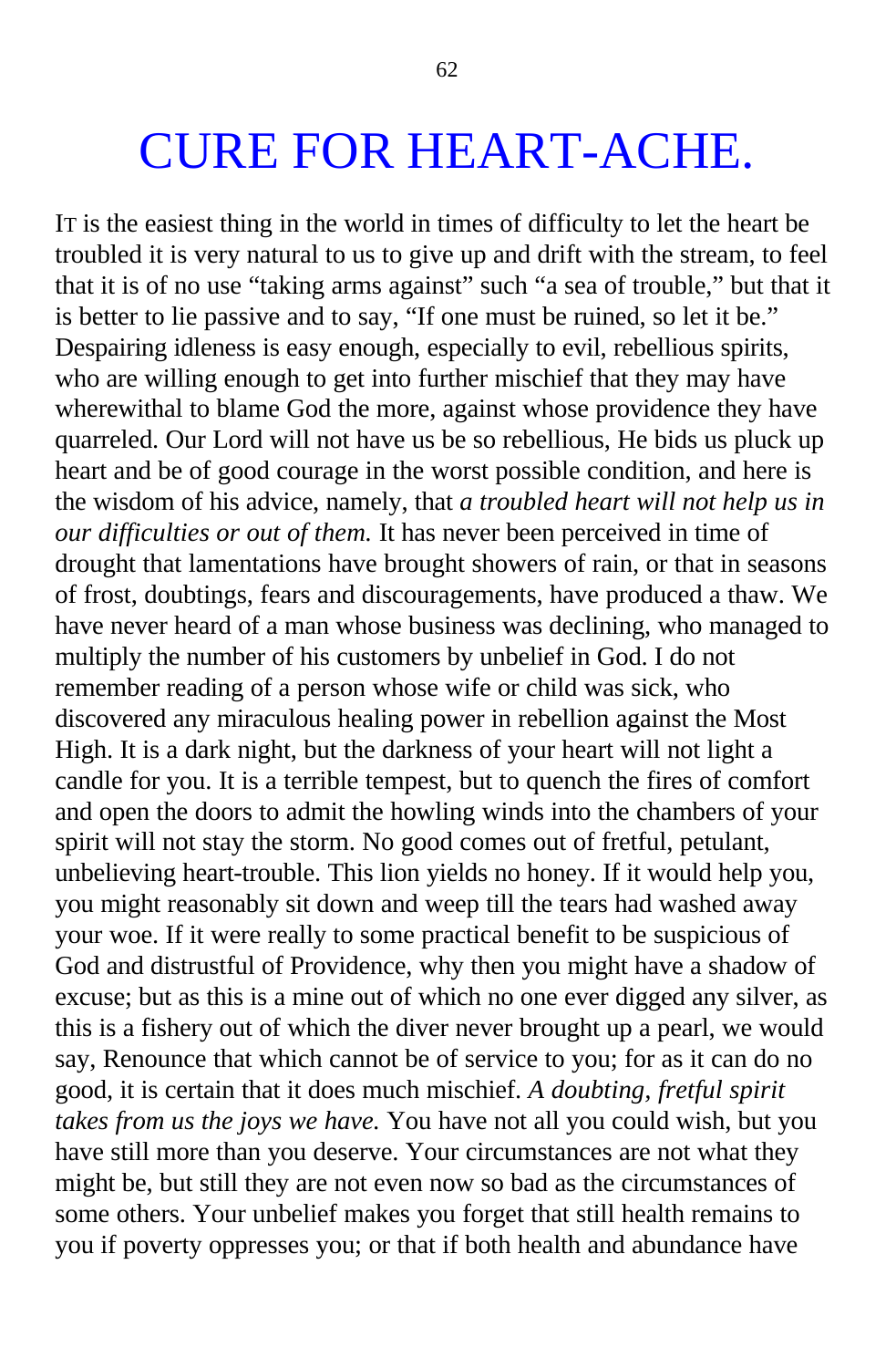departed, you are a child of God, and your name is not blotted out from the roll of the chosen.

There are flowers that bloom in winter, if we have but grace to see them. Never was there a night of the soul so dark but what some lone star of hope might be discerned, and never a spiritual tempest so tremendous but what there was a haven into which the soul could put if it had but enough confidence in God to make a run for it. Rest assured that though you have fallen very low, you might have fallen lower if it were not that underneath are the everlasting arms. A doubting, distrustful spirit will wither the few blossoms which remain upon your bough, and if half the wells be frozen by affliction, unbelief will freeze the other half by its despondency. You will win no good, but you may get incalculable mischief by a troubled heart; it is a root which bears no fruit except wormwood. *A troubled heart makes that which is bad worse.* It magnifies, aggravates, caricatures, misrepresents. If but an ordinary foe is in your way, a troubled heart makes him swell into a giant. "We were in their sight but as grasshoppers," said the ten evil spies, "yea, and we were but as grasshoppers in our own sight when we saw them." But it was not so. No doubt the men were very tall, but they were not so big after all as to make an ordinary six-foot man look like a grasshopper. Their fears made them grasshoppers by first making them fools. If they had possessed but ordinary courage they could have been *men*, but being cowardly, they subsided into grasshoppers. After all, what is an extra three, four, or five feet of flesh to a man? Is not the bravest soul the tallest? If he be of shorter stature, be but nimble and courageous, he will have the best of it; little David made short work of great Goliath. Yet so it is; unbelief makes out our difficulties to be most gigantic, and then it leads us to suppose that never soul had such difficulties before, and so we egotistically lament, "I am the man that hath seen affliction;" we claim to be peers in the realm of misery, if not the emperors of the kingdom of grief.

Yet it is not so. Why? What ails you? The head-ache is excruciating! Well, it is bad enough, but what wouldst thou say if thou hadst seven such aches at once, and cold and nakedness to back them! The twitches of rheumatism are horrible! Right well can I endorse that statement! But what then? Why, there have been men who have lived with such tortures thrice told all their lives, like Baxter, who could tell all his bones because each one had made itself heard by its own peculiar pang. What is our complaint compared with the diseases of Calvin, the man who preached at break of every day to the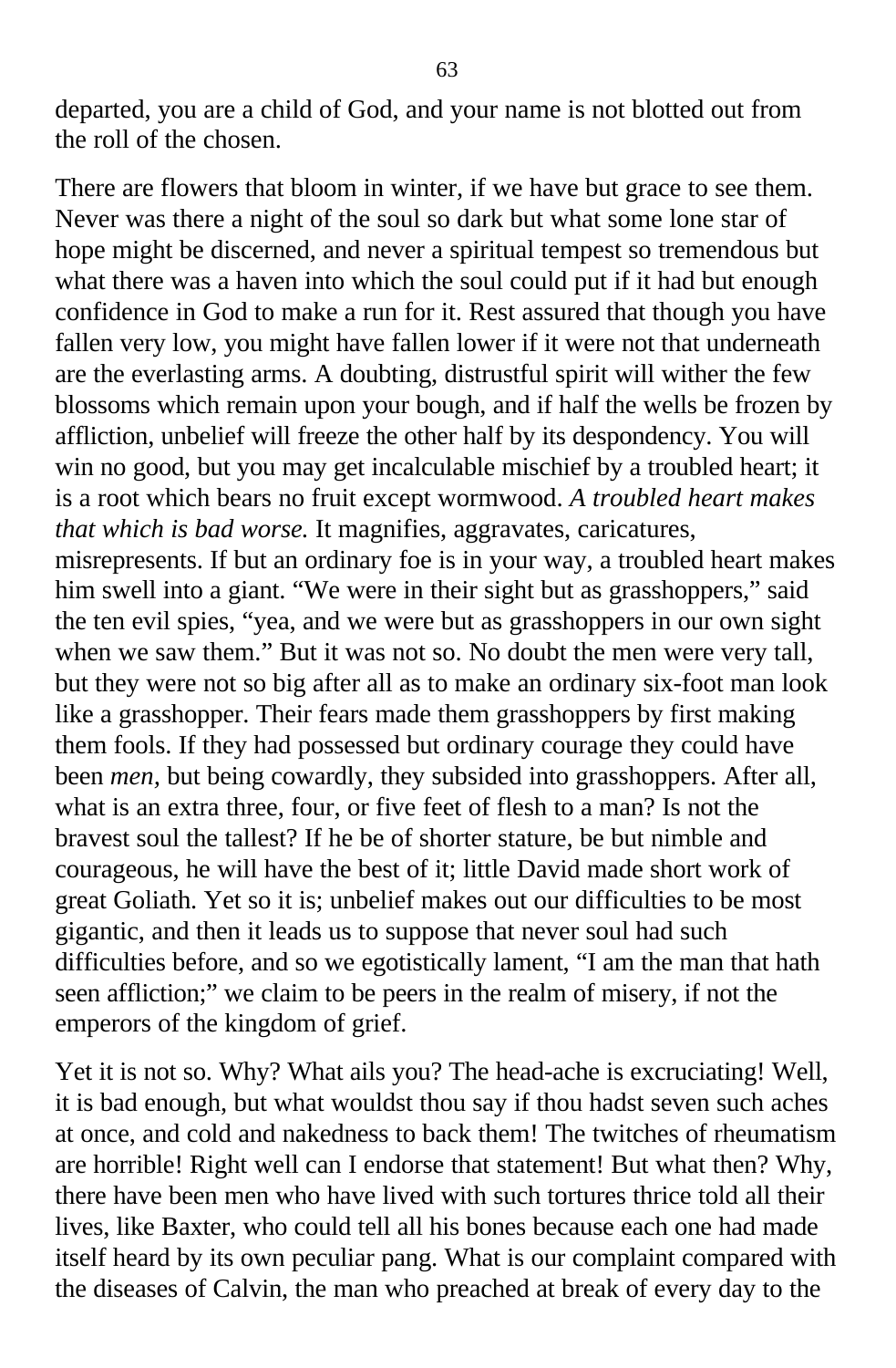students in the cathedral, and worked on till long past midnight, and was all the while a mass of disease, a complicated agony? You are poor? all yes! But you have your own room, scanty as it is, and there are hundreds in the workhouse who find sorry comfort there. It is true you have to work hard! ay! but think of the Huguenot galley slave in the old times, who for the love of Christ was bound with chains to the oar, and scarce knew rest day nor night. Think of the sufferings of the martyrs of Smithfield, or of the saints who rotted in their prisons. Above all, let your eye turn to the great Apostle and High Priest of your profession, and "consider Him who endured such contradiction of sinners against Himself, lest you be weary and faint in your mind."

#### **"***His way was much rougher and darker than miner Did Jesus thus suffer, and shall I repine?***"**

Yet this is the habit of unbelief to draw our picture in the blackest possible colors, to tell us that the road is unusually rough and utterly impassable, that the storm is such a tornado as never blew before, and that our name will be down in the wreck register, and that it is impossible that we should ever reach the haven.

Be of good cheer, soldier, the battle must soon end; and that blood-stained banner, when it shall wave so high, and that shout of triumph, when it shall thrill from so many thousand lips, and that grand assembly of heroes, all of them made more than conquerors, and the sight of the King in His beauty, riding in the chariot of His triumph, paved with love for the daughters of Jerusalem, and the acclamations of spirits glorified, and the shouts and paens of cherubims and seraphims — all these shall make up for all the rightings of to-day, —

> **"***And they who, with their Master, Have conquer***'***d in the fight, For ever and for ever Are clad in robes of light.***"**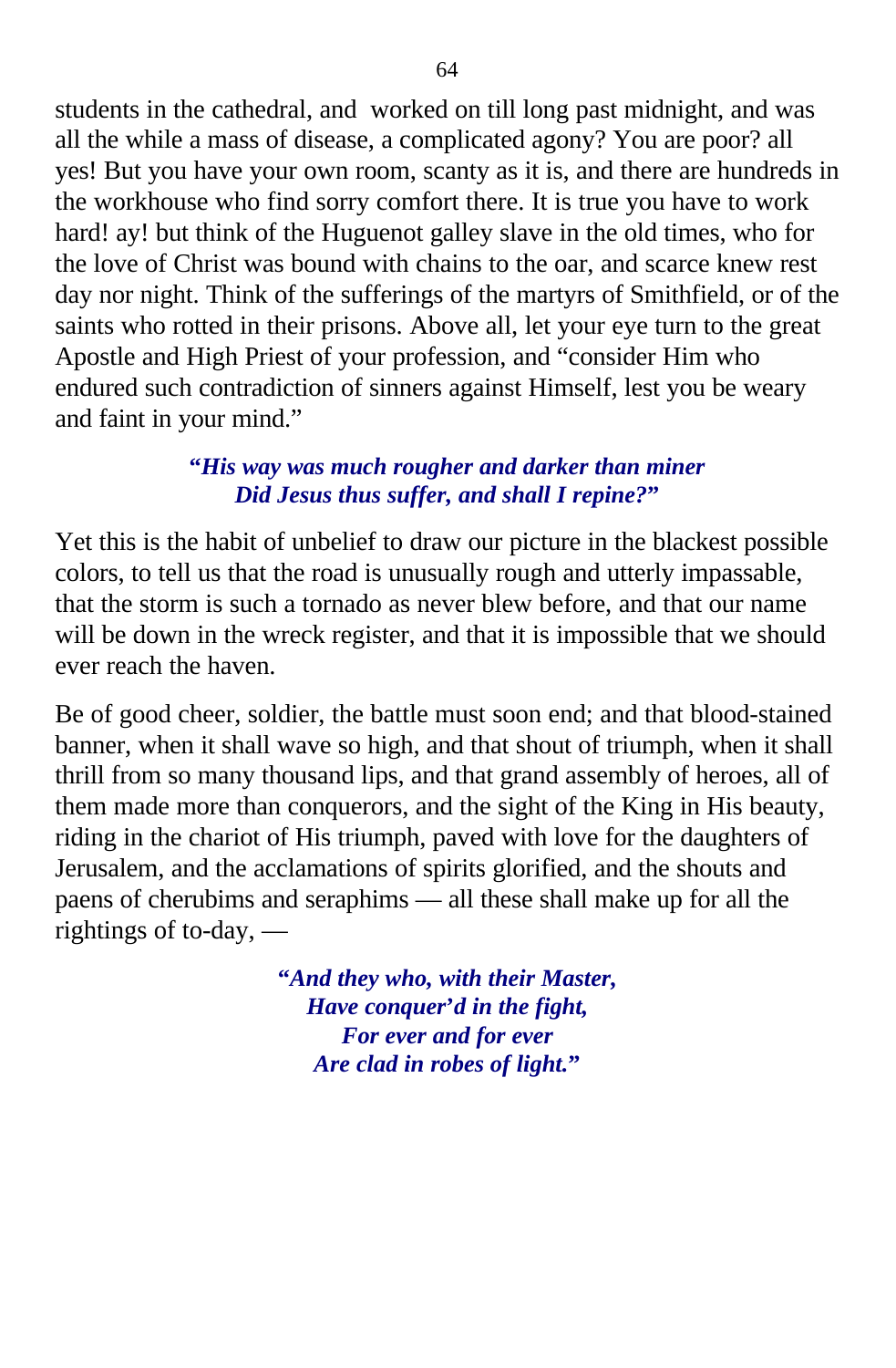# A WORD TO THE TROUBLED

OF all things in the world to be dreaded despair is the chief. Let a man be abandoned to despair, and he is ready for all sorts of sins. When fear unnerves him action is dangerous; but when despair has loosed his joints and paralyzed his conscience, the vultures hover round him waiting for their prey. As long as a man has hope for himself you may have hope of him; but Satan's object is to drive out the last idea of hope from men, that then they may give themselves up to be his slaves for ever. Let me just say to those who are in trouble — and I hope every faithful Christian will repeat what I say again and again — THERE IS HOPE. There is hope about your pecuniary difficulties, about your sickness, about your present affliction. God can help you through it. Do not sit down with your elbows on your knees and cry all day. That will not get you through it. Call upon God who sent the trouble. He has a great design in it. It may be that He has sent it as a shepherd sends his black dog to fetch the wandering sheep to him. It may be He has a design in making you lose temporal things that you may gain eternal things. Many a mother's soul had not been saved if it had not been for that dear infant which was taken from her bosom; not till it was taken to the skies did God give the attractive influence which drew her heart to pursue the path to heaven. Do not say there is no hope; other people have been as badly off as you are; and even if it should seem as if it had come to straitness of bread, yet still there is hope.

Go and try again on Monday morning. God's providence has a thousand ways of helping us if we have but the heart to pray. Are you in despair about your character? It may be that there is somewhere here a woman who says, "I have fallen; my character is gone; there is no hope for me." My sister, there is lifting up; some who have fallen as terribly as you have done have been restored by sovereign grace. And there may be one here who has been a drunkard, or about to become a thief — no one knows it, perhaps, but he is conscious of great degradation, and he says, "I shall never be able to look my fellow men in the face." Ah, my dear friend, you do not know what Christ can do for you if you but rest and trust in Him. Supposing you should be made into a new creature, would not that alter the matter? "Oh!" say you, "but that can never be." Nay, say I, but that shall be, for Christ saith, "Behold, I make all things new." "If any man be in Christ Jesus, he is a new creature." There was an old fable about a spring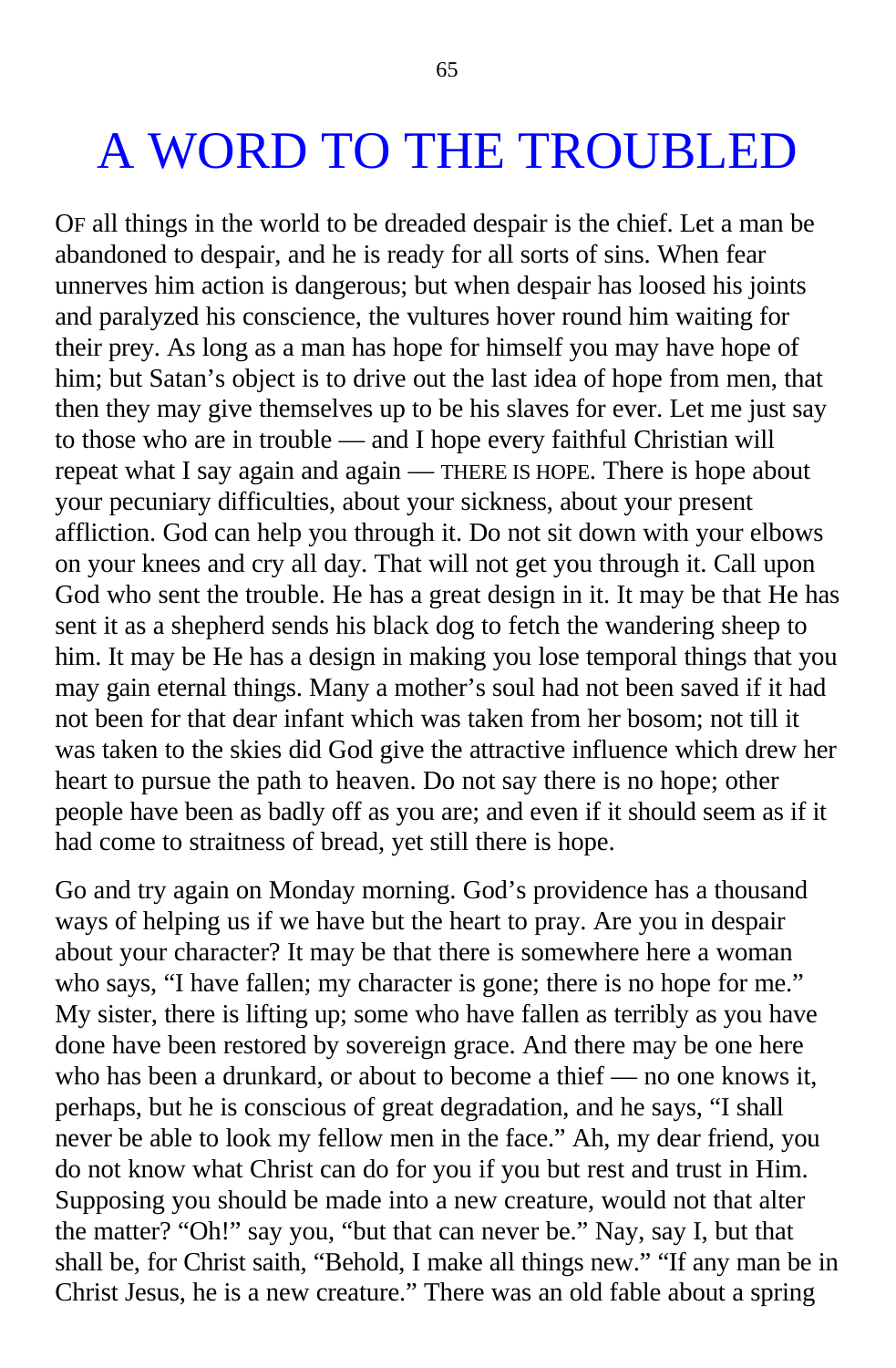at which old men washed their faces, and then grew young. Now there is a spring which welled up from the heart of the Lord Jesus, and if an old sinner wash therein, not only his face, but his whole spirit, shall become like unto a little child, and shall be clean even in the sight of God. There is hope still.

"Ah!" says one, "but you do not know my case." No, my dear friend, and I do not particularly desire to know it, because this sweeping truth can meet it be it what it may. "All manner of sin and blasphemy shall be forgiven unto men." "The blood of Jesus Christ, his Son, cleanseth us from all sin." Noah's ark was not made to hold a few mites, but the elephant went in, and the lion went in, and the hugest beasts of prey went in, and there was found room for each of them.

So my Master, who is the great ark of salvation, did not come into this world to save a few who are little sinners, but "He is able to save unto the uttermost all them that come unto God by Him." See Him yonder, see Him on the cross, in agonies extreme, bearing griefs and torments numberless, and sweating in agony, all for love of you who were His enemies. Trust him; trust Him, for there is hope; there is lifting up. However bowed down you may be, there is in the gospel hope even for you. I seem as if I were walking along a corridor, and I see a number of condemned cells. As I listen at the key-hole I can hear those inside weeping in doleful, dolorous dirges. "There is no hope, no hope, no hope!" And I can see the warder at the other end smiling calmly to himself, as he knows that none of the prisoners can come out as long as they say there is no hope. It is a sign that their manacles are not broken, and that the bolts of their cells are not removed. But oh! if I could look in! Methinks I can, methinks I can open the little wicket gate, and cry, "There is hope!" He who said there is no hope is a liar and a murderer from the beginning, and the father of lies: there is hope since Jesus died; there is hope anywhere except in the infernal lake. There is hope in the hospital, where a man has sickened, and is within the last hour of his departure. There is hope, though men have sinned themselves beyond the pale of society; hope for the convict, though he has had to smart under the lash; hope for the man who has cast himself away. Able to save is Jesus still. "No hope" is not to be said by any one of the mariners' life brigade while He sights the crew of the sinking vessel. "No hope" is not to be said by any one of the fire brigade while; he knows there are living men in the burning pile. "No hope" is not to be said by any one of the valiant brigade of the Christian church while the soul is still within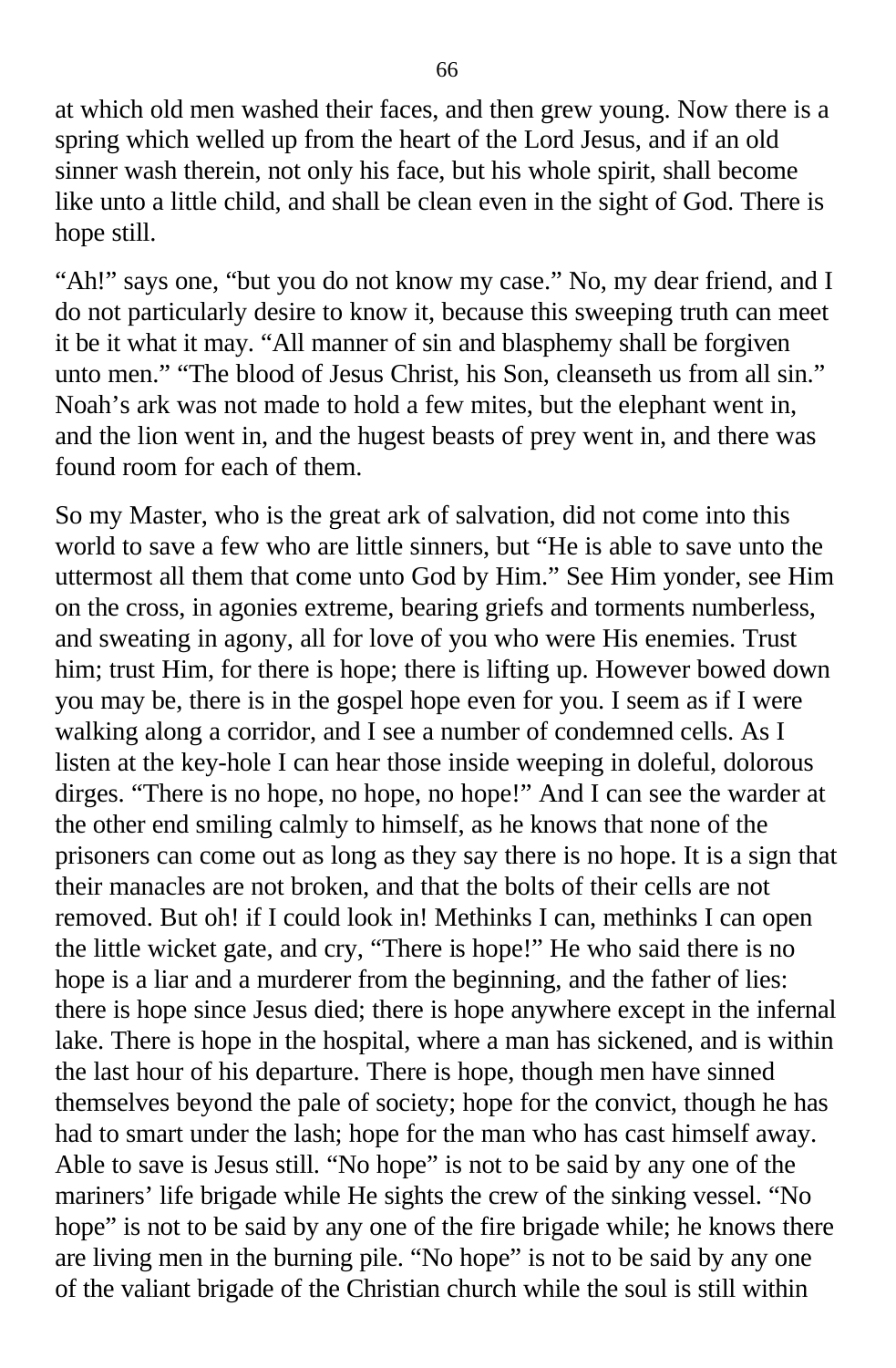reach of the sound of mercy. "No hope" is a cry which no human tongue should utter, which no human heart should heed. Oh, may God grant us grace whenever we get an opportunity to go and tell all we meet with that are bowed down, "There is lifting up." And tell them where it is likewise. Tell them it is only at the cross. Tell them it is through the precious blood. Tell them it is to be had for nothing, through simply trusting Christ. Tell them it is of free grace, that no merits of theirs are wanted, that no good things are they to bring, but that they may come just as they are, and find lifting up in Christ.

Still nothing will avail unless there be *much payer.* We had need pray that God may give efficacy to the counsels he has given us, and reward our obedience to them with abundant fruit. Oh, brethren! prayer is the grand thing after all for us who have no might of ourselves. It is wonderful what prayer can do or any of us. A dear friend said the other day, "Look at Jacob. In the early part of his life there was much that was unseemly in his character, and very much that was unhappy in his circumstances. Crafty himself, he was often the victim of craft, reaping the fruit of his own ways. But one night in prayer — what a change it did make in him! Why it raised him from the deep poverty of a cunning supplanter to the noble peerage of a prince in Israel!" Bethel itself is hardly more memorable in his history than Peniel. And what might one night spent in prayer do for some of us? Supposing we were to try it instead of the soft bed! We need not go to the brook; enough that, like Jacob, we were left alone in some place where sighs and cries would be heard by none but God. One night spent thus in solitary prayer might put the spurs on some of you, and make you spiritual knights in God's army, able to do great exploits. Oh! yes; may all other gracious exercises be started in prayer, crowned with prayer, and perfected by much prayer.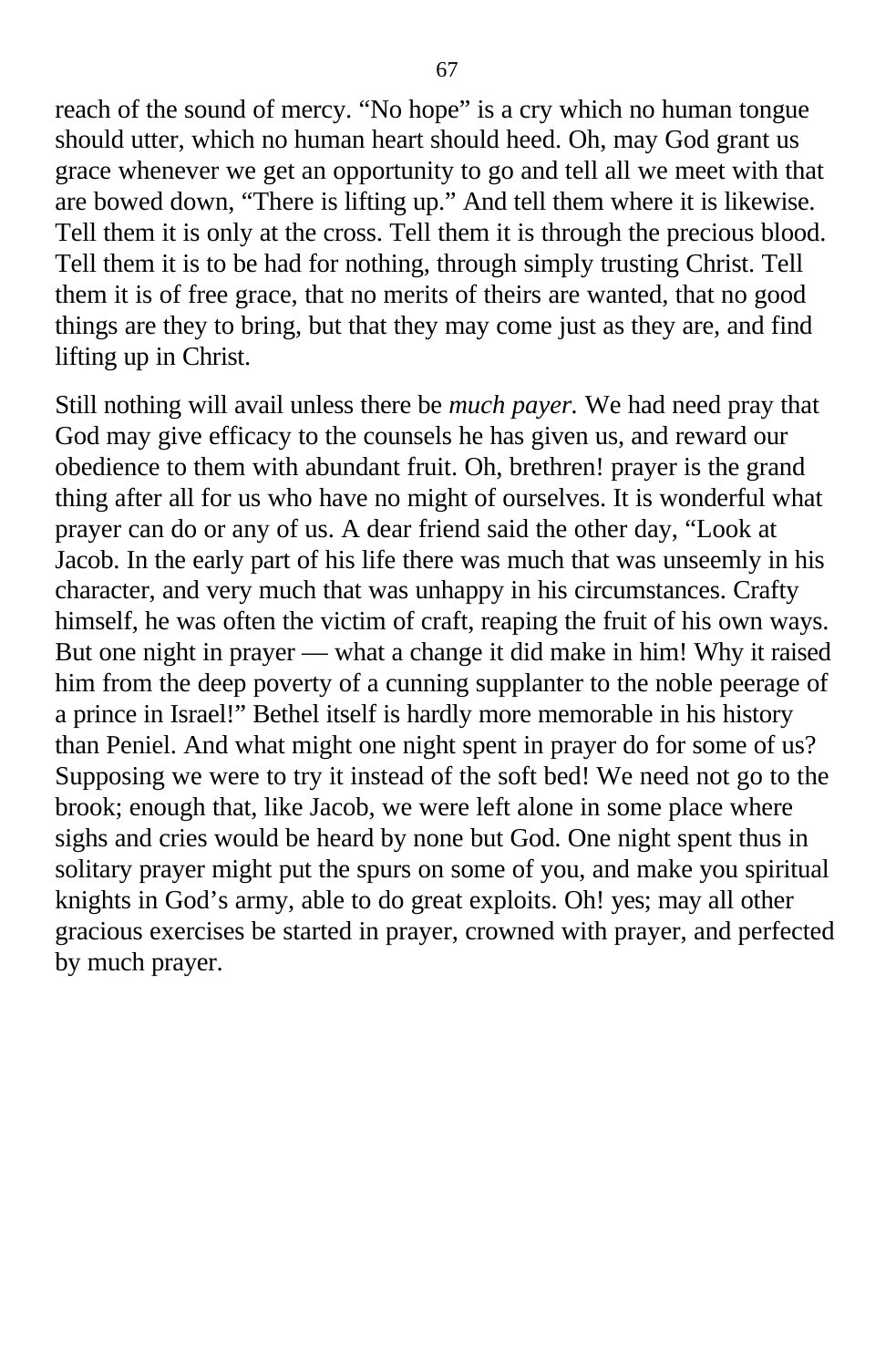# THINGS WORKING TOGETHER FOR GOOD.

WE know that all things *work.*" Look around, above, beneath, and all things *work.* They work, *in opposition to idleness.* The idle man that folds his arms or lies upon the bed of sloth is an exception to God's rule; for except himself all things work. There is not a star, though it seemeth to sleep in the deep blue firmament, which doth not travel its myriads of miles and work; there is not an ocean, or a river, which is not ever working, either clapping its thousand hands with storms, or bearing on its bosom the freight of nations. There is not a silent nook within the deepest forest glade where work is not going on. Nothing is idle. The world is a great machine, but it is never standing still silently all through the watches of the night, and through the hours of day, the earth revolveth on its axis, and works out its predestinated course. Silently the forest groweth, anon it is felled; but all the while between its growing and felling it is at work. Everywhere the earth works; mountains work; nature in its inmost bowels is at work; even the center of the great heart of the world is ever beating; sometimes we discover its working in the volcano and the earthquake, but even when most still all things are ever working.

They are ever working, too, *in opposition to the word play.* Not only are they ceaselessly active, but they are active for a purpose. We are apt to think that the motion of the world and the different evolutions of the stars are but like the turning round of a child's windmill; they produce nothing. That old preacher Solomon once said as much as that. He said: "The sun also ariseth, and the sun goeth down, and hasteth to his place where he arose. The wind goeth toward the south, and turneth about unto the north; it whirleth about continually, and the wind returneth again according to his circuits." But Solomon did not add, that things are not what they seem. The world is not at play; it hath an object in its wildest movement. Avalanche, hurricane, earthquake, are but order in an unusual form; destruction and death are but progress in veiled attire. Everything that is and is done, worketh out some great end and purpose. The great machine of this world is not only in motion, but there is something weaving in it, which as yet mortal eye hath not fully seen, which our text hinteth at when it says, It is working out for God's people.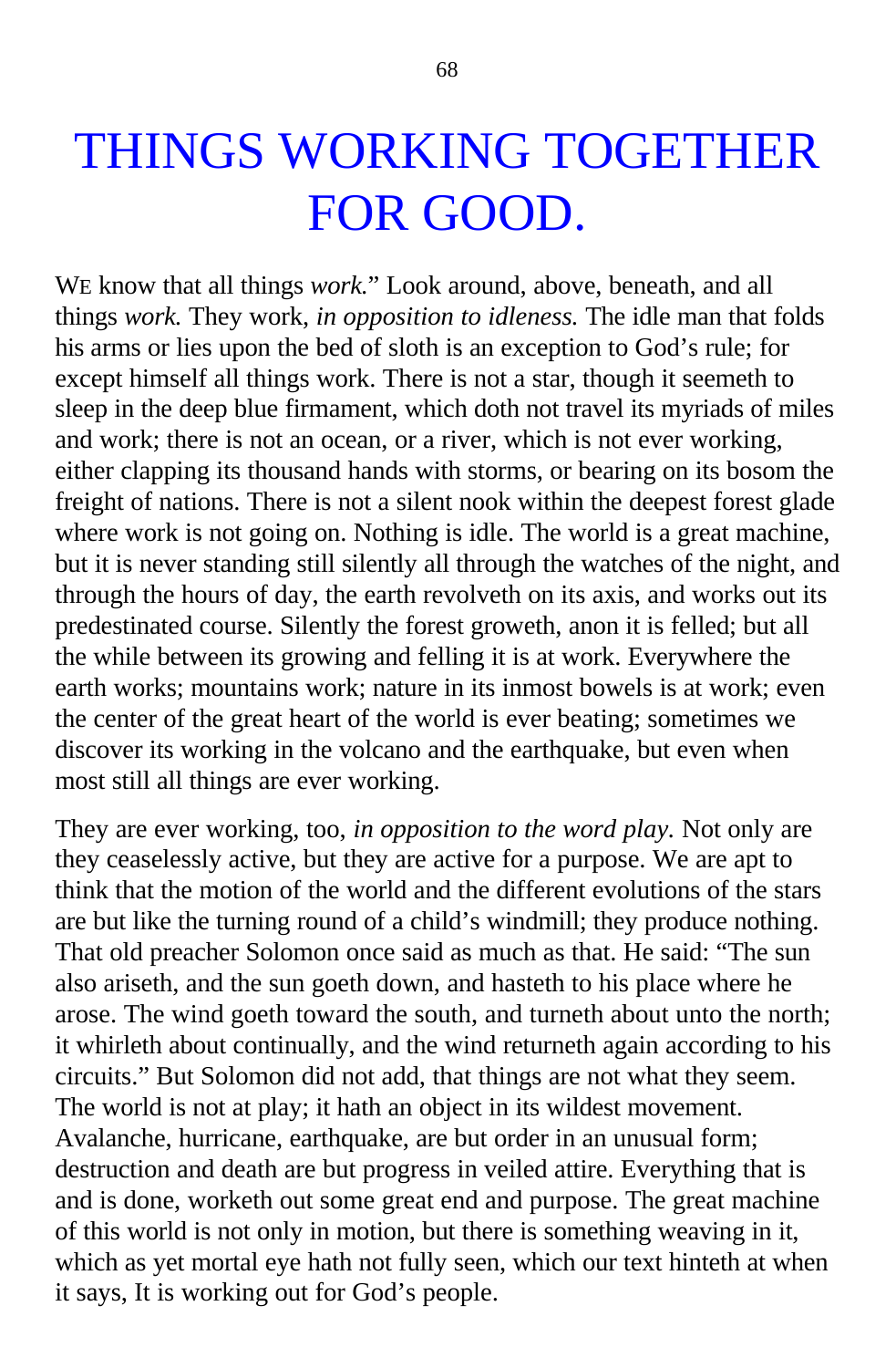And once again, all things work *in opposition to Sabbath.* We morally speak of work, especially on this day, as being the opposite of sacred rest and worship. Now, at the present moment all things work. Since the day when Adam fell all things have had to toil and labor. Before Adam's fall the world kept high and perpetual holiday; but now the world has come to its work-days, now it hath to toil. When Adam was in the garden the world had its Sabbath; and it shall never have another Sabbath till the Millenium shall dawn, and then when all things have ceased to work, and the kingdoms shall be given up to God, even the Father, then shall the world have her Sabbath, and shall rest; but at present all things do work.

Let us not wonder if we have to work, too. If we have to toil, let us remember, this is the world's week of toil. The 6,000 years of continual labor, and toil, and travail, have happened not to us alone, but to the whole of God's great universe; the whole world is groaning, and travailing. Let us not be backward in doing our work. If all things are working, let us work, too — "work while it is called to-day, for the night cometh when no man can work." And let the idle and slothful remember that they are a great anomaly; they are blots in the great work-writing of God; they mean nothing; in all the book of letters with which God has written out the great word "work," they are nothing at all. But let the man that worketh, though it be with the sweat of his brow and with aching hands, remember that he, if he is seeking to bless the Lord's people, is in sympathy with all things not only in sympathy with their work, but in sympathy with their aim.

"All things work *together.*" That is *in opposition to their apparent confliction.* Looking upon the world with the mere eye of sense and reason, we say, "Yes, all things work, but they work contrary to one another. They are opposite currents; the wind bloweth to the north, and to the south. The world's barque, it is true, is always tossed with waves, but these waves toss her first to the right and then to the left; they do not steadily bear her onward to her desired haven. It is true the world is always active, but it is with the activity of the battle-field, wherein hosts encounter hosts and the weaker are overcome." Be not deceived; it is not so; things are not what they seem; "all things work *together.*" There is no opposition in God's providence; the raven wing of war is co-worker with the dove of peace. The tempest strives not with the peaceful calm — they are linked together and work together, although they seem to be in opposition. Look at our history. How many an event has seemed to be conflicting in its day, that has worked out good for us! The strifes of barons and kings for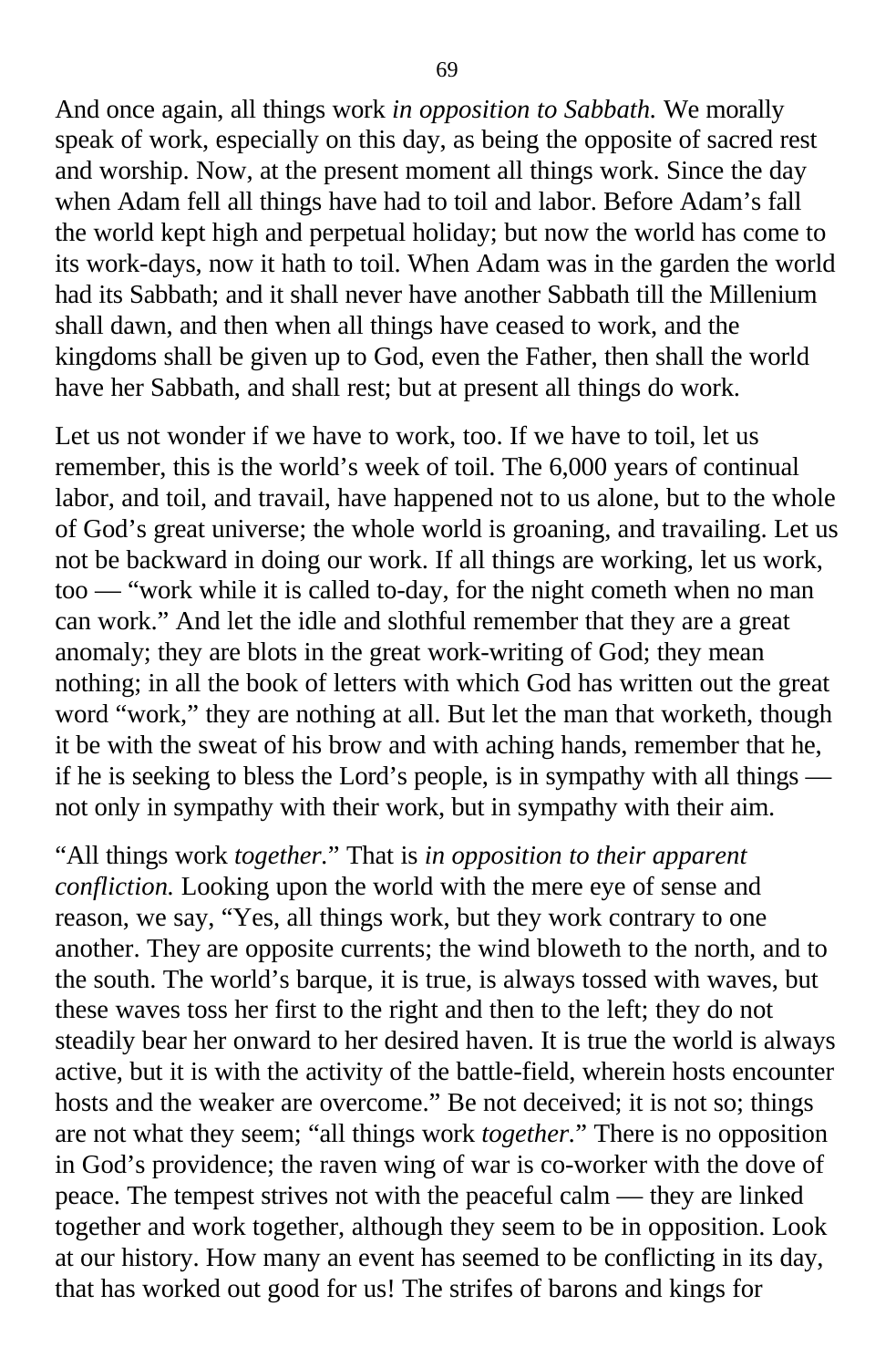mastery might have been thought to be likely to tread out the last spark of British liberty; but they did rather kindle the pile. The various rebellions of nations, the heavings of society, the strife of anarchy, the tumults of war all, all these things, overruled by God, have but made the chariot of the church progress more mightily; they have not failed of their predestinated purpose — "good for the people of God."

I know it is very hard to believe this. "What?" say you, "I have been sick for many a day, and wife and children, dependent on my daily labor, are crying for food: will this work together for my good?" So saith the Word, and so shalt thou find it ere long. "I have been in trade," says another, "and this commercial pressure has brought me exceedingly low, and distressed me is it for my good?"

Thou art a Christian. I know thou dost not seriously ask the question, for thou knowest the answer of it. He who said, "All things work together," will soon prove to you that there is a harmony in the most discordant parts of your life. You shall find, when your biography is written, that the black page did but harmonize with the bright one — that the dark and cloudy day was but a glorious foil to set forth the brighter noon-tide of your joy. "All things work together." There is never a clash in the world: men think so, but it never is so. The charioteers of the Roman circus might with much cleverness and art, with glowing wheels, avoid each other; but God, with skill infinitely consummate, guides the fiery coursers of man's passion, yokes the storm, bits the tempest, and keeping each clear of the other, from seeming evil still enduceth good, and better still; and better still in infinite progression.

'We must understand the word "together," also in another sense. "All things work *together* for good" that is to say, *none of them work separately.* I remember an old divine using a very pithy and homely metaphor: — "All things work *together* for good; but perhaps, any one of those 'all things' might destroy us if taken alone. The physician, prescribes medicine; you go to the chemist, and he makes it up; there is something taken from this drawer, something from that phial, something from that shelf any one of those, ingredients, it is very possible, would be a deadly poison, and kill you outright, if you should take it separately; but he puts one into the mortar, and then another, and then another, and when he has worked them all up with his pestle, and has made a compound, he gives them all to you as a whole, and together they work for your good, but any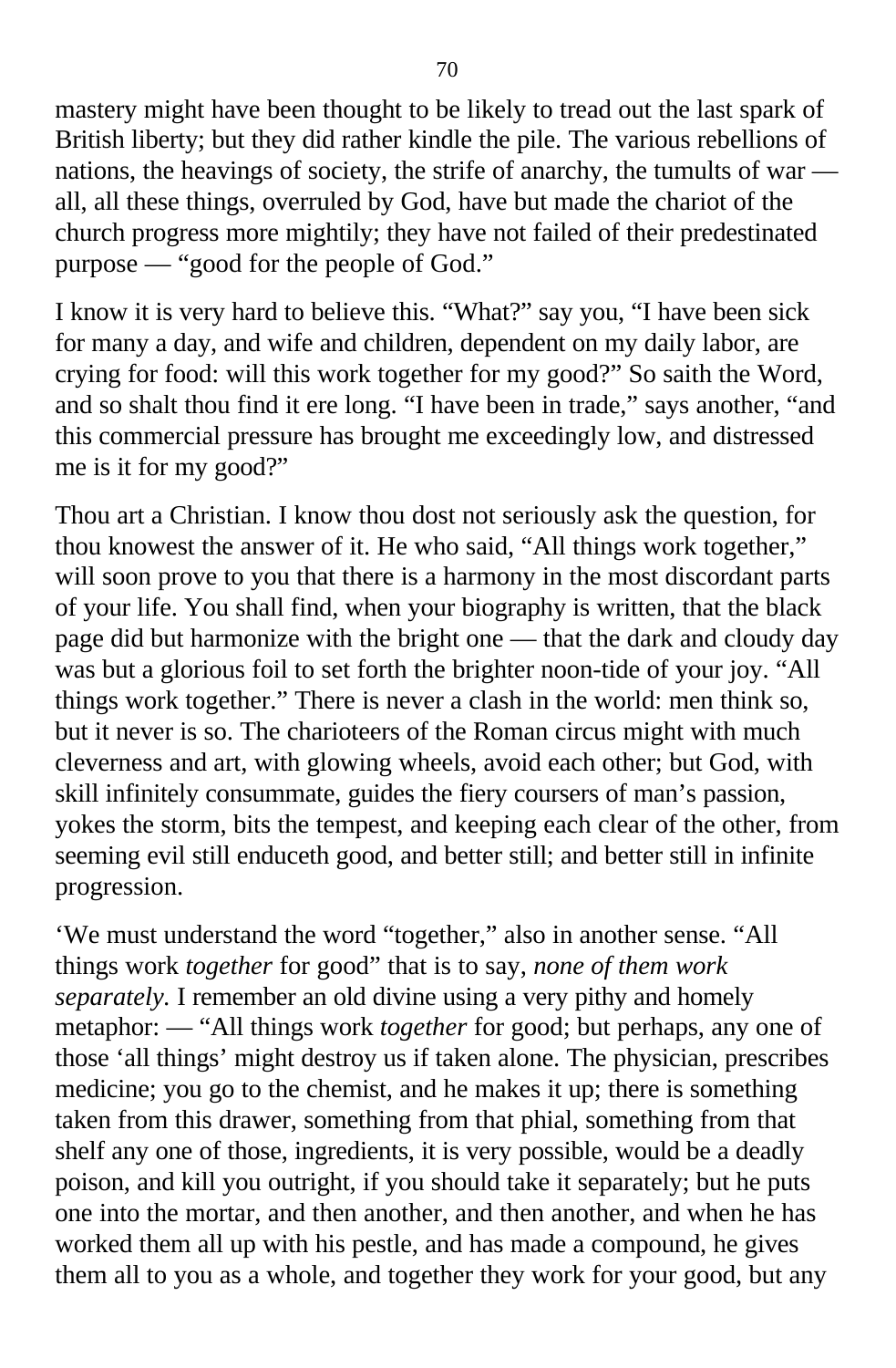one of the ingredients might either have operated fatally, or in a manner detrimental to your health." Learn, then, that it is wrong to ask, concerning any particular act of providence, Is this for my good? Remember, it is not the one thing alone that is for your good; it is the one thing put with another thing, and that with a third, and that with a fourth, and all these mixed together, that work for your good. Your being sick very probably might not be for your good, only God has something to follow your sickness, some blessed deliverance to follow your poverty, and He knows that when He has mixed the different experiences of your life together, they shall produce good for your soul and eternal good for your spirit. We know right well that there are many things that happen to us in our lives that would be the ruin of us if we were always to continue in the same condition. Too much joy would intoxicate us, too much misery would drive us to despair but the joy and the misery, the battle and the victory, the storm and the calm, all these compounded make that sacred elixir whereby God maketh all His people perfect through suffering, and leadeth them to ultimate happiness. "All things work *together* for good."

'There are different senses to the word "good." There is *the worldling*'*s sense:* "Who will show us any good?" — by which he means *transient good,* the good of the moment. "Who will put honey into my mouth? Who will feed my belly with hid treasures? Who will garnish my back with purple, and make my table groan with plenty?" That is "good," — the vat bursting with wine, the barn full of corn! Now God has never promised that "all things shall work together" for such good as that to His people. Very likely, all things will work together in a clean contrary way to that. Expect not, O Christian, that all things will work together to make thee rich; it is just possible they may all work to make thee poor. It may be that all the different providences that shall happen to thee will come wave upon wave, washing thy fortune upon the rocks, till it shall be wrecked, and then waves shall break o'er thee, till in that poor boat, the humble remnant of thy fortune, thou shalt be out on the wide sea, with none to help thee but God the Omnipotent. Expect not, then, that all things shall work together as for thy good.

*The Christian* understands the word "good" in another sense. By "good," he understands *spiritual good.* "Ah!" saith he, "I do not call gold good, but I call faith good! I do not think it always for my good to increase in treasure, but I know it is good to grow in grace. I do not know that it is for my good that I should be respectable and walk in good society; but I know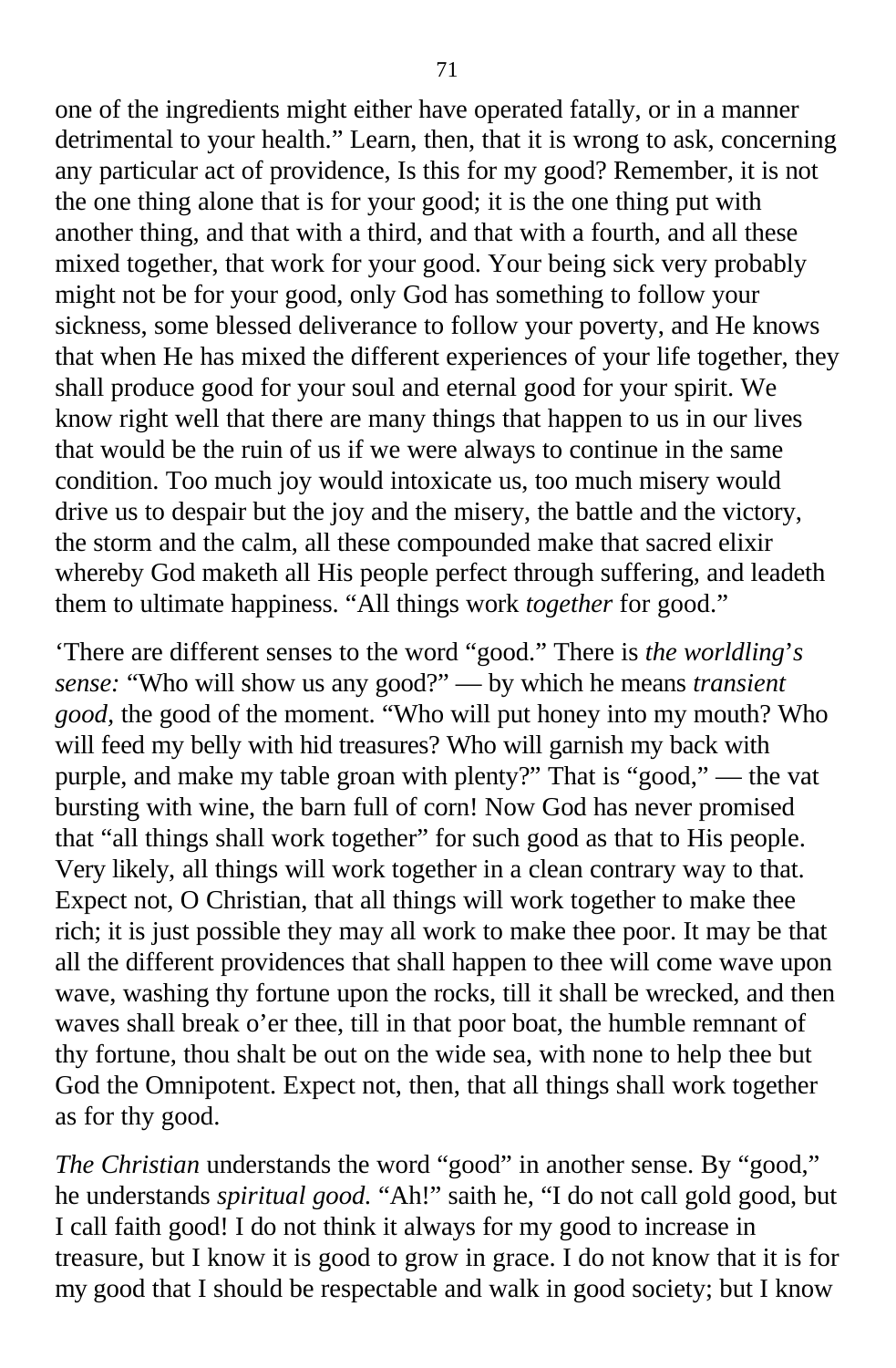that it is for my good that I should walk humbly with my God. I do not know that it is for my good that my children should be about me, like olive branches round my table, but I know that it is for my good that I should flourish in the courts of my God, and that I should be the means of winning souls from going down into the pit. I am not certain that it is altogether for my good to have kind and generous friends, with whom I may hold fellowship but I know that it is for my good that I should hold fellowship with Christ, that I should have communion with him, even though it should be in his sufferings. I know it is good for me that my faith, my love, my every grace should grow and increase, and that I should be conformed to the image of Jesus Christ my blessed Lord and Master." To the Christian, however, the highest good he can receive on earth is to grow in grace. "There!" he says, "I had rather be a bankrupt in business than I would be a bankrupt in grace; let my fortune be decreased — better that, than that I should backslide; there! let thy waves and thy billows roll over me better an ocean of trouble than a drop of sin; I would rather have thy rod a thousand times upon my shoulders, O my God, than I would once put out my hand to touch that which is forbidden, or allow my foot to run in the way of gainsayers." The highest good a Christian has here, is good spiritual.

All things work together for a Christian's lasting good. They all work to bring him to the Savior's feet. "So He bringeth them to their desired haven," said the Psalmist — by storm and tempest, flood and hurricane. All the troubles of a Christian do but wash him nearer heaven; the rough winds do but hurry his passage across the straits of this life to the port of eternal peace. All things work together for the Christian's eternal and spiritual good.

And yet sometimes all things work together for the Christian's *temporal good.* You know the story of old Jacob. "Joseph is not, Simeon is not, and now ye will take Benjamin away; all these things are against me," said the old Patriarch. But if he could have read God's secrets, he might have found that Simeon was not lost, for he was retained as a hostage — that Joseph was not lost, but gone before to smooth the passage of his grey hairs into the grave, and that even Benjamin was to be taken away by Joseph in love to his brother. So that what seemed to be against him, even in temporal matters, was for him.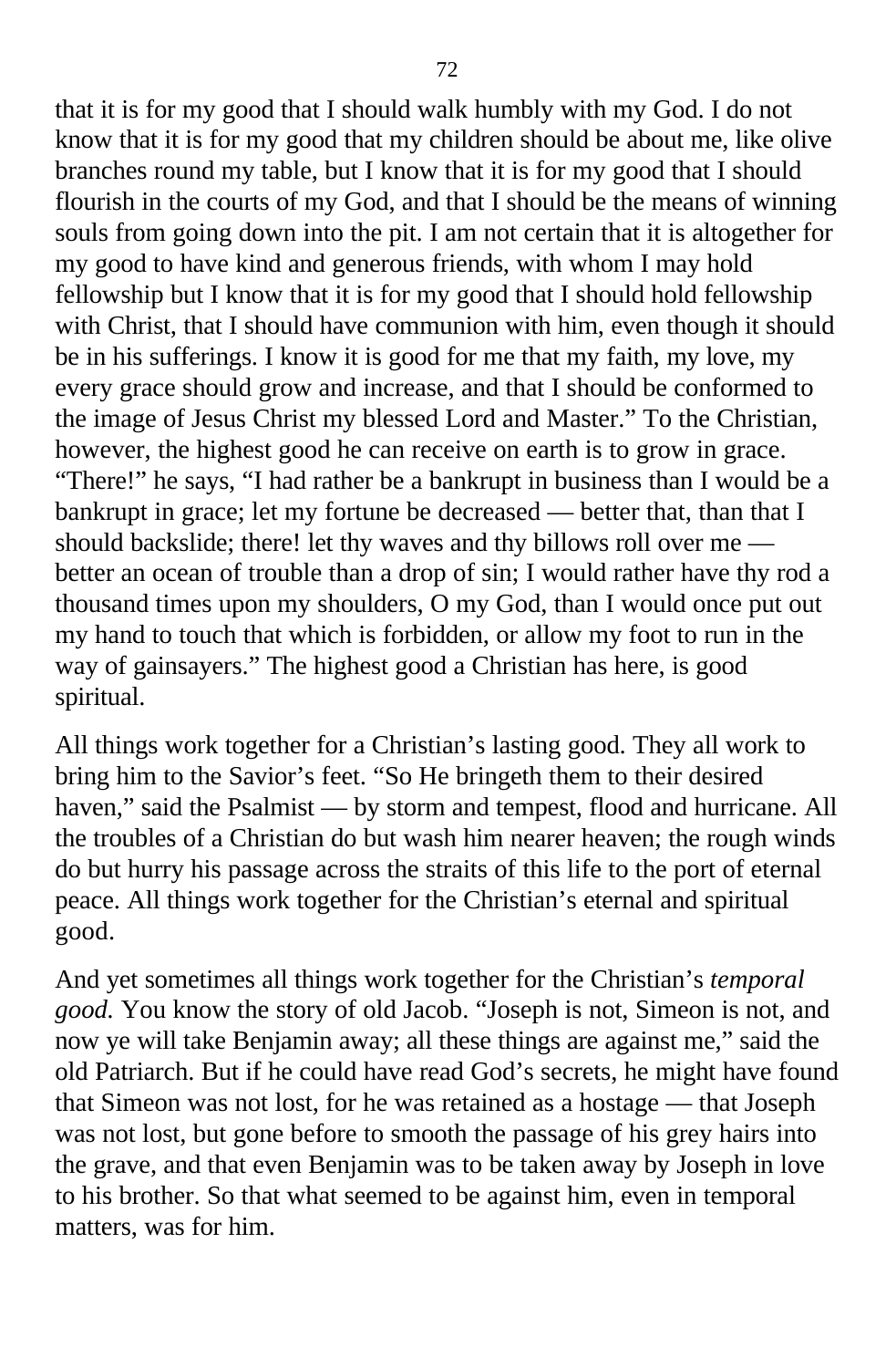You may have heard also the story of that eminent martyr who was wont always to say, "All things work together for good." When he was seized by the officers of Queen Mary, to be taken to the stake to be burned, he was treated so roughly on the road that he broke his leg, and they jeeringly said, "All things work together for good, do they? How will your broken leg work fix your good?" "I don't know," said he, "how it will, but for my good I know it will work, and you shall see it so." Strange to say, it proved true that it was for his good; for being delayed a day or so on the road through his lameness, he just arrived in London in time enough to hear that Elizabeth was proclaimed queen, and so he escaped the stake by his broken leg. He turned round upon the men who carried him, as they thought, to his death, and said to them, "Now will you believe that all things work together for good?"

Though the drift of the text was spiritual good, yet sometimes in the main current there may be carried some rich and rare temporal benefits for God's children, as well as the richer spiritual blessings.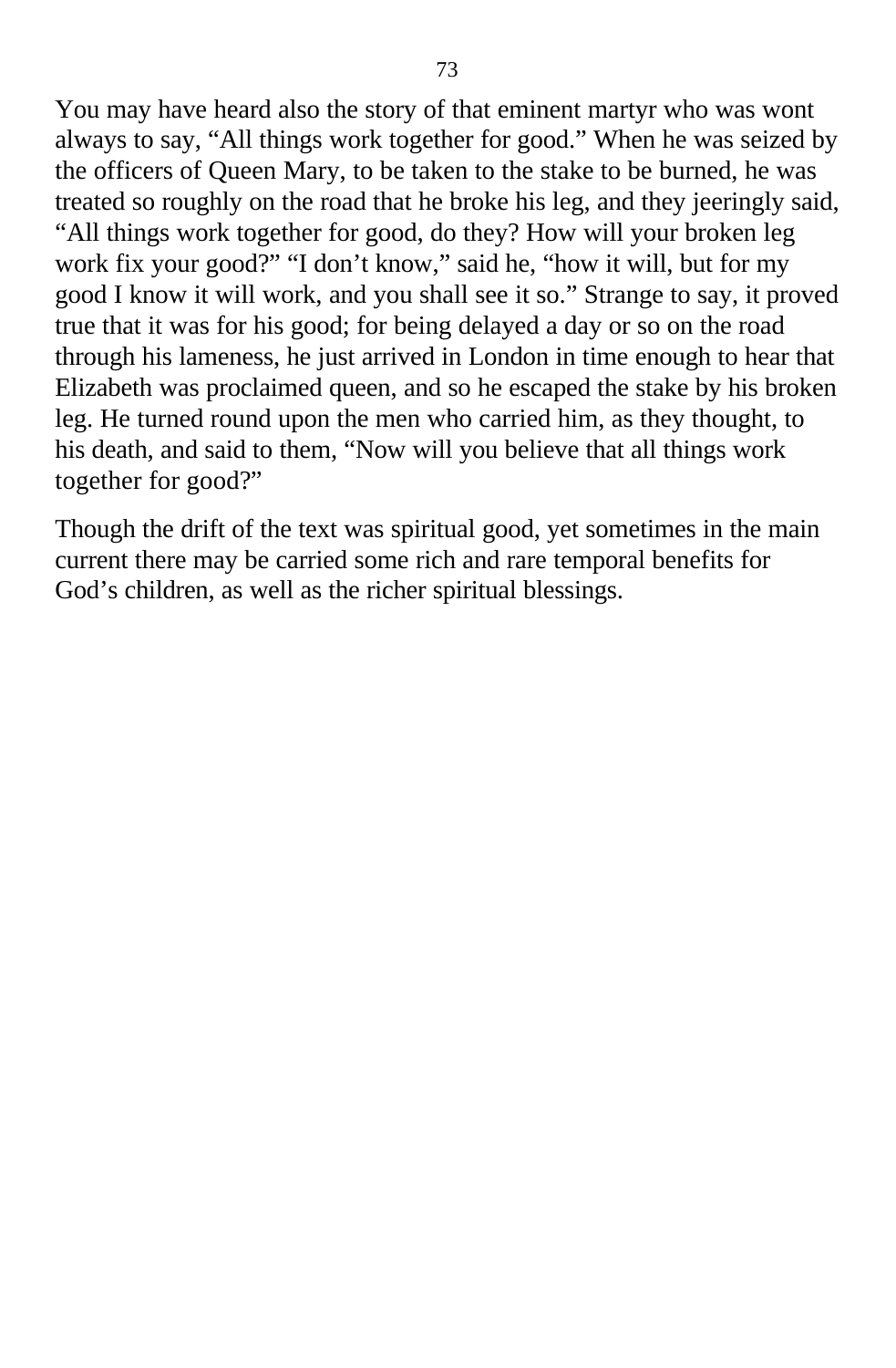# CONSOLATION.

WE sometimes speak and think very lightly of doubts and fears; but such is not God's estimate of them. Our heavenly Father considers them to be great evils, extremely mischievous to us, and exceedingly dishonorable to Himself, for He very frequently forbids our fears, and as often affords us the most potent remedies for them. "Fear not" is a frequent utterance of the divine mouth. "I am with thee" is the fervent, soul-cheering argument to support it. Unless the Lord had judged our fears to be a great evil, He would not so often have forbidden them, or have provided such a heavenly quietus for them. Martin Luther used to say, that to comfort a desponding spirit is as difficult as to raise the dead; but, then, we have a God who both raises the dead from their graves and His people from their despair. "Though ye have lien among the pots, yet shall ye be as the wings of a dove covered with silver, and her feathers with yellow gold." "Weeping may endure for a night, but joy cometh in the morning."

Saul was subject to fits of deep despondency; but when David, the skillful harper, laid his hand among the obedient strings, the evil spirit departed, overcome by the subduing power of melody. Our text is such a harp, and if the Holy Spirit will but touch its strings, its sweet discourse shall charm away the demon of despair. "I am with thee" — it is a harp of ten strings, containing the full chords of consolation. Its notes quiver to the height of ecstasy or descend to the hollow bass of the deepest grief.

More or less, all believers need consolation at all times, because their life is a very peculiar one. The walk of faith is one protracted miracle. The life, the conflict, the support, and the triumph of faith, are all far above the vision of the eye of sense. The inner life is a world of mysteries. We see nothing beneath or before us, and yet we stand upon a rock, and go from strength to strength. We march onwards unto what seems destruction, and find safety blooming beneath our feet. During our whole Christian career, the promises of God must be applied to the heart, or else, such is the weakness of flesh and blood, we are ready to go back to the flesh pots of the Egypt of carnal sense, and leave the delights which faith alone can yield us.

There are certain special occasions when the Comforter's work is needed, and one of these certainly is when we are *racked with much physical pain.*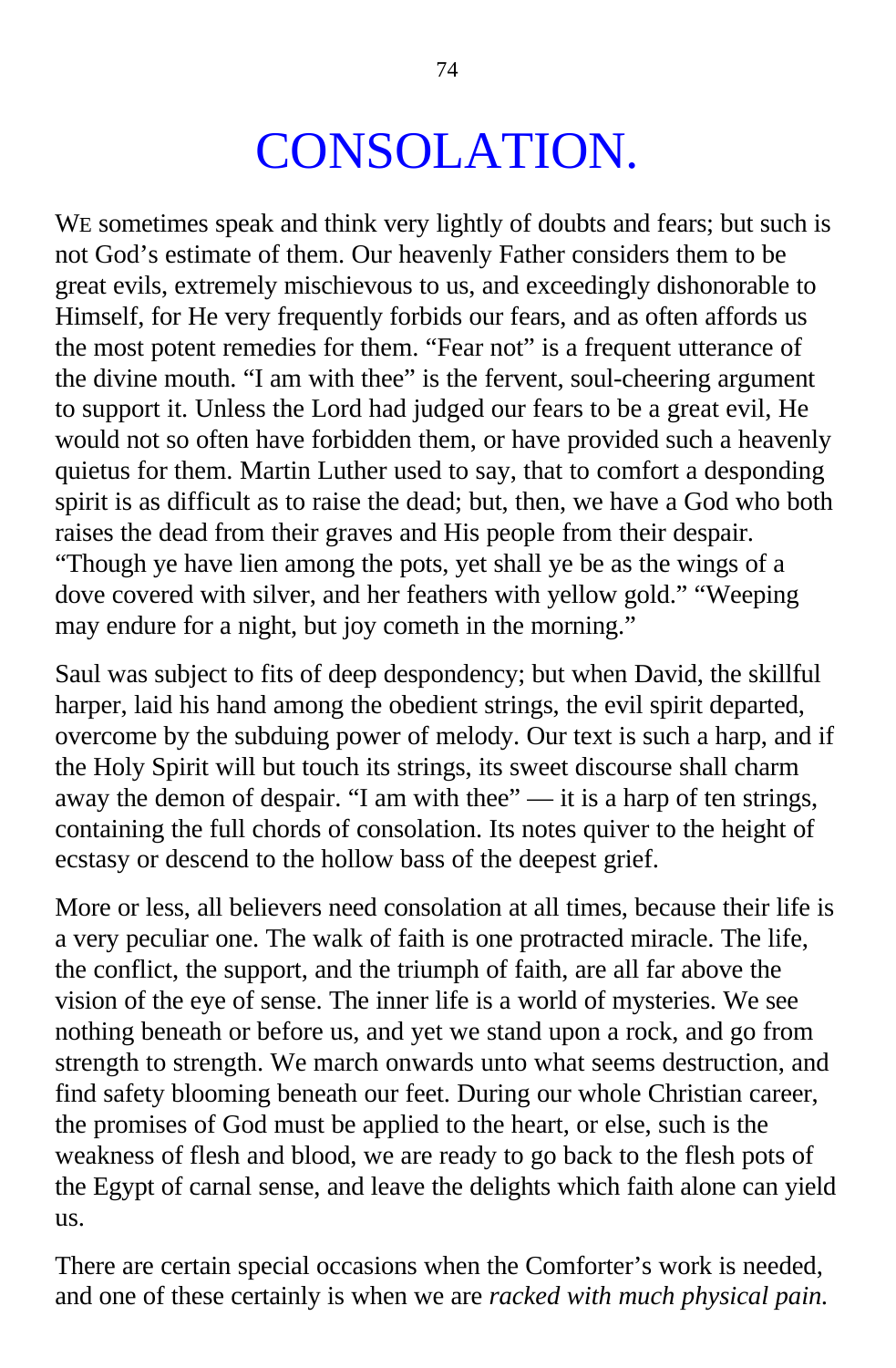Many bodily pains can be borne without affecting the mind; but there are certain others whose sharp fangs insinuate themselves into the marrow of our nature, boring their way most horribly through the brain and the spirit for these much grace is wanted. When the head is throbbing, and the heart is palpitating, and the whole system is disarranged, it is so natural to say with Jacob, "All these things are against me;" to complain of providence, and to think that we are the men above all others who have seen affliction. Then is the time for the promise to be applied with power. "Fear thou not; for I am with thee." "I will make all thy bed in thy sickness." When bodily pain gives every sign of increasing, or we expect the surgeon with his dreaded knife, then to be sustained under sufferings at the thought of which the flesh shudders, we want the upholding gentleness of God. "Fear thou not; for I am with thee;" like the song of the nightingale, is most sweet when heard in the night season.

When the trouble comes in *our relative sorrows,* borne personally by those dear to us; when we see them fading gradually by consumption, like lilies snapped at the stalk; or when suddenly they are swept away as fall the flowers beneath the mower's scythe; when we have to visit the grave again and again, and each time leave a part of ourselves behind us; when our garments are the ensigns of our woe, and we would fain sit down in the dust and sprinkle ashes upon our heads, because the desire of our eyes is taken from us — then we require the heavenly Comforter; then, indeed, the skillful harper is in great request, and sweet to the heart are notes like these, "Fear thou not; for I am with thee be not dismayed; for I am thy God."

*When all the currents of providence run counter to us;* when, after taking arms against a sea of trouble, we find ourselves unable to stem the boisterous torrent, and are being swept down the stream, loss succeeding loss, riches taking to themselves wings and flying away, till we see nothing before us but absolute want, and perhaps are brought actually to know what want is — then we require abundant grace to sustain our spirits. Ah! it is not so easy to come down, with perfect resignation from wealth to penury, from abundance to scant; that is a philosophy to be learned only where Paul was taught it, when he said, "I have learned, in whatsoever state I am, therewith to be content." Some would find it hard to be content in yon widow's position, with seven children, and nothing to maintain them upon but the shameful pittance which is wrung out to her for her labors with her needle, at which she sits, stitch, stitch, stitch, far into the dead of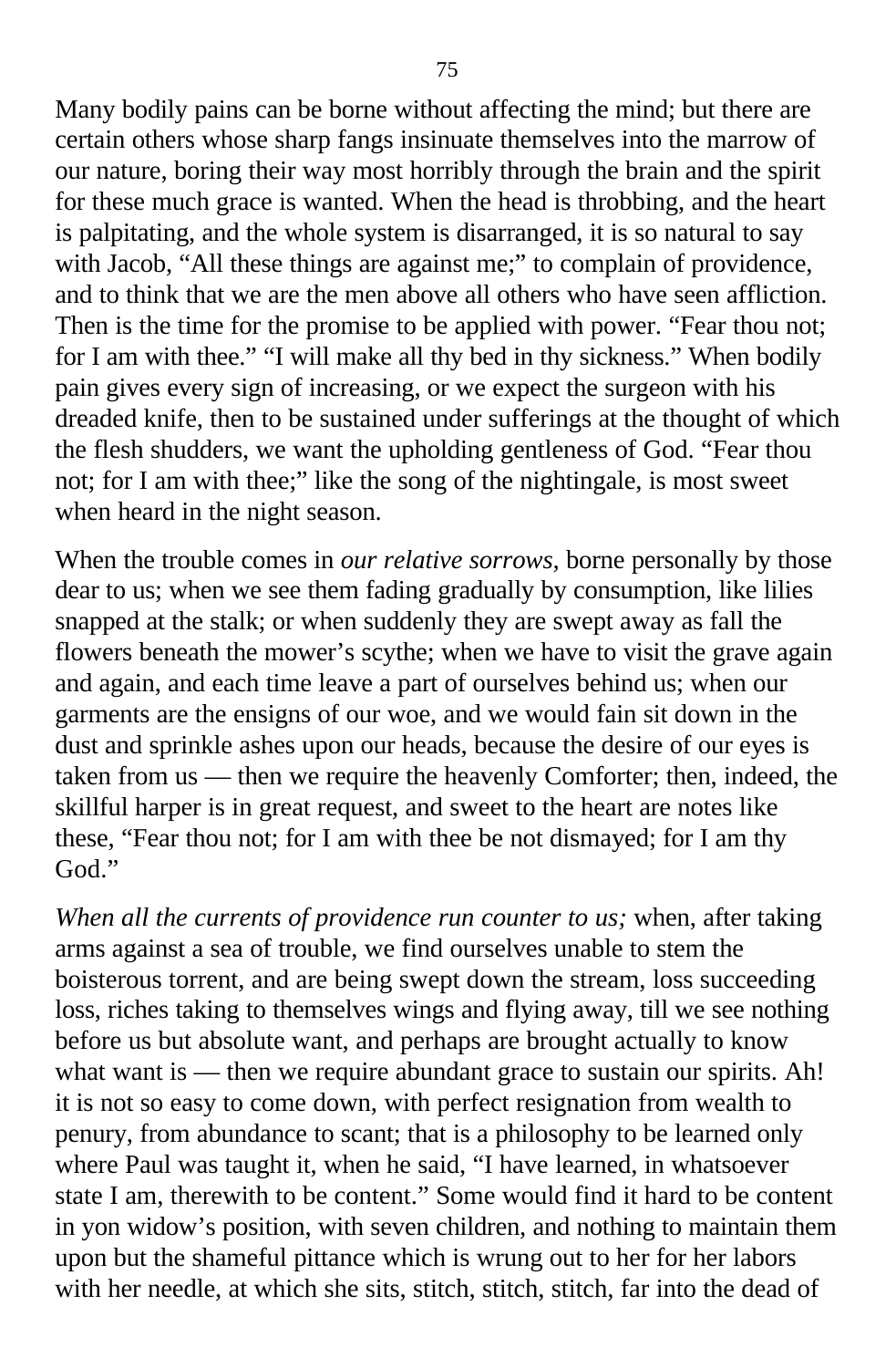the night, stitching her very soul away. You might not find it quite so easy to bear poverty if you were shunned by men who courted you in prosperity, and who now do not know you if they meet you in the street. There are bitternesses about the poor man's lot which are not easily rinsed from his cup, and then it is that the gracious soul needs the promise, "Fear thou not; for I am with thee." "Thy Maker is thine husband." A father of the fatherless, and a judge of the widow is God in His holy habitation. If you are brought into this condition, may my Lord and Master say to you, "It is I, be not afraid."

Dear reader, did you ever stand, as a servant of God, alone *in the midst of opposition?* Were you ever called to attack some deadly popular error, and, with rough bold hand, like an iconoclast, to dash down the graven images of the age? Have you heard the clamor of many, some saying this thing, and some the other — some saying, "He is a good man," but others saying, "Nay, but he deceiveth the people?" Did you ever see the rancor of the priests of Baal flashing from their faces and foaming from their mouths? Did you ever read their hard expressions, see their misrepresentations of your speech, and of your motives? and did you never feel the delight of saying, "The best of all is that God is with us; and, in the name of God, instead, of folding up the standard, we will set up our banners. If this be vile, we purpose to be viler still; and throw down the gauntlet once more in the name of the God of truth, against the error of the times?" If you have ever passed through the ordeal, then have you needed the words, "Fear thou not; for I am with thee: be not dismayed: for I am thy God." "Who art thou, that thou shouldest be afraid of a man that shall die, and of the son of man which shall be made as grass?" "I will make thee unto this people a fenced brazen wall and they shall fight against thee, but they shall not prevail against thee." "Fear not for thou shalt not be ashamed."

But, my dear reader, we shall want this word of comfort most of all when we go down the shelving banks of the black river, when we hear the boomings of its waves, and feel the chill influence of its dark flood, but cannot see to the other side; when the mists of depression of spirit hide from us "Jerusalem the Golden," and our eye catches no glimpse of the "land that floweth with milk and honey;" for the soul is occupied with present pain and wrapped in darkness which may be felt. In such a condition —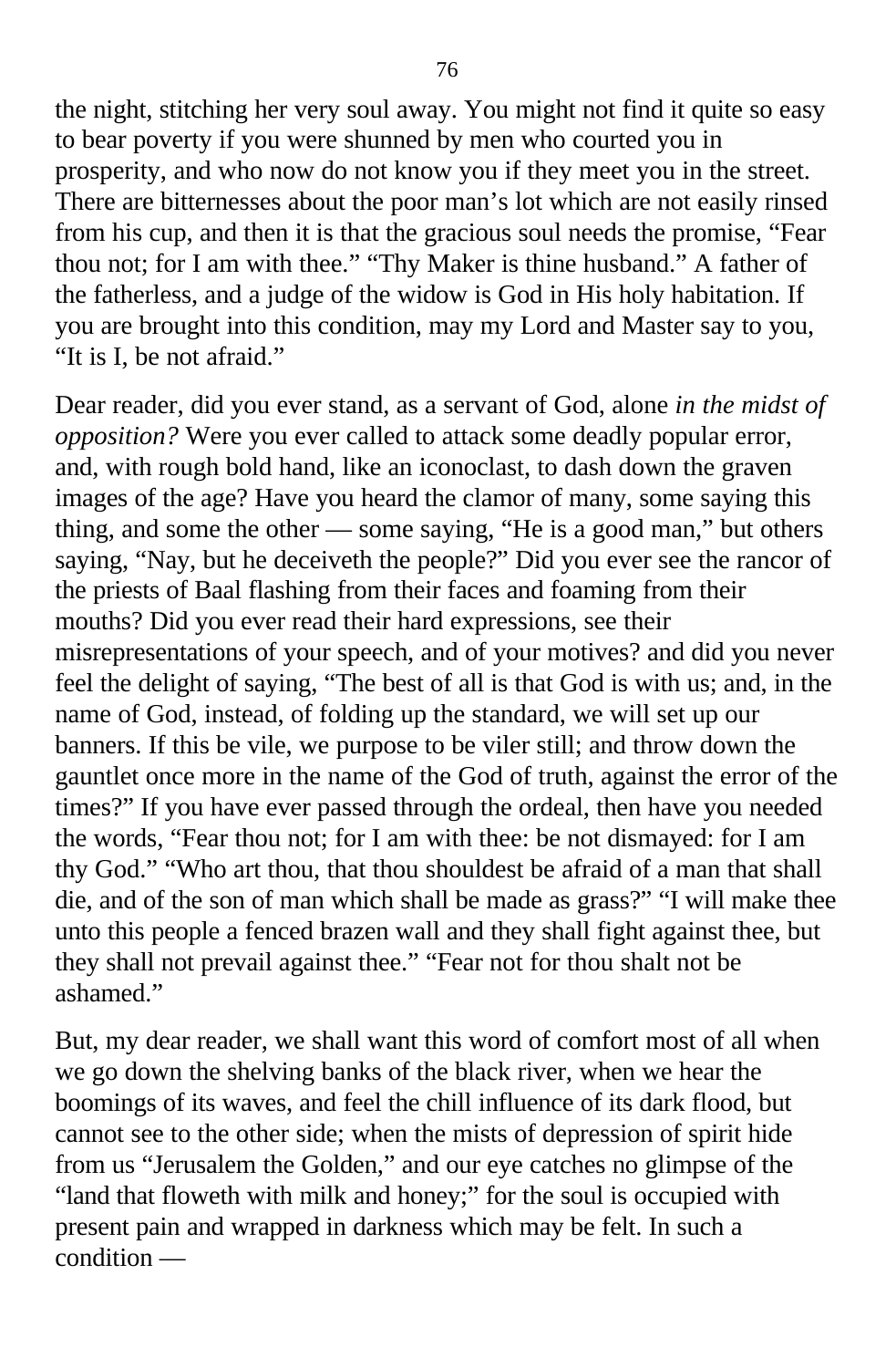#### **"***We linger shivering on the brink, And fear to launch away.***"**

We talk of death too lightly. It is solemn work to the best of men. It would be no child's play to an apostle to die. Yet if we can hear the whisper, "Fear thou not; for I am with thee," then the mists will sweep away from the river, and that stream, aforetime turbid, will become clear as crystal, and we shall see the "Rock of Ages" at the bottom of the flood. Then shall we descend with confidence, and hear the plash of the death stream, and think it music. Ay, and it shall be music as it melts into the songs of the seraphs, who shall accompany us through its depths. It will be delightful when those mists have rolled away, to see the shining ones coming to meet us, to go with us up the celestial hills to the pearly gate, to accompany us to the throne of God, where we shall rest for ever. Happy they who shall hear their Lord say to them, "I am with thee, be not afraid."

After death, we read in this word of great events, what shall happen to us; but we feebly comprehend the revelation. After death, solemnities shall follow which may well strike a man with awe as he thinks upon them. There is a judgment and a resurrection; there is a trump which shall summon the sons of men to hear from heaven's doomsday-book their future destiny. The world shall be on fire, and the elements shall melt with fervent heat; there will be a pompous appearing of the great Judge at the dread assize; there will be the winding-up of the Dispensation, and the gathering together of all things in one that are in Christ; and there will be a casting down into hell of the tares bound up in bundles to burn and the fire that never shall be quenched will send up its smoke for ever and ever.

What about that future? Why, faith can look forward to it without a single tremor; she fears not, for she hears the voice of the everlasting God saying to her, "'I am with thee.' I will be with thee when thy dust shall rise thy first transporting vision shall be the King in His beauty. Thou shalt be satisfied when thou shalt wake up in His likeness. I will be with thee when the heavens are on a blaze, thy preserver, thy comforter, thy heaven, thine all in all," Therefore, fear thou not, but look forward with unmoved delight to all the mystery and the glory of the age unborn.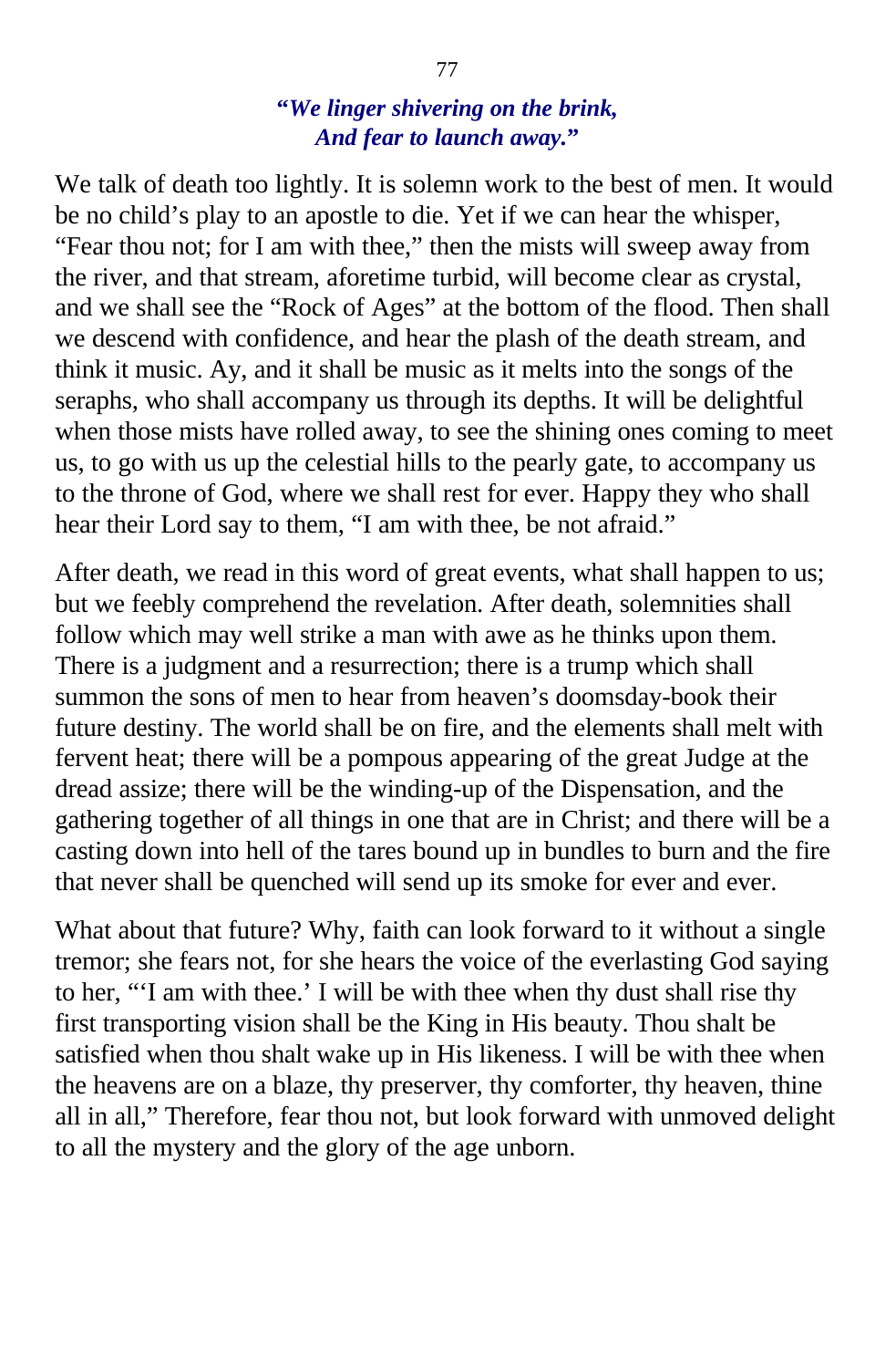# DIFFICULTIES IN FRONT ENEMIES BEHIND.

NO doubt the children of Israel supposed that now all was over; the Egyptians had sent them away, entreating them to depart, and loading them with riches. Terror had smitten the heart of Egypt, for from the king on the throne to the prisoner in the dungeon, all was dismay and fear on account of Israel. Egypt was glad for them when they departed. Therefore the children of Israel said within themselves, "We shall now march to Canaan at once; there will be no more dangers, no more troubles, no more trials; the Egyptians themselves have sent us away, and they are too much afraid of us ever to molest us again. Now shall we tread the desert through with hasty footstep; and when a few more days have passed, we shall enter into the land of our possession — the land that floweth with milk and honey." "Not quite so speedily," says God; "the time is not arrived yet for you to rest. It is true I have delivered you from Egypt; but there is much you have to learn before you will be prepared to dwell in Canaan. Therefore I shall lead you about, and instruct you, and teach you." And it came to pass that the Lord led the children of Israel about, through the way of the wilderness of the Red Sea, till they arrived over against Baalzephon, where on either side the craggy mountains shut them in. Pharaoh hears of it; he comes upon them, to overcome them; and they stand in terrible fright and jeopardy of their lives. Now, it is usually so with the believer he marches out of Egypt spiritually at the time of his conversion, and he says within himself, "Now I shall always be happy." He has a bright eye, and a light heart, for his fetters have been dashed to the ground, and he feels no longer the lash of conscience upon his shoulder. "Now," says he, "I may have a short life, but it will be a happy one."

#### **"***A few more rolling years at most, Will land me on fair Canaan***'***s coast.***"**

The Israelites had a great trial sent by God Himself. *There was the Red Sea in front of them.* Now, it was not an enemy that put the sea there; it was God Himself. We may therefore think, that the Red Sea represents some great and trying providence, which the Lord will be sure to place in the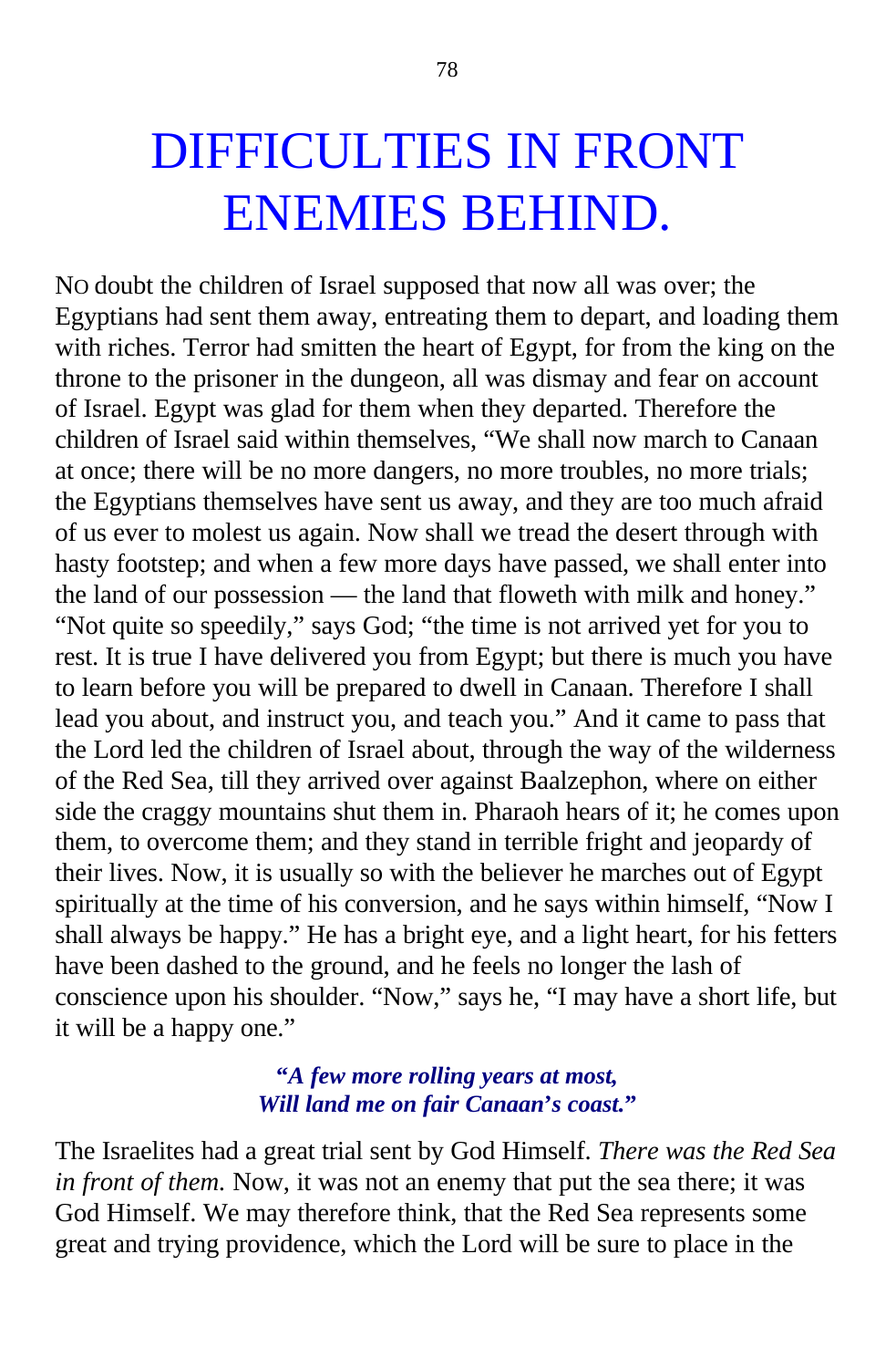path of every new-born child; in order to try his faith, and to test the sincerity of his trust in God.

I do not know whether your experience will back up mine but I can say this, that the worst difficulty I ever met with, or I think I can never meet with, happened a little time after my conversion to God. And you must generally expect, very soon after you have been brought to know and love Him, that you will have some great, broad, deep Red Sea straight before your path, which you will scarcely know how to pass. Sometimes it will occur in the family. The husband says, for instance — if he is an ungodly man — "You shall not attend such-and-such a place of worship; I positively forbid you to be baptized, or to join that church;" there is a Red Sea before you. You have done nothing wrong; it is God Himself who places that Red Sea before your path. Or perhaps before that time, you were carrying on a business which now you cannot conscientiously continue; and there is a Red Sea which you have to cross in renouncing your means of livelihood. You don't see how it is to be done; how you are to maintain yourself, and to provide things honest in the sight of all men. Or perhaps your employment calls you amongst men with whom you lived before on amicable terms, and now on a sudden, they say, "Come! won't you do as you used to do?" There again is a Red Sea before you. It is a hard struggle; you do not like to come out and say, "I cannot, I shall not, for I am a Christian." You stand still, half afraid to go forward. Or perhaps it is something proceeding more immediately from God. You find that just when He plants a vine in your heart, He blasts all the vines in your vineyard; and when He plants you in His own garden, then it is that He uproots all your comforts and your joys. Just when the Sun of Righteousness is rising upon you, your own little candle is blown out; just when you seem to need it most, your gourd is withered, your prosperity departs, and your flood becomes on ebb. I say again, it may not be so with all of you, but I think that most of Gott's people have not long escaped the bondage of Egypt, before they find some terrible, rolling sea, lashed perhaps by tempestuous winds directly in their path; they stand aghast, and say, "O God, how can I bear this? I thought I could give up all for Thee; but now I feel as if I could do nothing I thought I should be in heaven, and all would be easy; but here is a sea I cannot ford — there is no squadron of ships to carry me across; it is not bridged even by Thy mercy; I must swim it, or else I fear I must perish."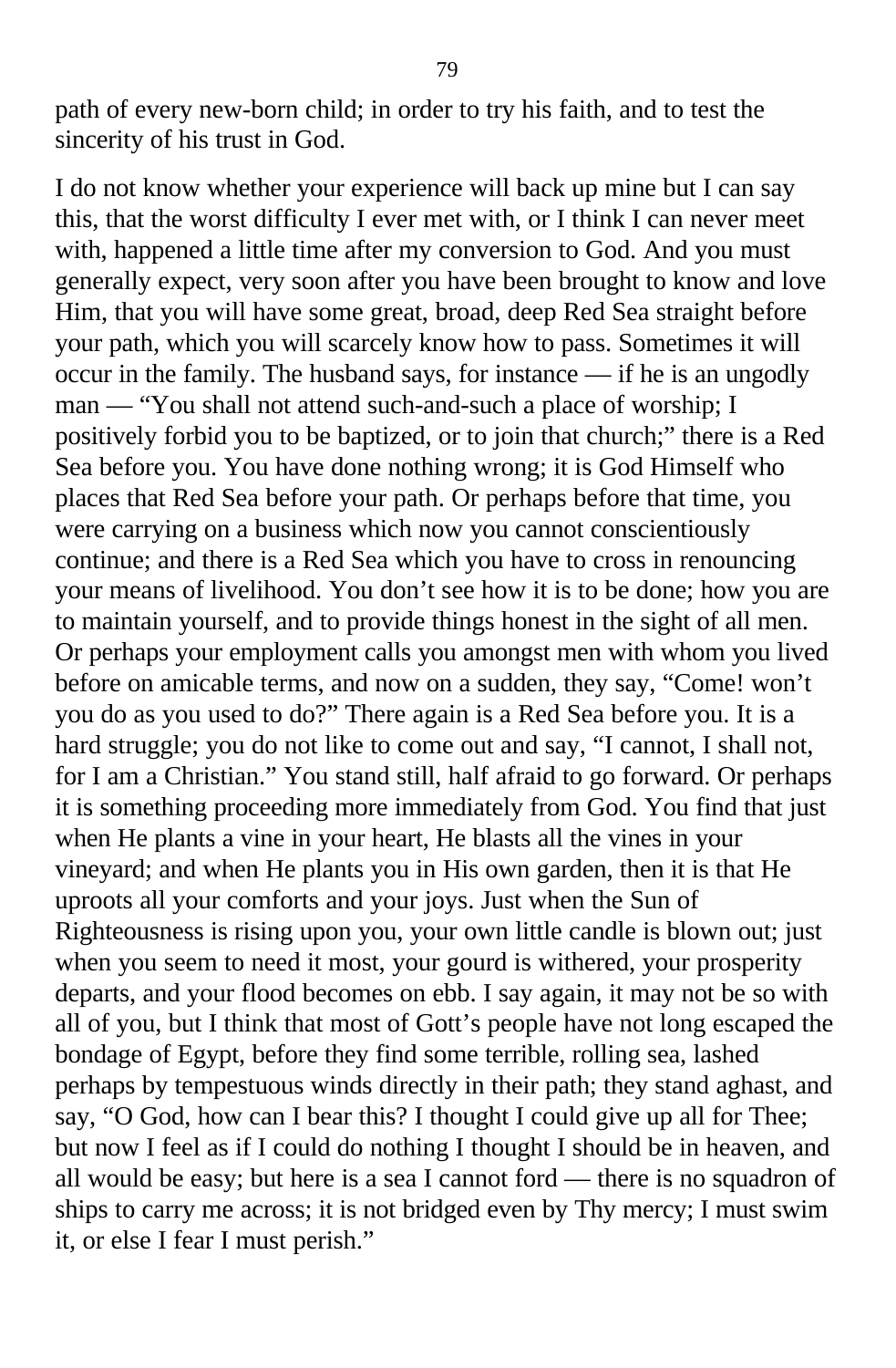The children of Israel would not have cared about the Red Sea a single atom, if they had not been *terrified by the Egyptians who were behind them.* These Egyptians, I think may be interpreted by way of parable, as the representatives of those sins; which we thought were clean dead and gone. For a little while after conversion, sin does not trouble a Christian; he is very happy and cheerful, in a sense of pardon; but before many days are past, he will understand what Paul said, "I find another law in my members, so that when I would do good, evil is present with me." The first moment when he wins his liberty he laughs and leaps in an ecstasy of joy. He thinks, "Oh! I shall soon be in heaven, as for sin, I can trample that beneath my feet!" But, scarce has another Sabbath gladdened his spirit, ere he finds that sin is too much for him; the old corruptions which he fancied were laid in their graves yet a resurrection and start up afresh, and he begins to cry, "O, wretched man that I am, who shall deliver me from the body of this death?" He sees all his old sins galloping behind him like Pharaoh and his host pursuing him to the borders of the Red Sea. There is a great trial before him. Oh; he thinks he could bear that; he thinks he could walk through the Red Sea; but oh! those Egyptians — they are behind him! He thought he should never have seen them any more for ever; they were the plague and torment of his life when they made him work in the brick-kiln. He sees his old master, the very man who was wont to lay the lash on his shoulders, riding post haste after him; and there are the eyes of that black Pharaoh, flashing like fire in the distance; he sees the horrid scowling face of the tyrant, and how he trembles! Satan is after him, and all the legions of hell seem to be let loose, if possible, utterly to destroy his soul. At such a time, moreover, our sins are more formidable to us than they were before they were forgiven; because, when we were in Egypt, we never saw the Egyptians mounted on horses, or in chariots; they only appeared as our task-masters, with their whips; but now these people see the Egyptians on horseback, clad in armor; they behold all the mighty men of valor come out with their warlike instruments to slay them.

But these poor children of Israel had such faint hearts. They no sooner saw the Egyptians than they began to cry out; and when they beheld the Red Sea before them, they murmured against their deliverer. A faint heart is the worst foe a Christian can have; whilst he keeps his faith firm, whilst the anchor is fixed deep in the rock, he never need fear the storm; but when the hand of faith is palsied, or the eye of faith is dim, it will go hard with us. As for the Egyptian, he may throw his spear; while we can catch it in our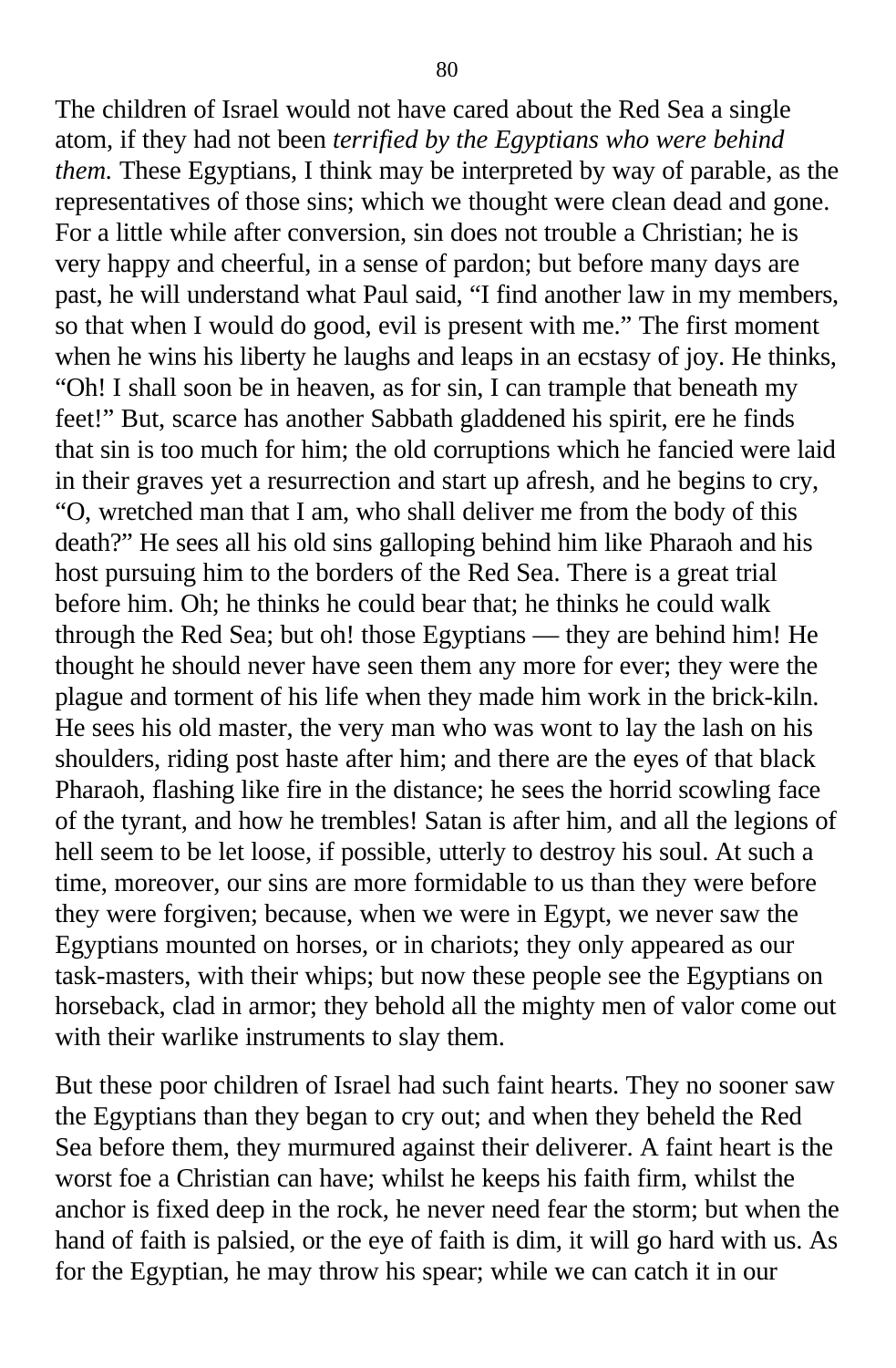shield of faith, we are not terrified by the weapon, but if we lose our faith, the spear becomes a deadly dart. While we have faith, the Red Sea may flow before us, as deep and as dark as it pleases: for like Leviathan, we trust we can snuff up Jordan at a draught. But if we have no faith, then at the most insignificant streamlet, which Faith could take up in her hands in a single moment, and drink like Gideon's men, poor Unbelief stands quivering and crying, "Ah! I shall be drowned in the floods, or I shall be slain by the foe; there is no hope for me; I am driven to despair. It would have been better for me that I had died in Egypt, than that I should come hither to be slain by the hand of the enemy." The child of God when he is first born, has but very little faith, because he has had but little experience; he has not tried the promise, and therefore he does not know its faithfulness. He has not used the arm of faith, and therefore the sinews of it have not become strong. Let him live a little longer, and become confirmed in the faith, and he will not care for Red Seas, nor yet for the Egyptians; but just then his little heart beats against the walls of his body, and he laments, "Ah, me! ah, me! O wretched man that I am! How shall I ever find deliverance?"

Cheer up, then, heir of grace! What is thy trial? Has providence brought it upon thee? If so, unerring wisdom will deliver thee from it. What is it thou art now exercised upon? As truly as thou art alive, God will remove it. Dost thou think God's cloudy pillar would ever lead thee to a place where God's right arm would fail thee? Dost thou imagine that He would ever guide thee into such a defile that He could not conduct thee out again? The providence which apparently misleads, will in verity befriend thee. That which leads thee into difficulties guards thee against thy foes; it casts darkness on thy sins, whilst it giveth light to thee. How sweet is providence to a child of God, when he can reflect upon it! He can look out into this world, and say, "However great my troubles, they are not so great as my Father's power; however difficult may be my circumstances, yet all things around me are working together for good. He who holds up you unpillared arch of the starry heavens can also support my soul without a single apparent prop; He who guides the stars in their well-ordered courses, even when they seem to move in mazy dances, surely He can overrule my trials in such a way that out of confusion He will bring order; and from seeming evil produce lasting good. He who bridles the storm, and puts the bit in the mouth of the tempest, surely He can restrain my trial, and keel my sorrows in subjection. I need not fear while the lightnings are in His hands, and the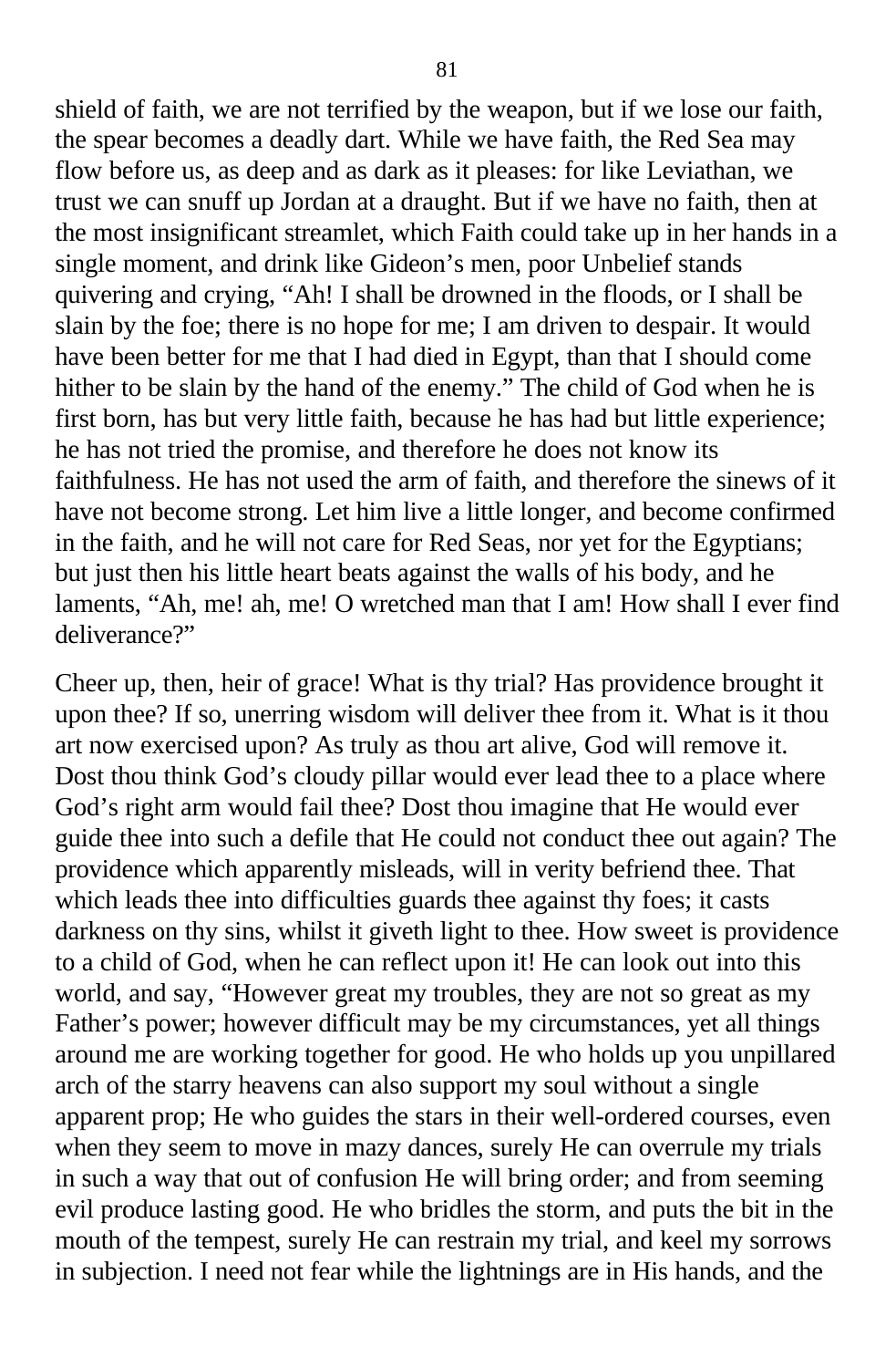thunders sleep within His lips; while the oceans gurgle from His fist, and the clouds are in the hollow of His hands; while the rivers are turned by His foot, and while He diggeth the channels of the sea. Surely He whose might wings an angel, can furnish a worm with strength; He who guides a cherub will not be overcome by the trials of an emmet like myself. He who makes the most ponderous orb roll in dignity, and keeps its predestined orbit, can make a little atom like myself move in my proper course, and conduct me as He pleaseth. Christian! there is no sweeter pillow than providence; and when providence seemeth adverse, believe it still, lay it under thy head, for depend upon it there is comfort in its bosom. There is hope for thee, thou child of God! That great trouble which is to come in thy way in the early part of thy pilgrimage, is planned by love, the same love which shall interpose as thy protector.

The children of Israel had another refuge; *they knew that they were the covenant people of God,* and that, though they were in difficulties, God had brought them there, and therefore God (with reverence let me say it) was bound in honor to bring them out of that trouble into which He had brought them. "Well," says the child of God, "I know I am in a strait, but this is one thing also I know, that I did not come out of Egypt by myself — I know that He brought me out; I know that I did not escape by my own power, or slay my first-born sins myself — I know that He did it; and though I fled from the tyrant — I know that He made my feet mighty for travel, for there was not one feeble in all our tribes; I know that though I am at the Red Sea, I did not run there uncalled, but He bade me go there, and therefore I give to the winds my fear, for if He hath led me here into this difficulty, He will lead me out, and lead me through.

The third refuge which the children of Israel had, *was in a man;* and neither of the two others, without that, would have been of any avail. It was the man Moses. He did everything for them. Thy greatest refuge, O child of God! in all thy trials, is in a *Man:* not in Moses, but in Jesus; not in the servant, but in the Master. He is interceding for thee, unseen and unheard by thee, even as Moses did for the children of Israel. If thou couldst but, in the dim distance, catch the sweet syllables of His voice as they distill from His lips, and see His heart as it speaks for thee, thou wouldst take comfort; for God hears *that Man* when He pleads. He can overcome every difficulty. He has not a rod, but a cross, which can divide the Red Sea; He has not only a cloudy pillar of forgiving grace, which can dim the eyes of your foe, and can keep them at a distance; but He has a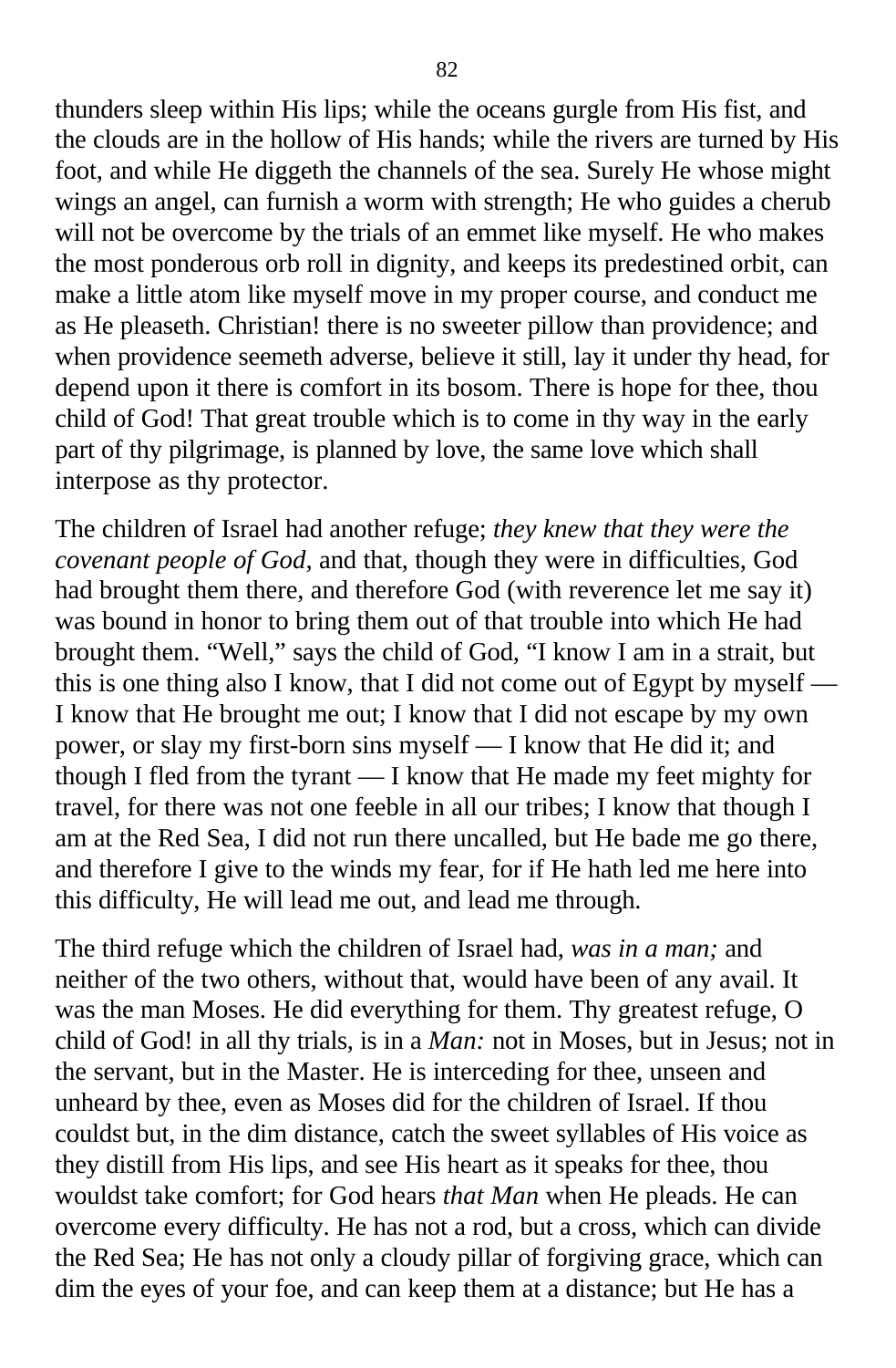cross, which can open the Red Sea and drown thy sins in the very midst. He will not leave thee. Look! on yonder rock of heaven He stands, cross in hand, even as Moses with his rod. Cry to Him, for with that uplifted cross He will cleave a path for thee, and guide thee through the sea; He will make those hoary floods, which had been friends for ever, stand asunder like foes. Call to Him, and He will make thee a way in the midst of the ocean, and a path through the pathless sea. Cry to Him, and there shall not a sin of thine be left alive; He will sweep them all away; and the king of sin, the devil, he too shall be overwhelmed beneath the Savior's blood, whilst thou shalt sing —

> *Hell and my sins obstruct my path, But hell and sin are conquered foes; My Jesus nailed them to His cross, And sang the triumph as He rose.***"**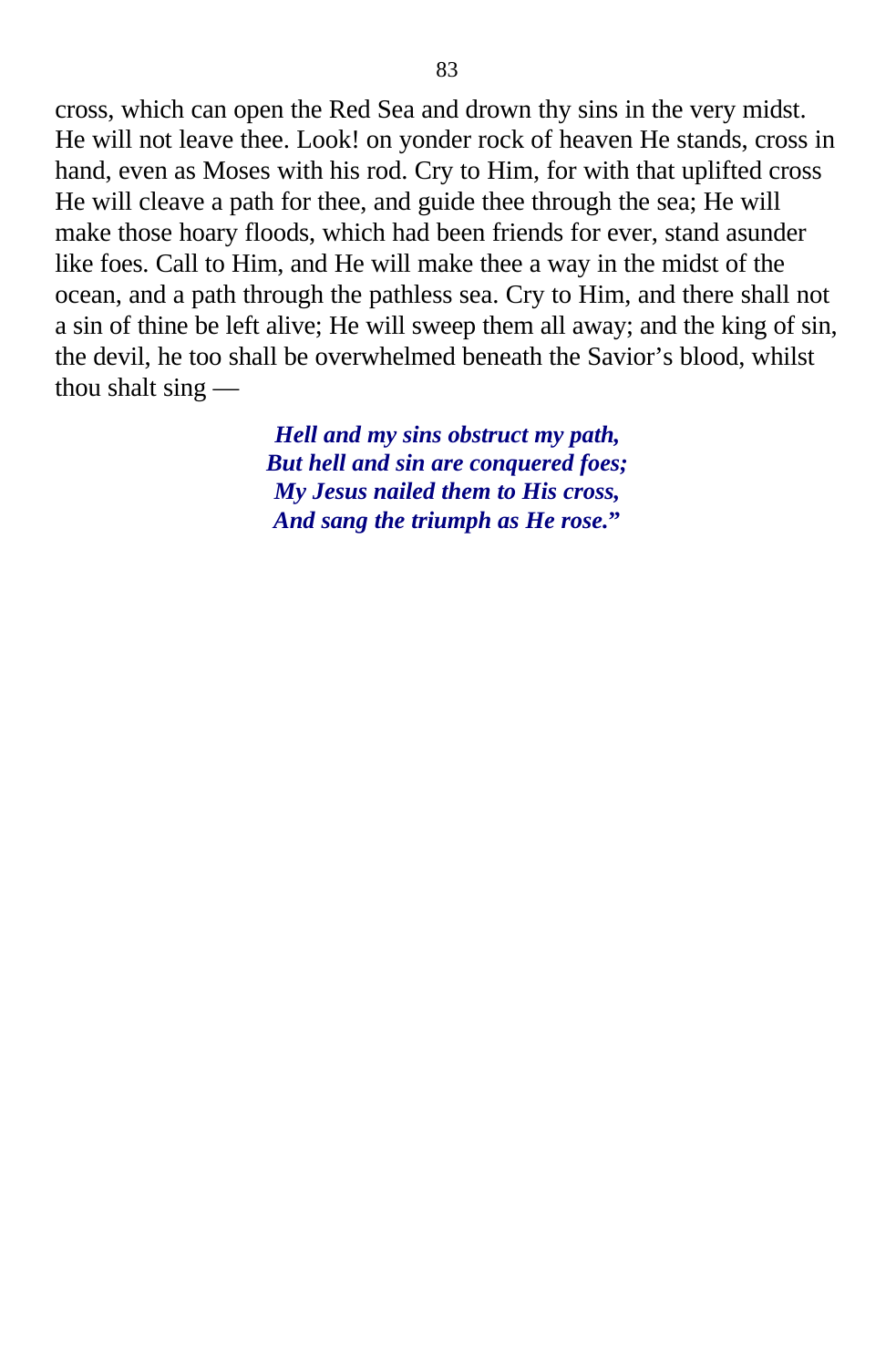### A HARP'S SWEET NOTES.

THIS harp sounds most sweetly. All through life, I may picture the saints as marching to its music, even as the children of Israel set forward to the notes of the silver trumpets. Israel came to the Red Sea; they might well be afraid, for the Egyptians were behind them — the crack of their whips might be heard; the rolling sea was before them, but Israel marched confidently through its depths, because the word was given, "Fear not; Jehovah is with His people." See the pillar of cloud by day, and the pillar of fire by night, how safely do they follow its direction, even through the heart of the sea! They tread the sand on the other side: it is an arid waste — how shall they support themselves or their flocks? "Fear thou not; for I am with thee!" Lo! the manna drops from heaven, and the waters ripple from the rock. But see! they come to Jordan! it is their last difficulty, and then they shall reach the land of their inheritance. Jordan divides — what aileth thee, O Jordan, that thou wast driven back? God was with His people — they feared not, but entered into their rest: this is the heritage of all the saints.

As I thought of the life of faith, I saw before mine eyes, as in a vision, a lofty staircase of light, and, led by an invisible hand, I mounted step by step; when I had ascended long and far, it turned and turned again and again, I could see no supports to this elevated staircase, no pillars of iron, no props of stone — it seemed to hang in air. As I climbed, I looked up to see whither the staircase went, but I saw no further than the step whereon I stood; save that now and then the clouds of light above me parted asunder, and I thought I saw the throne of the Eternal and the heaven of His glory. My next step seemed to be upon the air, and yet when I boldly put down my foot I found it firm as adamant beneath me. I looked back on the steps which I had trodden, and was amazed, but I dared not tarry, for "*forward*" was the voice which urged me on, and I knew, for faith had told me, that that winding stair would end at last, beyond the sun and moon and stars, in the excellent glory. As now and then I gazed down into the depths out of which the stair had lifted me, I shuddered at my fate should I slip from my standing, or should the next step plunge me into the abyss! Over the edge of that whereon I stood, I gazed with awe, for I saw nothing but a gaping void of black darkness, and into this I must plunge my foot in the faith of finding another step beneath it. I should have been unable to advance, and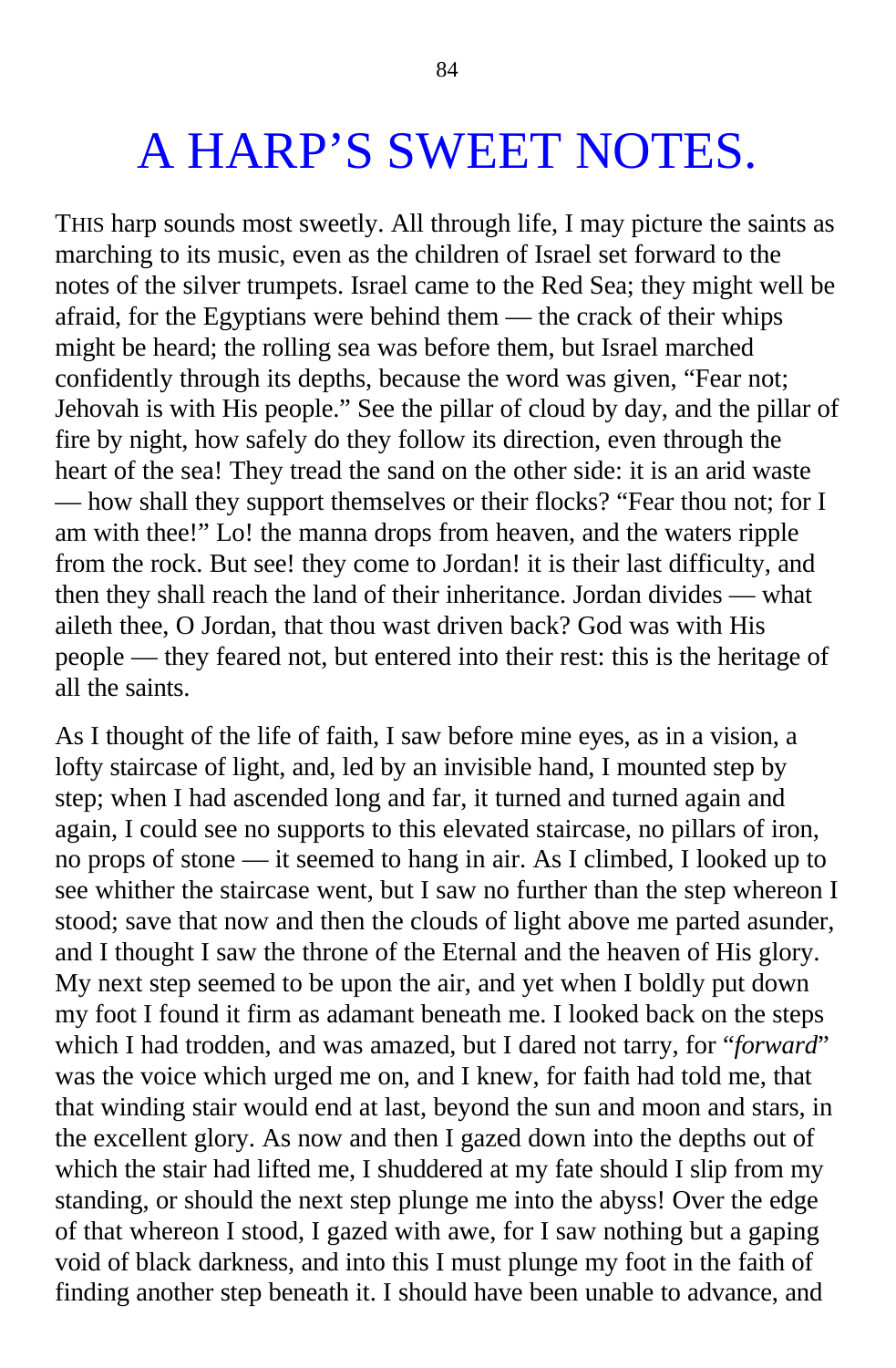would have sat down in utter despair had I not heard the word from above of one in whom I trusted, saying, "Fear thou not; for I am with thee." I knew that my mysterious guide could not err. I felt that infinite faithfulness; would not bid me take a step if it were not safe; and therefore mounting still, I stand at this hour happy and rejoicing, though my faith be all above my own comprehension, and my work above my own ability.

We believe in the providence of God, but we do not believe half enough in it. Remember that Omnipotence has servants everywhere, set in their places at every point of the road. In the old days of the post horses, there were always relays of swift horses ready to carry onward the king's mails. It is wonderful how God has His relays of providential agents; how when He has done with one, there is always another just ready to take his place. Sometimes you have found one friend fail you — he is just dead and buried; "Ah!" say you, "what shall I do?" Well, well, God knows how to carry on the purposes of His providence; He will raise up another. How strikingly punctual providence is! You and I make appointments, and miss them by half-an-hour; but God never missed an appointment yet. God never is before His time, though we often wish He were; but He never is behind, no, not by one tick of the clock. When the children of Israel were to go down out of Egypt, all the Pharaohs in the pyramids, if they had risen to life again, could not have kept them in bondage another half-minute. "Thus saith the Lord, Let my people go!" it was time, and go they must. All the kings of the earth, and all the princes thereof, are in subjection to the kingdom of God's providence, and He can move them just as He pleases; and as the showman pulls his string and moves his puppets, so can God move all that are on earth, and the angels in heaven, according to His will and pleasure. And now, trembler, wherefore are you afraid? "Fear thou not; for I am with thee." All the mysterious arrangements of providence work for our good. Touch that string again, you who are in trouble, and see if there my harp be not a rare instrument.

God well knows how, if He do not interpose openly to deliver us in trouble, to infuse strength into our sinking hearts. "There appeared an angel unto Him from heaven, strengthening Him," it is said of our Lord; and I do not doubt but what invisible spirits are often sent by God from heaven to invigorate our spirits when they are ready to sink. Have you never felt it? You sat down an hour ago and wept as if your heart would break, and then you bowed your knee in solemn prayer and spread the case before the Lord, and afterwards when you came down from the chamber,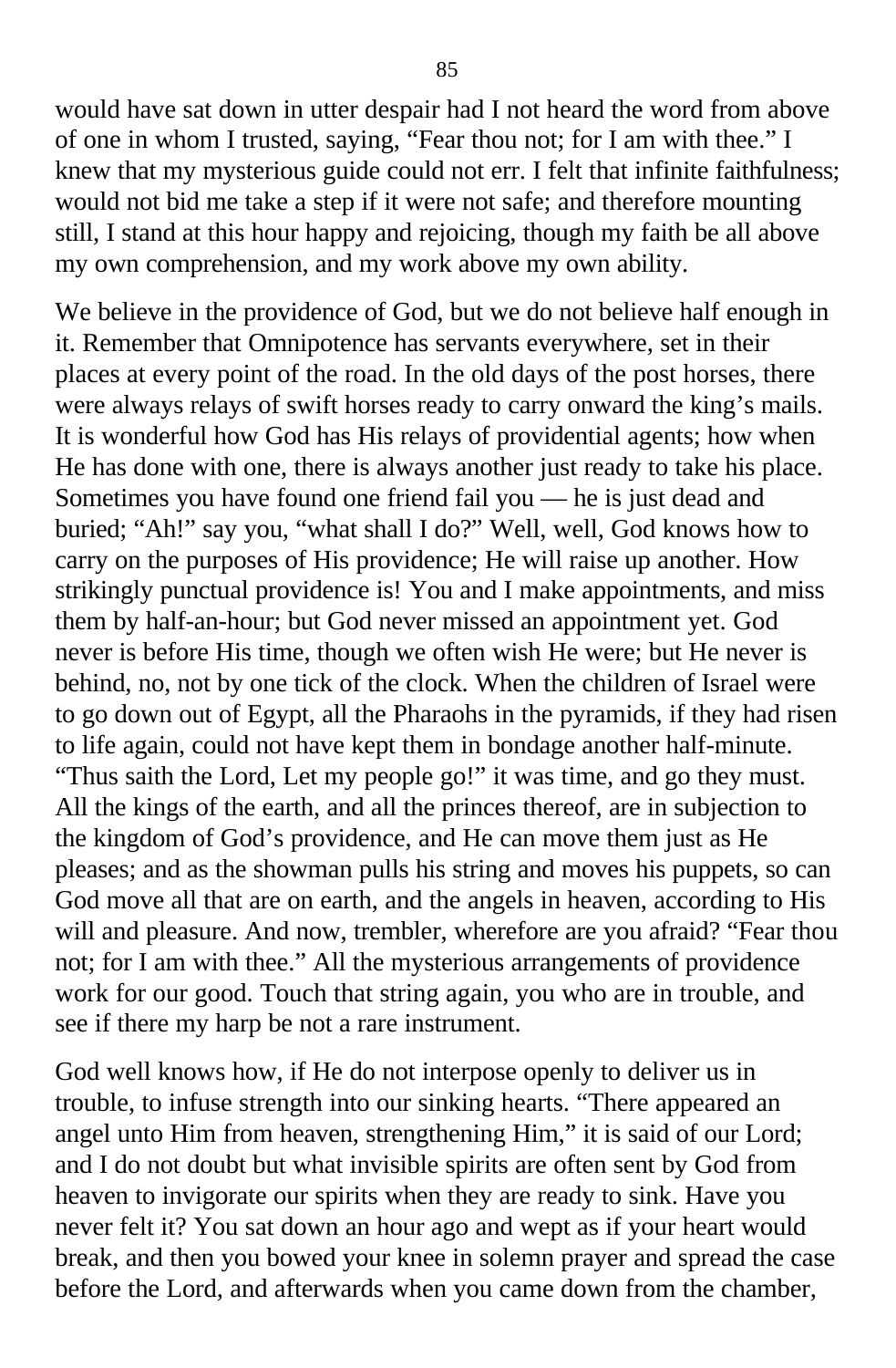you felt as if you could joyfully encounter the trouble; you were humbled and bowed down lander it, as a child under a chastening rod, but you gave yourself up to it. You knew it was your Father that smote, and so you did not rebel any longer, but you went into the world determined to meet the difficulty which you thought would crush you, feeling that you were quite able to sustain it.

I have read of those who bathe in those baths of Germany which are much impregnated with iron, that they have felt, after bathing, as if they were made of iron, and were able in the heat of the sun to cast off the heat as though they were dressed in steel. Happy indeed are they who bathe in the bath of such a promise as this, "I am with thee!" Put your whole soul into that consoling element; plunge into it, and you will feel your strength suddenly renewed, so that you can bear troubles which before would have overburdened you.

And, there is a way by which the Lord can be with His people, which is best of all, namely, *by sensible manifestations of His presence,* imparting joy and peace which surpass all understanding. I shall not venture to explain the exhilaration, the rapture, which is caused in a child of God by the consciousness that God is near him. In one sense, He is always near us; but there is an opening of our eye, and an unsealing of our ear, a putting away of the external senses; and an opening of the inner spiritual sense, by which the inner life of the Christian becomes wondrously conscious of the pervading presence of the Most High. Describe it, I cannot; it is not a thing for words; it is like what heaven must be; it is a stray gleam of the sunlight of paradise, fallen upon this sinful world. You are as sure that God is with you, as you are sure that you are in the body. Though the walls do not glow, and though the humble floor does not blaze with light, and though no rustle of angels' wings be heard, yet you are like Moses when he put off his shoes from off his feet, for the place whereon you stand has become holy ground to you. Bowed down, I have felt it, until it seemed as if the spirit must be crushed; yet at the same time, lifted up till the exceeding weight of glory became too great a joy, too overwhelming for flesh and blood.

Here is a person who has lost all his goods, and is very poor. He is met tomorrow morning by a generous friend who says to him, "Fear not, you shall go share and share with me. You know that I am a person of considerable property; fear not, I know your losses, but I am with you."